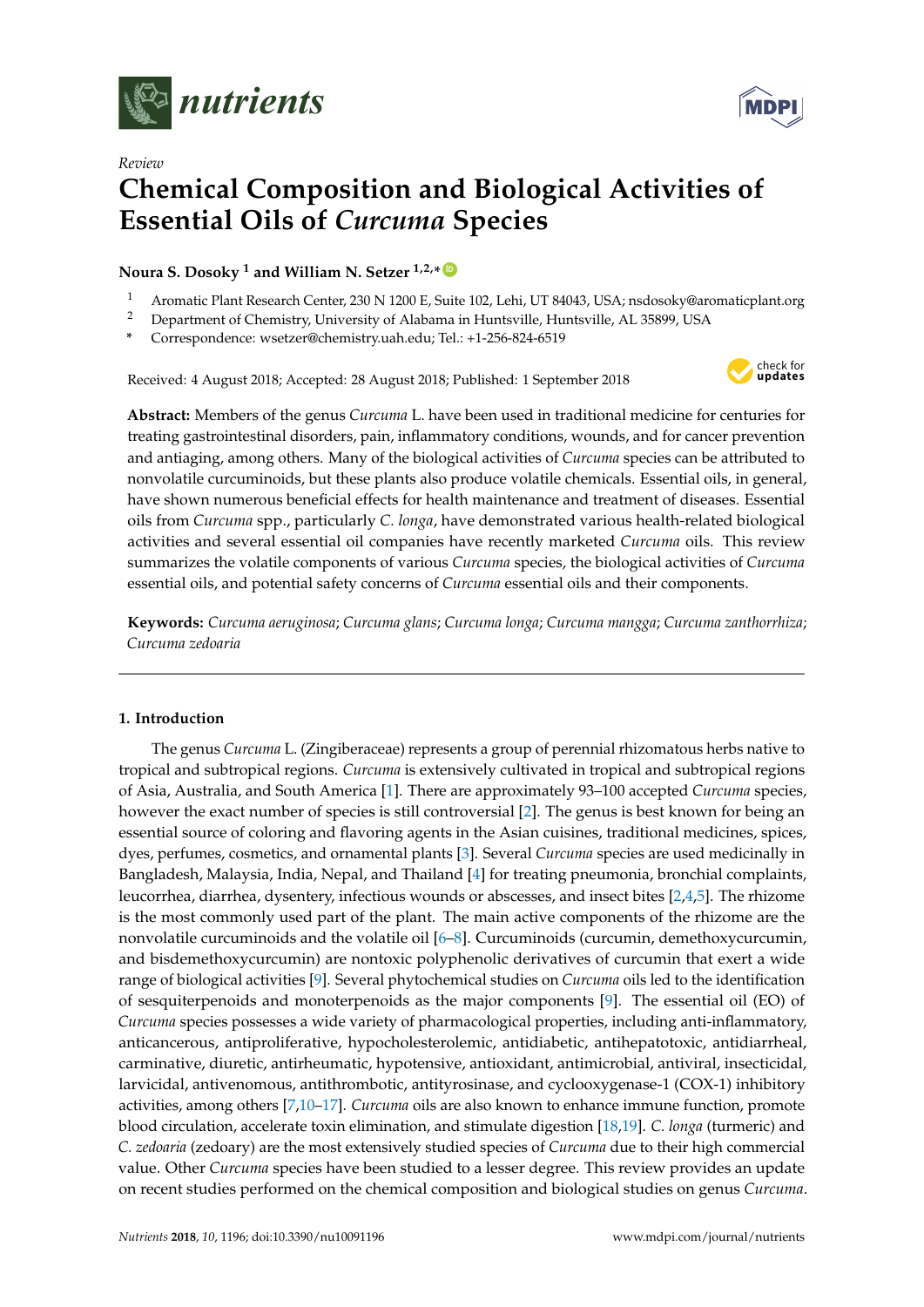The search engines Google Scholar, PubMed, ScienceDirect, and ResearchGate were used to access the literature.

### **2. Volatile Components of** *Curcuma* **spp.**

Generally, essential oils of *Curcuma* species are obtained by hydro- or steam distillation of the fresh or dry rhizome [\[20\]](#page-28-3). Alternatively, *Curcuma* volatiles have also been obtained by solvent extraction or supercritical fluid extraction of the powdered rhizome [\[21\]](#page-28-4). More recently, solid-phase microextraction (SPME) has been employed as a solvent-free technique to capture and concentrate volatiles from different plant parts. Industrially, *Curcuma* oil is produced during oleoresin processing as a byproduct of curcumin extraction [\[22\]](#page-28-5). After curcumin is isolated from the oleoresin, the mother liquor (about 70–80%) is known as "curcumin-removed turmeric oleoresin" (CRTO) [\[22\]](#page-28-5). The oil is then extracted from CRTO by hexane or other organic solvent, a process that could result in the loss of the highly volatile components during solvent evaporation [\[21\]](#page-28-4). The use of alcohols as the solvent for oil extraction might cause esterification, etherification, and acetal formation [\[21\]](#page-28-4). The volatile components of different *Curcuma* species, typically identified by gas chromatography mass spectrometry, are summarized in Table [1.](#page-7-0) In general, *Curcuma* species produce a wide variety of volatile sesquiterpenes, monoterpenes, and other aromatic compounds [\[17](#page-28-0)[,23\]](#page-28-6). The chemical structures of key volatile components are presented in Figure [1.](#page-8-0) There is a tremendous variation in the composition of *Curcuma* essential oils (EOs). Differences in the oil chemical profile might be due to genotype, variety, differential geography, climate, season, cultivation practices, fertilizer application, stress during growth or maturity, harvesting time, stage of maturity, storage, extraction, and analysis methods [\[24–](#page-28-7)[27\]](#page-28-8). However, some of the variation could be due to misidentification of the plant species or some of the components.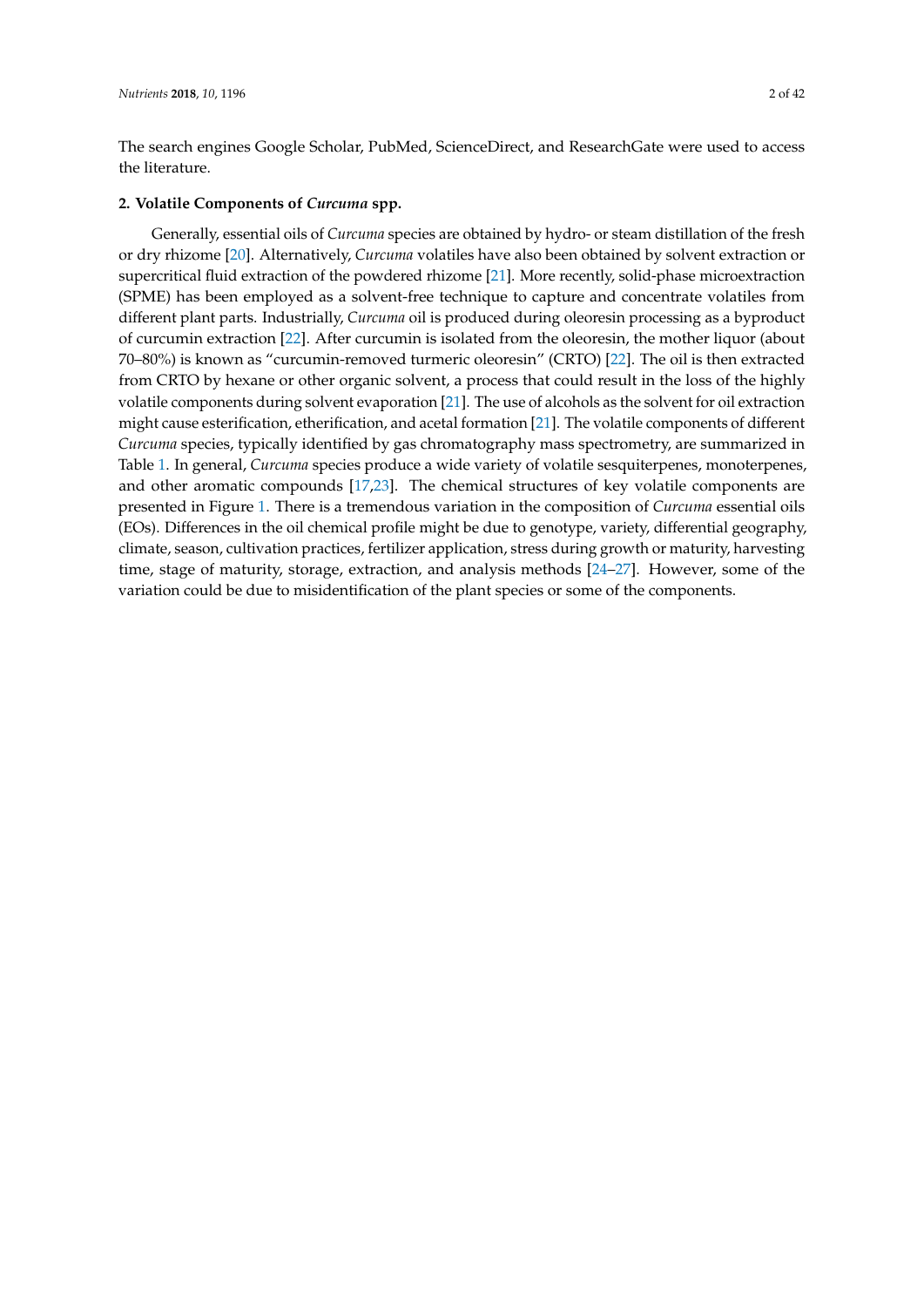| Curcuma Species          | Origin                 | Part Used (Extraction Method) | Major Components (>5%)                                                                                                                             | Reference |
|--------------------------|------------------------|-------------------------------|----------------------------------------------------------------------------------------------------------------------------------------------------|-----------|
| C. aeruginosa Roxb.      | Pahang, Malaysia       | Rhizome (SD)                  | 8,9-Dehydro-9-formyl-cycloisolongifolene (35.3%), dihydrocostunolide (22.5%), velleral (10.0%), and<br>germacrone (6.5%)                           | $[28]$    |
| C. aeruginosa Roxb.      | Ratchaburi, Thailand   | Fresh rhizome (HD)            | Germacrone (23.5%), curzerenone (11.8%) and 1,8-cineole (10.9%)                                                                                    | $[29]$    |
| C. aeruginosa Roxb.      | Phetchabun, Thailand   | Powdered rhizome (HD)         | 1,8-Cineole (22.7%), germacrone (17.7%), furanodiene (11.4%), and β-pinene (8.0%)                                                                  | $[30]$    |
| C. aeruginosa Roxb.      | Malaysia               | Rhizome (HD)                  | 1,8-Cineole (23.2%) and curzerenone (28.4%)                                                                                                        | $[31]$    |
| C. aeruginosa Roxb.      | Malaysia               | Rhizome (HD)                  | Curzerenone (24.6%), 1,8-cineole (11.0%), camphor (10.6%), zedoarol (6.3%), isocurcumenol (5.8%),<br>curcumenol (5.6%), and furanogermenone (5.5%) | $[32]$    |
| C. aeruginosa Roxb.      | Chiang Mai, Thailand   | Rhizome (HD)                  | Camphor (29.4%), germacrone (21.2%), borneol (7.3%), and germacrene B (5.2%)                                                                       | $[2]$     |
| C. aeruginosa Roxb.      | Kerala, India          | Rhizome (HD)                  | Curcumenol (38.7%) and $\beta$ -pinene (27.5%)                                                                                                     | $[17]$    |
|                          |                        |                               | Methenolone (16.6%), 8,9-dehydro-9-formyl-cycloisolongifolene (15.9%), labd-13-en-15-oic                                                           |           |
| C. aeruginosa Roxb.      | Pahang, Malaysia       | Rhizome (SE, MTBE)            | acid, 8,12-epoxy-12-hydroxy-y-lactone (10.8%), propiolic acid, 3-(1-hydroxy)-2                                                                     | $[33]$    |
|                          |                        |                               | isopropyl-1,5-methylcyclohexyl) $(7.8\%)$ , and 4-oxo- $\beta$ -isodamascol $(5.2\%)$                                                              |           |
| C. aeruginosa Roxb.      | Phetchabun, Thailand   | Rhizome (SE, hexane)          | Dehydrocurdione (27.6%), curcumenol (15.1%), germacrone (10.2%), and gajutsulactone A (6.3%)                                                       | $[30]$    |
|                          |                        |                               | 1,8-Cineole (17.7%), curzerenone (10.5%), furanogermenone (7.8%), camphor (7.5%), (Z)-3-hexenol (5.8%),                                            |           |
| C. aeruginosa Roxb.      | South India            | Leaf (HD)                     | and furanodienone (5.1%)                                                                                                                           | $[34]$    |
| C. aeruginosa Roxb.      | Vietnam                | Leaf (HD)                     | Curzerene (16.2%), germacrone (13.6%), 1,8-cineole (13.5%), and camphor (5.7%)                                                                     | $[35]$    |
| C. albiflora Thwaites    | Ratnapura, Sri Lanka   | Rhizome (HD)                  | $\alpha$ -Pinene (14.5%), caryophyllene oxide (9.4%), and alconfor (5.1%)                                                                          | $[13]$    |
|                          | Prachin Buri, Thailand | Fresh root (HD)               | $(-)$ -Xanthorrhizol (52.4%) and <i>ar</i> -curcumene (27.4%)                                                                                      | $[36]$    |
| C. alismatifolia Gagnep. | Prachin Buri, Thailand | Fresh rhizome (HD)            | $\beta$ -Curcumene (42.0%), (-)-xanthorrhixol (36.6%), and ar-curcumene (7.5%)                                                                     | $[36]$    |
| C. amada Roxb.           | Andhra Pradesh, India  | Rhizome (HD)                  | Myrcene $(80.5\%)$                                                                                                                                 | $[37]$    |
| C. amada Roxb.           | Uttarakhand, India     | Rhizome (HD)                  | Myrcene (88.8%)                                                                                                                                    | $[38]$    |
| C. amada Roxb.           | Northeastern India     | Fresh rhizome (HD)            | Myrcene (88.6%)                                                                                                                                    | $[39]$    |
|                          |                        |                               | (Z)-β-Farnesene (21.9%), guaia-6,9-diene (19.8%), α-longipinene (14.8%), α-guaiene (14.5%),                                                        |           |
| C. amada Roxb.           | New Delhi, India       | Rhizome (SD)                  | and camphor (5.5%).                                                                                                                                | $[40]$    |
| C. amada Roxb.           | Mysore, India          | Fresh rhizome (HD)            | (E)-Hydroocimene (15.9%), (Z)-hydroocimene (14.2%), myrcene (14.9%), and linalool (13.4%)                                                          | $[41]$    |
| C. amada Roxb.           | Lucknow, India         | Rhizome (HD)                  | ar-Curcumene (28.1%), $\beta$ -curcumene (11.2%), camphor (11.2%), curzerenone (7.1%), and 1,8-cineole (6.0%)                                      | $[42]$    |
| C. amada Roxb.           | Uttarakhand, India     | Leaf $(HD)$                   | Camphor (17.9%), epi-curzerenone (10.8%), curzerenone (9.5%), and isoborneol (7.3%)                                                                | $[38]$    |
| C. angustifolia Roxb.    | Central India          | Rhizome (HD)                  | Xanthorrhizol isomer (12.7%), methyleugenol (10.5%), and palmitic acid (5.2%)                                                                      | $[43]$    |
| C. angustifolia Roxb.    | Southern India         | Rhizome (HD)                  | Germacrone (12.8%), camphor (12.3%), isoborneol (8.7%), and curdione (8.4%)                                                                        | $[43]$    |
| C. angustifolia Roxb.    | Chiang Mai, Thailand   | Root(HD)                      | $\beta$ -Elemenone (65.0%)                                                                                                                         | $[44]$    |
| C. angustifolia Roxb.    | Chiang Mai, Thailand   | Rhizome (HD)                  | Camphor (36.9%) and germacrone (31.5%)                                                                                                             | $[44]$    |
| C. angustifolia Roxb.    | India                  | Rhizome (HD)                  | Curzerenone (72.6%)                                                                                                                                | $[45]$    |
| C. angustifolia Roxb.    | India                  | Leaf (HD)                     | Curzerenone (33.2%), 14-hydroxy- $\delta$ -cadinene (18.6%), and $\gamma$ -eudesmol acetate (7.3%)                                                 | $[45]$    |
| C. aromatica Salisb.     | Northeast India        | Rhizome (HD)                  | Camphor (32.3%), curzerenone (11.0%), $\alpha$ -turmerone (6.7%), ar-turmerone (6.3%), and 1,8-cineole (5.5%)                                      | $[46]$    |
|                          |                        |                               | 8,9-Dehydro-9-formyl-cycloisolongifolene (2.7-36.8%), germacrone (4.3-16.5%), ar-turmerone (2.5-17.7%),                                            |           |
| C. aromatica Salisb.     | China                  | Rhizome (SD)                  | turmerone (2.6–18.4%), ermanthin (0.8–13.3%), β-sesquiphellandrene (0.3–11.3%),                                                                    | $[47]$    |
|                          |                        |                               | and ar-curcumene (0.3-10.5%).                                                                                                                      |           |
| C. aromatica Salisb.     | Assam, India           | Rhizome (SD)                  | Camphor (25.6%), curzerenone (10.9%), germacrone (10.6%), 1,8-cineole (9.3%), isoborneol (8.2%),                                                   | [48]      |
|                          |                        |                               | and camphene (7.4%)                                                                                                                                |           |
| C. aromatica Salisb.     | Kerala, India          | Rhizome (HD)                  | Camphor (18.8%), camphene (10.2%), 1,8-cineole (10.1%), borneol (8.2%), and $\beta$ -elemene (7.5%)                                                | $[17]$    |

### **Table 1.** Major volatile components (>5%) in different *Curcuma* spp.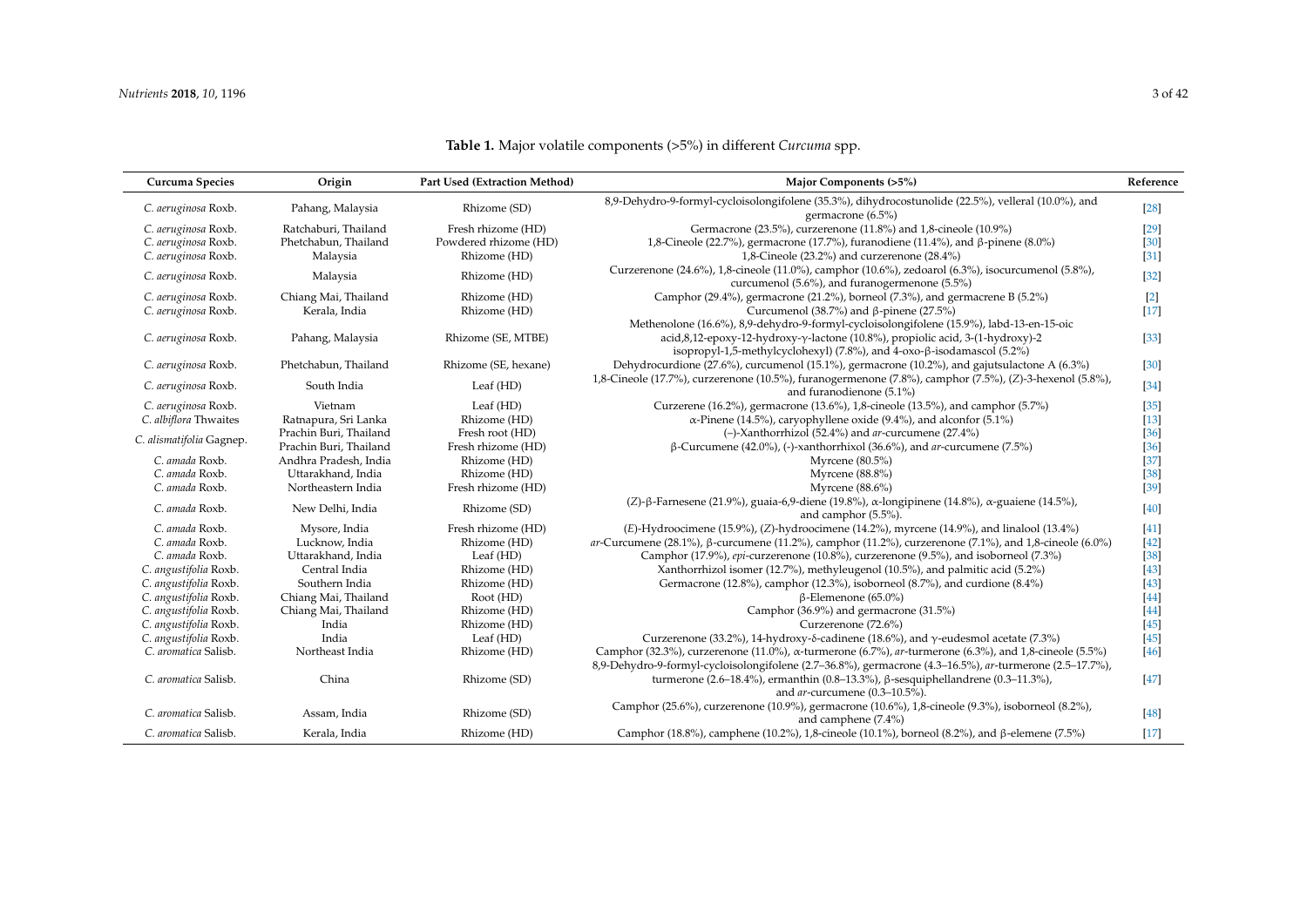**Table 1.** *Cont.*

| Curcuma Species                   | Origin               | Part Used (Extraction Method) | Major Components (>5%)                                                                                                                             | Reference        |
|-----------------------------------|----------------------|-------------------------------|----------------------------------------------------------------------------------------------------------------------------------------------------|------------------|
| C. aromatica Salisb.              | Yulin, China         | Fresh rhizome (SD)            | Curdione (50.6%) and germacrone (9.5%)                                                                                                             | [49]             |
| C. aromatica Salisb.              | Japan                | Dry rhizome (SD)              | Curcumol (35.8%), 1,8-cineole (12.2%), ar-turmerone (7.0%), linalool (6.4%), humulene oxide (6.1%), and<br>caryophyllene oxide (5.9%)              | [50]             |
| C. aromatica Salisb.              | Kerala, India        | Rhizome (HD)                  | Xanthorrhizol (26.3%), ar-curcumene (19.5%), and di-epi- $\alpha$ -cedrene (16.5%)                                                                 | $[51]$           |
| C. aromatica Salisb.              | Ratnapura, Sri Lanka | Rhizome (HD)                  | Camphor (32.3%), curzerenone (11.0%), $\alpha$ -turmerone (6.7%), ar-turmerone (6.3%), and 1,8-cineole (5.5%)                                      | $[13]$           |
| C. aromatica Salisb.              | Thailand             | Rhizome (HD)                  | 1H-3a,7-methanoazulene (30.0%), curcumene (25.7%), and xanthorrhizol (13.7%)                                                                       | $[52]$           |
| C. aromatica Salisb.              | Thailand             | Rhizome (SE, hexane)          | Xanthorrhizol (35.1%), 1H-3a,7-methanoazulene (21.8%), and curcumene (13.8%)                                                                       | $[52]$           |
| C. aromatica Salisb.              | Hebei, China         | Dry root (HSME)               | $\beta$ -Elemene (6.3%), germacrone (5.6%), and arzingiberone (5.3%)                                                                               | $[53]$           |
| C. aromatica Salisb.              | Hebei, China         | Dry root (SD)                 | Germacrone (9.1%), curcumenol (8.5%), isocurcumenol (7.5%), and arzingiberone (5.1%)                                                               | $[53]$           |
| C. aromatica Salisb.              | Hebei, China         | Dry root (SPME)               | Curcumenol (8.9%), isocurcumenol (8.7%), germacrone (6.7%), 1-methoxy-4-(1-propenyl)-benzene (5.7%),<br>and curzerenone (5.3%)                     | $[53]$           |
| C. aromatica Salisb.              | Assam, India         | Leaf (SD)                     | 1,8-Cineole (20.0%), camphor (18.0%) germacrone (11.8%), camphene (9.4%), limonene (8.6%), and<br>isoborneol (6.4%)                                | $[48]$           |
| C. aromatica Salisb.              | Gorakhpur, India     | Leaf (HD)                     | p-Cymene (25.2%), 1,8-cineole (24.0%), $\alpha$ -terpineol (8.1%), and 2-oxabicyclo (3,2,1)<br>octane-1-,4-dimethyl-8-methylene (8.1%)             | $[37]$           |
| C. aromatica Salisb.              | Northeast India      | Leaf (HD)                     | Camphor (28.5%), curzerenone (6.2%), and 1,8-cineole (6.1%)                                                                                        | $[46]$           |
| C. aromatica Salisb.              | Kushtia, Bangladesh  | Leaf (HD)                     | Camphor (26.3%), borneol (16.5%), vinyldimethylcarbinol (12.2%), caryophyllene oxide (6.3%), cubenol<br>$(5.6\%)$ , and cucumber alcohol $(5.2\%)$ | $[54]$           |
| C. aromatica Salisb.              | Assam, India         | Petiole (SD)                  | Camphor (16.8%), 1,8-cineole (8.8%), caryophyllene oxide (8.7%), patchouli alcohol (8.4%), isoborneol (6.8%),<br>and elsholtzia ketone (6.0%)      | $[48]$           |
| C. aurantiaca Zijp                | Kerala, India        | Fresh rhizome (HD)            | Piperitenone (65.2%), 1,8-cineole (13.1%), and camphor (5.7%)                                                                                      | $[55]$           |
| C. aurantiaca Zijp                | Zhejiang, India      | Fresh rhizome (HD)            | 1,8-cineole (15.3%), camphor (10.1%), germacrone (6.9%), β-elemene (6.3%), curzerene (6.7%), and<br>$\beta$ -elemenone (5.2%)                      | $[56]$           |
| C. caesia Roxb.                   | Kerala, India        | Rhizome (HD)                  | 1,8-Cineole (30.1%), camphor (15.2%), ar-curcumene (14.8%), and camphene (8.2%)                                                                    | $[17]$           |
| C. caesia Roxb.                   | Central India        | Rhizome (HD)                  | Camphor (28.3%), ar-turmerone (12.3%), (Z)- $\beta$ -ocimene (8.2%), ar-curcumene (6.8%), and 1,8-cineole (5.3%)                                   | $[57]$           |
| C. caesia Roxb.                   | India                | Leaf (HD)                     | 1,8-Cineole (27.0%) and camphor (16.8%)                                                                                                            | $[58]$           |
| C. elata Roxb.                    | Guangzhou, China     | Fresh rhizome (SD)            | 8,9-Dehydro-9-formyl-cycloisolongifolene (52.2%) and germacrone (14.0%)                                                                            | $[49]$           |
| C. glans K. Larsen<br>and Mood    | Chiang Mai, Thailand | Rhizome (HD)                  | Germacrone (15.8%), $\beta$ -pinene (10.0%), camphor (10.0%), and 2-nonanol (6.9%)                                                                 | $\left[2\right]$ |
| C. haritha Mangaly<br>and M. Sabu | Southern India       | Rhizome (HD)                  | Camphor (36.0%), 1,8-cineole (13.9%), isoborneol (10.6%), curdione (6.9%), and camphene (5.7%)                                                     | [59]             |
| C. harmandii Gagnep.              | Vietnam              | Rhizome (SD)                  | 1,8-Cineole (4.5-12.5%), germacrone (9.0–20.5%), β-pinene (1.2–22.6%), β-elemene (6.5–11.3%), and<br>isocurcumenol (3.7–13.4%)                     | $[60]$           |
| C. harmandii Gagnep.              | Vietnam              | Root (SD)                     | Germacrone (24.4%), isocurcumenol (12.9%), and curcumenol (10.8%)                                                                                  | [60]             |
| C. harmandii Gagnep.              | Vietnam              | Leaf (SD)                     | 1,8-Cineole (13.5%), germacrone (11.5%), and curdione (36.8%)                                                                                      | [60]             |
| C. harmandii Gagnep.              | Vietnam              | Stem (SD)                     | 1,8-Cineole (21.8%), germacrone (15.5%), and curdione (25.3%)                                                                                      | [60]             |
| C. harmandii Gagnep.              | Vietnam              | Flower (SD)                   | Curdione (27.0%) and an unidentified oxygenated sesquiterpene (12.3%)                                                                              | [60]             |
| C. inodora Blatt.                 | Malaysia             | Fresh rhizome (HD)            | Curzerenone (20.8%), germacrone (11.1%), curdione (7.5%), and 1,8-cineole (5.3%)                                                                   | [61]             |
| C. inodora Blatt.                 | Malaysia             | Leaf (HD)                     | Curzerenone (16.9%), germacrone (7.5%), 1,8-cineole (5.3%), and farnesol (5.0%)                                                                    | [61]             |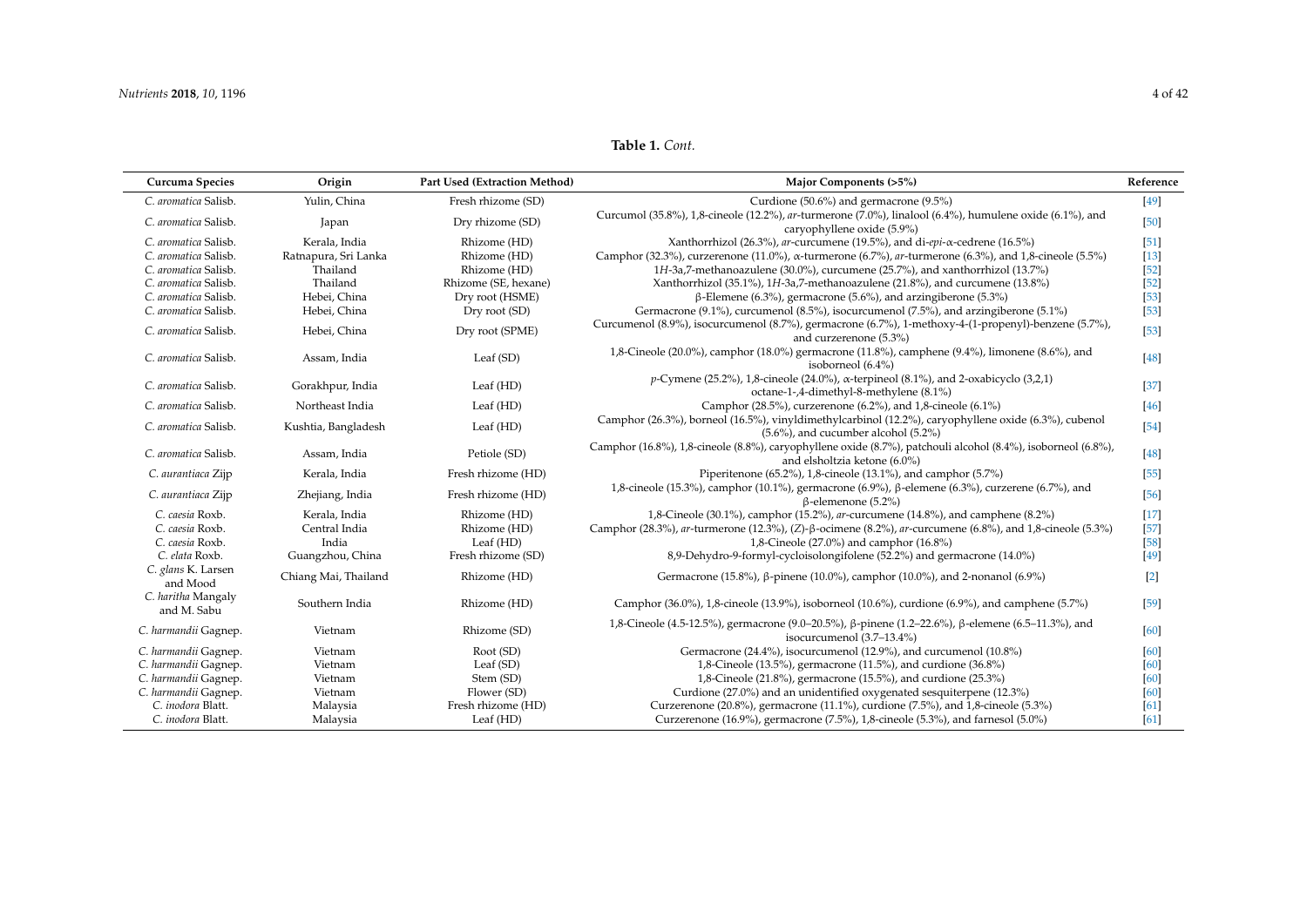**Table 1.** *Cont.*

| Curcuma Species                            | Origin                   | <b>Part Used (Extraction Method)</b> | Major Components (>5%)                                                                                                                                                | Reference |
|--------------------------------------------|--------------------------|--------------------------------------|-----------------------------------------------------------------------------------------------------------------------------------------------------------------------|-----------|
| C. kwangsiensis S.G. Lee<br>and C.F. Liang | Guangzhou, China         | Fresh rhizome (SD)                   | $\alpha$ -Elemene (12.8%), germacrene D (8.2%), spathulenol (5.8%), curdinone (5.9%), and $\beta$ -bisabolene (5.4%)                                                  | [49]      |
| C. kwangsiensis S.G. Lee<br>and C.F. Liang | Guangxi, China           | Rhizome (HD)                         | Germacrone (13.2%), β-elemenone (12.8%), β-elemene (4.5–6.8%), curzerenone (5.6–7.6%),<br>and curdione $(3.0-6.0\%)$                                                  | [62]      |
| C. kwangsiensis S.G.Lee<br>and C.F.Liang   | China                    | Rhizome (HD)                         | 8,9-Dehydro-9-formyl-cycloisolongifolene (2.37-42.59%), germacrone (6.53-22.20%),<br>and l-camphor (0.19-6.12%).                                                      | [63]      |
| C. longa L.                                | Tamil Nadu, India        | Dry rhizome (HD)                     | ar-Turmerone (53.1%), $\beta$ -turmerone (6.4%), and $\alpha$ -turmerone (6.2%)                                                                                       | [64]      |
| C. longa L.                                | Mumbai, India            | Dry rhizome (HD)                     | $ar$ -Turmerone + turmerone (68-70%) and curlone (12-15%)                                                                                                             | [65]      |
| C. longa L.                                | Kanpur, India            | Fresh rhizome (HD)                   | ar-Turmerone (31.7%), $\alpha$ -turmerone (12.9%), $\beta$ -turmerone (12.0%), and (Z)- $\beta$ -ocimene (5.5%)                                                       | [66]      |
| C. longa L.                                | Gorakhpur, India         | Rhizome (HD)                         | ar-Turmerone (51.7%), $\beta$ -bisabolene (10.7%), $\alpha$ -turmerone (11.9%), zingiberene (10.2%), and $\beta$ -caryophyllene<br>$(5.6\%)$                          | $[37]$    |
| C. longa L.                                | Gorakhpur, India         | Fresh rhizome (HD)                   | ar-Turmerone (24.4%), $\alpha$ -turmerone (20.5%), and $\beta$ -turmerone (11.1%)                                                                                     | $[23]$    |
| C. longa L.                                | Gorakhpur, India         | Dry rhizome (HD)                     | ar-Turmerone (21.4%), $\alpha$ -santalene (7.2%), ar-curcumene (6.6%), and santalenone (5.6%)                                                                         | $[23]$    |
| C. longa L.                                | Gorakhpur, India         | Fresh rhizome (SE, ethanol)          | α-Turmerone (53.4%), β-turmerone (18.1%), and ar-turmerone (6.2%)                                                                                                     | $[23]$    |
| C. longa L.                                | Gorakhpur, India         | Dry rhizome (SE, ethanol)            | ar-Turmerone (9.6%), $\alpha$ -santalene (7.8%), $\beta$ -sesquiphellandrene (6.9%), $\alpha$ -turmerone (6.5%),<br>and $\alpha$ -zingiberene (6.1%)                  | $[23]$    |
| C. longa L.                                | Karnataka, India         | Fresh rhizome (HD)                   | $\alpha$ -Turmerone (33.5%), ar-turmerone (21.0%), and $\beta$ -turmerone (18.9%)                                                                                     | [67]      |
| C. longa L.                                | Karnataka, India         | Dry rhizome (HD)                     | ar-Turmerone (30.3%), $\alpha$ -turmerone (26.5%), and $\beta$ -turmerone (19.1%)                                                                                     | [67]      |
| C. longa L.                                | Karnataka, India         | Cured rhizome (HD)                   | ar-Turmerone (28.3%), $\alpha$ -turmerone (24.8%), and $\beta$ -turmerone (21.1%)                                                                                     | [67]      |
| C. longa L.                                | Mysore, India            | Rhizome (SE, hexane)                 | ar-Turmerone (21.4%), zingiberene (15.0%), (Z)- $\beta$ -farnesene (14.0%), ar-curcumene (10.3%),<br>turmerone $(6.2\%)$ , and curlone $(5.1\%)$                      | $[22]$    |
| C. longa L.                                | Bangalore, India         | Rhizome (HD)                         | Turmerone (44.1%), $\beta$ -turmerone (18.5%), and ar-turmerone (5.4%)                                                                                                | [68]      |
| C. longa L.                                | Gorakhpur, India         | Dried rhizome (HD)                   | ar-Turmerone (49.1%) and $\alpha$ -turmerone (11.6%)                                                                                                                  | [69]      |
| C. longa L.                                | Calicut, India           | Rhizome (HD)                         | ar-Turmerone (31.1%), curlone (10.6%), turmerone (10.0%), and ar-curcumene (6.3%)                                                                                     | $[70]$    |
| C. longa L.                                | Calicut, India           | Root (HD)                            | ar-Turmerone (46.8%) and ar-curcumene (7.0%)                                                                                                                          | $[70]$    |
| C. longa L.                                | Kuala Selangor, Malaysia | Fresh rhizome (HD)                   | ar-Turmerone (45.8%) and curcumenol (18.2%)                                                                                                                           | $[71]$    |
| C. longa L.                                | Faisalabad, Pakistan     | rhizome (SD)                         | ar-Turmerone (25.3 %), $\alpha$ -tumerone (18.3 %), and curlone (12.5 %)                                                                                              | $[72]$    |
| C. longa L.                                | Pakistan                 | Rhizome (HD)                         | ar-Turmerone (38.6%), a-turmerone (8.9%), and $\beta$ -turmerone (12.9%)                                                                                              | $[73]$    |
| C. longa L.                                | Sichuan, China           | Dried rhizomes (SD)                  | ar-Turmerone (49.0%), humulene oxide (16.6%), $\beta$ -selinene (10.2%), and caryophyllene oxide (5.6%)                                                               | $[50]$    |
| C. longa L.                                | China                    | Fresh rhizome (HD)                   | ar-Turmerone (0.9–42.9%), $\beta$ -turmerone (5.1–42.5%), $\alpha$ -zingiberene (0.3–25.1%), ar-curcumene (1.2–15.7%),<br>and $\beta$ -sesquiphellandrene (0.1–14.9%) | $[74]$    |
| C. longa L.                                | Sichuan, China           | Rhizome (SFE)                        | α-Turmerone (40.8%), zingiberene (16.9%), β-turmerone (14.1%), ar-turmerone (11.0%),<br>and $\beta$ -sesquiphellandrene (10.0%)                                       | $[75]$    |
| C. longa L.                                | Mara Rosa, Brazil        | Rhizome (HD)                         | ar-Turmerone (33.2%), $\alpha$ -turmerone (23.5%), and $\beta$ -turmerone (22.7%)                                                                                     | $[76]$    |
| C. longa L.                                | Mara Rosa, Brazil        | Fresh rhizome (HD)                   | α-Turmerone (42.6%), β-turmerone (16%), ar-turmerone (12.9%), and α-phellandrene (6.5%)                                                                               | $[77]$    |
| C. longa L.                                | Minas Gerais, Brazil     | Rhizome (SE)                         | (Z)- $\gamma$ -Atlantone (33.4%), ar-turmerone (21.8%), and (E)- $\gamma$ -atlantone (18.7%)                                                                          | $[78]$    |
| C. longa L.                                | Minas Gerais, Brazil     | Rhizome (HD)                         | (Z)- $\gamma$ -Atlantone (44.0%), (E)- $\gamma$ -atlantone (18.3%), and ar-turmerone (18.0%)                                                                          | $[78]$    |
| C. longa L.                                | Isfahan, Iran            | Dry rhizome (HD)                     | ar-Turmerone (68.9%) and $\alpha$ -turmerone (20.9%)                                                                                                                  | $[79]$    |
| C. longa L.                                | Brazil                   | Rhizome (SFE)                        | ar-Turmerone (51.9%) and (E)- $\gamma$ -atlantone (19.6%)                                                                                                             | [80]      |
| C. longa L.                                | Brazil                   | Rhizome (HD)                         | ar-Turmerone (49.3%) and $(E)$ - $\gamma$ -atlantone (19.2%)                                                                                                          | [80]      |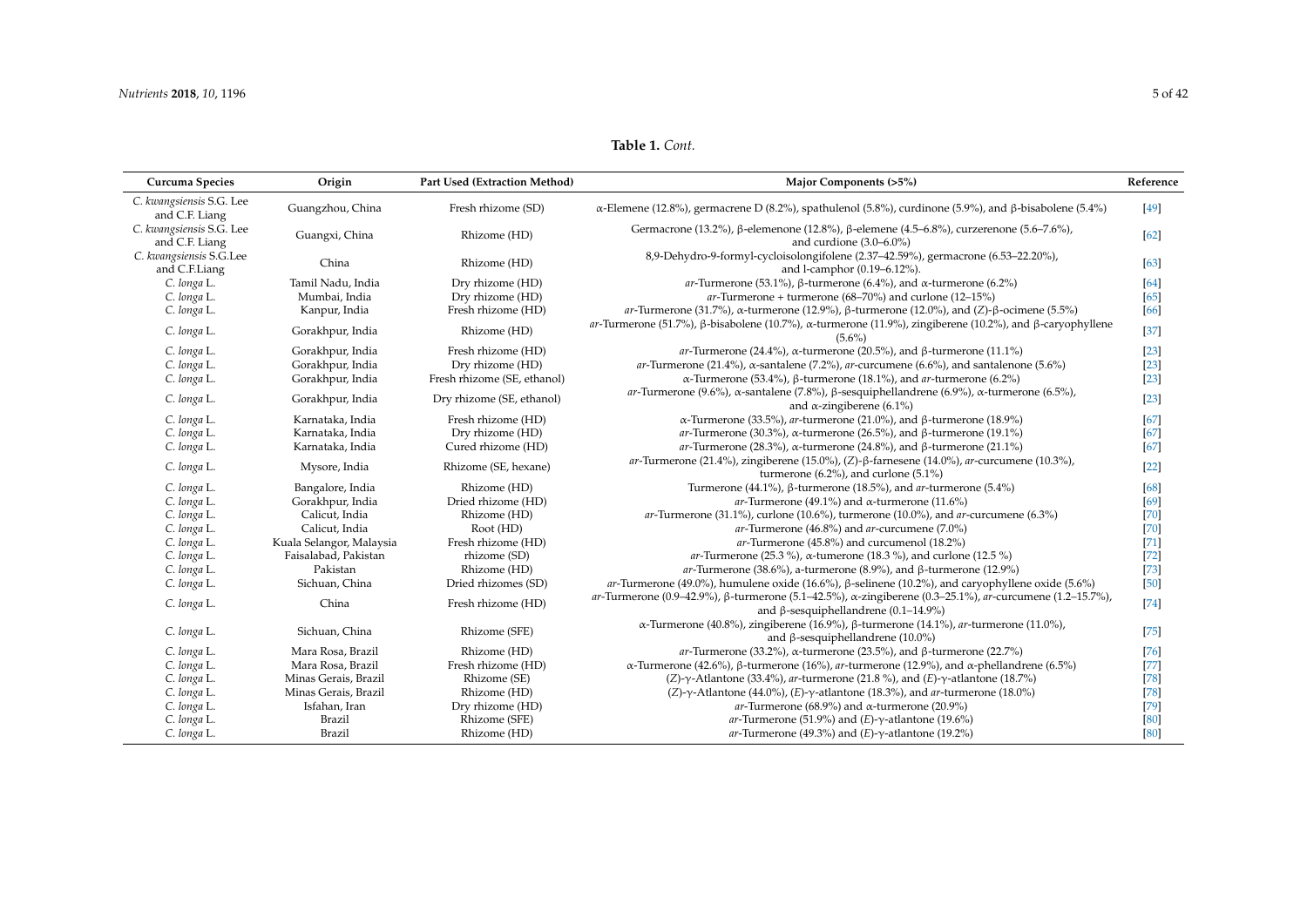**Table 1.** *Cont.*

| Curcuma Species               | Origin                | Part Used (Extraction Method) | Major Components (>5%)                                                                                                                                                                                                 | Reference |
|-------------------------------|-----------------------|-------------------------------|------------------------------------------------------------------------------------------------------------------------------------------------------------------------------------------------------------------------|-----------|
| C. longa L.                   | Ondo, Nigeria         | Fresh rhizome (HD)            | Turmerone (35.9%), α-phyllandrene (15.5%), curlone (12.9%), 1,8-cineole (10.3%), and <i>ar</i> -turmerone (10.0%)                                                                                                      | [81]      |
| C. longa L.                   | Cameroon              | Rhizome (HD)                  | $\alpha$ -Turmerone (43.1%), <i>ar</i> -turmerone (17.6%), and curlone (17.5%)                                                                                                                                         | [82]      |
| C. longa L.                   | Bhutan                | Rhizome (HD)                  | α-Turmerone (30.0–32.0%), ar-turmerone (17.0–26.0%), and β-turmerone (15.0–18.4%)                                                                                                                                      | $[83]$    |
| C. longa L.                   | Reunion, France       | Rhizome (SD)                  | α-Turmerone (21.4%), terpinolene (15.8%), zingiberene (11.8%), β-sesquiphellandrene (8.8%), ar-turmerone<br>(7.7%), $\beta$ -turmerone (7.1%), and $\beta$ -caryophyllene (5.7%)                                       | $[84]$    |
| C. longa L.                   | North Central Nigeria | Fresh rhizome (HD)            | $\beta$ -Bisabolene (13.9%), (E)-β-ocimene (9.8%), myrcene (7.6%), 1,8-cineole (6.9%), α-thujene (6.7%),<br>$\alpha$ -phellandrene (6.4%), limonene (5.3%), zingiberene (5.2%), and $\beta$ -sesquiphellandrene (5.2%) | $[85]$    |
| C. longa L.                   | North Indian Plains   | Rhizome (HD)                  | 1,8-Cineole (11.2%), α-turmerone (11.1%), β-caryophyllene (9.8%), ar-turmerone (7.3%), and<br>$\beta$ -sesquiphellandrene (7.1%)                                                                                       | $[86]$    |
| C. longa L.                   | Kerala, India         | Rhizome (HD)                  | 1,8-Cineole (28.2%), β-elemene (8.2%), camphor (6.9%), α-farnesene (6.3%), and (Z,Z)-farnesol (5.2%)                                                                                                                   | $[17]$    |
| C. longa L.                   | São Tomé and Principe | Rhizome (HD)                  | α-Phellandrene (15.5–30.4%), α-turmerone (12.2–23.9%), 1,8-cineole (10.2–23.0%), ar-turmerone (4.0–12.8%),<br>$β$ -turmerone (4.3–11.5%), and <i>p</i> -cymene (2.5–5.5%)                                              | [87]      |
| C. longa L.                   | Colombo, Sri Lanka    | Rhizome (HD)                  | $\alpha$ -Phellandrene (18.2%), 1,8-cineole (14.6%), p-cymene (13.3%), and terpinolene (11.6%)                                                                                                                         | $[13]$    |
| C. longa L.                   | Malaysia              | Rhizome (HD)                  | Furanogermenone (53.1%), germacrone (9.6%) and $\beta$ -elemene (8.8%), camphor (6.3%),<br>and isofuranodiene (5.6%)                                                                                                   | [88]      |
| C. longa L.                   | Malaysia              | Rhizome (HD)                  | α-Tumerone (45.3%), linalool (14.9%), and β-tumerone (13.5%)                                                                                                                                                           | $[31]$    |
| C. longa L.                   | Calicut, India        | Flower (HD)                   | $p$ -Cymen-8-ol (26.0%) and terpinolene (7.4%)                                                                                                                                                                         | [70]      |
| C. longa L.                   | Reunion, France       | Flower (SD)                   | Terpinolene (67.4%)                                                                                                                                                                                                    | [84]      |
| C. longa L.                   | Reunion, France       | Leaf (SD)                     | Terpinolene (76.8%)                                                                                                                                                                                                    | [84]      |
| C. longa L.                   | Kanpur, India         | Fresh leaf (HD)               | $\alpha$ -Phellandrene (9.1%), terpinolene (8.8%), 1,8-cinceole (7.3%), undecanol (7.1), and p-cymene (5.5%)                                                                                                           | [66]      |
| C. longa L.                   | Kerala, India         | Leaf (HD)                     | α-Phellandrene (24.4%), terpinolene (13.1%), p-cymene (11.1%), and 1,8-cineole (7.0%)                                                                                                                                  | [89]      |
| C. longa L.                   | Uttar Pradesh, India  | Leaf (HD)                     | p-Cymene (25.4%), 1,8-cineole (18.0%), <i>cis</i> -sabinol (7.4%), and α-pinene (6.3%)                                                                                                                                 | [90]      |
| C. longa L.                   | Bangalore, India      | Leaf (HD)                     | $\alpha$ -Phellandrene (53.4%), terpinolene (11.5%), and 1,8-cineole (10.5%)                                                                                                                                           | [68]      |
| C. longa L.                   | Calicut, India        | Leaf (HD)                     | α-Phellandrene (32.6%), terpinolene (26%), 1,8-cineole (6.5%), and p-cymene (5.9%)                                                                                                                                     | $[70]$    |
| C. longa L.                   | Bhutan                | Leaf (HD)                     | α-Phellandrene (18.2%), 1,8-cineole (14.6%), p-cymene (13.3%), terpinolene (11.6%), and β-pinene (7.2%),                                                                                                               | $[83]$    |
| C. longa L.                   | Nigeria               | Leaf (HD)                     | $\alpha$ -Phellandrene (47.7%) and terpinolene (28.9%)                                                                                                                                                                 | $[91]$    |
| C. longa L.                   | Kerala, India         | Leaf (HD)                     | $\beta$ -Sesquiphellandrene (22.8%) and terpinolene (9.5%)                                                                                                                                                             | $[92]$    |
| C. longa L.                   | Nainital, India       | Leaf (SD)                     | Terpinolene (71.2%) and 1,8-cineole (6.2%)                                                                                                                                                                             | $[93]$    |
| C. longa L.                   | Southern Nigeria      | Leaf (HD)                     | ar-Turmerone (63.4%), $\alpha$ -turmerone (13.7%), and $\beta$ -turmerone (12.6%)                                                                                                                                      | $[94]$    |
| C. longa L.                   | Selangor, Malaysia    | Leaf (PLE)                    | $\alpha$ -Phellandrene (13.8–20.7%), 1,8-cineole (14.4–15.1%), terpinolene (7.7–9.4%), and p-cymene (5.0–6.4%)                                                                                                         | $[95]$    |
| C. longa L.                   | Belem, Brazil         | Fresh leaf (HD)               | $\beta$ -Phyllandrene (31.5%), $\alpha$ -terpinolene (22.5%), and 1,8-cineole (15.2)                                                                                                                                   | $[96]$    |
| C. longa L.                   | Vietnam               | Leaf (HD)                     | α-Phellandrene (24.5%), 1,8-cineole (15.9%), <i>p</i> -cymene (13.2%) and β-pinene (8.9%)                                                                                                                              | $[97]$    |
| C. longa L.                   | India                 | Leaf (HD)                     | Terpinolene (87.8%)                                                                                                                                                                                                    | $[58]$    |
| C. longa L.                   | India                 | Leaf (HD)                     | Myrcene (48.8%) and terpinolene (10.1%)                                                                                                                                                                                | $[58]$    |
| C. mangga Valeton<br>and Zijp | Pahang, Malaysia      | Rhizome (SD)                  | Caryophyllene oxide (18.7%) and caryophyllene (12.7%)                                                                                                                                                                  | [28]      |
| C. mangga Valeton<br>and Zijp | Malaysia              | Rhizome (HD)                  | Myrcene (46.5%) and $\beta$ -pinene (14.6%)                                                                                                                                                                            | [98]      |
| C. mangga Valeton<br>and Zijp | Penang, Malaysia      | Rhizome (HD)                  | Myrcene (78.7%) and (E)- $\beta$ -ocimene (5.1%)                                                                                                                                                                       | [99]      |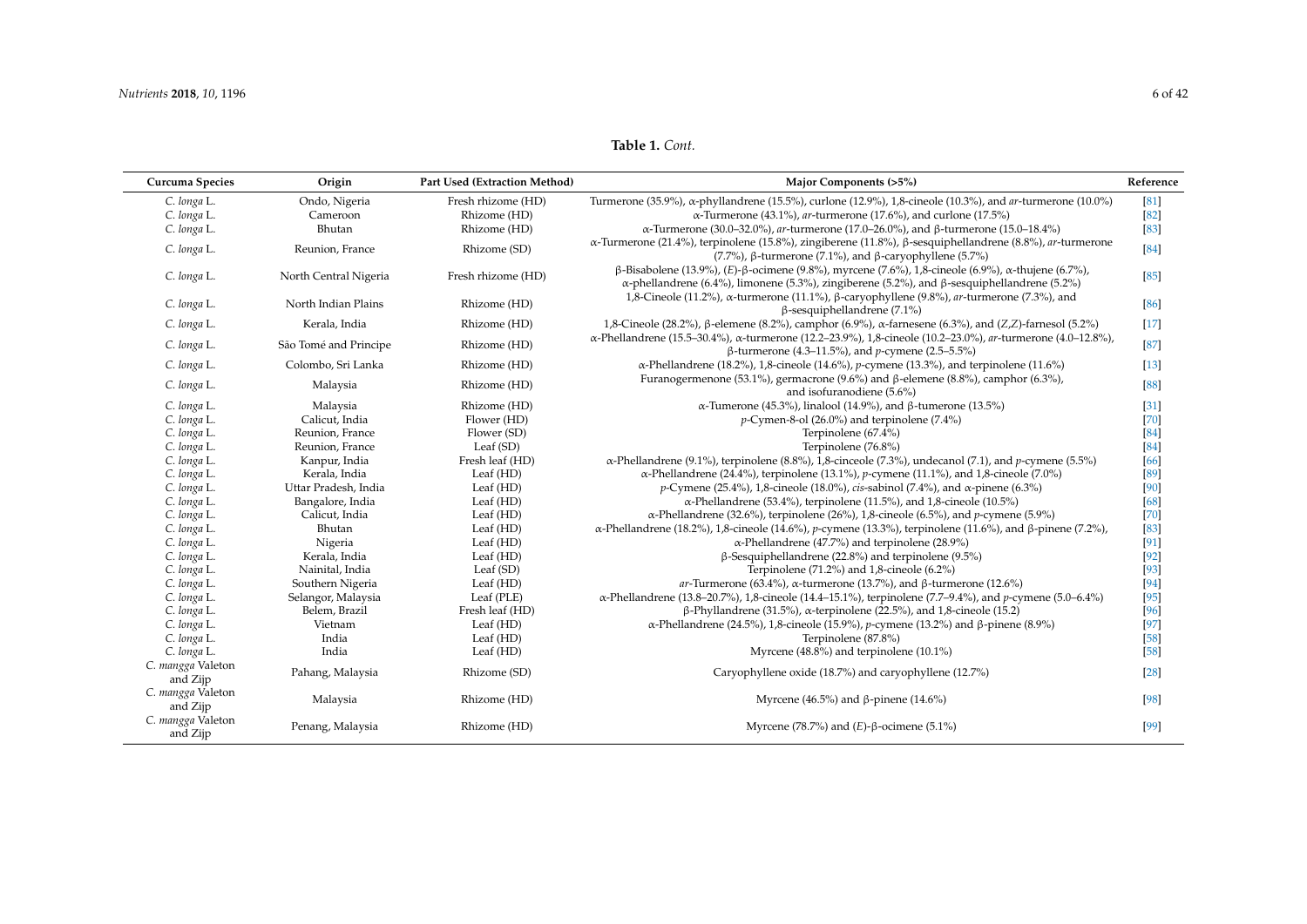| Curcuma Species                                                                                                                                                                        | Origin                                                                                             | Part Used (Extraction Method)                                                                                  | Major Components (>5%)                                                                                                                                                                                                                                                                                                                                                                                                                                                                                                                                                     | Reference                                                                        |
|----------------------------------------------------------------------------------------------------------------------------------------------------------------------------------------|----------------------------------------------------------------------------------------------------|----------------------------------------------------------------------------------------------------------------|----------------------------------------------------------------------------------------------------------------------------------------------------------------------------------------------------------------------------------------------------------------------------------------------------------------------------------------------------------------------------------------------------------------------------------------------------------------------------------------------------------------------------------------------------------------------------|----------------------------------------------------------------------------------|
| C. mangga Valeton<br>and Zijp                                                                                                                                                          | Malaysia                                                                                           | Rhizome (HD)                                                                                                   | Myrcene $(81.4\%)$                                                                                                                                                                                                                                                                                                                                                                                                                                                                                                                                                         | $[31]$                                                                           |
| C. nankunshanensis<br>N. Liu, X.B. Ye and<br><b>Juan Chen</b>                                                                                                                          | Huizhou, China                                                                                     | Fresh rhizome (SD)                                                                                             | Curdione (23.7%), germacrone (18.8%), 8,9-dehydro-9-formyl-cycloisolongifolene (10.7%),<br>and velleral (6.1%)                                                                                                                                                                                                                                                                                                                                                                                                                                                             | [49]                                                                             |
| C. oligantha Trimen                                                                                                                                                                    | Badulla, Sri Lanka                                                                                 | Rhizome (HD)                                                                                                   | Caryophyllene (15.1%), phytol (13.4), $\alpha$ -humulene (8.2%), $\gamma$ -elemene (6.1%), and caryophyllene oxide (5.8%)                                                                                                                                                                                                                                                                                                                                                                                                                                                  | $[13]$                                                                           |
| C. phaeocaulis Valeton                                                                                                                                                                 | China                                                                                              | Rhizome (SD)                                                                                                   | 8,9-Dehydro-9-formyl-cycloisolongifolene (15.6-46.2%), germacrone (8.9-21.2%), curlone (0.8-20.2%),<br>α-caryophyllene (0.1–11.0%), curzerene (0.6–9.8%), and β-elemene (0.6–5.4%)                                                                                                                                                                                                                                                                                                                                                                                         | $[100]$                                                                          |
| C. pierreana Gagnep.                                                                                                                                                                   | Vietnam                                                                                            | Flower (HD)                                                                                                    | Isoborneol (27.3%), camphor (24.1%), isobornyl acetate (7.3%), camphene (6.7%), and $\alpha$ -pinene (5.1%)                                                                                                                                                                                                                                                                                                                                                                                                                                                                | $[101]$                                                                          |
| C. pseudomontana<br>J. Graham                                                                                                                                                          | Tamil Nadu, India                                                                                  | Rhizome (HD)                                                                                                   | $\beta$ -Elemenone (22.1%), pseudocumenol (20.7%), germacrone (15.2%), 2-(4-methoxyphenyl)<br>N, N-trimethyl-1-pyrrolamine (13.1%), and (1,5 dimethyl-4-hexenyl)-4-methylbenzene (7.3%)                                                                                                                                                                                                                                                                                                                                                                                    | $[102]$                                                                          |
| C. purpurascens Blume                                                                                                                                                                  | Yogyakarta, Indonesia                                                                              | Dried rhizome (HD)                                                                                             | Turmerone (13.5%), germacrone (13.2%), ar-turmerone (9.4%), germacrene-B (8.8%), curlone (6.2%),<br>and curzerene (5.8%)                                                                                                                                                                                                                                                                                                                                                                                                                                                   | $[103]$                                                                          |
| C. rhabdota Sirirugsa and<br>M.F. Newman                                                                                                                                               | Bangkok, Thailand                                                                                  | Fresh rhizome (HD)                                                                                             | Germacrone (24.4%), butyl butanoate (14.2%), sec-butyl butanoate (8.8%), camphene (7.0%),<br>and germacrene $B(6.3\%)$                                                                                                                                                                                                                                                                                                                                                                                                                                                     | $[104]$                                                                          |
| C. rubescens Roxb.                                                                                                                                                                     | Guangzhou, China                                                                                   | Fresh rhizome (SD)                                                                                             | Zerumbone (15.5%), ar-turmerone (13.8%), germacrone (13.5%), camphor (8.7%), and<br>aromadendrene oxide (7.1%)                                                                                                                                                                                                                                                                                                                                                                                                                                                             | [49]                                                                             |
| C. sichuanensis X.X. Chen<br>C. sichuanensis X.X. Chen<br>C. sichuanensis X.X. Chen<br>C. singulris Gagnep.<br>C. sylvatica Valeton<br>C. trichosantha Gagnep<br>C. yunnanensis N. Liu | Chengdu, China<br>Sichuan, China<br>Sichuan, China<br>Gia Lai, Vietnam<br>Kerala, India<br>Vietnam | Fresh rhizome (SD)<br>Dried rhizome (SD)<br>Rhizome (SD)<br>Fresh rhizome (SD)<br>Rhizome (HD)<br>Rhizome (HD) | Germacrone (28.1%), $\beta$ -elemenone (10.7%), and isoaromadendrene epoxide (8.4%)<br>ar-Turmerone (43.5%), $\beta$ -selinene (13.4%), $\delta$ -cadinene (13.2%), humulene oxide (8.0%), and curcumol (6.9%)<br>epi-Curzerenone (26.9%), germacrone (12.4%), isocurcumenol (9.7%), $\beta$ -elemene (6.4%), and curzerene (6.2%)<br>Camphor (25.8%) and germacrone (8.0%)<br>$\alpha$ -Fenchene (70.0%)<br>Curdione (47.4%), curcumol (7.0%), and germacrone (6.1%)<br>Germacrone (13.5%), 8,9-dehydro-9-formyl-cycloisolongifolene (13.1%), dihydrocostunolide (12.3%), | $[49]$<br>[50]<br>$[105]$<br>$[106]$<br>$\left\lceil 17 \right\rceil$<br>$[107]$ |
| and S.J. Chen                                                                                                                                                                          | Guangzhou, China                                                                                   | Fresh rhizome (SD)                                                                                             | $\beta$ -farnesene (7.5%), and aromadendrene oxide (7.4%)                                                                                                                                                                                                                                                                                                                                                                                                                                                                                                                  | [49]                                                                             |
| C. zanthorrhiza Roxb.                                                                                                                                                                  | Mustika Ratu Jakarta,<br>Indonesia                                                                 | Dry rhizome (SD)                                                                                               | $\alpha$ -Curcumene (64.8%) and camphor (6.0%)                                                                                                                                                                                                                                                                                                                                                                                                                                                                                                                             | $[108]$                                                                          |
| C. zanthorrhiza Roxb.                                                                                                                                                                  | Chiang Mai Province,<br>Thailand                                                                   | Rhizome (HD)                                                                                                   | α-Terpinolene (24.9%), <i>p</i> -cymen-7-ol (12.2%), <i>p</i> -cymene (8.1%), and β-pinene (6.8%)                                                                                                                                                                                                                                                                                                                                                                                                                                                                          | $[2]$                                                                            |
| C. zanthorrhiza Roxb.                                                                                                                                                                  | Kuala Selangor, Malaysia                                                                           | Fresh rhizome (HD)                                                                                             | Xanthorrhizol (31.9%), β-curcumene (17.1%), ar-curcumene (13.2%), citronellyl pentanoate (5.7%),<br>and camphor (5.4%)                                                                                                                                                                                                                                                                                                                                                                                                                                                     | [71]                                                                             |
| C. zanthorrhiza Roxb.                                                                                                                                                                  | Malaysia                                                                                           | Rhizome (HD)                                                                                                   | Xanthorrhizol (44.5%)                                                                                                                                                                                                                                                                                                                                                                                                                                                                                                                                                      | $\left[31\right]$                                                                |
| C. zedoaria (Christm.)<br>Roscoe                                                                                                                                                       | MaharajGanj, India                                                                                 | Rhizome (HD)                                                                                                   | 1,8-Cineole (18.5%), <i>p</i> -cymene (18.4%), and $\alpha$ -phellandrene (14.9%)                                                                                                                                                                                                                                                                                                                                                                                                                                                                                          | $[37]$                                                                           |
| C. zedoaria (Christm.)<br>Roscoe                                                                                                                                                       | Ruian, China                                                                                       | Rhizome (SD)                                                                                                   | Curzerene (29.4%), curdione (19.6%), 1,8-cineole (9.7%), germacrone (9.2%), and β-elemene (8.1%)                                                                                                                                                                                                                                                                                                                                                                                                                                                                           | $[109]$                                                                          |
| C. zedoaria (Christm.)<br>Roscoe                                                                                                                                                       | Changhwa, Taiwan                                                                                   | Dry rhizome (SD)                                                                                               | Epicurzerene (24.1%), curzerene (10.4%), and curdione (7.0%)                                                                                                                                                                                                                                                                                                                                                                                                                                                                                                               | $[7]$                                                                            |
| C. zedoaria (Christm.)<br>Roscoe                                                                                                                                                       | China                                                                                              | Dry rhizome (HD)                                                                                               | Epicurzerene (46.6%), curdione (13.7%), and 5-isopropylidene-3,8-dimethyl-1(5H)-azulenone (9.2%)                                                                                                                                                                                                                                                                                                                                                                                                                                                                           | $[110]$                                                                          |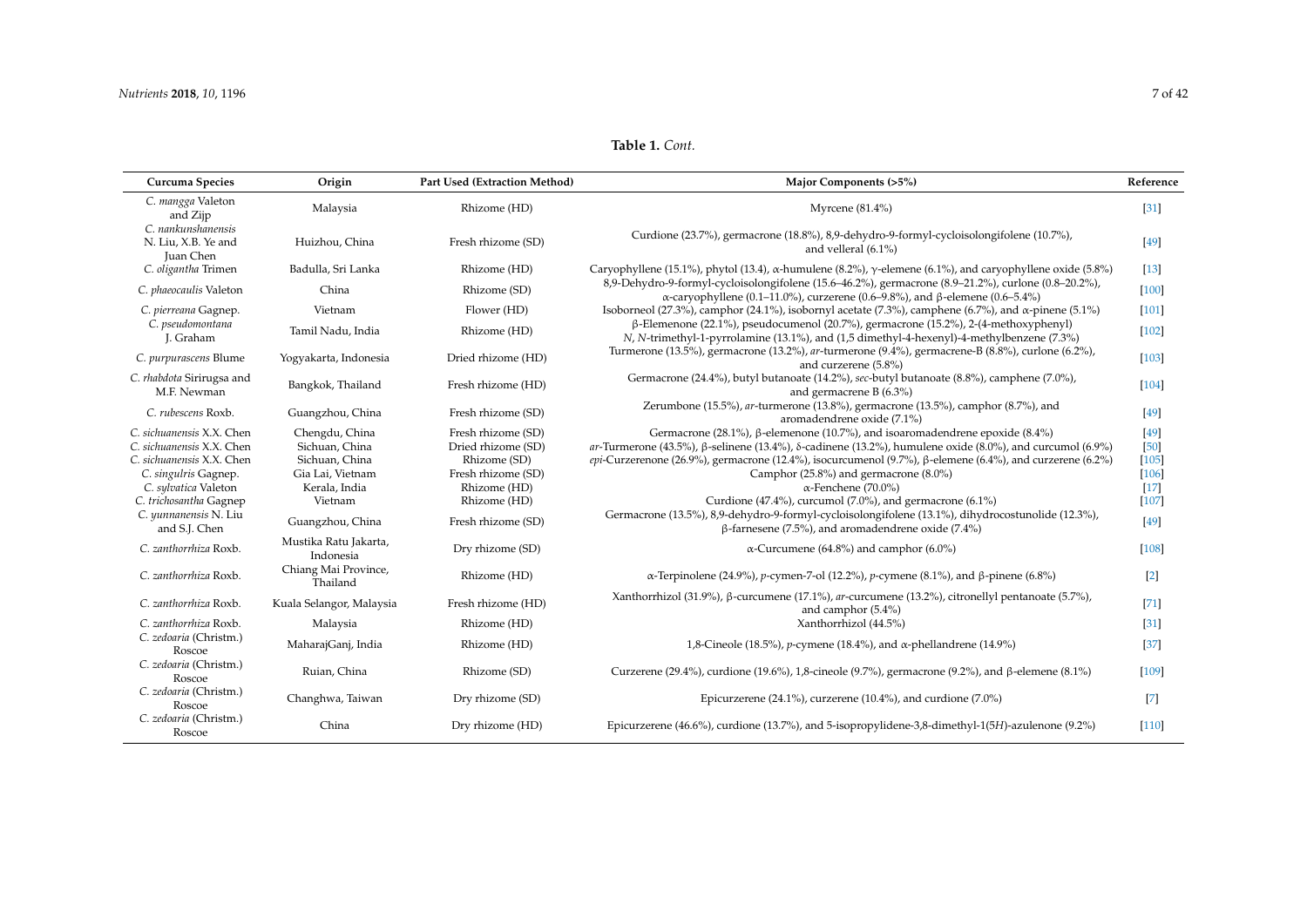**Table 1.** *Cont.*

| Curcuma Species                  | Origin             | <b>Part Used (Extraction Method)</b> | Major Components (>5%)                                                                                                                                       | Reference |
|----------------------------------|--------------------|--------------------------------------|--------------------------------------------------------------------------------------------------------------------------------------------------------------|-----------|
| C. zedoaria (Christm.)<br>Roscoe | Kerala, India      | Rhizome (HD)                         | Epicurzerenone (19.0%), ar-curcumene (12.1%), zingiberene (12.0%), $\beta$ -sesquiphellandrene (9.8%), curzerene<br>$(8.0\%)$ , and germacrene B $(6.0\%)$ . |           |
| C. zedoaria (Christm.)<br>Roscoe | Gorakhpur, India   | Rhizome (HD)                         | Curzerenone $(31.6\%)$ , germacrone $(10.8\%)$ and camphor $(10.3\%)$                                                                                        | $[111]$   |
| C. zedoaria (Christm.)<br>Roscoe | Colombo, Sri Lanka | Rhizome (HD)                         | Debromofiliforminol (31.5%), camphor (11.8%), aromadendrene (11.8%), benzofuran (8.8%),<br>and germacrone $(5.2\%)$                                          | $[13]$    |
| C. zedoaria (Christm.)<br>Roscoe | Gorakhpur, India   | Dry rhizome (HD)                     | Curzerene $(31.6\%)$ , germacrone $(10.8\%)$ , and camphor $(10.3\%)$                                                                                        | $[111]$   |
| C. zedoaria (Christm.)<br>Roscoe | Northeast India    | Rhizome (HD)                         | Curzerene $(22.3\%)$ , 1,8-cineole $(15.9\%)$ , and germacrone $(9.0\%)$                                                                                     | $[112]$   |
| C. zedoaria (Christm.)<br>Roscoe | Kerala, India      | Rhizome (HD)                         | 1,8-Cineole (40.8%), curcumenene (18.7%), and camphor (10.2%)                                                                                                |           |
| C. zedoaria (Christm.)<br>Roscoe | Kerala, India      | Rhizome (HD)                         | 1,8-Cineole (24.6%), β-sesquiphellandrene (21.5%), and elemenone (13.6%)                                                                                     | $[17]$    |
| C. zedoaria (Christm.)<br>Roscoe | Thailand           | Rhizome (HD)                         | 1,8-Cineol (37.6%) and curzerenone (13.7%)                                                                                                                   | $[113]$   |
| C. zedoaria (Christm.)<br>Roscoe | Shanghai, China    | Commercial                           | Curzerene (26.5%), 1,8-cineole (12.0%), curcumol (9.0%), pyridine (8.0%), germacrone (7.9%),<br>and $\beta$ -elemene (7.4%)                                  | $[114]$   |
| C. zedoaria (Christm.)<br>Roscoe | Lucknow, India     | Leaf (HD)                            | $\alpha$ -Terpinyl acetate (8.4%), isoborneol (7.0%), dehydrocurdione (9.0%),<br>and selina-4(15),7(11)-dien-8-one $(9.4\%)$                                 | $[115]$   |

<span id="page-7-0"></span>HD = hydrodistillation; SD = steam distillation; SE = solvent extract; MTBE = methyl tert-butyl ether; SFE = supercritical fluid extraction; SPME = solid-phase microextraction; HSME = headspace solvent microextraction; PLE = pressurized liquid extraction.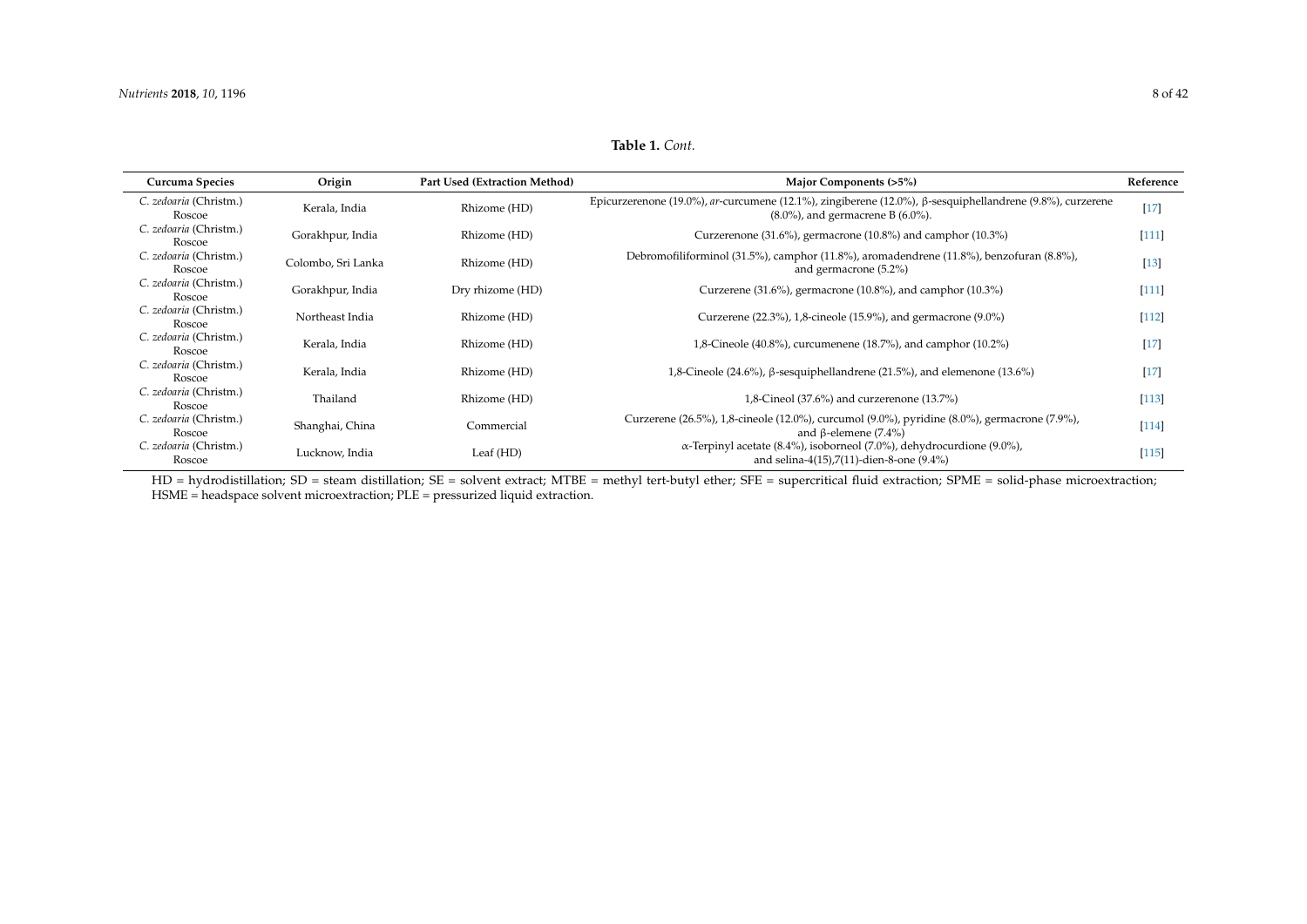<span id="page-8-0"></span>

Figure 1. Chemical structures of key volatile components in the essential oil from *Curcuma* spp. rhizomes.

1,8-Cineole

Piperitenone B-Myrcene

O **Camphor** 

# *2.1. Curcuma longa L. 2.1. Curcuma longa L.*

-Pinene

*Curcuma longa* (syn. *C. domestica* Valeton and *C. brog* Valeton) is also known as "turmeric" *Curcuma longa* (syn. *C. domestica* Valeton and *C. brog* Valeton) is also known as "turmeric" worldwide, "kurkum" in Arabic, and "haldi" in Hindi and Urdu. Turmeric is cultivated extensively worldwide, "kurkum" in Arabic, and "haldi" in Hindi and Urdu. Turmeric is cultivated extensively worldwide but is native to Southeast Asia [76]. It is a perennial herb grown on a very large scale in worldwide but is native to Southeast Asia [\[76\]](#page-30-21). It is a perennial herb grown on a very large scale in India, India, Pakistan, Bangladesh, China, Taiwan, Thailand, Sri Lanka, East Indies, Burma, Indonesia, and Pakistan, Bangladesh, China, Taiwan, Thailand, Sri Lanka, East Indies, Burma, Indonesia, and Northern Australia [\[66\]](#page-30-22). In the West, it is produced in Costa Rica, Haiti, Jamaica, Peru, and Brazil [\[116\]](#page-32-17). Turmeric is commercially available as a whole rhizome (fresh, dried, and cured by cooking in water, drying in shade, and polishing), turmeric powder, extracts, and oleoresins, with the powder being the most commonly consumed form. India is the largest producer and consumer of turmeric [\[66,](#page-30-22)[117,](#page-32-18)[118\]](#page-32-19). The plant is famous for its culinary and medicinal uses. Turmeric is the golden spice that gives many Asian dishes their yellow color and pungent earthy flavor. It is an essential ingredient of curry powders, accounting for about 10–30% of the blend [\[119\]](#page-32-20). In traditional medicine, turmeric is extensively used as a carminative, digestive aid, stomachic, appetizer, anthelmintic, tonic and laxative [\[120\]](#page-33-0). It is also used for treating fever, gastritis, dysentery, infections, chest congestion, cough, hypercholesterolemia, hypertension, rheumatoid arthritis, jaundice, liver and gall bladder problems, urinary tract infections, skin diseases, diabetic wounds, and menstrual discomfort [\[66,](#page-30-22)[94,](#page-31-20)[121\]](#page-33-1). Turmeric is used in many religious rituals, as a dye, and as a cosmetic [\[122,](#page-33-2)[123\]](#page-33-3). Turmeric rhizome typically contains carbohydrates (69.4%), protein  $(6.3%)$ , fat (5.1%), and minerals (3.5%) [\[124\]](#page-33-4).

Turmeric oleoresin is an orange-red viscous liquid, prepared from the powdered rhizome by solvent extraction with a yield of about 12%  $\overline{[119]}$  $\overline{[119]}$  $\overline{[119]}$ . The main active components in the rhizome are essential oil and curcuminoids. The volatile oil is responsible for the turmeric aroma, while the curcuminoids (curcumin and its analogues) are responsible for its bright vellow current and its analogues) are responsible for its analogues) are responsible for its bright yellow color  $\mathcal{E}$ aroma, while the curcuminoids (curcumin and its analogues) are responsible for its bright yellow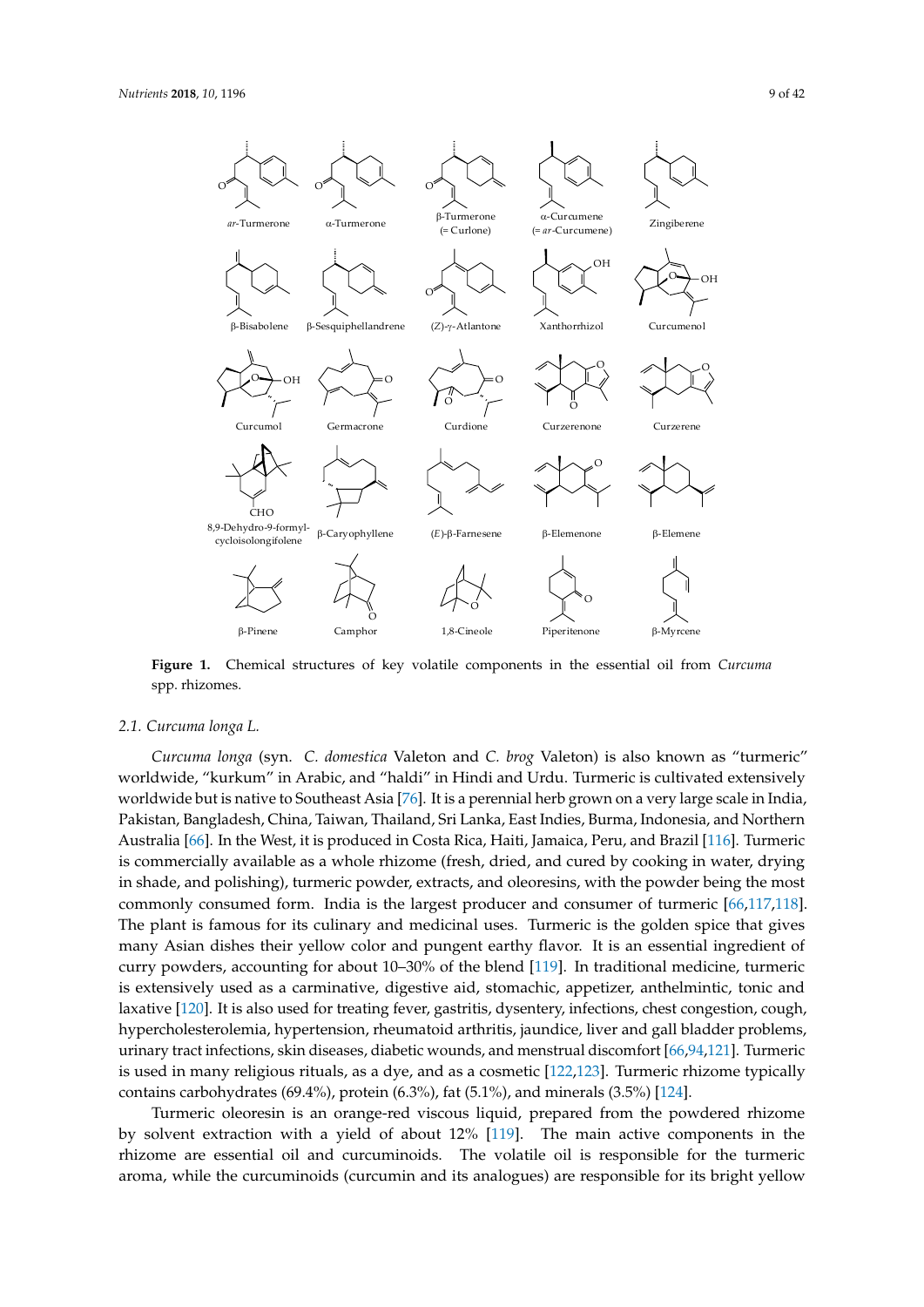color [\[65](#page-30-23)[,119\]](#page-32-20). It is worth mentioning that curcumin, present in turmeric rhizomes, oleoresin, and  $CO<sub>2</sub>$  extract, has not been reported in the essential oil [\[125\]](#page-33-5). Turmeric chemotypes in the literature vary widely. Hundreds of compounds have been identified from the turmeric EO; however, the major constituents are *ar*-turmerone, α-turmerone, and β-turmerone, followed by notable amounts of α-zingiberene, curlone, *ar*-curcumene, α-santalene, santalenone, β-sesquiphellandrene, (*Z*)-β-ocimene, β-bisabolene, β-caryophyllene, α-phellandrene, (*Z*)-β-farnesene, humulene oxide, β-selinene, caryophyllene oxide, (*E*)-γ-atlantone, 1,8-cineole, and terpinolene. Samples from Brazil had (*Z*)-γ-atlantone, *ar*-turmerone, and (*E*)-γ-atlantone [\[78\]](#page-30-24). A sample from north-central Nigeria was a mixture of β-bisabolene, (*E*)-β-ocimene, β-myrcene, 1,8-cineole, α-thujene, α-phellandrene, limonene, zingiberene, and β-sesquiphellandrene [\[85\]](#page-31-21). Turmeric EOs from Sri Lanka and São Tomé and Principe had α-phellandrene, α-turmerone, 1,8-cineole, *p*-cymene, *ar*-turmerone, β-turmerone, and terpinolene as the main constituents [\[13](#page-28-21)[,87\]](#page-31-22). Some turmeric rhizome EOs from India contained 1,8-cineole, α-turmerone, β-caryophyllene, β-elemene, *ar*-turmerone, β-sesquiphellandrene, camphor, α-farnesene, and (*Z*, *Z*)-farnesol [\[17](#page-28-0)[,86\]](#page-31-23). Wide variations are also found between the EO obtained from fresh and dry rhizomes. Unfortunately, comparative data on the chemical composition of volatile oil from fresh and dry rhizomes from a single source, single geographical location, and same season are scarce. However, some of the variation could be explained by the rhizome processing. The order of yield is cured > fresh > dried rhizome [\[67\]](#page-30-17). Some of the highly volatile low-boiling-point compounds might be lost during rhizome processing that involves grating, heating, drying, and grinding [\[126\]](#page-33-6). For example, turmerones are major components in fresh rhizomes, while only minor ones in dry rhizomes, which might be due to oxidation/polymerization of the two conjugated double bonds [\[23\]](#page-28-6).

Turmeric root EO from Kerala, India contained *ar*-turmerone (46.8%) and *ar*-curcumene (7.0%) as the main components [\[70\]](#page-30-25). There are seven different chemotypes of the *C. longa* leaf EO reported so far [\[94\]](#page-31-20): (1) *ar*-turmerone-rich chemotype [\[94\]](#page-31-20); (2) α-phellandrene-rich chemotype [\[66,](#page-30-22)[68,](#page-30-26)[70](#page-30-25)[,83,](#page-31-24)[89,](#page-31-25) [91](#page-31-19)[,95,](#page-31-26)[96\]](#page-31-27); (3) terpinolene-rich chemotype [\[84,](#page-31-28)[86,](#page-31-23)[93\]](#page-31-29); (4) β-sesquiphellandrene-rich chemotype [\[92\]](#page-31-30); (5) *p*-cymene-rich chemotype [\[90\]](#page-31-18); (6) 1,8-cineole-rich chemotype [\[127\]](#page-33-7); and (7) myrcene-rich chemotype [\[128\]](#page-33-8). Turmeric flower EO from India contained *p*-cymen-8-ol (26.0%) and terpinolene (7.4%) [\[70\]](#page-30-25), while the floral oil from France had terpinolene (67.4%) as the main component [\[84\]](#page-31-28).

### *2.2. Curcuma zedoaria (Christm.) Roscoe*

*Curcuma zedoaria* (syn. *C. malabarica* Velay, Amalraj and Mural; *C. raktakanta* Mangaly and M. Sabu) is commonly known as "zedoary" and "white turmeric" in English and "er-jyur" in Chinese. It is native to northeast India and Indonesia [\[112\]](#page-32-21), but widely cultivated in subtropical regions including India, Southeast Asia, Thailand, Indonesia, Japan, and China [\[109\]](#page-32-22). Zedoary rhizome looks like ginger from the outside (wrinkled gray, ash-colored) and like turmeric from the inside (brownish red-yellow). It has a less intense aroma that can be rated between turmeric and mango. In addition, the rhizome powder of *C. zedoaria* is used for culinary purposes because of its unique smell, but has a very bitter and pungent taste, causing many people to substitute it with ginger. Different parts of *C. zedoaria* have been used for treating hematologic and circulation abnormalities [\[8\]](#page-27-6), wounds, digestive problems, flatulence, skin diseases, and various infections [\[129\]](#page-33-9). Zedoary rhizome extracts exhibit anticancer [\[130\]](#page-33-10), anti-inflammatory [\[131\]](#page-33-11), analgesic [\[132\]](#page-33-12), antiallergic [\[133\]](#page-33-13), antiparasitic against *Entamoeba histolytica* [\[134\]](#page-33-14), antibacterial and antifungal activities [\[16\]](#page-28-22). *C. zedoaria* rhizome oil is mainly composed of sesquiterpenoids (80–85%) and monoterpenoids (15–20%). The reported major components of *C. zedoaria* rhizome EO include epicurzerene (19.0–46.6%), curzerene (10.4%), curdione (7.0–19.6%), [\[7](#page-27-8)[,109,](#page-32-22)[110\]](#page-32-23), curzerenone (22.3–31.6%) [\[111,](#page-32-24)[112\]](#page-32-21), debromofiliforminol (31.5%) [\[13\]](#page-28-21), 1,8-cineole (18.5–40.8%), β-sesquiphellandrene (21.5%), *p*-cymene (18.4%), curcumenene (18.7%), and α-phellandrene (14.9%) [\[17,](#page-28-0)[37\]](#page-29-22). α-Terpinyl acetate (8.4%), isoborneol (7.0%), dehydrocurdione  $(9.0\%)$  and selina-4(15),7(11)-dien-8-one  $(9.4\%)$  are the main components in the leaf oil [\[115\]](#page-32-25).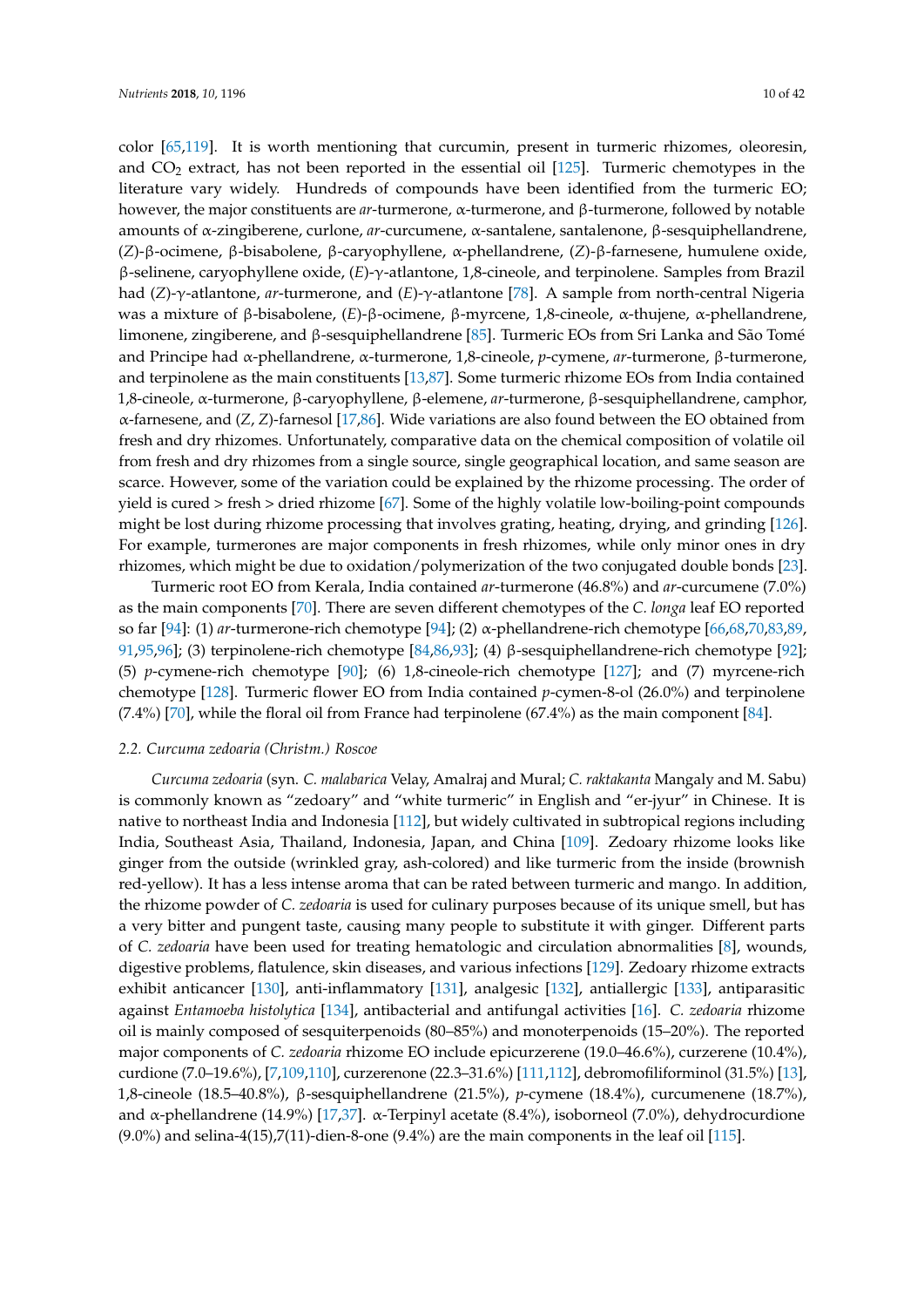### *2.3. Curcuma aeruginosa Roxb.*

*Curcuma aeruginosa* is also known as "pink-and-blue ginger" or "black curcuma" in English, "temu hitam" in Malaysia, and "waan-maha-mek", "kamindam", or "kajeawdang" in Thailand [\[2,](#page-27-1)[135\]](#page-33-15). It is an aromatic perennial herb (30–40 cm high) that is thought to have been derived from Burma and spread to tropical countries like Malaysia, Thailand, India, and Indonesia [\[29\]](#page-28-23). *C. aeruginosa* has a distinctive ginger-like odor [\[43\]](#page-29-23). In folk medicine, *C. aeruginosa* rhizome is used for treating dyspepsia, gastritis, dysentery, flatulence, diarrhea, postpartum problems, and parasitic infections [\[28,](#page-28-24)[43,](#page-29-23)[136](#page-33-16)[–139\]](#page-33-17), as well as tumors, bronchitis, and asthma [\[140\]](#page-33-18). *C. aeruginosa* EO is usually composed of relatively equal amounts of monoterpenes and sesquiterpenes. The rhizome EO of *C. aeruginosa* is mainly composed of 8,9-dehydro-9-formyl-cycloisolongifolene (35.3%), dihydrocostunolide (22.5%) [\[28\]](#page-28-24), germacrone (23.5%), curzerenone (11.8%) [\[29\]](#page-28-23), dehydrocurdione (27.6%), curcumenol (15.1%), 1,8-cineole (22.7%), germacrone (17.7%) [\[30\]](#page-28-25), camphor (29.4%), germacrone (21.2%) [\[2\]](#page-27-1), curcumenol (38.7%), and β-pinene (27.5%) [\[17\]](#page-28-0). The leaf oil is made of 1,8-cineole, curzerenone, furanogermenone, camphor, and furanodienone [\[34\]](#page-28-26) or curzerene, germacrone, 1,8-cineole, and camphor [\[35\]](#page-28-27).

#### *2.4. Curcuma zanthorrhiza Roxb.*

*Curcuma zanthorrhiza* (Syn. *C. xanthorrhiza*), also known as "wan-salika-linthong" in Thailand, and "temulawak", "Javanese ginger", or "Javanese turmeric" in Indonesia [\[108\]](#page-32-26), is native to Indonesia and the Malay Peninsula and is cultivated in Thailand, Philippines, Malaysia, and Sri Lanka [\[141\]](#page-33-19). In Indonesia, *C. zanthorrhiza* rhizomes are utilized as food coloring, a spice, a source of starch, a dye, in cosmetics, and in traditional medicine [\[108\]](#page-32-26). In traditional medicine, infusions and extracts of *C. zanthorrhiza* rhizome are used in treating hypertension, diabetes, constipation, fevers, diarrhea, dysentery, liver damage, gastric problems, rheumatism, haemorrhoids, skin eruptions, and some cancers [\[108](#page-32-26)[,141–](#page-33-19)[143\]](#page-34-0). The fresh rhizome or dried powder of *C. zanthorrhiza* is used for skin diseases in northern Thailand [\[136\]](#page-33-16). Generally, monoterpenes predominate (80–88%) the rhizome EO of *C. zanthorrhiza* [\[2\]](#page-27-1). Three major chemotypes can be observed: (1) α-curcumene-dominated chemotype [\[108\]](#page-32-26); (2) α-terpinolene-rich chemotype [\[2\]](#page-27-1); and (3) xanthorrhizol-dominated chemotype [\[31,](#page-28-28)[71\]](#page-30-27). Xanthorrhizol accounts for 64.4% of the hydrodistilled oil from fresh *C. zanthorrhiza* rhizome from India [\[144\]](#page-34-1), while only 8.0% of the oil obtained by supercritical carbon dioxide extraction [\[145\]](#page-34-2). The hexane extract of *C. zanthorrhiza* gave α-curcumene, germacrone, and zederone, whereas the dichloromethane extract contains curcumin and xanthorrhizol [\[146\]](#page-34-3).

### *2.5. Curcuma aromatica Salisb.*

*Curcuma aromatica* (syn. *C. wenyujin* Y.H. Chen and C. Ling), commonly known as wild turmeric, is a perennial plant that grows in the tropical and subtropical regions. It is broadly cultivated in China, India, and Japan [\[47\]](#page-29-24). It is used as a flavoring and coloring agent as well as a traditional medicine for eliminating blood stasis, slowing the aging process, alleviating pain, and protecting against liver diseases [\[54](#page-29-25)[,147\]](#page-34-4). *C. aromatica* is used to promote blood circulation [\[148\]](#page-34-5) and to fight various microbial infections [\[149\]](#page-34-6). Internally, wild-turmeric rhizomes are used as a tonic and carminative, while externally they are applied for treating skin eruptions and infections, and to improve complexion, ease bruises, and relieve sprains and snake bites [\[150\]](#page-34-7). It possesses anti-inflammatory, anticancer, antiangiogenic, antioxidative, and antimicrobial activities [\[54,](#page-29-25)[151\]](#page-34-8). It is known to produce antidepressant-like effects in chronic unpredictable stress-induced depression [\[152\]](#page-34-9). The major constituents in *C. aromatica* rhizome EO contain 8,9-dehydro-9- formyl-cycloisolongifolene (2.7–36.8%), germacrone (4.3–16.5%), *ar*-turmerone (2.5–17.7%), turmerone (2.6–18.4%) [\[47\]](#page-29-24), curdione (50.6%) [\[49\]](#page-29-26), camphor (18.8–32.3%) [\[13,](#page-28-21) [17](#page-28-0)[,46](#page-29-27)[,48\]](#page-29-28), xanthorrhizol (26.3%), *ar*-curcumene (19.5%), di-*epi*-α-cedrene (16.5%) [\[51\]](#page-29-29), curcumol (35.8%), and 1,8-cineole (12.2%) [\[50\]](#page-29-30). The leaf EO contains camphor (24.0%–28.5%) and *p*-cymene (25.2%) as the main components [\[37,](#page-29-22)[46,](#page-29-27)[54\]](#page-29-25).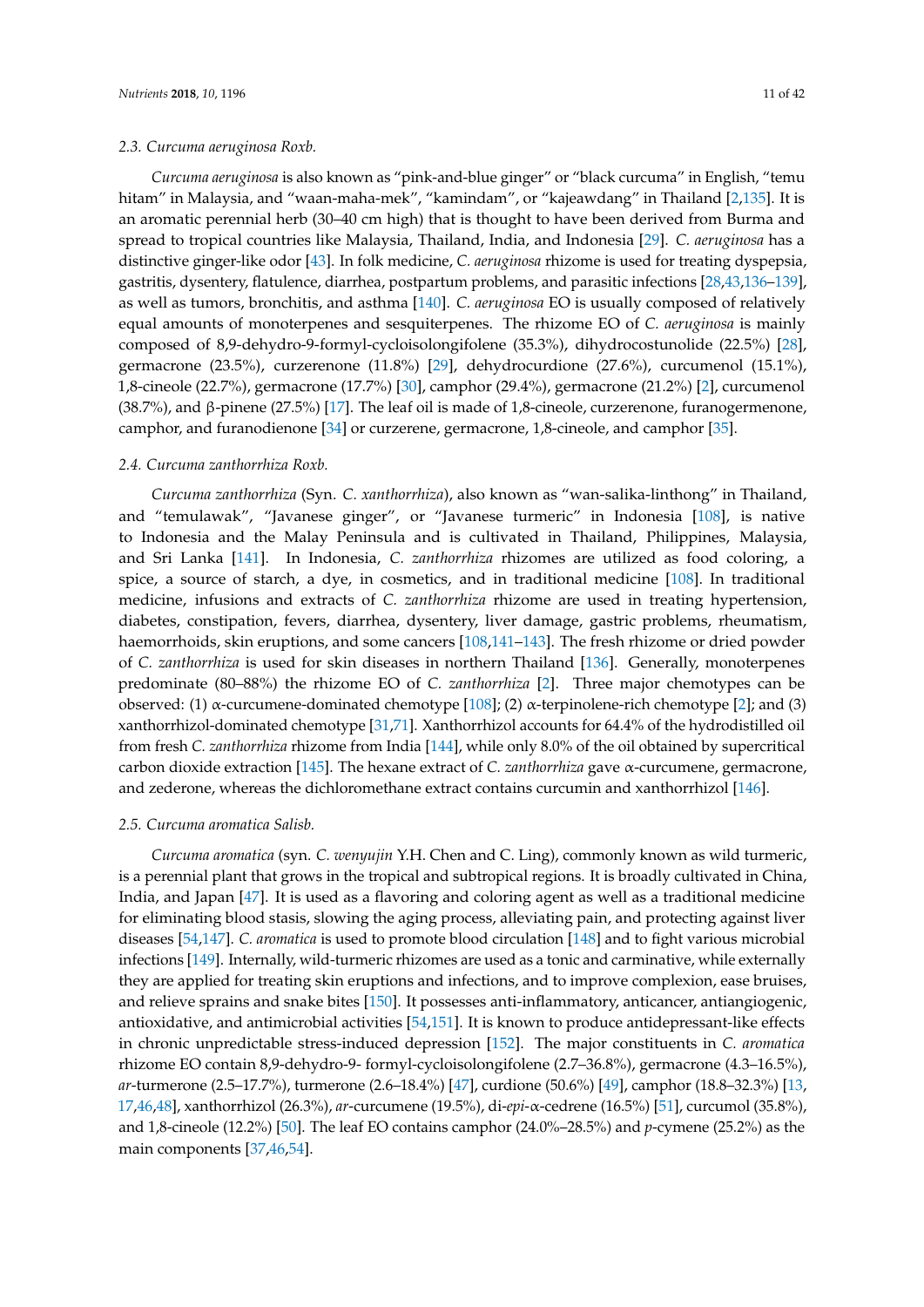### *2.6. Curcuma phaeocaulis Valeton*

*Curcuma phaeocaulis* is known as "pengezhu", "ezhu" and "heihejianghuang" in Chinese [\[153\]](#page-34-10). *C. phaeocaulis* is widely found throughout the southern parts of China [\[154\]](#page-34-11). In Chinese medicine, the rhizome of *C. phaeocaulis* is one of the commonly prescribed herbs, and is known as *Rhizoma Curcumae*. Individually or in combination with other herbs, *Rhizoma Curcumae* is used in controlling gastritis, reducing blood stasis, and alleviating pain [\[100\]](#page-32-27). The State Food and Drug Administration of China has already approved *Rhizoma Curcumae* oil as a therapeutic remedy for several disorders [\[100\]](#page-32-27). *Rhizoma Curcumae* preparations and oils possess several pharmacological activities, including analgesic, hepatoprotective, antithrombic, antimicrobial, antiviral, and anti-inflammatory effects [\[155\]](#page-34-12). *C. phaeocaulis* rhizome EO has 8,9-dehydro-9-formyl-cycloisolongifolene (15.6–46.2%), germacrone  $(8.9-21.2\%)$ , and curlone  $(0.8-20.2\%)$  as the main constituents  $[100]$ .

#### *2.7. Curcuma amada Roxb.*

*Curcuma amada* is a perennial herb native to East India. It is commonly known as the "mango ginger" and "manga manjal" because of its raw mango flavor that is mainly attributed to the presence of δ-3-carene, myrcene, and (*Z*)-β-ocimene [\[156\]](#page-34-13). It is used in culinary preparations, medicines, and as a source of starch [\[157\]](#page-34-14). In the Ayurveda and Unani medicinal systems, mango ginger is used as an appetizer, laxative, diuretic, antipyretic, aphrodisiac, emollient, and expectorant. It also helps in treating bronchitis, asthma, itching, inflammation, and skin diseases [\[157\]](#page-34-14). A paste made from the rhizome is used externally to relieve bruises, sprains, contusions, and rheumatic pain. The rhizome EO of *C. amada* from India is dominated by myrcene [\[37](#page-29-22)[–39\]](#page-29-31). A totally different composition for the *C. amada* rhizome EO was reported by Mustafa et al. [\[40\]](#page-29-32), with (*Z*)-β-farnesene (21.9%), 6,9-guaiadiene (19.8%), α-longipinene (14.8%), and α-guaiene (14.5%), and camphor (5.5%) as the major constituents and thymol (4.9%) as the aromatic constituent contributing to the odor of the oil. Other reported compositions include (*E*)-hydroocimene, (*Z*)-hydroocimene, myrcene, and linalool [\[41\]](#page-29-33), and *ar*-curcumene, β-curcumene, camphor, curzerenone, and 1,8-cineole [\[42\]](#page-29-34). The leaf oil is made of camphor, *epi*-curzerenone, curzerenone, and isoborneol [\[38\]](#page-29-35).

### *2.8. Curcuma caesia Roxb.*

*Curcuma caesia* is commonly known as "black turmeric" in India due to the dark bluish color of its rhizome. It grows wild in some parts of India, Malaysia, Thailand, and Indonesia. Leaves and rhizomes of black turmeric are used in traditional medicine. *C. caesia* rhizome is aromatic, carminative, and a stimulant. A paste of the rhizome is used for treating dysentery and as poultice in rheumatic pain, sprains, and bruises. When applied externally, black turmeric is used in India to alleviate toothaches, treat skin and wound infections, and cure rheumatism. Chewing small amounts of the rhizomes is used to relieve digestive problems and kidney disorders; however, excessive intake of black turmeric may lead to vomiting [\[155\]](#page-34-12). The rhizome EO of *C. caesia* from south India was composed mainly of 1,8-cineole (30.1%) followed by camphor, *ar*-curcumene, and camphene [\[17\]](#page-28-0), while the oil from central India has camphor (28.3%), followed by *ar*-turmerone, (*Z*)-β-ocimene, *ar*-curcumene, and 1,8-cineole [\[57\]](#page-29-36). The leaf EO is made of 1,8-cineole (27.0%) and camphor (16.8%) [\[58\]](#page-30-28).

#### *2.9. Other Curcuma Species*

Other *Curcuma* species have been investigated to a lesser degree, in part due to their limited commercial interest. *Curcuma albiflora* Thwaites rhizome EO contains α-pinene, caryophyllene oxide, and alconfor [\[13\]](#page-28-21). *C. alismatifolia* Gagnep, commonly known as Siam tulip, is an ornamental plant. (–)-Xanthorrhizol (52.4%) and *ar*-curcumene (27.4%) dominate the root EO, while β-curcumene (42.0%), (–)-xanthorrhixol (36.6%), and  $\alpha$ -curcumene (7.5%) are the major components of the rhizome EO [\[36\]](#page-29-37). *C. angustifolia* Roxb. rhizome is used in folk medicine to treat asthma, dysentery, fungal infections, fevers, as well as an analgesic, antiparasitic, and muscle relaxant [\[5](#page-27-4)[,158–](#page-34-15)[160\]](#page-34-16). The EO obtained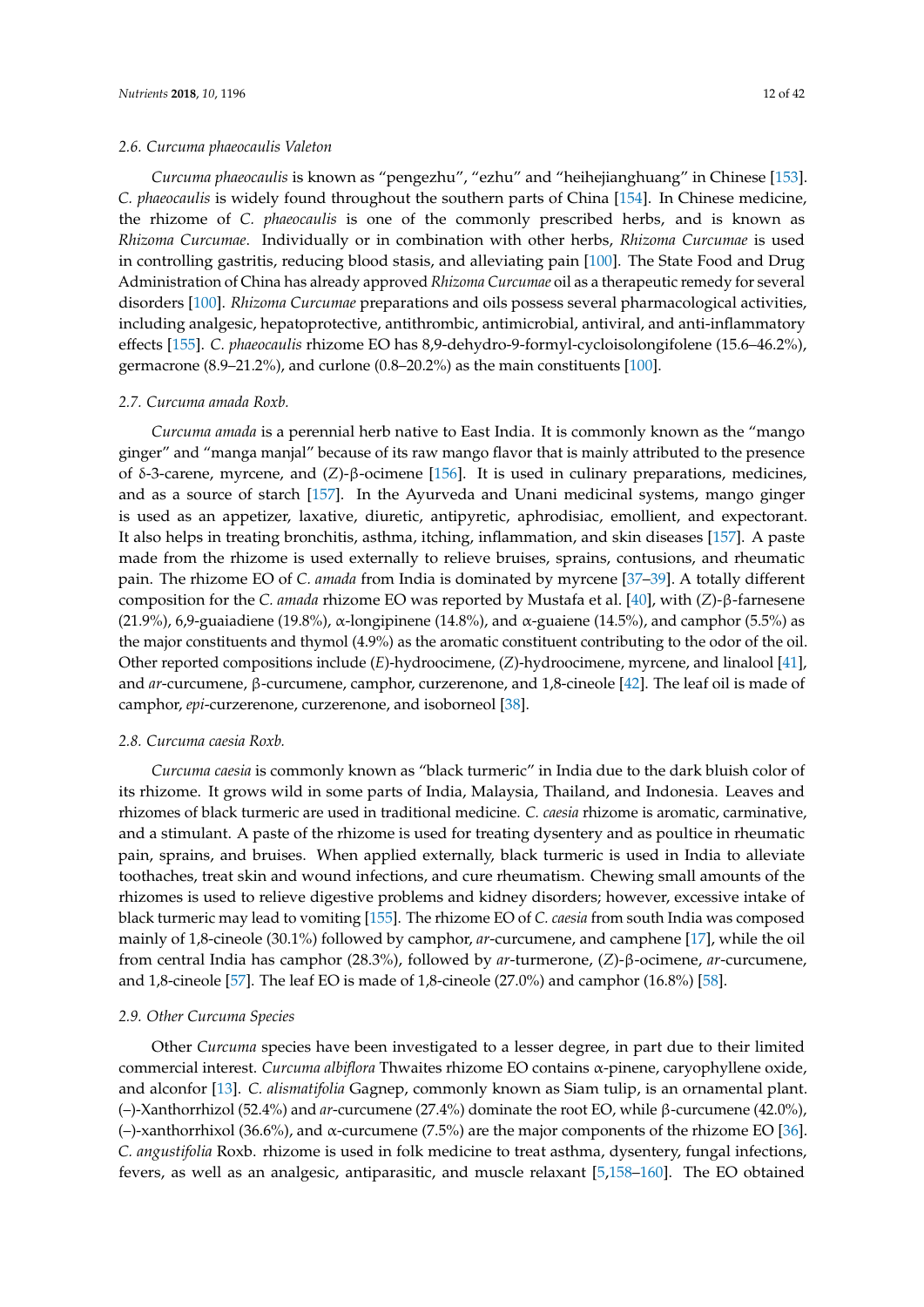from *C. angustifolia* root is dominated by β-elemenone (65.0%) [\[44\]](#page-29-38), while the rhizome EO has three chemotypes so far: (1) xanthorrhizol isomer- methyleugenol-rich chemotype [\[43\]](#page-29-23); (2) germacrone and camphor-rich chemotype [\[43\]](#page-29-23); and (3) curzerenone-dominated chemotype [\[45\]](#page-29-39) as the main components. In the fresh rhizome EO of *C. aurantiaca* Zijp, piperitenone accounts for 65.2% [\[55\]](#page-29-40). Another sample of *C. aurantiaca* EO from India was made of 1,8-cineole, camphor, germacrone, β-elemene, curzerene, and β-elemenone [\[56\]](#page-29-41). *C. elata* Roxb. rhizome EO from China is mainly made of 8,9-dehydro-9-formylcycloisolongifolene (52.2%), followed by germacrone (14.0%) [\[49\]](#page-29-26). The rhizome of *C. glans* K. Larsen and J. Mood has been traditionally used in treating tonsillitis, sore throat, wounds or abscesses in the mouth, throat, and nose, as well as the herpes simplex virus [\[2,](#page-27-1)[136\]](#page-33-16). Sesquiterpenes (50.10%) dominates the EO of *C. glans* rhizome. The Thai oil of *C. glans* rhizome is dominated by germacrone, camphor, β-pinene, and 2-nonanol [\[2\]](#page-27-1). The rhizome oil of *C. haritha* Mangaly and M. Sabu contains camphor, 1,8-cineole, isoborneol, curdione and camphene as the main constituents [\[59\]](#page-30-29). Germacrone is the main component in the rhizome EO of *C. harmadii* Gagnep [\[60\]](#page-30-30) and *C. leucorhiza* Roxb. [\[161\]](#page-34-17). *C. harmadii* EO from Vietnam has 1,8-cineole, germacrone, β-pinene, β-elemene, and isocurcumenol [\[60\]](#page-30-30). The major constituents of *C. inodora* Blatt rhizome EO are curzerenone, germacrone, curdione, and 1,8-cineole [\[61\]](#page-30-11). The oil obtained from *C. kwangsiensis* S.G. Lee and C.F. Liang fresh rhizome was made of α-elemene, germacrene D, spathulenol, curdinone, and β-bisabolene [\[49\]](#page-29-26). The major volatile components of *C. kwangsiensis* from Guangxi, China include germacrone, β-elemenone, β-elemene, curzerenone, and curdione [\[62\]](#page-30-12).

*Curcuma mangga* Valeton and Zijp. rhizome EO was reported to have two chemotypes, (1) caryophyllene oxide and caryophyllene-rich chemotype [\[28\]](#page-28-24), and myrcene-dominated chemotype [\[31](#page-28-28)[,98,](#page-31-31)[99\]](#page-32-28). The major components of *C. nankunshanensis* N. Liu, X.B. Ye and Juan Chen fresh rhizome EO from China were curdione, germacrone, 8,9-dehydro-9-formyl-cycloisolongifolene, and velleral [\[49\]](#page-29-26). Caryophyllene, phytol, humulene, elemene, and caryophyllene oxide were detected as major compounds in the EO of the *C. oligantha* Trimen rhizome [\[13\]](#page-28-21). *C. pseudomontana* J. Graham rhizome EO from India was made of β-elemenone, pseudocumenol, germacrone, 2-(4-methoxyphenyl) *N*, *N*-trimethyl-1-pyrrolamine, and (1,5-dimethyl-4-hexenyl)-4-methylbenzene [\[102\]](#page-32-29). The powdered rhizome of *C. purpurascens* Blume, also known as "temu tis" in Indonesia, is taken in combination with other herbs to treat cough and skin infections. The EO of *C. purpurascens* rhizome contains turmerone as the major constituent, followed by germacrone, *ar*-turmerone, germacrene B, curlone, and curzerene [\[103\]](#page-32-30). *C. rhabdota* Sirirugsa and M.F. Newman contains germacrone, butyl butanoate, *sec*-butyl butanoate, camphene, and germacrene B as the main constituents [\[104\]](#page-32-31). *C. rubescens* Roxb. rhizome EO from China was composed of zerumbone, *ar*-turmerone, germacrone, camphor, and aromadendrene oxide [\[49\]](#page-29-26). *C. sichuanensis* X.X. Chen rhizome EO from China was made of germacrone followed by β-elemenone and isoaromadendrene epoxide [\[49\]](#page-29-26). Samples from Sichuan, China showed two more different compositions [\[50](#page-29-30)[,105\]](#page-32-32). *C. singularis* Gagnep. fresh rhizome EO contained camphor and germacrone [\[106\]](#page-32-33). *C. sylvatica* Valeton rhizome oil from India was dominated by α-fenchene [\[17\]](#page-28-0). *C. trichosantha* Gagnep EO was mainly made of curdione [\[107\]](#page-32-34). *C. yunnanensis* N. Liu and S.J. Chen rhizome EO from China was composed of germacrone, 8,9-dehydro-9-formyl-cycloisolongifolene, dihydrocostunolide, β-farnesene, and aromadendrene oxide [\[49\]](#page-29-26). To the best of our knowledge, there are no published studies on the other *Curcuma* species.

### **3. Biological Activities of** *Curcuma* **Oils**

Members of Zingiberaceae are known for containing terpenoids, flavonoids, phenypropanoids and sesquiterpenes, which have antitumor activities [\[110,](#page-32-23)[162\]](#page-34-18). Some *Curcuma* essential oils have remarkable antioxidant and antimicrobial activities that make them ideal candidates for use in pharmaceutical and cosmetic industries. The variations in chemical composition imply the possibility of different biological activities of the same plant species from different locations. A summary of the biological activities of different *Curcuma* essential oils is presented in Table [2.](#page-15-0)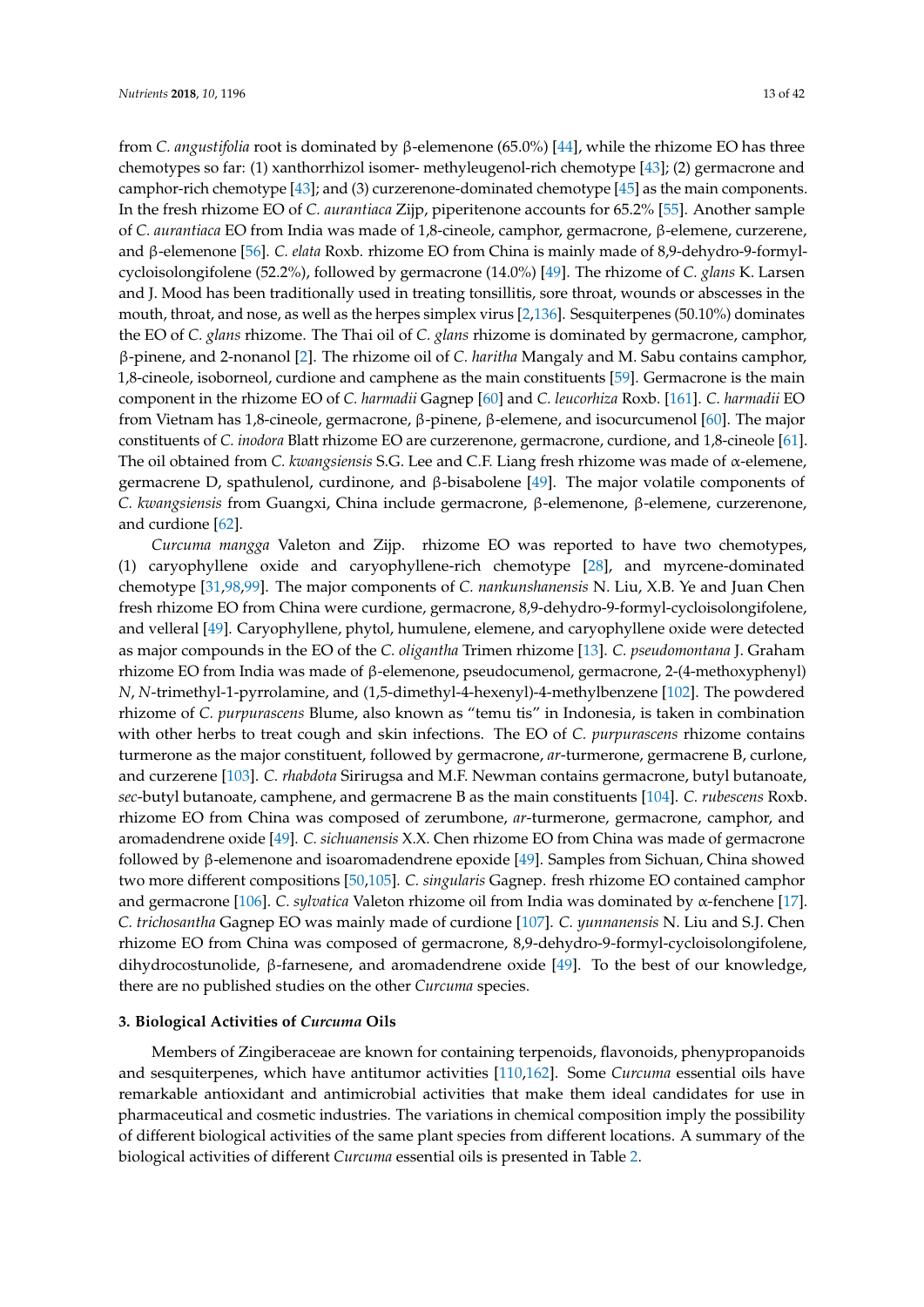| Curcuma Essential Oil  | <b>Biological Activity</b>                                                                                                                                                                                                                                                                                                                       | Reference                               |
|------------------------|--------------------------------------------------------------------------------------------------------------------------------------------------------------------------------------------------------------------------------------------------------------------------------------------------------------------------------------------------|-----------------------------------------|
| C. longa rhizome EO    | Antihyperlipidemic (in vivo, high-fat diet-induced hyperlipidemia rats,<br>and hyperlipidemic golden Syrian hamsters)                                                                                                                                                                                                                            | [75, 163]                               |
|                        | Antidiabetic and hypoglycemic (in vivo, obese diabetic rats,<br>$\geq$ 620 mg/kg/day)                                                                                                                                                                                                                                                            | [164]                                   |
|                        | Antiobesity (in vivo, obese diabetic rats, $>620$ mg/kg/day)<br>$\alpha$ -Glucosidase and $\alpha$ -amylase inhibitor                                                                                                                                                                                                                            | $[165]$<br>[96, 166, 167]               |
|                        | Antioxidant (in vitro, DPPH assay, FRAP assay, superoxide anion assay,<br>and metal chelating assay)                                                                                                                                                                                                                                             | [50,74,168,169]                         |
|                        | Neuroprotective (in vivo, postmyocardial ischemia/reperfusion in rats)                                                                                                                                                                                                                                                                           | $[166, 170 - 172]$                      |
|                        | Antiplatelet and antithrombosis (in vivo, myocardial ischemia-reperfusion<br>and thrombosis rat models, 500 mg/kg, p.o.)                                                                                                                                                                                                                         | $[172 - 174]$                           |
|                        | Cytotoxic (in vitro, KB, P388, PANC-1, B16, LNCaP and HeLa cells)<br>Anti-inflammatory (in vitro)                                                                                                                                                                                                                                                | $[23,74,175-178]$<br>$[176, 178 - 181]$ |
|                        | Antiarthritic and joint-protective (in vivo, i.p., animal model                                                                                                                                                                                                                                                                                  | [23, 182]                               |
|                        | of rheumatoid arthritis)<br>Hepatoprotective and antihepatotoxic (in vivo, acute ethanol-induced fatty                                                                                                                                                                                                                                           | [23, 183]                               |
|                        | liver in rats, $200 \,\mathrm{mg/kg}$ )<br>Antiatherosclerotic                                                                                                                                                                                                                                                                                   | [96] [184]                              |
|                        | Hypothermic                                                                                                                                                                                                                                                                                                                                      | [81]                                    |
|                        | Anxiolytic                                                                                                                                                                                                                                                                                                                                       | [81]                                    |
|                        | Anticonvulsant                                                                                                                                                                                                                                                                                                                                   | [81]                                    |
|                        | Spasmolytic<br>Antifatty liver (in vivo, acute ethanol-induced fatty liver in rats,<br>$200 \,\mathrm{mg/kg}$                                                                                                                                                                                                                                    | $[185]$<br>$[186]$                      |
|                        | Antimutagenic (in vitro)                                                                                                                                                                                                                                                                                                                         | [178, 187]                              |
|                        | Sedative and anesthetic (in vivo, mouse model and fish)                                                                                                                                                                                                                                                                                          | [81,96]                                 |
|                        | Antivenom (in vivo, mouse model, Bothrops jararaca and<br>Crotalus durissus venom)                                                                                                                                                                                                                                                               | $[188]$                                 |
|                        | Antibacterial (Helicobacter pylori, Bacillus cereus, B. coagulans, B. subtilis,<br>Staphylococcus aureus, Escherichia coli, Vibrio parahaemolyticus,<br>Proteus mirabilis, and Pseudomonas aeruginosa)                                                                                                                                           | [189, 190]                              |
|                        | Antifungal (Aspergillus flavus, A. niger, A. parasiticum, Rhizoctonia solani,<br>Helminthosporium oryzae, Trichoconis padwickii, Curvularia lunata, C. pallescens,<br>C. trifolii, Fusarium verticillioides, F. moniliforme, F. oxysporum,<br>Penicillium digitatum, Alternaria dianthi, Trichophyton longifusus<br>and Colletotrichum falcatum) | [23,77,189,191,192]                     |
|                        | Antiaflatoxigenic                                                                                                                                                                                                                                                                                                                                | [76]                                    |
|                        | Insecticidal (Odontotermes obesus)                                                                                                                                                                                                                                                                                                               | [37, 193, 194]                          |
|                        | Insect repellent                                                                                                                                                                                                                                                                                                                                 | [194, 195]                              |
|                        | Mosquitocidal (Aedes aegypti and Anopheles quadrimaculatus)                                                                                                                                                                                                                                                                                      | $[194]$                                 |
|                        | Phytotoxic (Avena fatua, Echinochloa crus-galli, Allium cepa and<br>Phalaris minor)                                                                                                                                                                                                                                                              | $[189]$                                 |
| C. longa leaf EO       | Cytotoxic (in vitro, Hs578T and PC-3 cells)                                                                                                                                                                                                                                                                                                      | $[94]$                                  |
|                        | Antibacterial                                                                                                                                                                                                                                                                                                                                    | [89, 94, 194]                           |
|                        | Antifungal and antiaflatoxigenic<br>Mosquitocidal                                                                                                                                                                                                                                                                                                | [89, 94, 194]<br>[89, 94, 194]          |
| C. zedoaria rhizome EO | Antioxidant (in vitro, DPPH assay)                                                                                                                                                                                                                                                                                                               | [7,23,111,196,197]                      |
|                        | Cytotoxic (in vitro, SiHa, SNU-1, HepG2, AGS, B16BL6, SMMC-7721,<br>SKOV3, H1299 and HL-60 cells)                                                                                                                                                                                                                                                | [7,110,114,198,199]                     |
|                        | Antiangiogenic (in vitro and in vivo)                                                                                                                                                                                                                                                                                                            | [200]                                   |
|                        | Antitumor (in vivo, hepatoma-transplanted rats)                                                                                                                                                                                                                                                                                                  | $[201 - 203]$                           |
|                        | Hypoglycemic (in vivo, streptozotocin-induced hyperglycemic Wistar rats)                                                                                                                                                                                                                                                                         | [204]                                   |
|                        | Anti-gingivitis (in vivo, streptozotocin-induced hyperglycemic Wistar rats)                                                                                                                                                                                                                                                                      | [14, 204]                               |
|                        | Anti-inflammatory                                                                                                                                                                                                                                                                                                                                | $[14]$                                  |
|                        | Antimicrobial (Vibrio parahaemolyticus, Staphylococcus aureus, Bacillus cereus,<br>Salmonella typhimurium and Pseudomonas aeruginosa)                                                                                                                                                                                                            | $[110]$                                 |
|                        | Antifungal (Colletotrichum falcatum)                                                                                                                                                                                                                                                                                                             | [37]                                    |
|                        | Insecticidal (Odontotermes obesus)<br>Larvicidal (Anopheles dirus, LC <sub>50</sub> = 29.69 ppm; Aedes aegypti,                                                                                                                                                                                                                                  | $[37]$                                  |
|                        | $LC_{50} = 31.87$ ppm)                                                                                                                                                                                                                                                                                                                           | $[129]$                                 |

## **Table 2.** Biological activities of different *Curcuma* essential oils.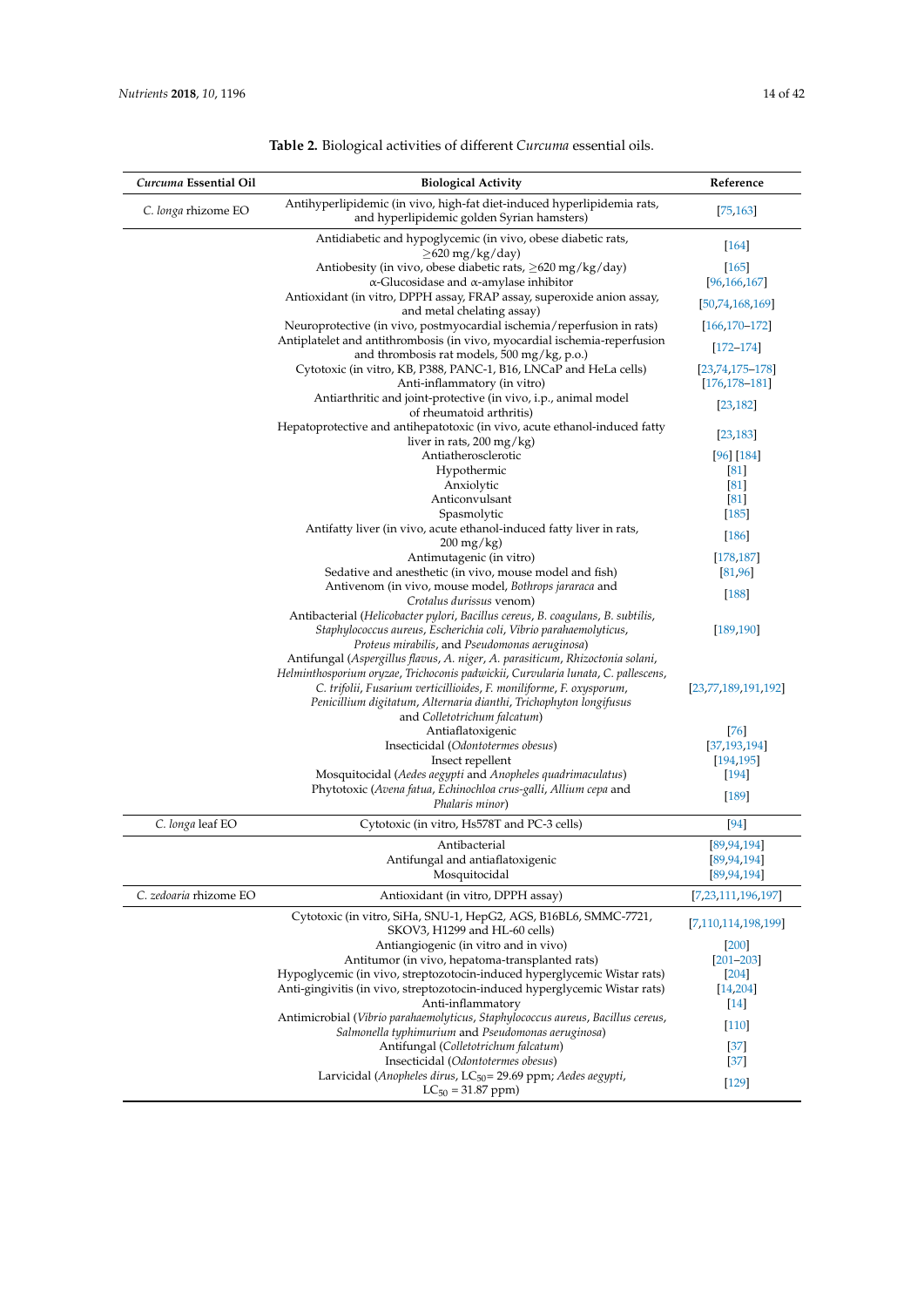| Curcuma Essential Oil         | <b>Biological Activity</b>                                                                                                                                                                                              | Reference           |
|-------------------------------|-------------------------------------------------------------------------------------------------------------------------------------------------------------------------------------------------------------------------|---------------------|
| C. aeruginosa rhizome EO      | Antiandrogenic (in vivo, patients with androgenic alopecia, $5\% w/w$ )                                                                                                                                                 | $[30]$              |
|                               | Antinociceptive                                                                                                                                                                                                         | $[15]$              |
|                               | Antipyretic                                                                                                                                                                                                             | $\vert 15 \vert$    |
|                               | Anti-inflammatory                                                                                                                                                                                                       | $[15]$              |
|                               | Hair regrowth stimulant (in vivo, bald males)                                                                                                                                                                           | $[205]$             |
|                               | Skin penetration enhancer (in vivo, androgenic alopecia patients)                                                                                                                                                       | $\left[30\right]$   |
|                               | Axillary hair-growth suppressant (in vivo, randomized double-blinded<br>trial, 1 and 5% $w/w$ EO)                                                                                                                       | $[206]$             |
|                               | Axillary skin-brightness enhancer (in vivo, randomized double-blinded<br>trial, 1 and 5% $w/w$ EO)                                                                                                                      | $[206]$             |
|                               | Antibacterial ( <i>Enterococcus faecalis</i> , $MIC = 6.25 \mu g/mL$ ; <i>Streptococcus mutans</i> ,<br>MIC = $15.63 \mu g/mL$ ; Staphylococcus aureus, MIC = $125 \mu g/mL$ ; Bacillus cereus,<br>$MIC = 125 \mu g/mL$ | [29, 207]           |
|                               | Antifungal (Candida albicans, MIC= 250 µg/mL)<br>Antioxidant (in vitro, DPPH assay, $EC_{50} = 24.32 \mu g/mL$ )                                                                                                        | $[2]$<br>$[29]$     |
| C. aromatica rhizome EO       | Anti-inflammatory (in vitro)                                                                                                                                                                                            | [47, 49]            |
|                               | Cytotoxic (in vitro, LNCaP, HepG2, NSCLC and B16 cells)                                                                                                                                                                 | [47,49,201,208,209] |
|                               | Antiproliferative (in vitro, Hep-2 cells; in vivo, mouse model<br>with hepatoma)                                                                                                                                        | [210]               |
|                               | Antitumor (in vivo, patients with primary liver cancer; rats with<br>transplanted hepatoma; and mouse model)                                                                                                            | $[211 - 213]$       |
|                               | Chemoprotective and antifibrosis (in vivo, renal interstitial fibrosis rats, 100,<br>200 and 300 mg/kg BW, i.p.)                                                                                                        | [214, 215]          |
|                               | Antioxidant (in vitro, DPPH assay, ABTS assay and $\beta$ -carotene bleaching<br>tests)                                                                                                                                 | [47, 50, 54, 147]   |
|                               | Antiplatelet aggregation and antithrombotic (in vitro and in vivo)                                                                                                                                                      | $[216]$             |
|                               | Antibacterial (Staphylococcus aureus, Listeria monocytogenes, Bacillus subtilis,                                                                                                                                        | [47, 54, 217]       |
|                               | Pseudomonas aeruginosa, Salmonella typhimurium, Escherichia coli)                                                                                                                                                       |                     |
|                               | Antifungal (Candida albicans, Saccharomyces cerevisiae)                                                                                                                                                                 | $[47]$              |
|                               | Cardioprotective (in vivo, isoproterenol-induced acute myocardial                                                                                                                                                       | [218]               |
|                               | ischemia rats)                                                                                                                                                                                                          |                     |
|                               | Antidiabetic                                                                                                                                                                                                            | $\vert 51 \vert$    |
|                               | Insecticidal (Liposcelis bostrychophila)                                                                                                                                                                                | [56]                |
|                               | Antimosquito (Aedes aegypti)                                                                                                                                                                                            | $[52]$              |
| C. aromatica leaf EO          | Antifungal (Colletotrichum falcatum)                                                                                                                                                                                    | $[37]$              |
|                               | Insecticidal (Odontotermes obesus)                                                                                                                                                                                      | $[37]$              |
| C. phaeocaulis rhizome EO     | Antimicrobial (Escherichia coli, Pseudomonas aeruginosa,<br>Staphylococcus aureus)                                                                                                                                      | [100, 219]          |
|                               | Antifungal (Candida albicans; Saccharomyces cerevisiae)                                                                                                                                                                 | [100, 219]          |
|                               | Antioxidant ( <i>in vitro</i> , DPPH assay, $IC_{50} = 2.17 - 22.36 \mu g/mL$ )                                                                                                                                         | $[100]$             |
|                               | Anti-inflammatory (in vivo, TPA-induced skin inflammation model)                                                                                                                                                        | $[100]$             |
|                               | Cytotoxic (in vitro, LNCaP and B16 cells, $IC_{50} = 20.36 - 79.44 \mu g/mL$ )                                                                                                                                          | $[100]$             |
| C. zanthorrhiza rhizome<br>EО | Antiproliferative                                                                                                                                                                                                       | [220]               |
|                               | Anti-inflammatory (in vitro)                                                                                                                                                                                            | [141, 221]          |
|                               | Antidiuretic                                                                                                                                                                                                            | [141]               |
|                               | Hypotensive                                                                                                                                                                                                             | $[141]$             |
|                               | Antihepatotoxic                                                                                                                                                                                                         | [141]               |
|                               | Antioxidant                                                                                                                                                                                                             | [141, 146]          |
|                               | Antibacterial (Staphylococcus aureus, ZOI = $11.53 \pm 0.27$ mm)                                                                                                                                                        | [2,141,146]         |
|                               | Antifungal (Candida albicans, ZOI = $7.29 \pm 0.17$ mm)                                                                                                                                                                 | [2,141]             |
|                               | Analgesic (in vivo, mouse model)                                                                                                                                                                                        | $[222]$             |
|                               | Antihyperlipidemic (in vivo, rats, 0.2% or 0.5%)                                                                                                                                                                        | $[108]$             |
|                               | Antiobesogenic (in vivo, obese rats)                                                                                                                                                                                    | $[108]$             |
|                               | Hypoglycemic and hypotriglyceridemic (in vivo, diabetic rats)                                                                                                                                                           | [223, 224]          |
|                               |                                                                                                                                                                                                                         |                     |

Larvicidal [\[146\]](#page-34-3)

### **Table 2.** *Cont.*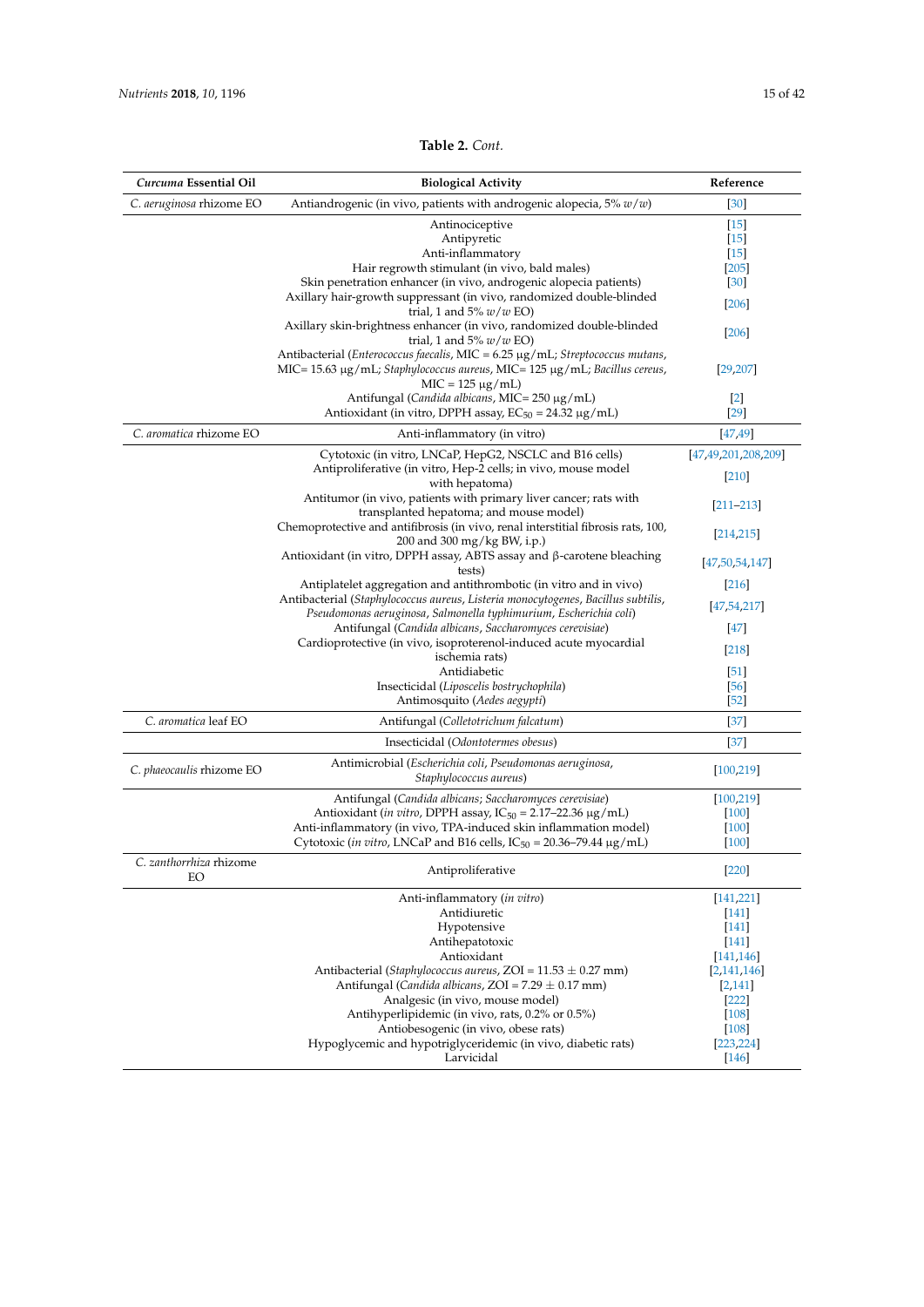### **Table 2.** *Cont.*

<span id="page-15-0"></span>

| Curcuma Essential Oil            | <b>Biological Activity</b>                                                                                                                                  | Reference                  |
|----------------------------------|-------------------------------------------------------------------------------------------------------------------------------------------------------------|----------------------------|
| C. amada rhizome EO              | Analgesic                                                                                                                                                   | $[157]$                    |
|                                  | Anti-inflammatory                                                                                                                                           | $[157]$                    |
|                                  | Antiplatelet<br>Cytotoxic (U-87MG, IC <sub>50</sub> = 4.92 µg/mL; SJRH30, IC <sub>50</sub> = 7.13 µg/mL);                                                   | $[157]$<br>[157, 225, 226] |
|                                  | RD, $IC_{50} = 7.50 \mu g/mL$<br>Antitumor (human glioblastoma multiforme cells both in vitro and in nude                                                   |                            |
|                                  | mice xenografts)                                                                                                                                            | $[227]$                    |
|                                  | Hypotriglyceridemic<br>Antifungal (Physalospora tucumanensis, Sclerotium rolfsii,                                                                           | $[157]$                    |
|                                  | Helminthosporium sacchari, Cephalosporium sacchari)                                                                                                         | [157, 228]                 |
|                                  | Hepatoprotective (in vivo, carbon tetrachloride-induced hepatotoxicity in<br>male Wister rats)                                                              | $[156]$                    |
|                                  | Antioxidant (in vitro, DPPH assay, FRAP assay and nitric oxide<br>scavenging assay)                                                                         | [156, 229]                 |
|                                  | Antibacterial (Staphylococcus aureus, Escherichia coli, Klebsiella pneumoniae,<br>Pseudomonas aeruginosa, Salmonella paratyphi, Vibrio cholera,             |                            |
|                                  | Enterobacter aerogenes, Streptococcus pneumoniae, Bacillus subtilis,                                                                                        | [156, 229]                 |
|                                  | Bacillus cereus, Proteus mirabilis, Proteus vulgaris, Serratia marcescens)<br>Insect repellent and insecticidal (Musca domestica)                           | $[230]$                    |
| C. mangga rhizome EO             | Antibacterial (Staphylococcus aureus, MIC = $1.2 \mu L/mL$ ; Bacillus cereus,<br>MIC = 11.1 $\mu$ L/mL; P. aeruginosa, ZOI = 9.0 mm; E. coli, ZOI = 7.0 mm) | $[28]$                     |
|                                  | Antifungal (Candida albicans, MIC= 3.7 μL/mL; Cryptococcus neoformans,<br>$MIC = 0.1 \mu L/mL)$                                                             | $[28]$                     |
| C. glans rhizome EO              | Antibacterial (Staphylococcus aureus, ZOI= 17.24 ± 0.07 mm)                                                                                                 | $[2]$                      |
|                                  | Antifungal (C. albicans, ZOI=7.27 ± 0.17 mm)                                                                                                                | $[2]$                      |
| C. singularis rhizome EO         | Antibacterial (Bacillus subtillis, MIC= 100 μg/mL; E. coli, MIC= 200 μg/mL)                                                                                 | $[106]$                    |
| C. alismatifolia<br>rhizome EO   | Antioxidant (in vitro, DPPH and FRAP assays)                                                                                                                | [36]                       |
| C. angustifolia<br>rhizome EO    | Antioxidant                                                                                                                                                 | $[45]$                     |
| C. elata rhizome EO              | Antioxidant (in vitro, DPPH assay)                                                                                                                          | $[49]$                     |
|                                  | Cytotoxic (in vitro, LNCaP, $IC_{50} = 18.4 \mu g/mL$ ; HepG2,                                                                                              | $[49]$                     |
|                                  | $IC_{50} = 167.75 \mu g/mL$<br>Anti-inflammatory (in vivo, TPA-induced edema model)                                                                         | $[49]$                     |
| C. kwangsiensis<br>rhizome EO    | Cytotoxic (in vitro, LNCaP, B16 and HepG2)                                                                                                                  | [49, 63]                   |
|                                  | Antitumor                                                                                                                                                   | [62, 63]                   |
|                                  | Antioxidant                                                                                                                                                 | [62, 63]                   |
|                                  | Anti-inflammatory<br>Bactericidal                                                                                                                           | [62, 63]                   |
|                                  | Antifungal                                                                                                                                                  | [62, 63]<br>[62, 63]       |
|                                  | Antiviral                                                                                                                                                   | [62, 63]                   |
| C. yunnanensis<br>rhizome EO     | Cytotoxic (in vitro, LNCaP, B16 and HepG2)                                                                                                                  | $[49]$                     |
| C. nankunshanensis<br>rhizome EO | Cytotoxic (in vitro, LNCaP, B16 and HepG2)                                                                                                                  | $[49]$                     |
|                                  | Anti-inflammatory (in vivo, TPA-induced edema model)                                                                                                        | $[49]$                     |
| C. sichuanensis<br>rhizome EO    | Cytotoxic (in vitro, LNCaP, B16 and HepG2)                                                                                                                  | $[49]$                     |
|                                  | Antioxidant (in vitro, DPPH assay, $IC_{50} = 4.52 \mu g/mL$ )<br>Anti-inflammatory (in vivo, TPA-induced edema model)                                      | [49, 50]<br>$[49]$         |
| C. rubescens rhizome EO          | Cytotoxic (in vitro, LNCaP, B16 and HepG2)                                                                                                                  | $[49]$                     |
|                                  | Antioxidant (in vitro, DPPH assay, $IC_{50} = 22.32 \mu g/mL$ )                                                                                             | $[49]$                     |
| C. purpurascens<br>rhizome EO    | Cytotoxic (in vitro, HT-29, IC <sub>50</sub> = $4.9 \pm 0.4 \,\mu$ g/mL)                                                                                    | $[103]$                    |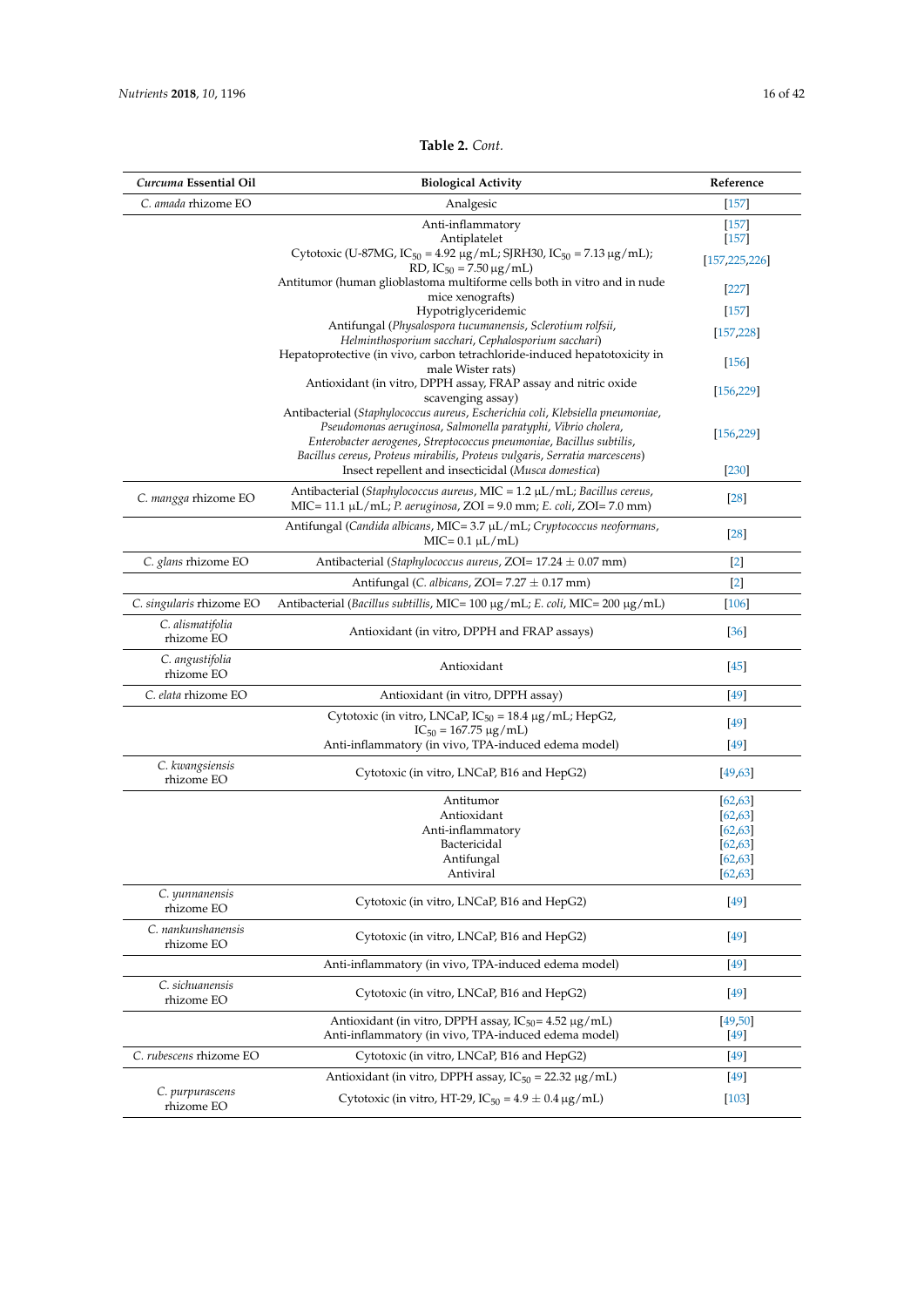Turmeric EO has the potential to provide protection against cardiovascular diseases. The oil was reported to have antihyperlipidemic effects on high-fat diet (HFD)-induced hyperlipidemia in rats [\[75\]](#page-30-31). It markedly decreased the levels of triglycerides, free fatty acids, total cholesterol in serum, and low-density lipoprotein (LDL) cholesterol, while increasing the level of high-density lipoprotein (HDL) cholesterol. Turmeric EO also showed antihyperlipidemic effects in hyperlipidemic golden Syrian hamsters via reducing lipid-induced oxidative stress, platelet activation, and vascular dysfunction [\[163\]](#page-34-19). Chronic dietary supplementation of turmeric EO ( $\geq$ 620 mg/kg/day) showed antidiabetic and hypoglycemic effects in diabetic mice by normalizing serum glucose [\[164\]](#page-34-20). Ingestion of turmeric oleoresin and essential oil inhibited both the increase in blood glucose and the development of abdominal fat mass in obese diabetic rats [\[165\]](#page-34-21). Turmeric EO also inhibited  $\alpha$ -glucosidase and α-amylase activities in a dose-dependent manner due to the presence of *ar*-turmerone [\[96,](#page-31-27)[166,](#page-35-0)[167\]](#page-35-1).

In addition, the oil showed remarkable antioxidant activity as judged by 1,1-diphenyl-2 -picrylhydrazyl (DPPH) radical scavenging activity assay, ferric reducing/antioxidant power (FRAP) assay, superoxide anion radical scavenging activity assay, and metal-chelating activity assay [\[50](#page-29-30)[,74](#page-30-32)[,168](#page-35-2)[,169\]](#page-35-3). Turmeric EO prevented oxidative stress in *Brycon amazonicus* via reducing the synthesis or release of cortisol and increasing the activity of antioxidant enzymes, and thereby protecting from the formation of reactive oxygen species excess [\[23](#page-28-6)[,67](#page-30-17)[,96\]](#page-31-27). The potent antioxidant activity of turmeric EO is thought to be responsible for inhibiting brain-edema formation, one of the most dangerous consequences of ischemic brain injury [\[170\]](#page-35-4). Treatment with turmeric EO reduced nitric oxide production derived by inducible nitric oxide synthase (iNOS) during ischemic injury [\[231\]](#page-38-2). Turmeric EO inhibited copper-mediated oxidation of LDL in the thiobarbituric acid reactive substances assay (IC<sub>50</sub> = 7.8  $\pm$  0.2 µg/mL) [\[71\]](#page-30-27). Turmeric EO (250–500 mg/kg p.o. or i.p.) showed neuroprotective effects in rat embolic-stroke model [\[170,](#page-35-4)[171\]](#page-35-16). In filament model of middle cerebral-artery occlusion, pretreatment with turmeric EO showed a neuroprotective effect by inhibiting the generation of free radicals [\[170](#page-35-4)[,171\]](#page-35-16). Its neuroprotective efficacy was mediated by reducing endothelial cell-mediated inflammation in postmyocardial ischemia/reperfusion in rats [\[166,](#page-35-0)[172\]](#page-35-5). It was also suggested that the ability of the oil to access the brain after stroke was via the transcellular lipophilic pathway [\[170\]](#page-35-4). Turmeric EO (500 mg/kg, p.o.) was an efficacious and safe antiplatelet agent [\[174\]](#page-35-6) and was protective against intravascular thrombosis in myocardial ischemia-reperfusion and thrombosis rat models [\[172](#page-35-5)[,173\]](#page-35-17). Turmeric oil was effective in treating some respiratory disorders by preventing asthma, removing sputum, and relieving cough [\[232\]](#page-38-3). The oil was reported to have anticancer and anti-inflammatory effects [\[176,](#page-35-9)[178\]](#page-35-8). It was active against human mouth epidermal carcinoma (KB) cells and mouse leukemia (P388) cells, with respective  $IC_{50}$  values of 1.088 and 0.084 mg/mL [\[177\]](#page-35-18). It was also cytotoxic to the pancreatic cancer (PANC-1), melanoma (B16), prostate cancer (LNCaP), and human cervical adenocarcinoma (HeLa) cell lines due to the presence of *ar*-turmerone, α-turmerone, β-turmerone, curlone, *ar*-curcumene, zingiberene, and β-sesquiphellandrene [\[23,](#page-28-6)[74,](#page-30-32)[175,](#page-35-7)[176\]](#page-35-9). Crude organic extracts of turmeric-inhibited lipopolysaccharide (LPS)-induced production of tumor necrosis factor (TNF)- $\alpha$  (IC<sub>50</sub> = 15.2 µg/mL) and prostaglandin E2 (PGE2; IC<sub>50</sub> = 0.92µg/mL) in human leukemia (HL-60) cells [\[181\]](#page-35-10). In combination with curcumin, turmerones from turmeric EO abolished inflammation-associated mouse-colon carcinogenesis [\[233\]](#page-38-4). Turmeric EO demonstrated strong protective effect against benzo[a]pyrene-induced increase in micronuclei in circulating lymphocytes and protected against cytogenetic damage in patients suffering from oral submucous fibrosis, a precancerous condition for oral cancer [\[179](#page-35-19)[,180\]](#page-35-20).

Moreover, turmeric EO showed potent antiarthritic and joint protective effects on an animal model of rheumatoid arthritis [\[23,](#page-28-6)[182\]](#page-35-11). As a result of treatment with crude or refined turmeric oil (i.p.), joint swelling was dramatically inhibited (90–100% inhibition) in female rats with streptococcal cell wall-induced arthritis [\[182\]](#page-35-11). Turmeric EO was reported to have antihepatotoxic [\[23,](#page-28-6)[183\]](#page-35-12), antiatherosclerotic [\[96\]](#page-31-27), hypothermic, anxiolytic, sedative, anticonvulsant [\[81\]](#page-31-32), and spasmolytic [\[185\]](#page-35-14) activities. Turmeric EO protected against accelerated atherosclerosis, inflammation, and macrophage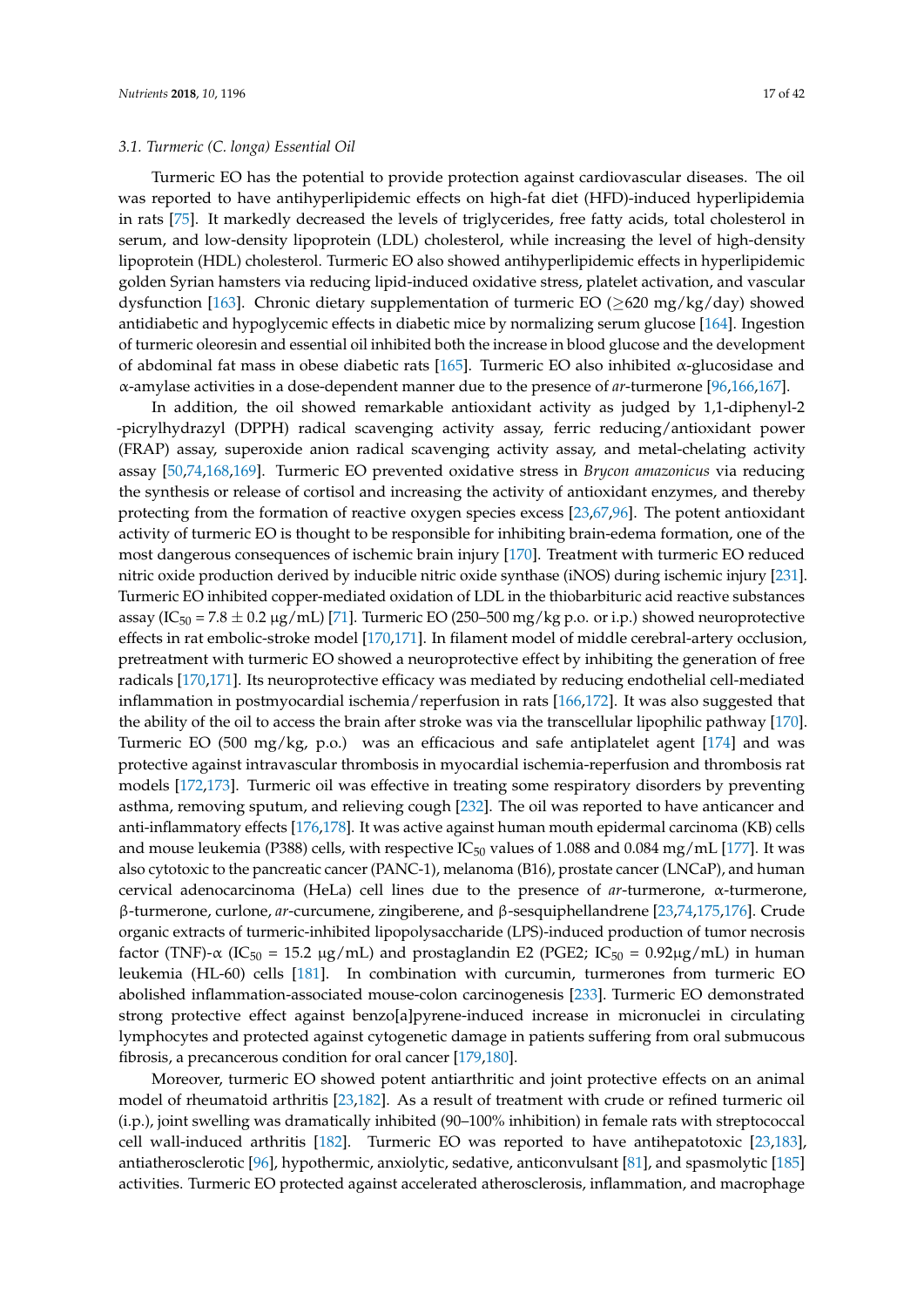foam-cell formation induced by arterial injury through modulating the genes involved in plaque stability, lipid homeostasis, and inflammation [\[184\]](#page-35-13). Turmeric EO (200 mg/kg) exhibited antifatty liver and hepatoprotective activities in acute ethanol-induced fatty liver in rats through decreasing the activities of serum enzymes and levels of serum triglyceride, serum total cholesterol, and hepatic malondialdehyde, while restoring the level of reduced glutathione as well as the activities of glutathione-*S*-transferase and superoxide dismutase [\[186\]](#page-35-15). The oil was markedly antimutagenic against sodium azide in the Ames test [\[178](#page-35-8)[,187\]](#page-36-0). Turmeric oil showed remarkable sedative and anesthetic effects in mice [\[81\]](#page-31-32) and fish [\[96\]](#page-31-27) in different experimental protocols. Interestingly, *ar*-turmerone isolated from turmeric EO is a potent antivenom against snakebites. It neutralized both the hemorrhagic activity present in *Bothrops jararaca* venom, and the lethal effect of *Crotalus durissus* venom in mice [\[188\]](#page-36-1).

Additionally, turmeric EO showed potent antibacterial activity against *Helicobacter pylori*, *Bacillus cereus*, *B. coagulans*, *B. subtilis*, *Staphylococcus aureus*, *Escherichia coli*, *Vibrio parahaemolyticus*, *Proteus mirabilis*, and *Pseudomonas aeruginosa* [\[189](#page-36-2)[,190\]](#page-36-3). It also showed strong antifungal effects against *Aspergillus flavus*, *A. niger*, *A. parasiticum*, *Rhizoctonia solani*, *Helminthosporium oryzae*, *Trichoconis padwickii*, *Curvularia lunata*, *C. pallescens*, *C. trifolii*, *Fusarium verticillioides*, *F. moniliforme*, *F. oxysporum*, *Penicillium digitatum*, *Alternaria dianthi*, *Trichophyton longifusus*, and *Colletotrichum falcatum* [\[23](#page-28-6)[,77](#page-30-33)[,189,](#page-36-2)[191,](#page-36-4)[192\]](#page-36-5). In addition, *C. longa* EO was reported to have antiaflatoxigenic activities [\[76\]](#page-30-21). Turmeric EO exhibited insecticidal activity against the white termite (*Odontotermes obesus*) [\[37,](#page-29-22)[193,](#page-36-6)[194\]](#page-36-7) as well as insect-repellent activities [\[194\]](#page-36-7). It showed repellency against both day- and night-biting mosquitoes [\[195\]](#page-36-8). Turmeric oil and *ar*-turmerone isolated from the oil displayed mosquitocidal activity against *Aedes aegypti* larvae (LD<sub>100</sub> = 50 μg/mL) [\[194\]](#page-36-7) and *Anopheles quadrimaculatus*. Moreover, turmeric EO inhibited the germination and growth of *Avena fatua* L., *Echinochloa crus-galli* (L.) Beauv, *Allium cepa* L., and *Phalaris minor* Retz [\[189\]](#page-36-2). Turmeric-leaf EO showed cytotoxic activity against breast-tumor (Hs578T) and prostate-tumor (PC-3) cells [\[94\]](#page-31-20). It also showed antibacterial, antifungal, antiaflatoxigenic, and mosquitocidal activities [\[89](#page-31-25)[,94](#page-31-20)[,194\]](#page-36-7).

### *3.2. Zedoary (C. zedoaria) Essential Oil*

*Curcuma zedoaria* EO showed potent radical-scavenging effects evaluated by DPPH assay [\[7](#page-27-8)[,23](#page-28-6)[,111](#page-32-24)[,196,](#page-36-9)[197\]](#page-36-10). The strong antioxidant activity of *C. zedoaria* EO is utilized in the food industry to minimize or prevent lipid oxidation. Zedoary EO also showed potent, selective cytotoxic activity and inhibited the proliferation of human cervical cancer (SiHa), colorectal cancer (SNU-1), human hepatoma (HepG2) [\[198\]](#page-36-11), human gastric adenocarcinoma (AGS) [\[114\]](#page-32-35), hepatic stellate cells [\[110\]](#page-32-23), mouse melanoma (B16BL6) cells, human hepatoma (SMMC-7721) cells, and HL-60 cells [\[7,](#page-27-8)[110\]](#page-32-23). It is worth noting that normal endothelial cells were less sensitive to zedoary EO than cancer cells in the in vitro assays [\[200\]](#page-36-13). The cytotoxic activity of zedoary EO is mediated by efficiently inhibiting monocytic differentiation, inhibiting cell proliferation, arresting cell cycle and inducing apoptosis [\[109,](#page-32-22)[110,](#page-32-23)[234\]](#page-38-5). The oil exhibited efficient cytotoxic effects against nonsmall cell lung carcinoma (NSCLC) cells via inducing apoptosis [\[199\]](#page-36-12). Zedoary EO showed antiproliferative activity against human colon-cancer cells (HCT116) by causing senescence and apoptosis in a dose- and time-dependent manner [\[235\]](#page-38-6). Zedoary EO in a combination with paclitaxel synergistically enhanced their antitumor activity and increased the apoptosis of human ovarian cancer (SKOV3) cells [\[202\]](#page-36-20). Zedoary EO (i.p.) significantly inhibited the growth of human lung-cancer cells (H1299) in vivo via inhibiting protein kinase B (Akt)/nuclear factor-kappa B (NF-κB) signaling pathways [\[199\]](#page-36-12). Zedoary EO was reported to inhibit angiogenesis in vitro and in vivo, which results in tumor inhibition [\[200\]](#page-36-13). Zedoary EO strongly inhibits vascular endothelial growth factor (VEGF)-induced angiogenesis in vitro and tumor angiogenesis in vivo via downregulating matrix metalloproteinases [\[200\]](#page-36-13). In rodent experiments, zedoary oil showed antitumor action in hepatoma-transplanted rats [\[203\]](#page-36-15). In addition, it has been used clinically in China for treating hepatic carcinoma [\[201\]](#page-36-14). In China, zedoary oil is used for treating gynecologic inflammation, monilial vaginitis, and tumors [\[236\]](#page-38-7). Zedoary EO is also known for its hypoglycemic effects [\[204\]](#page-36-16). In a study performed on streptozotocin-induced hyperglycemic Wistar rats, oral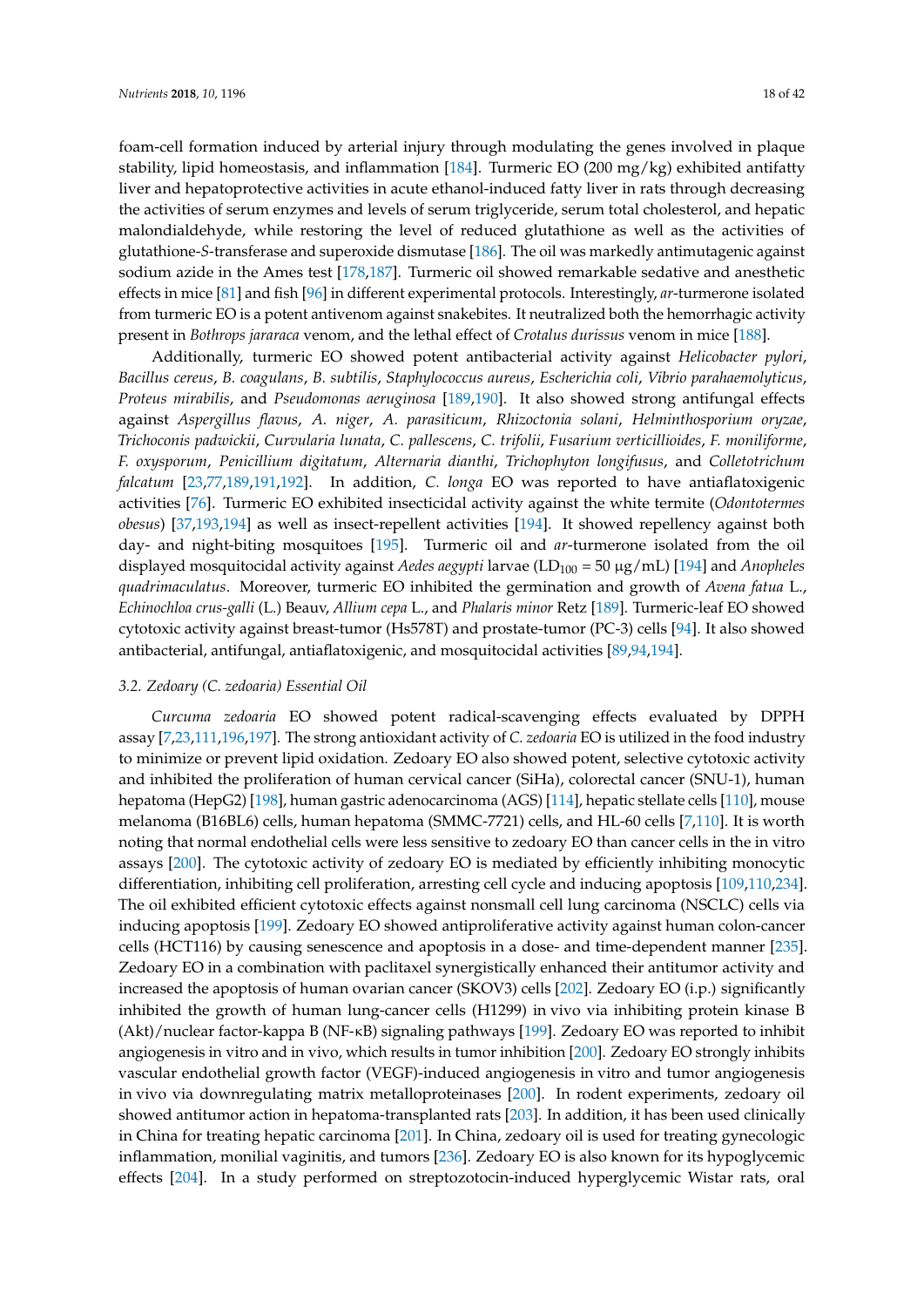administration of the oil for seven days was able to significantly decrease blood-glucose levels and prevent gingivitis [\[204\]](#page-36-16). Zedoary EO has been used for oral-health maintenance because of its antimicrobial, hypoglycemic, and anti-inflammatory properties [\[14\]](#page-28-29), which can help in reducing gingival inflammation. Zedoary EO exhibited antimicrobial activity against *Vibrio parahaemolyticus*, *Staphylococcus aureus*, *Bacillus cereus*, *Salmonella typhimurium*, and *Pseudomonas aeruginosa* [\[110\]](#page-32-23). It also demonstrated antifungal activity against *Colletotrichum falcatum* [\[37\]](#page-29-22) and good insecticidal activity against the sugarcane pest, *Odontotermes obesus* Rhamb [\[37\]](#page-29-22). Zedoary oil displayed larvicidal effects against the malaria vector, *Anopheles dirus* (LC<sub>50</sub> = 29.69 ppm), and the hemorrhagic fever vector, *Aedes aegypti* (LC<sub>50</sub> = 31.87 ppm) [\[129\]](#page-33-9).

#### *3.3. Curcuma aeruginosa Essential Oil*

*Curcuma aeruginosa* EO showed antiandrogenic [\[30\]](#page-28-25), antinociceptive, antipyretic, and anti-inflammatory activities [\[15\]](#page-28-30). Topical application of *C. aeruginosa* extract (5% *w*/*w*) stimulated hair regrowth on patients with androgenic alopecia [\[205\]](#page-36-17). In a randomized controlled trial, *C. aeruginosa* rhizome extract promoted hair regrowth in bald males [\[205\]](#page-36-17). The bioactive compounds were identified as sesquiterpenes, with germacrone being the most potent [\[137\]](#page-33-20). Coapplication of *C. aeruginosa* EO, hexane extract, and germacrone improved the skin penetration of minoxidil, a hair-growth promoter approved as topical treatment of androgenic alopecia [\[30\]](#page-28-25). Skin penetration of minoxidil with EO, hexane extract, and germacrone was enhanced 20-fold, 4-fold, and 10-fold, respectively [\[30\]](#page-28-25). In a randomized, double-blinded trial, *C. aeruginosa* rhizome EO formulated as a lotion (1% and 5% *w*/*w* EO) was reported to safely and effectively slow the growth of axillary hair and to rapidly and robustly increase axillary skin brightness (within three weeks) [\[206\]](#page-36-18). Interestingly, these effects persisted for two weeks after ending the treatment. The rhizome EO of *C. aeruginosa* showed potent antibacterial activity against *Enterococcus faecalis* (MIC = 6.25 µg/mL) [\[29\]](#page-28-23) and *Streptococcus mutans* (MIC = 15.63 µg/mL) and as a teeth-biofilm degradation [\[207\]](#page-36-19), which makes it a good candidate as a natural antibacterial agent in a mouthwash or a toothpaste. It exhibited moderate antibacterial activity against *Staphylococcus aureus* (MIC = 125  $\mu$ g/mL) and *Bacillus cereus* (MIC = 125  $\mu$ g/mL) [\[2\]](#page-27-1). The oil showed antifungal activity against *Candida albicans* (MIC = 250 µg/mL) [\[2\]](#page-27-1). The oil showed weak inhibitory effect against *Mycobacterium tuberculosis* strain H37Ra (MIC = 2500 µg/mL) when tested by green fluorescent protein microplate assay [\[29\]](#page-28-23). The oil also showed strong radical-scavenging power evaluated by DPPH scavenging assay ( $EC_{50} = 24.32 \mu g/mL$ ) due to the presence of germacrone and curzerenone [\[29\]](#page-28-23).

### *3.4. Curcuma zanthorrhiza Essential Oil*

*Curcuma zanthorrhiza* EO possesses antiproliferative [\[220\]](#page-37-11), anti-inflammatory, antidiuretic, hypotensive, antihepatotoxic, antioxidant, antibacterial, and antifungal activities [\[141\]](#page-33-19). The anti-inflammatory activity of *C. zanthorrhiza* mainly depends on its germacrone content [\[221\]](#page-37-12). The oil effectively inhibited copper-mediated oxidation of LDL in thiobarbituric acid reactive substances assay  $(IC<sub>50</sub> = 2.2 ± 0.1 \mu g/mL)$  [\[71\]](#page-30-27). The rhizome EO of *C. zanthorrhiza* showed antibacterial activity against *Staphylococcus aureus* (ZOI = 11.53 ± 0.27 mm) and antifungal activity against *Candida albicans*  $(ZOI = 7.29 \pm 0.17$  mm) [\[2\]](#page-27-1). Wicaksono et al. [\[222\]](#page-37-13) reported analgesic effects (both central and peripheral) for *C. zanthorrhiza* EO, curcuminoid, and a combination of both in mice using the formalin test. Addition of *C. zanthorrhiza* EO (0.2%) or hexane-soluble fraction (0.5%) to rats' diet resulted in lower liver-triglyceride level and lower hepatic fatty-acid synthase activity [\[108\]](#page-32-26). *C. zanthorrhiza* hexane-soluble fraction also caused a decrease in food intake and an increase in relative liver weight in rats, while the oil did not [\[108\]](#page-32-26). *C. zanthorrhiza* had hypoglycemic activity and hypotriglyceridemic activity in diabetic rats [\[223](#page-37-14)[,224\]](#page-37-15), which was attributed to the activity of  $\alpha$ -curcumene [\[108\]](#page-32-26). The hexane extract of *C. zanthorrhiza* exhibited antioxidant, larvicidal, cytotoxic, and antimicrobial activities [\[146\]](#page-34-3).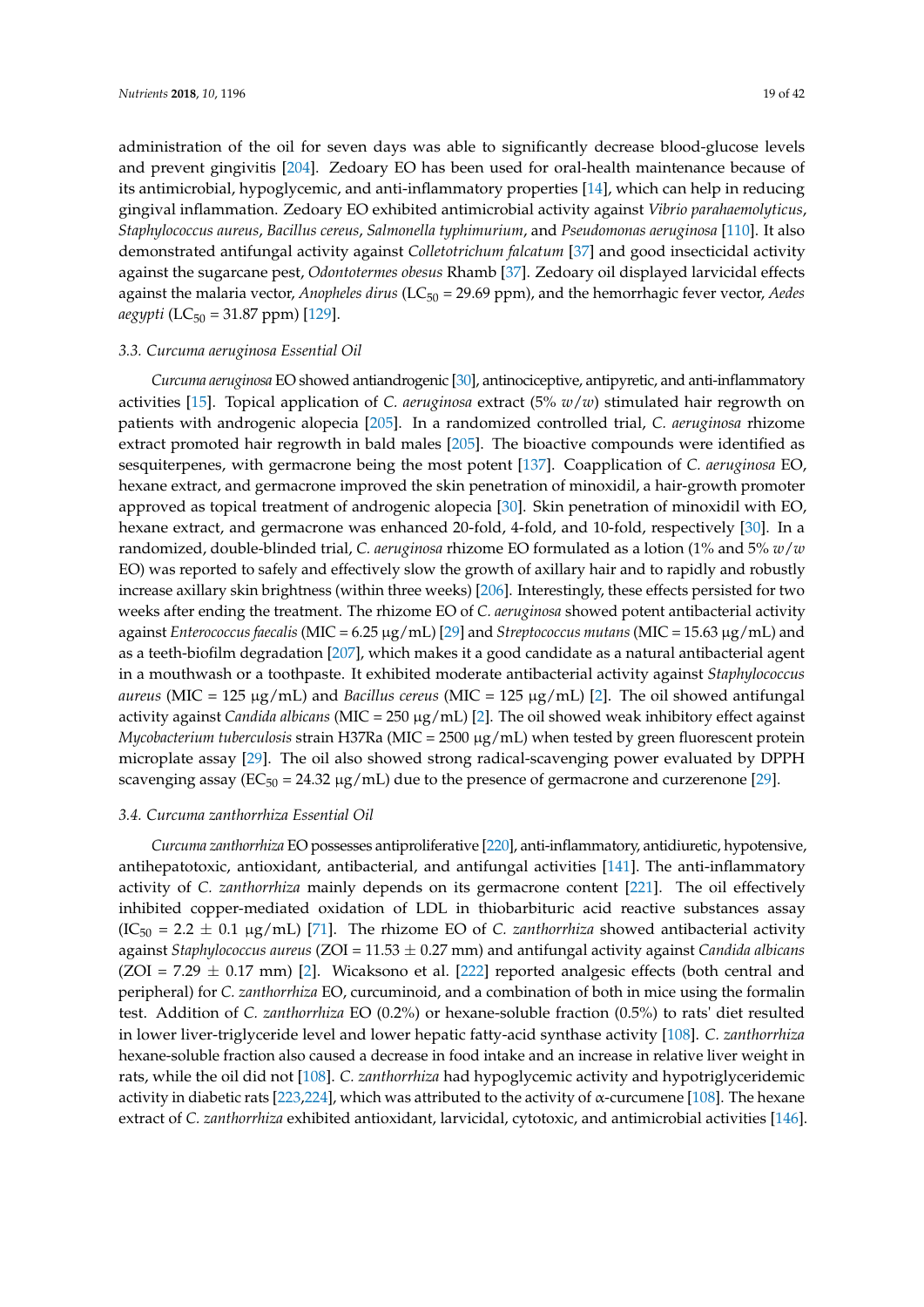### *3.5. Wild Turmeric (Curcuma aromatica) Essential Oil*

Wild turmeric EO is reported to promote blood circulation, remove blood stasis, and treat cancers [\[148\]](#page-34-5). *C. aromatica* EO showed a remarkable anti-inflammatory activity via suppressing the production of proinflammatory cytokines including protein kinase C (PKC), Akt, tumor-necrosis factor-α (TNF-α), cyclooxygenase-2 (COX-2), NF-κB, and IκB kinase (IKK) in vivo in 12-*O*-tetradecanoylphorbol-13-acetate (TPA)-induced edema model [\[47](#page-29-24)[,49\]](#page-29-26). It is thought that turmerone, *ar*-turmerone, 8,9-dehydro-9-formyl-cycloisolongifolene, *ar*-curcumene, α-zingiberene, and germacrone are responsible for the anti-inflammatory activity of *C. aromatica* EO [\[15\]](#page-28-30). The oil showed good cytotoxic activities against LNCaP HepG2, and B16 cell lines [\[47](#page-29-24)[,49\]](#page-29-26). The oil can also suppress the growth of hepatoma cells in vivo and in vitro [\[214\]](#page-37-5). The oil was reported to induce apoptosis in NSCLC cells [\[208\]](#page-37-0). *ar*-Tumerone, turmerone, and curdione from *C. aromatica* EO have in vitro and in vivo antiproliferative effect on laryngeal cancer (Hep-2) cells [\[210\]](#page-37-2). Wild turmeric oil infused via hepatic artery inhibited hepatic tumors in patients with primary liver cancer [\[213\]](#page-37-4), rats with transplanted hepatoma [\[211\]](#page-37-3), and mice [\[212\]](#page-37-20). *C. aromatica* EO showed antiproliferative effects on hepatoma by inhibiting its growth in mice (51–52%) via decreasing the DNA synthesis of hepatocellular carcinoma and shrinking the nucleus area [\[212\]](#page-37-20). The antitumor activity of wild turmeric EO was attributed to the presence of β-elemene, curcumol, and curdione [\[237\]](#page-38-8). *C. aromatica* EO showed hepatic chemopreventive activity against hepatocellular carcinoma both in vivo and in vitro [\[214\]](#page-37-5). Pretreatment with *C. aromatica* oil (100 mg/kg for 3 days) protected mice from hepatic injury from inflammation and oxidative damage induced by concanavalin A, which can decrease the incidence of hepatocellular carcinoma.

Moreover, *C. aromatica* oil treatment (100 mg/kg, 200 mg/kg, 300 mg/kg body weight, i.p.) showed protective and antifibrosis activities in renal interstitial fibrosis rats in a time-dependent manner. Its mechanism involved inhibiting some metabolic pathways, including glycolysis, lipids metabolism, and methylamine metabolism [\[215\]](#page-37-6). *C. aromatica* EO showed potent radical-scavenging activities in the DPPH radical scavenging assay ( $IC_{50} = 1.57-21.36 \mu g/mL$ ), 2,2'-azinodi (3-ethyl benz-thiazoline sulfonic acid) diammonium salt (ABTS) radical scavenging assay, and β-carotene bleaching tests in a concentration-dependent manner  $[47,50,54,147]$  $[47,50,54,147]$  $[47,50,54,147]$  $[47,50,54,147]$  due to the presence of 8,9-dehydro-9-formyl-cycloisolongifolene, germacrone [\[238\]](#page-38-9), camphor, and borneol [\[217\]](#page-37-8). Because of its potent antioxidant activity, wild turmeric EO inhibited the development of esophageal cancer when administered intraperitoneally to rats [\[209\]](#page-37-1). In China, direct infusion of *C. aromatica* EO into the hepatic artery has been used in the clinical treatment of liver cancers [\[201\]](#page-36-14). Curdione from *C. aromatica* EO exhibited antiplatelet aggregation and antithrombotic activities both in vitro and in vivo in a concentration-dependent manner [\[216\]](#page-37-7). The oil also showed significant antibacterial activity against *Staphylococcus aureus*, *Listeria monocytogenes*, *Bacillus subtilis*, *Pseudomonas aeruginosa*, *Salmonella typhimurium*, and *Escherichia coli* [\[47,](#page-29-24)[54](#page-29-25)[,217\]](#page-37-8), as well as antifungal activity against *Candida albicans* and *Saccharomyces cerevisiae* [\[47\]](#page-29-24). In pediatrics, the oil is used for treating acute upper-respiratory infections, viral myocarditis, and acute pneumonia [\[234\]](#page-38-5). *C. aromatica* EO also showed insecticidal effects against the booklouse *Liposcelis bostrychophila* Badonnel [\[56\]](#page-29-41). The rhizome volatile oil and hexane crude extract of *C. aromatica* showed larvicidal, adulticidal, and repellent activities against the hemorrhagic fever vector, *Aedes aegypti*, with the oil being more potent [\[52\]](#page-29-42). Hexane, dichloromethane, and methanol extracts of *C. aromatica* showed cardioprotective effects against isoproterenol-induced acute myocardial ischemia in rats [\[218\]](#page-37-9). Moreover, the extracts also showed antidiabetic activity via antiglycation and inhibiting α-amylase [\[51\]](#page-29-29). The leaf EO of *C. aromatica* showed antifungal activity against *Colletotrichum falcatum* and good insecticidal activity against the sugarcane pest, *Odontotermes obesus* Rhamb [\[37\]](#page-29-22)

#### *3.6. Curcuma phaeocaulis Essential Oil*

*Curcuma phaeocaulis* EOs and extracts have been reported to possess strong antimicrobial and antifungal activities [\[219\]](#page-37-10). *C. phaeocaulis* EO showed moderate–strong antifungal activities against *Candida*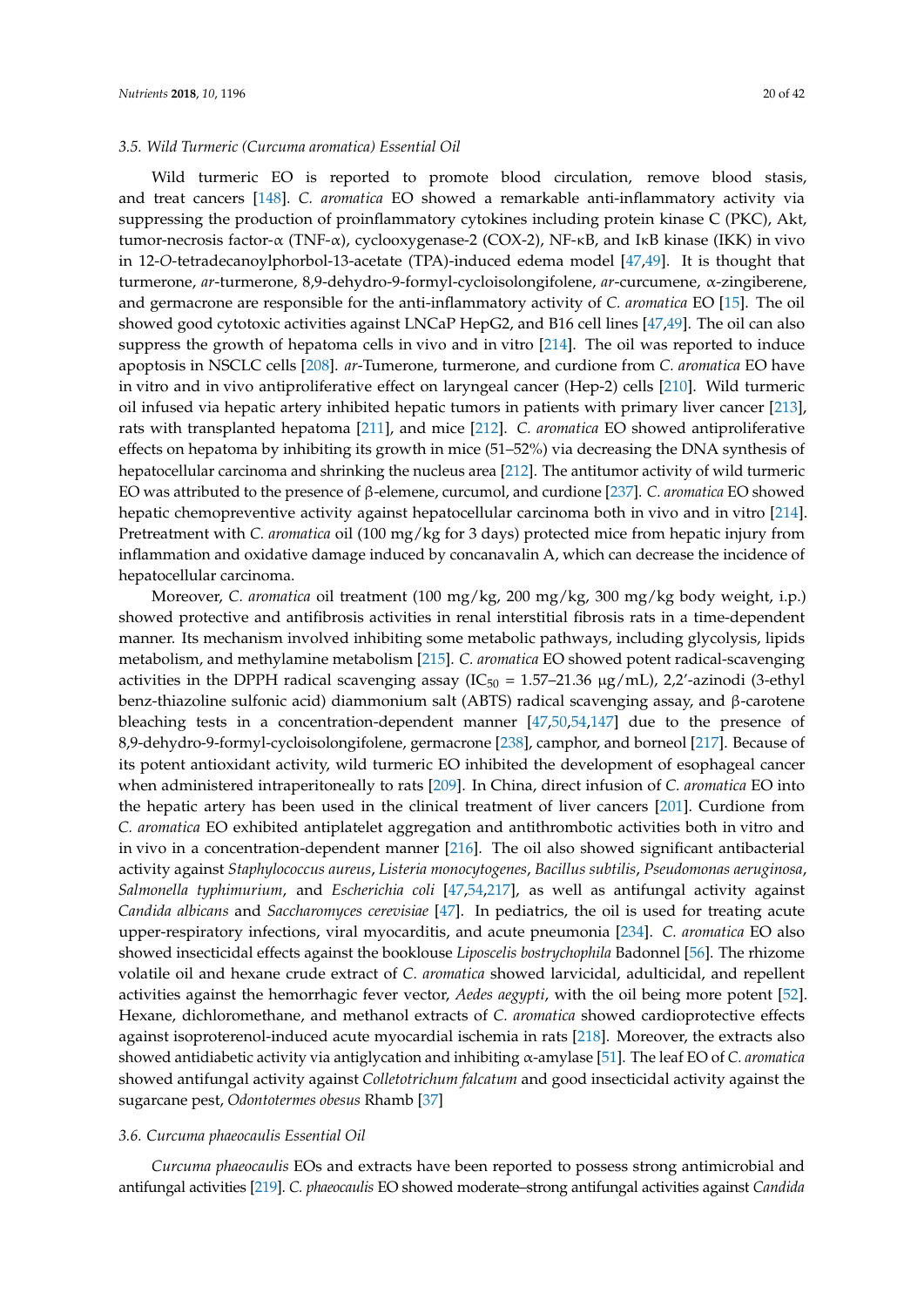*albicans* and *Saccharomyces cerevisiae*, and moderate–strong antibacterial activity against *Escherichia coli*, *Pseudomonas aeruginosa*, and *Staphylococcus aureus* [\[100\]](#page-32-27). These activities are thought to be due to the presence of germacrone, eremanthin, ar-curcumene, α-caryophyllene, and 8,9-dehydro-9-formylcycloisolongifolene [\[110\]](#page-32-23). The oil also showed strong radical-scavenging activities evaluated by DPPH assay (IC<sub>50</sub> = 2.17–22.36  $\mu$ g/mL) due to the high 8,9-dehydro-9-formyl-cycloisolongifolene, curzerene, 1,8-cineole, and germacrone content [\[100\]](#page-32-27). In addition, *C. phaeocaulis* EO exhibited a good anti-inflammatory activity through downregulating TNF- $\alpha$  and COX-2 expression in a TPA-induced skin-inflammation model [\[100\]](#page-32-27). Most the *C. phaeocaulis* oils tested from China showed strong cytotoxic activities against LNCaP and B16 cell lines ( $IC_{50} = 20.36-79.44 \text{ µg/mL}$ ) due to the presence of 8,9-dehydro-9-formyl-cycloisolongifolene, while some samples from a different region in China showed weak cytotoxic activity ( $IC_{50} = 245.19 - 245.30 \mu g/mL$ ) [\[100\]](#page-32-27).

### *3.7. Curcuma amada Essential Oil*

Mango ginger possess central nervous system depressant, analgesic, antioxidant, anti-inflammatory, antiplatelet, cytotoxic, hypotriglyceridemic, antibacterial, and antifungal activities [\[157\]](#page-34-14). *C. amada* rhizome EO and ethanolic extracts showed hepatoprotective effects against carbon tetrachloride-induced hepatotoxicity in male Wister rats mainly due to their strong antioxidant activities [\[156\]](#page-34-13). The supercritical  $CO<sub>2</sub>$  extract of mango ginger was selectively cytotoxic to human glioblastoma cell line (U-87MG;  $IC_{50} = 4.92 \mu g/mL$ ). The extract was able to induce apoptosis in brain-tumor cells in a dose-dependent manner [\[226\]](#page-37-17). The supercritical  $CO<sub>2</sub>$  extract also exhibited antitumor effects in human glioblastoma multiforme cells both in vitro and in nude mice xenografts. It was synergistic with irinotecan, a chemotherapy drug. In fact, treatment with a combination of irinotecan and *C. amada* extract showed almost a complete inhibition of tumor growth [\[227\]](#page-37-18). The extract was highly cytotoxic to human alveolar (SJRH30) and embryonal (RD) rhabdomyosarcoma cell lines, with  $IC_{50}$  values of 7.13  $\mu$ g/mL and 7.50  $\mu$ g/mL, respectively. It also showed synergistic cytotoxic effects with vinblastine and cyclophosphamide via inducing a higher percentage of apoptosis than individual agents [\[225\]](#page-37-16). *C. amada* EO showed strong antioxidant activity as evaluated by DPPH radical scavenging assay, total antioxidant assay, ferric-reducing antioxidant power and nitric oxide scavenging assay [\[229\]](#page-38-0). Moreover, *C. amada* EO showed 100% insect repellency and direct insecticidal effects against laboratory bred houseflies, *Musca domestica* L. [\[230\]](#page-38-1). The oil was antibacterial against *Staphylococcus aureus*, *Escherichia coli*, *Klebsiella pneumoniae*, *Pseudomonas aeruginosa*, *Salmonella paratyphi*, *Vibrio cholera*, *Enterobacter aerogenes*, *Streptococcus pneumoniae*, *Bacillus subtilis*, *Bacillus cereus*, *Proteus mirabilis*, *Proteus vulgaris*, and *Serratia marcescens* [\[229\]](#page-38-0). Organic extracts of mango ginger also demonstrated antibacterial effects against *E. coli*, *Bacillus subtilis*, *B. cereus*, *Staphylococcus aureus*, *Micrococcus luteus*, *Listeria monocytogenes*, *Enterococcus fecalis*, and *Salmonella typhi* [\[156\]](#page-34-13). *C. amada* EO showed antifungal activity against sugarcane pathogenic fungi such as *Physalospora tucumanensis*, *Sclerotium rolfsii*, *Helminthosporium sacchari*, and *Cephalosporium sacchari* [\[228\]](#page-37-19).

### *3.8. Bioactivities of Other Curcuma Essential Oils*

The EO of *C. mangga* showed strong antibacterial activities against *Staphylococcus aureus* (MIC = 1.2 µL/mL), *Bacillus cereus* (MIC = 11.1 µL/mL), *P. aeruginosa* (ZOI = 9.0 mm), and *E. coli* ( $ZOI = 7.0$  mm), as well as antifungal activity against *Candida albicans* ( $MIC = 3.7 \mu L/mL$ ) and *Cryptococcus neoformans* (MIC = 0.1 µL/mL) [\[28\]](#page-28-24). The rhizome EO of *C. glans* showed antibacterial activity against *Staphylococcus aureus* (ZOI = 17.24 ± 0.07 mm) and antifungal activity against *C. albicans* (ZOI = 7.27 ± 0.17 mm) [\[2\]](#page-27-1). *C. singularis* rhizome EO displayed moderate antibacterial activity against *Bacillus subtillis* (MIC = 100  $\mu$ g/mL) and *E. coli* (MIC = 200  $\mu$ g/mL) [\[106\]](#page-32-33). The rhizome and leaf EOs of *C. angustifolia* showed significant antioxidant activities with the leaf oil being more potent [\[45\]](#page-29-39). The root and rhizome EOs of *C. alismatifolia* showed strong DPPH radical scavenging activity  $(EC_{50} = 10.2 \pm 0.94 \,\mu g/mL$  and  $11.48 \pm 1.02 \,\mu g/mL$ , respectively) and ferric-reducing power activity (EC<sup>50</sup> = 0.12 ± 0.03 µg/mL) [\[36\]](#page-29-37). *C. elata* EO showed a potent DPPH radical-scavenging activity and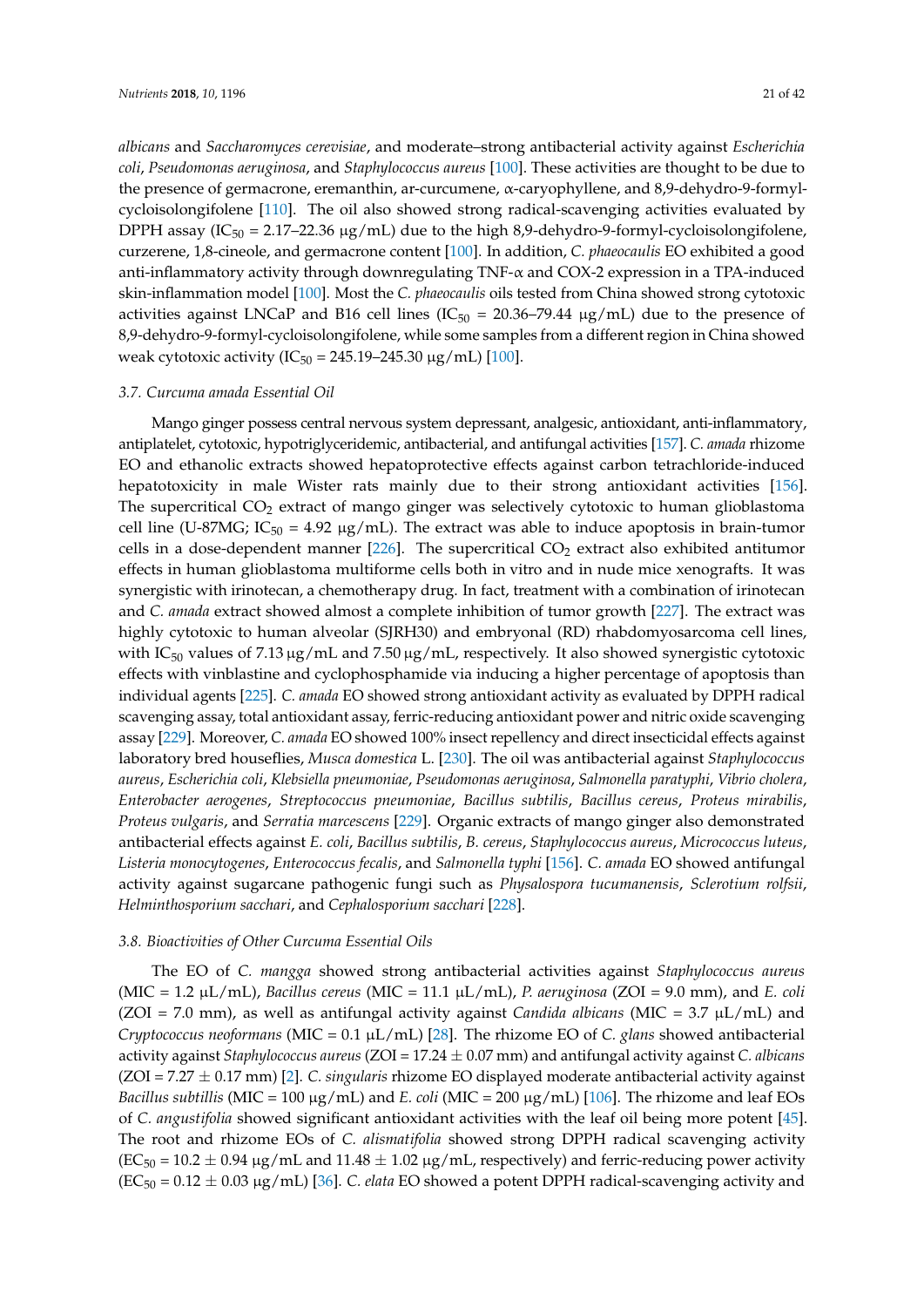was cytotoxic to LNCaP (IC<sub>50</sub> = 18.4 µg/mL) and HepG2 (IC<sub>50</sub> = 167.75 µg/mL) [\[49\]](#page-29-26). *C. sichuanensis* EO and *C. rubescens* EO showed potent DPPH radical-scavenging activities  $(IC_{50} = 4.52 \mu g/mL)$  and 22.32 µg/mL, respectively) [\[49,](#page-29-26)[50\]](#page-29-30). *C. sichuanensis* oils (68.43% inhibition), *C. nankunshanensis* oils (55.23% inhibition), and *C. elata* oils (54.64% inhibition) exhibited a good anti-inflammatory effects in TPA-induced edema model [\[49\]](#page-29-26). They inhibited the production of proinflammatory cytokines including PKC, Akt, TNF-α, COX-2, NF-κB, and IKK [\[49\]](#page-29-26). The EO from *C. kwangsiensis* possesses antitumor, antioxidant, anti-inflammatory, bactericidal, antifungal, and antiviral activities [\[62](#page-30-12)[,63\]](#page-30-34). *C. kwangsiensis*, *C. yunnanensis*, *C. nankunshanensis*, *C. sichuanensis*, and *C. rubescens* EOs were cytotoxic to LNCaP  $(IC_{50} = 1.3-16.6 \,\mu g/mL)$ , B16  $(IC_{50} = 4.4-147.4 \,\mu g/mL)$ , and HepG2  $(IC_{50} = 153.1-198.2 \,\mu g/mL)$  [\[49](#page-29-26)[,63\]](#page-30-34). *C. purpurascens* EO showed strong antiproliferative activity against human colorectal-cancer cells (HT-29; IC<sub>50</sub> = 4.9  $\pm$  0.4 µg/mL), and weak cytotoxicity against human lung-cancer (A549;  $IC_{50} = 46.3 \pm 0.7 \,\mu g/mL$ , human cervical-cancer (Ca Ski;  $IC_{50} = 32.5 \pm 1.1 \,\mu g/mL$ ), and HCT116 cells  $(IC_{50} = 35.0 \pm 0.3 \,\mu g/mL)$  [\[103\]](#page-32-30).

### **4. Toxicity and Safety**

In general, *Curcuma* EOs are nontoxic, nonmutagenic, noncarcinogenic and nonphototoxic [\[125](#page-33-5)[,239\]](#page-38-10). Turmeric EO has been classified as generally recognized as safe (GRAS) [\[125\]](#page-33-5). Undiluted turmeric rhizome oil was slightly irritating to rabbits, but was not irritating to mice. When tested at 4% on 25 volunteers, it was neither irritating nor sensitizing [\[239\]](#page-38-10). There is a possible drug interaction when used orally, especially with antidiabetic medications [\[125\]](#page-33-5). The acute dermal  $LD_{50}$  of turmeric rhizome oil was >5 g/kg in rabbits, and the acute oral  $LD_{50}$  was >5 g/kg in rats [\[239\]](#page-38-10). When administered intraperitoneally (i.p.) at doses higher than 28 mg/kg/day, 20–36% of normal and streptococcal cell wall-injected animals died after two weeks of treatment, while lower vehicle or oil doses  $(\leq$ 2.8 mg/kg/day) caused no deaths [\[182\]](#page-35-11). Oral administration of a dose of turmeric oil that is 20-fold higher than the lowest effective i.p. doses was nontoxic [\[182\]](#page-35-11). No hazards or adverse skin reactions were reported for turmeric-leaf EO; however, the α-phellandrene chemotype might cause skin sensitization on oxidation.

Zedoary EO has GRAS status [\[125\]](#page-33-5). No acute toxicity or adverse reactions were reported for the zedoary oil; however, its consumption may interfere with gestation and may induce abortion [\[125\]](#page-33-5). For this reason, the oil and extracts are strictly prohibited during pregnancy and should be avoided during breastfeeding. Zedoary EO showed obvious embryotoxicity ex vivo and reproductive toxicity in animal and developmental experiments [\[109,](#page-32-22)[200\]](#page-36-13). In addition, treatment with aqueous extracts of *C. zedoaria* rhizome (10 g/kg/day for 20 days) exhibited reproductive toxicity in pregnant mice [\[240\]](#page-38-11). Chinese zedoary EO prevented implantation in dose-dependent manner. When given i.p. (300 mg/kg) to female rats on gestational days 7–9, it prevented 77% of pregnancies, and when administered intravaginally to female rabbits, it prevented 16% and 100% of pregnancies at 60 or 400 mg/kg/day on gestational days 5–9 and 2–4, respectively [\[125\]](#page-33-5). It was suggested that the embryotoxic effect of zedoary EO might be caused by its sesquiterpenoids that can block VEGF-mediated angiogenesis [\[109\]](#page-32-22). However, no direct evidence was found to link any of the oil components to its antifertility effect. Decoctions and ethanol extracts of zedoary rhizomes also have antifertility effects [\[241\]](#page-38-12).

No hazards, acute toxicity, or adverse reactions were reported for the wild turmeric (*C. aromatica*), the mango ginger (*C. amada*), and the pink-and-black curcuma (*C. aeruginosa)* rhizome oils [\[125,](#page-33-5)[206\]](#page-36-18). No information found for the toxicity and safety of other *Curcuma* oils.

### **5. Bioactivity and Safety of Individual Key Components**

A summary of the biological activities of key components of Curcuma essential oils is presented in Table [3.](#page-23-0)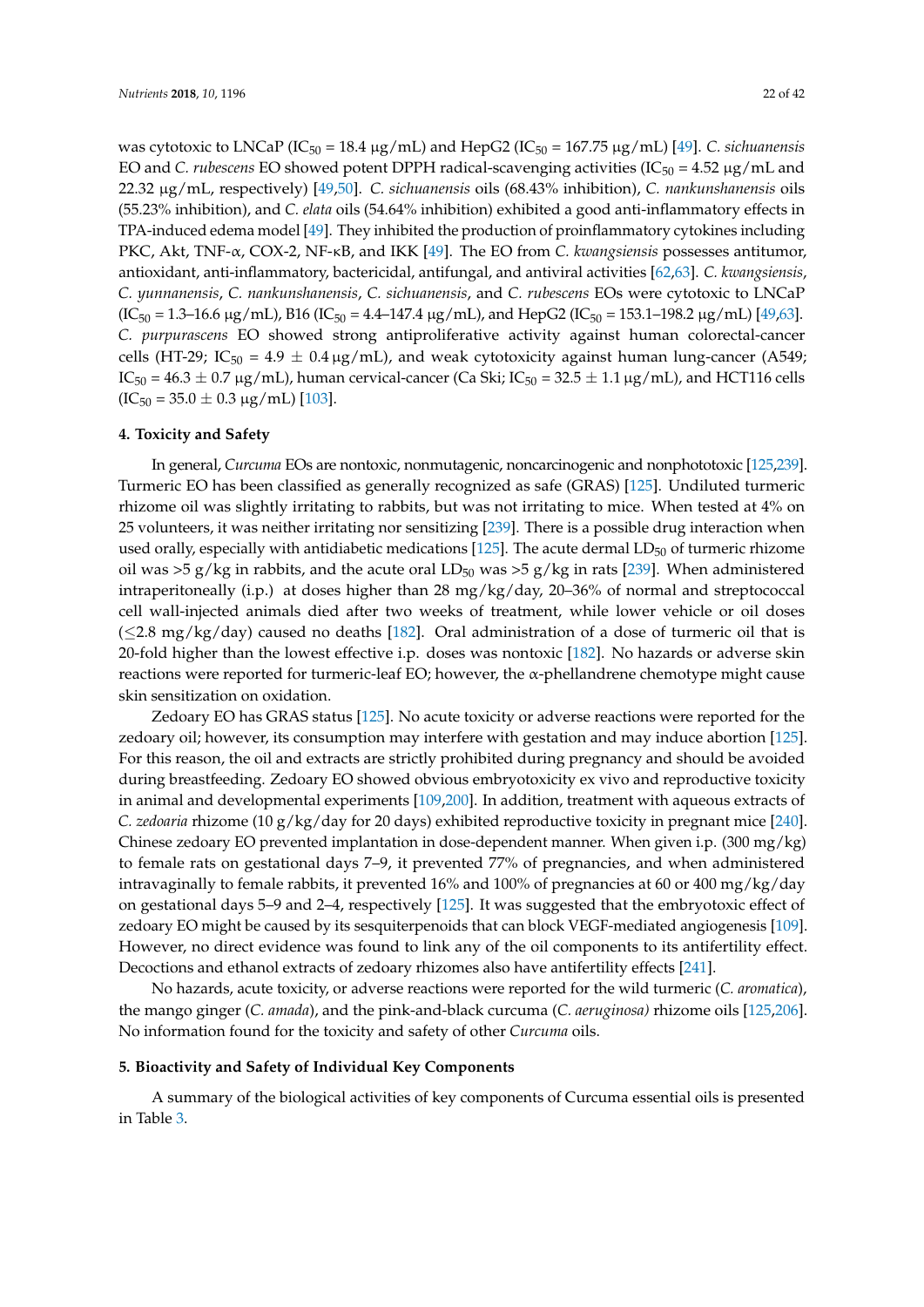| Compound                                 | <b>Biological Activity</b>      | Reference          |
|------------------------------------------|---------------------------------|--------------------|
| ar-Turmerone                             | Antiplatelet Aggregation        | $[174]$            |
|                                          | Antimutagenic                   | $[178]$            |
|                                          | Hypoglycemic                    | $[167]$            |
|                                          | Anti-inflammatory               | [71, 242, 243]     |
|                                          | Neuroprotective                 | 244                |
|                                          | Cytotoxic and antiproliferative | $[220, 245 - 248]$ |
|                                          | Chemopreventive                 | $[249]$            |
|                                          | Insect repellent                | $[120]$            |
|                                          | Antivenom                       | $[188]$            |
|                                          | Antibacterial                   | $[250]$            |
|                                          | Antifungal                      | $[251]$            |
| Curdione                                 | Anticancer                      | $[252]$            |
|                                          | Anti-inflammatory               | $[253]$            |
|                                          | Antibacterial                   | $[72]$             |
|                                          | Antifungal                      | $[72]$             |
| 1,8-Cineole                              | Antioxidant                     | [254, 255]         |
|                                          | Anticarcinogenic                | $[256]$            |
| $\beta$ -Caryophyllene                   | Antitumor                       | $[125, 257 - 259]$ |
|                                          | Antileishmanial                 | [260]              |
|                                          | Antitrypanosomal                | $[261]$            |
| Myrcene                                  | Antimutagenic                   | $[262]$            |
|                                          | Chemopreventive                 | $[263]$            |
|                                          | Antiproliferative               | [264, 265]         |
|                                          | Antioxidant                     | $[266]$            |
| Germacrone                               | Anti-inflammatory               | [131, 267]         |
|                                          | Antiandrogenic                  | $[137]$            |
|                                          | Skin-penetration enhancer       | $[30]$             |
|                                          | Antiproliferative               | $[268 - 270]$      |
|                                          | Antitumor                       | $[270]$            |
|                                          | Antioxidant                     | $[271]$            |
|                                          | Antibacterial                   | [28, 272]          |
| Xanthorrhizol                            | Antioxidant                     | [273, 274]         |
|                                          | Nephroprotective                | 273                |
|                                          | Neuroprotective                 | [273, 274]         |
|                                          | Chemopreventive                 | $[249]$            |
|                                          | Hepatoprotective                | [273, 274]         |
|                                          | Estrogenic                      | [273, 274]         |
|                                          | Antiproliterative               | $[274]$            |
|                                          | Antitumor<br>Anti-inflammatory  | [275]<br>$[71]$    |
|                                          | Antibacterial                   | [273, 274]         |
| $\beta$ -Elemene                         | Antiproliferative               | [210, 237]         |
|                                          | Antiangionenic                  | $[276]$            |
|                                          | Hepatoprotective                | $[277]$            |
|                                          | Antitumor                       | [278, 279]         |
| Terpinolene                              | Antioxidant                     | $[280]$            |
|                                          | Anti-inflammatory               | $[125]$            |
|                                          | Chemoprotective                 | $[263]$            |
| 8,9-Dehydro-9-formylcycloiso-longifolene | Antioxidant                     | $[281]$            |
|                                          | Anti-inflammatory               | $[199]$            |
| Curcumol                                 | Anticancer                      | $[282]$            |
|                                          |                                 |                    |

**Table 3.** Biological activities of key components of *Curcuma* essential oils.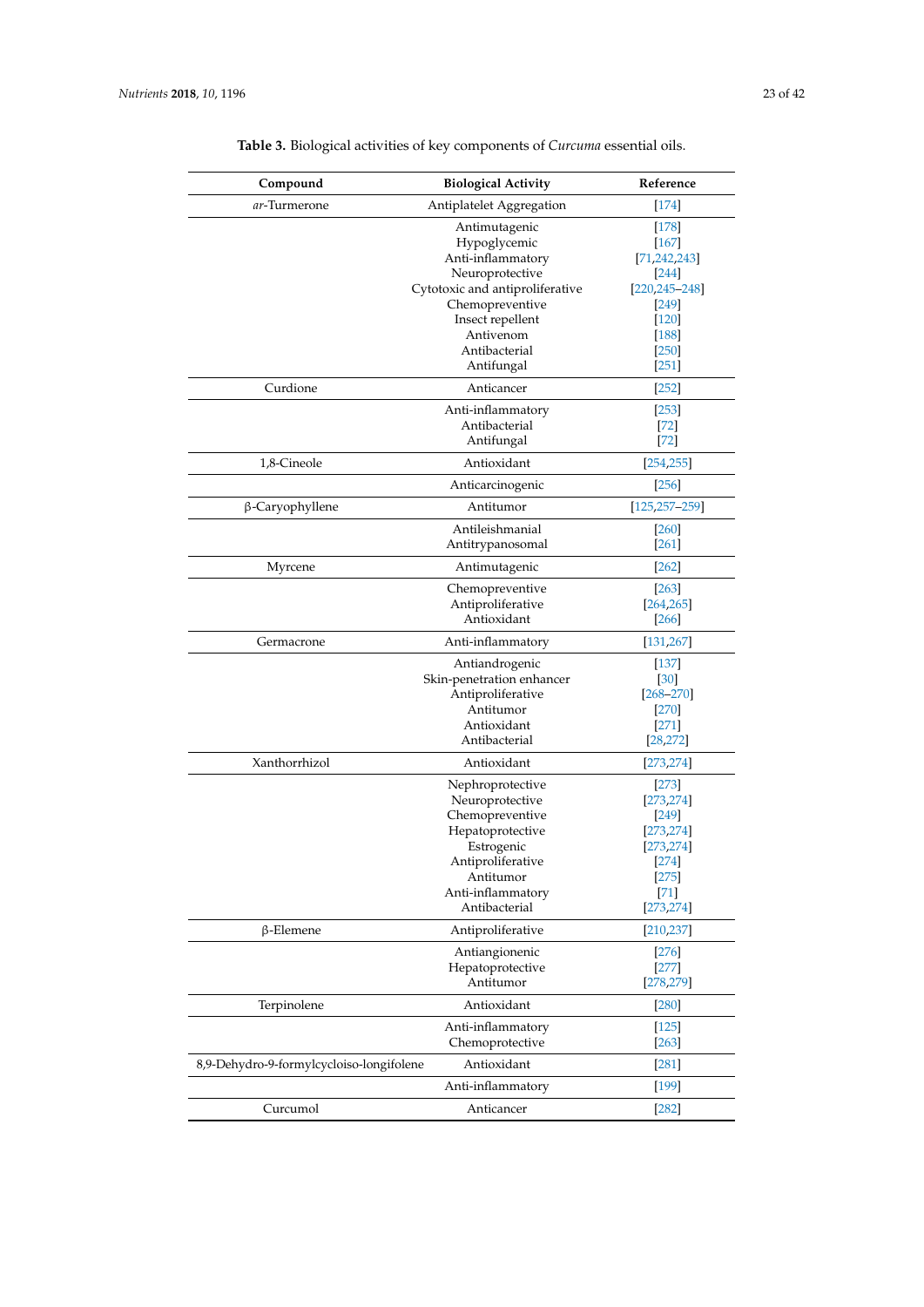<span id="page-23-0"></span>

| Compound                    | <b>Biological Activity</b>           | Reference                |
|-----------------------------|--------------------------------------|--------------------------|
| Curzerene                   | Antioxidant<br>$[168]$               |                          |
|                             | Anticancer                           | $[283]$                  |
| $\beta$ -Sesquiphellandrene | Antioxidant                          | $[168]$                  |
|                             | Anticancer                           | $[284]$                  |
| ar-Curcumene                | Antitumor                            | $[248]$                  |
| $\alpha$ -Phellandrene      | Antioxidant                          | [285, 286]               |
|                             | Antinociceptive<br>Anti-inflammatory | [285, 286]<br>[285, 286] |

| Table 3. Cont. |  |  |
|----------------|--|--|
|----------------|--|--|

*ar*-Turmerone, α-turmerone, and β-turmerone are major constituents of turmeric rhizome oil. *ar*-Turmerone displayed strong in vitro antiplatelet aggregation activity [\[174\]](#page-35-6), antimutagenic [\[178\]](#page-35-8), and potent hypoglycemic activity against α-glucosidase and α-amylase [\[167\]](#page-35-1). *ar*-Turmerone effectively inhibited copper-mediated oxidation of LDL (IC<sub>50</sub> = 2.2  $\pm$  0.1 µg/mL) [\[71\]](#page-30-27). It also showed neuroprotective effect through inhibiting microglia activation, increasing neural-stem-cells proliferation, and promoting neuronal differentiation [\[244\]](#page-38-15). *ar*-Turmerone, isolated from turmeric EO, showed potent cytotoxic activity against several cell lines including HL-60 [\[245\]](#page-38-16), human leukemia (K-562), rat leukemia (RBL-2H3), and mouse leukemia (L-1210) [\[246\]](#page-38-20), HeLa [\[220\]](#page-37-11), HepG2, and human lymphoma (U937) [\[247\]](#page-38-21) via inducing apoptosis and internucleosomal DNA fragmentation. It was effective against sarcoma 180 ascites (connective tissue cancer) in mice at a dose of 50 mg/kg [\[248\]](#page-38-17). *ar*-Turmerone is also a potent anti-inflammatory agent; it inhibits the production of inflammatory cytokines [\[242\]](#page-38-13). *ar*-Turmerone exhibited a potent inhibition of both inducible COX-2  $(IC_{50} = 5.2 \,\mu g/mL)$  and iNOS  $(IC_{50} = 3.2 \,\mu g/mL)$  as part of its cancer chemopreventive action [\[249\]](#page-38-18). Turmerone-enriched turmeric oil protected from LPS-induced inflammation in human monocytes (THP-1), murine macrophages (J774.2), and Swiss mice [\[243\]](#page-38-14). Turmerone isolated from *C. longa* showed antivenom [\[188\]](#page-36-1) and insect-repellent activities [\[120\]](#page-33-0). It also had a strong antibacterial activity against *Clostridium perfringens* [\[250\]](#page-38-19), and a strong antifungal activity against *Aspergillus flavus* [\[251\]](#page-39-0). No acute toxicity was found for *ar*-tumerone, but it might be nontoxic, similar to turmeric rhizome oil. However, *ar*-turmerone has been classified as potential for allergic skin reaction (H317) and eye irritation (H319) [\[287\]](#page-40-16).

Curdione, the main component in *C. aromatica*, *C. nankunshanensis*, and *C. trichosantha* EOs significantly suppressed the proliferation of human breast-cancer cells (MCF-7) via inducing cell apoptosis and impairing mitochondrial-membrane potential [\[252\]](#page-39-1). Curdione, from zedoary EO, inhibited PGE2 production in LPS-stimulated mouse macrophage RAW 264.7 cells ( $IC_{50} = 1.1 \mu M$ ) through suppressing COX-2 expression [\[253\]](#page-39-2). Curdione is also known for its outstanding antibacterial and antifungal activities [\[72\]](#page-30-35). As far as we are aware, there are no known hazards associated with curdione.

1,8-Cineole possesses strong antioxidant [\[254,](#page-39-3)[255\]](#page-39-4) and anticarcinogenic [\[256\]](#page-39-5) activities. The antioxidant activity of 1,8-cineole was associated with eliminating the 2,3,7,8-tetrachlorodibenzo- *p*-dioxin-induced oxidative stress in rats [\[288\]](#page-40-17). 1,8-Cineole is not a skin irritant, convulsant, or photosensitizing [\[125\]](#page-33-5). There is no evidence of carcinogenesis or teratogenesis in rodents. It is nonmutagenic, nongenotoxic, and nonfetotoxic in normal doses [\[125\]](#page-33-5). High oral doses of cineole are toxic, especially to children. 1,8-Cineole neurotoxicity resulting from nasal instillation is expressed primarily as irritated mucous membranes, tachycardia, dyspnea, nausea, vomiting, vertigo, muscular weakness, drowsiness, and coma [\[289\]](#page-40-18). The acute dermal  $LD_{50}$  of 1,8-Cineole was >5 g/kg in rabbits, while the acute oral  $LD_{50}$  was 2.48 g/kg in rats [\[290\]](#page-40-19).

β-Caryophyllene is nontoxic, nonmutagenic and antitumor. It inhibited the growth of myelogenous leukemia cells (IC<sub>50</sub> = 98.0mM; 20.4 µg/mL), HL-60 cells (IC<sub>50</sub> = 19.31 µg/mL), human melanoma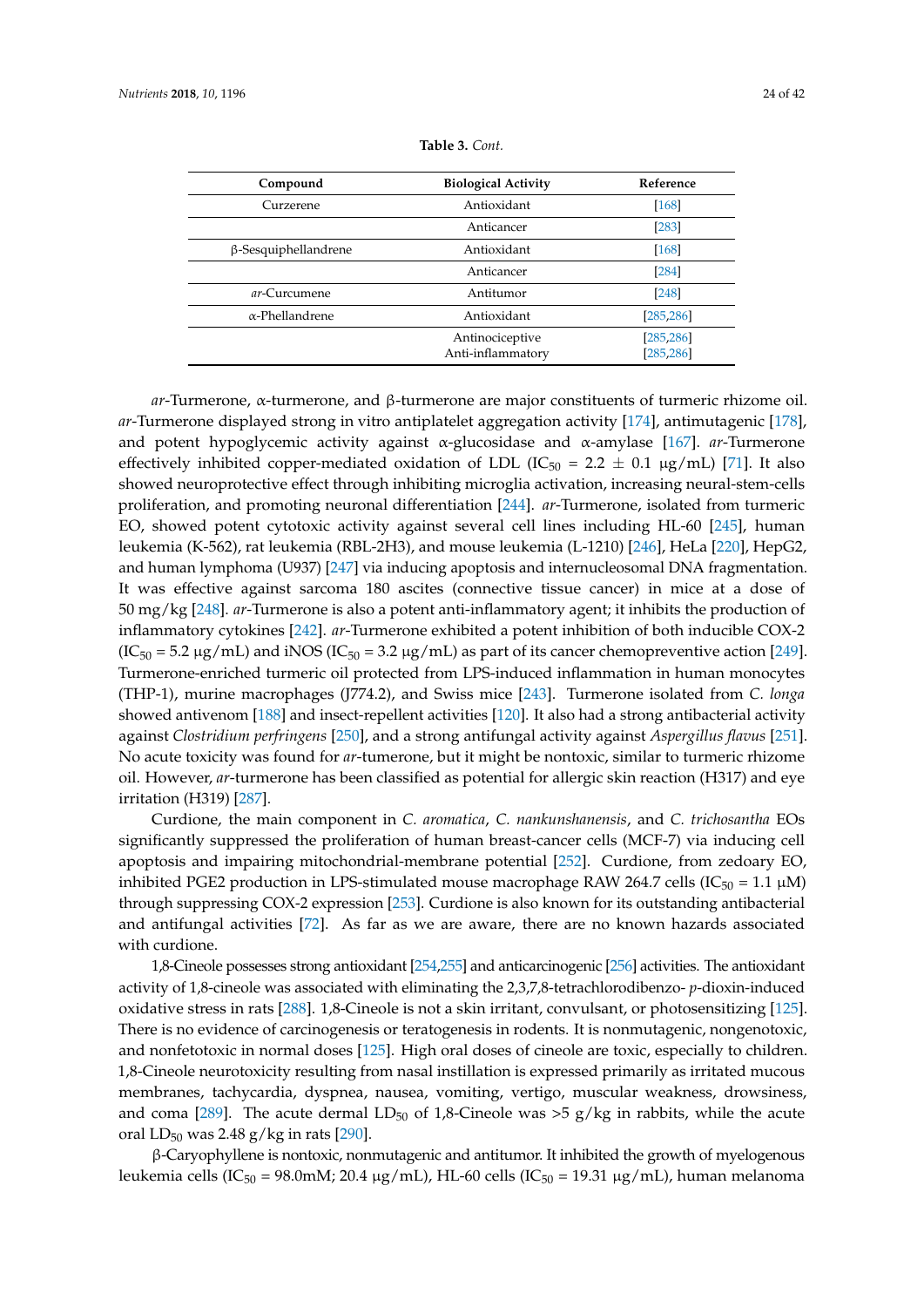cells (IC<sub>50</sub> = 20.10  $\mu$ g/mL), and renal cell adenocarcinoma cells (IC<sub>50</sub> = 21.81  $\mu$ g/mL) [\[125,](#page-33-5)[257–](#page-39-6)[259\]](#page-39-7). It was moderately cytotoxic against human-breast and cervical cancer cell lines, and human and mouse melanoma cells [\[291\]](#page-40-20). Survival was considerably increased after 4 daily intraperitoneal doses of 20 mg/kg β-caryophyllene in mice with ascites tumors [\[292\]](#page-41-0). β-Caryophyllene showed antileishmanial activity against *L. amazonensis* amastigotes ( $IC_{50} = 1.3 \mu g/mL$ ) [\[260\]](#page-39-8), and antitrypanosomal activity against *Trypanosoma cruzi* epimastigotes (IC $_{50}$  = 78.4  $\mu$ M), trypomastigotes, and amastigotes  $(IC<sub>50</sub> = 63.7 μM)$  [\[261\]](#page-39-9). β-Caryophyllene is a weak skin allergen, and its oxidation does not increase its allergenicity. Undiluted β-caryophyllene was irritating to rabbit skin while when tested at 4%, it was neither irritating nor sensitizing on 25 volunteers [\[239\]](#page-38-10). β-Caryophyllene induced allergic responses in 10 (0.6%) of 1,606 consecutive dermatitis patients when tested at 5% [\[293\]](#page-41-1). When tested at 3%, oxidized β-caryophyllene (about 25% β-caryophyllene and 75% caryophyllene oxide) showed positive reaction in 8 (0.5%) of 1,511 consecutive dermatitis patients, one positive reaction in 21 dermatitis patients hypersensitive to fragrance materials, and none in 66 hand-eczema patients [\[294\]](#page-41-2). β-Caryophyllene was not mutagenic in *Salmonella typhimurium* strains TA98 and TA100, and was antimutagenic in several assays [\[295\]](#page-41-3). The acute oral LD<sub>50</sub> of  $\beta$ -caryophyllene was >5 g/kg in rats, and the acute dermal LD<sub>50</sub> was  $>5$  g/kg in rabbits [\[239\]](#page-38-10).

β-Myrcene possesses strong antimutagenic [\[262\]](#page-39-10), chemopreventive [\[263\]](#page-39-11), antiproliferative [\[264,](#page-39-12) [265\]](#page-39-13), and antioxidant [\[266\]](#page-39-14) effects. It is nonirritant, nonallergenic, nontoxic, and nongenotoxic [\[125\]](#page-33-5). Undiluted β-myrcene was moderately irritating to rabbits, but was neither irritating nor sensitizing to 25 volunteers when tested at 4% [\[239\]](#page-38-10). Oxidized myrcene (tested at 3% and containing 30% myrcene) showed reaction in only 0.07% in a multicenter study involving 1,511 consecutive dermatitis patients [\[294\]](#page-41-2). The acute oral LD<sub>50</sub> of β-myrcene was >5 g/kg in rats, and the acute dermal LD<sub>50</sub> was >5 g/kg in rabbits [\[239\]](#page-38-10). The oral "no observed adverse effect level" (NOAEL) of myrcene in rats was 300 mg/kg [\[296\]](#page-41-4). Rodent studies suggest that β-myrcene might carry a risk of carcinogenesis. When administered by gavage, β-myrcene increased the occurrences of hepatocellular carcinoma and hepatoblastoma in male mice, incidences of hepatocellular adenoma or carcinoma in female mice, and incidences of renal tubule adenoma or carcinoma in male rats, and induced rare renal tubule adenomas in female rats [\[297](#page-41-5)[,298\]](#page-41-6). β-Myrcene is not genotoxic. As a component in essential oils used in aromatherapy, β-myrcene does not represent a level of fetotoxicity that would cause any problem. β-Myrcene may cause skin (H315) or eye irritation (H319), however [\[299\]](#page-41-7).

Germacrone showed anti-inflammatory [\[131](#page-33-11)[,267\]](#page-39-15), antiandrogenic [\[137\]](#page-33-20), and antimicrobial [\[28\]](#page-28-24) activities. Germacrone from *C. aeruginosa* has been shown to increase skin penetration of minoxidil [\[30\]](#page-28-25). Germacrone exhibited antiproliferative activity against human breast-cancer cell lines (MCF-7 and MDA-MB-231) in a dose-dependent manner [\[268\]](#page-39-16), as well as human glioblastoma cell lines (U-87 and U-251) [\[269\]](#page-39-18) and human hepatoma cells via inducing cell-cycle arrest and apoptosis [\[270\]](#page-39-17). Germacrone from *C. aromatica* EO possessed antitumor effects through a similar mechanism [\[270\]](#page-39-17). Germacrone from zedoary EO exhibited strong antioxidant activity and was able to relieve the oxidative stress induced by hydrogen peroxide in mouse neuroblastoma (NG108-15) cells [\[271\]](#page-40-0). It inhibited the carrageenin-induced edema in rats, as well as acetic acid-induced vascular permeability and writhing symptoms in mice [\[221\]](#page-37-12). Additionally, germacrone effectively inhibited the growth of *Pseudomonas aeruginosa* (MIC = 15.6µg/mL) [\[272\]](#page-40-1). Germacrone may cause skin (H315) or eye irritation (H319) [\[300\]](#page-41-8).

Xanthorrhizol has antioxidant, anti-inflammatory, antitumoral, hepatoprotective, neuroprotective, nephroprotective, estrogenic, and antibacterial properties [\[273,](#page-40-2)[274\]](#page-40-3). Pretreatment with xanthorrhizol (p.o., 200 mg/kg/day for 4 days), significantly reduced the cisplatin-induced nephrotoxicity in mice [\[273\]](#page-40-2). Xanthorrhizol showed cancer chemopreventive action via potently inhibiting both COX-2  $(IC_{50} = 0.2 \mu g/mL)$  and iNOS  $(IC_{50} = 1.0 \mu g/mL)$  [\[249\]](#page-38-18). Xanthorrhizol was antiproliferative to MCF-7 (EC<sub>50</sub> = 1.71  $\mu$ g/mL) and HepG2 cells (IC<sub>50</sub> = 4.17  $\mu$ g/mL) through inducing apoptosis [\[274\]](#page-40-3). Xanthorrhizol (at 50 mg/kg) was active against sarcoma 180 ascites in mice [\[248\]](#page-38-17). Intraperitoneal administration of xanthorrhizol (0.1, 0.2, 0.5, and 1.0 mg/kg for 2 weeks) inhibited the formation of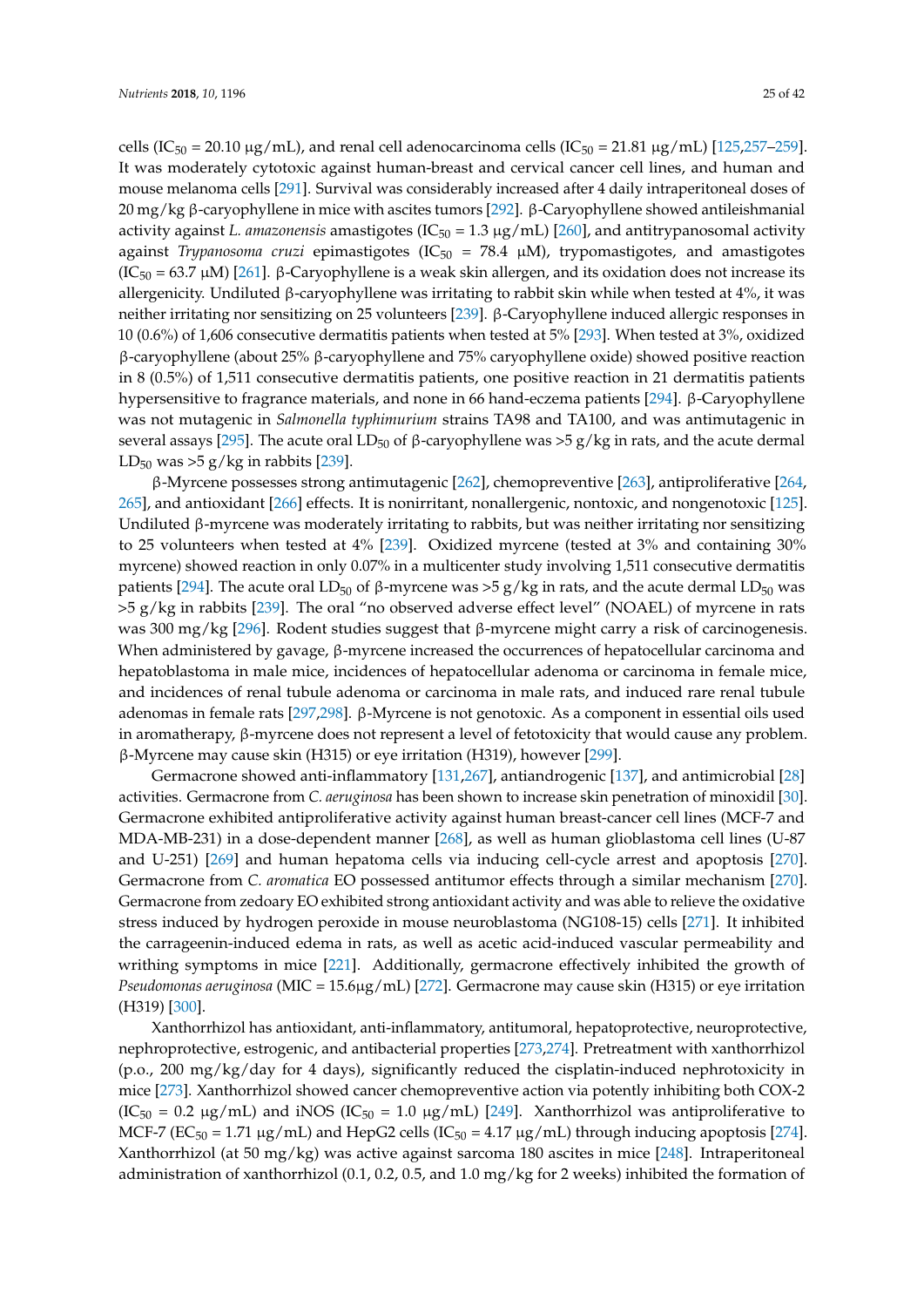lung-tumor nodules in mice by 36%, 63%, 61%, and 52%, respectively [\[275\]](#page-40-4). Xanthorrhizol strongly inhibited copper-mediated oxidation of human LDL ( $IC_{50}= 0.4 \pm 0.1 \,\mu g/mL$ ) [\[71\]](#page-30-27). Although the toxicological properties have not been thoroughly investigated, xanthorrhizol may cause skin or eye irritation and may damage fertility or the unborn fetus (H360) [\[301\]](#page-41-9).

β-Elemene inhibited the proliferation of several cancer cell lines [\[302\]](#page-41-10). It was cytotoxic to HL-60 cells (IC<sub>50</sub> = 27.5 µg/mL), K-562 (IC<sub>50</sub> = 81 µg/mL) cells, peripheral blood leukocytes  $(IC<sub>50</sub> = 254.3 \mu g/mL)$  [\[237\]](#page-38-8), and human laryngeal-cancer cells in vitro and in vivo [\[210\]](#page-37-2) in a dose-dependent manner via inducing apoptosis [\[303\]](#page-41-11). β-Elemene selectively inhibited the growth of human non-small-cell lung-cancer cells and human ovarian-cancer cells [\[302\]](#page-41-10). Moreover, it was able to overcome the cisplatin-resistance developed in cancer cells [\[302\]](#page-41-10). β-Elemene showed strong antiangionenic effects. At doses of 20 and 50 mg/kg/day for 21 days, it suppressed VEGF expression in B16F10 melanoma cells in mice, and repressed VEGF-dependent tumor angiogenesis [\[276\]](#page-40-5). When used in vitro at 20 and 50 mM, β-elemene inhibited the VEGF-induced sprouting of rat aortic-ring vessels in chick embryo chorioallantoic membranes [\[276\]](#page-40-5). β-Elemene protected against carbon tetrachloride-induced liver fibrosis in rats through downregulating the expression of plasma endotoxin, serum TNF- $\alpha$ , and hepatic cluster of differentiation 14 (CD14) [\[277\]](#page-40-6). β-Elemene (i.p., 50 and 100 mg/kg) reduced angiogenesis in gastric-cancer stem-like cells [\[304\]](#page-41-12). In vivo experiments showed that β-elemene treatment suppressed the growth of brain, lung, breast, colon, cervix, and prostate cancers (IC<sub>50</sub> = 47–95 μg/mL) [\[278\]](#page-40-7). In a clinical trial, β-elemene was effective in managing malignant pleural and peritoneal effusions with local pain, fever, and gastrointestional disturbance as the major adverse effects [\[237\]](#page-38-8). In another clinical trial that included 40 brain-cancer cases, β-elemene treatment reduced average tumor size by 61%, and four cases completely recovered [\[279\]](#page-40-8). No toxicity or dermal data were found for β-elemene; however, its antiangiogenic action might suggest caution in pregnancy.

Terpinolene showed potent DPPH-scavenging activity [\[280\]](#page-40-9) and remarkable protection against LDL oxidation [\[125\]](#page-33-5). Terpinolene was chemoprotective against the in vitro formation of the carcinogen *N*-nitrosodimethylamine (NDMA) by 79% inhibition [\[263\]](#page-39-11). It was neither irritating nor sensitizing when tested at 20% on volunteers [\[305\]](#page-41-13). Terpinolene was the reason behind several cases of tea tree oil allergenicity [\[125\]](#page-33-5). Terpinolene was sensitizing to all of 16 dermatitis patients sensitive to tea tree oil when tested at 10% [\[306\]](#page-41-14). The acute oral  $LD_{50}$  of terpinolene was 4.4 mL/kg in rats and mice [\[305\]](#page-41-13). The skin-sensitization thresholds of terpinolene are not known, but the limited data available suggests minimal toxicity.

8,9-Dehydro-9-formyl-cycloisolongifolene showed a good DPPH radical-scavenging activity [\[281\]](#page-40-10). It was reported to inhibit Akt/NF-κB signaling pathways in H1299 cells [\[199\]](#page-36-12). Curcumol induced apoptosis in human lung adenocarcinoma ASTC-a-1 cells [\[282\]](#page-40-11). Curzerene showed excellent antioxidant [\[168\]](#page-35-2) and anticancer activities [\[283\]](#page-40-12). β-Sesquiphellandrene demonstrated remarkable DPPH-scavenging activity [\[168\]](#page-35-2). It showed anticancer potential when compared with curcumin [\[284\]](#page-40-13) and was cytotoxic to the mouse lymphocytic leukemia (L1210) cell line [\[307\]](#page-41-15). *ar*-Curcumene appears to be responsible for the antitumor effects of *C. zanthorrhiza* [\[248\]](#page-38-17). α-Phellandrene possesses antioxidant, antinociceptive, and anti-inflammatory effects [\[285](#page-40-14)[,286\]](#page-40-15).

**Author Contributions:** Conceptualization, writing—original draft preparation, N.S.D.; writing—review and editing, N.S.D. and W.N.S.

**Funding:** This work was carried out as part of the activities of the Aromatic Plant Research Center (APRC, [https:](https://aromaticplant.org/) [//aromaticplant.org/\)](https://aromaticplant.org/). The authors are grateful to doTERRA International ([https://www.doterra.com/US/en\)](https://www.doterra.com/US/en) for financial support of the APRC.

Conflicts of Interest: The authors declare no conflicts of interest. The funding sponsor, dōTERRA International, played no role in the design of the study; in the collection, analysis, or interpretation of the data; conclusions of the study; or in the decision to publish the results.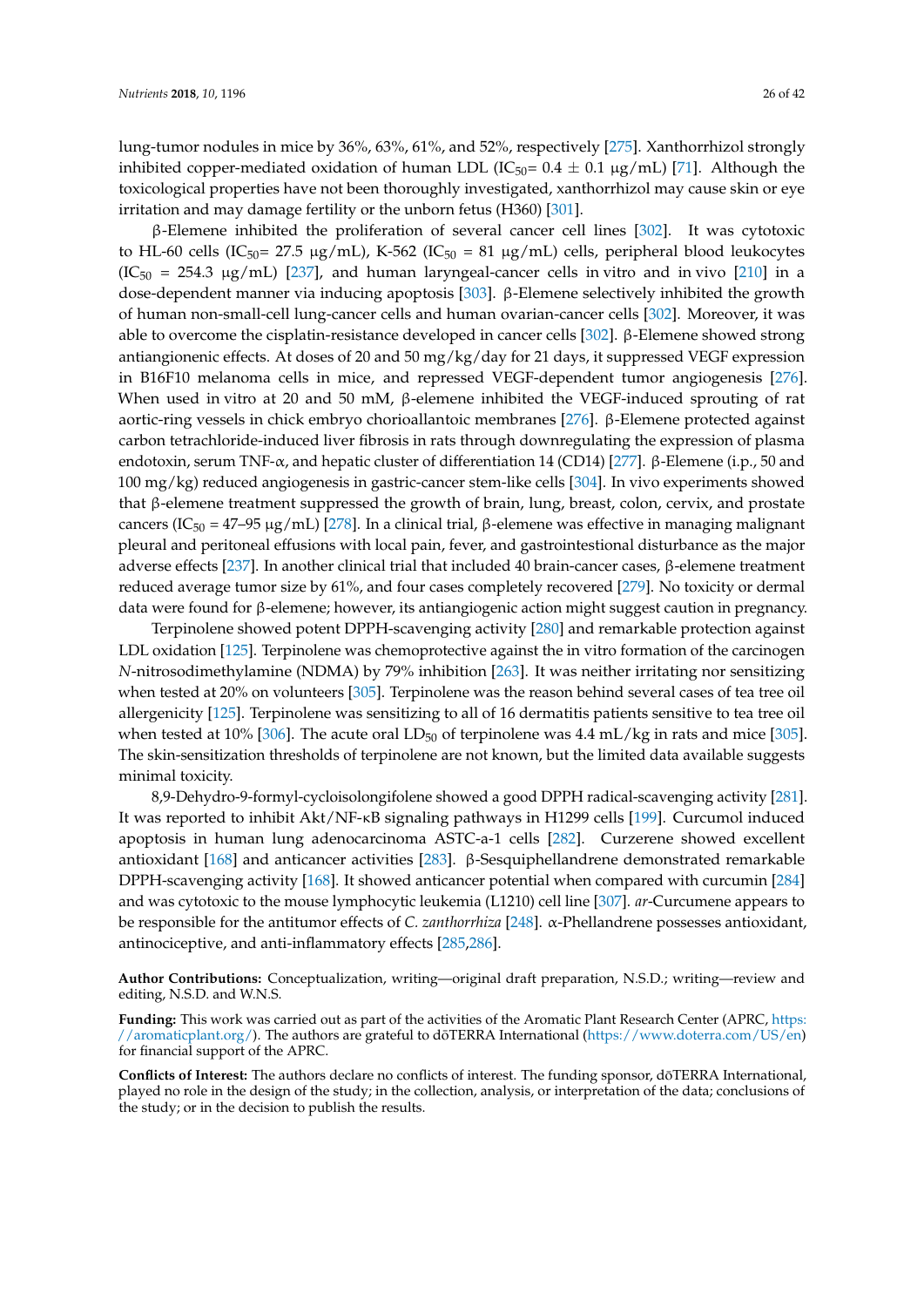### **Abbreviations**

| A549                | human lung-cancer cells                                              |
|---------------------|----------------------------------------------------------------------|
| <b>ABTS</b>         | 2,2'-azinodi (3-ethyl benz-thiazoline sulfonic acid) diammonium salt |
| AGS                 | human gastric adenocarcinoma cells                                   |
| Akt                 | protein kinase B                                                     |
| ASTC-a-1            | human lung-adenocarcinoma cells                                      |
| <b>B16</b>          | melanoma cells                                                       |
| B16BL6              | mouse melanoma cells                                                 |
| B16F10              | melanoma cells                                                       |
| Ca Ski              | human cervical cancer                                                |
| CD14                | cluster of differentiation 14                                        |
| <b>COX</b>          | Cyclooxygenase                                                       |
| CRTO                | curcumin-removed turmeric oleoresin                                  |
| DPPH                | 2,2-diphenyl-1-picrylhydrazyl                                        |
| $EC_{50}$           | half maximal effective concentration                                 |
| EO                  | essential oil                                                        |
| <b>FRAP</b>         | ferric-reducing/antioxidant power                                    |
| GRAS                | generally recognized as safe                                         |
| H <sub>1299</sub>   | human lung-cancer cells                                              |
| <b>HCT116</b>       | human colon-cancer cells                                             |
| HD                  | hydrodistillation                                                    |
| HDL                 |                                                                      |
| HeLa                | high-density lipoprotein<br>human cervical-adenocarcinoma cells      |
|                     |                                                                      |
| Hep-2               | laryngeal-cancer cells                                               |
| HepG2<br><b>HFD</b> | human hepatoma cell line                                             |
|                     | high-fat diet                                                        |
| HL-60               | human myeloid leukemia cells                                         |
| Hs578T              | breast-tumor cells                                                   |
| HSME<br>HT-29       | headspace solvent microextraction                                    |
|                     | human colorectal-cancer cells                                        |
| i.p.                | intraperitoneal                                                      |
| $IC_{50}$           | median inhibitory concentration                                      |
| IKK                 | IĸB kinase                                                           |
| iNOS                | inducible nitric oxide synthase                                      |
| J774.2              | murine macrophages                                                   |
| K-562               | Human erythroleukemia cells                                          |
| KB                  | human mouth epidermal carcinoma cells                                |
| L <sub>1210</sub>   | mouse lymphocytic leukemia cells                                     |
| $LC_{50}$           | median lethal concentration                                          |
| $LD_{100}$          | absolute lethal dose                                                 |
| $LD_{50}$           | median lethal dose                                                   |
| <b>LDL</b>          | low-density lipoprotein                                              |
| <b>LNCaP</b>        | human prostate acedocarcinoma cells                                  |
| <b>LPS</b>          | lipopolysaccharide                                                   |
| MCF-7               | human breast-cancer cells                                            |
| MDA-MB-231          | human breast-cancer cells                                            |
| МIС                 | Minimal inhibitory concentration                                     |
| NDMA                | N-nitrosodimethylamine                                               |
| $NF - \kappa B$     | nuclear factor-kappa B                                               |
| NG108-15            | mouse neuroblastoma cells                                            |
| <b>NSCLC</b>        | non-small-cell lung carcinoma cells                                  |
| p.o.                | per os (oral administration)                                         |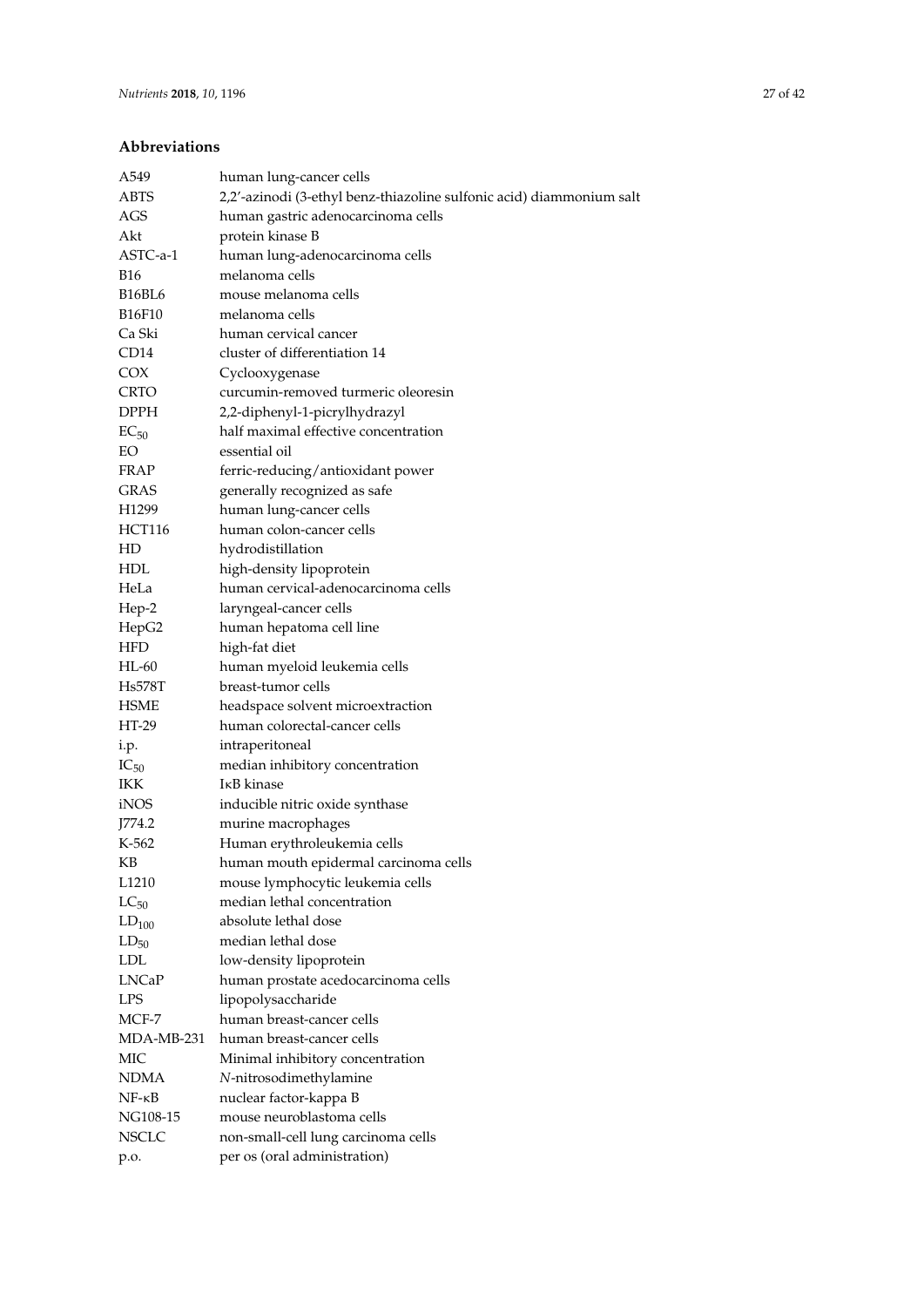<span id="page-27-10"></span>

| P388             | mouse leukemia cells                 |
|------------------|--------------------------------------|
| PANC-1           | pancreatic-cancer cells              |
| $PC-3$           | prostate-tumor cells                 |
| PGE <sub>2</sub> | prostaglandin E2                     |
| <b>PKC</b>       | protein kinase C                     |
| <b>PLE</b>       | pressurized liquid extraction        |
| ppm              | parts per million                    |
| RAW 264.7        | mouse macrophage cells               |
| RBL-2H3          | rat leukemia cells                   |
| SD               | steam distillation                   |
| SE.              | solvent extract                      |
| <b>SFE</b>       | supercritical fluid extraction       |
| SiHa             | human cervical-cancer cells          |
| SKOV3            | human ovarian-cancer cells           |
| <b>SMMC-7721</b> | human hepatoma cells                 |
| SNU-1            | colorectal-cancer cells              |
| <b>SPME</b>      | solid phase microextraction          |
| THP-1            | human monocytes                      |
| TNF- $\alpha$    | tumor necrosis factor- $\alpha$      |
| <b>TPA</b>       | 12-O-tetradecanoylphorbol-13-acetate |
| $U-251$          | human glioblastoma cells             |
| $U-87$           | human glioblastoma cells             |
| U937             | human lymphoma                       |
| <b>VEGF</b>      | vascular endothelial growth factor   |
| ZOI              | zone of inhibition                   |

### <span id="page-27-11"></span>**References**

- <span id="page-27-0"></span>1. Ravindran, P.N.; Babu, K.N.; Shiva, K.N. Botany and crop improvement of tumeric. In *Turmeric The Genus Curcuma*; CRC Press: Boca Raton, FL, USA, 2007; pp. 15–70.
- <span id="page-27-1"></span>2. Akarchariya, N.; Sirilun, S.; Julsrigival, J.; Chansakaowa, S. Chemical profiling and antimicrobial activity of essential oil from *Curcuma aeruginosa* Roxb., *Curcuma glans* K. Larsen & J. Mood and *Curcuma* cf. *xanthorrhiza* Roxb. collected in Thailand. *Asian Pac. J. Trop. Biomed.* **2017**, *7*, 881–885. [\[CrossRef\]](http://dx.doi.org/10.1016/j.apjtb.2017.09.009)
- <span id="page-27-2"></span>3. Leong-Skornikova, J.; Newman, M. *Gingers of Cambodia, Laos & Vietnam*; Oxford Graphic Printers Pte Ltd.: Singapore, 2015.
- <span id="page-27-3"></span>4. Chuakul, W.; Boonpleng, A. Ethnomedical uses of Thai Zingiberaceous plant (1). *Thai. J. Phytopharm.* **2003**, *10*, 33–39.
- <span id="page-27-4"></span>5. Basaka, S.; Sarma, G.C.; Rangan, L. Ethnomedical uses of Zingiberaceous plants of Northeast India. *J. Ethnopharmacol.* **2010**, *132*, 286–296.
- <span id="page-27-5"></span>6. Jayaprakasha, G.K.; Jagan, L.; Rao, M.; Sakariah, K.K. Chemistry and biological activity of *Curcuma longa*. *Trend Food Sci. Technol.* **2005**, *16*, 533–548. [\[CrossRef\]](http://dx.doi.org/10.1016/j.tifs.2005.08.006)
- <span id="page-27-8"></span>7. Mau, J.; Lai, E.Y.C.; Wang, N.P.; Chen, C.C.; Chang, C.H.; Chyau, C.C. Composition and antioxidant activity of the essential oil from *Curcuma zedoaria*. *Food Chem.* **2003**, *82*, 583–591. [\[CrossRef\]](http://dx.doi.org/10.1016/S0308-8146(03)00014-1)
- <span id="page-27-6"></span>8. Lobo, R.; Prabhu, K.S.; Shirwaikar, A. *Curcuma zedoaria* Rosc (white turmeric): A review of its chemical, pharmacological and ethnomedicinal properties. *J. Pharm. Pharmacol.* **2009**, *61*, 13–21. [\[CrossRef\]](http://dx.doi.org/10.1211/jpp.61.01.0003) [\[PubMed\]](http://www.ncbi.nlm.nih.gov/pubmed/19126292)
- <span id="page-27-7"></span>9. Itokawa, H.; Shi, Q.; Akiyama, T.; Morris-Natschke, S.L.; Lee, K.H. Recent advances in the investigation of curcuminoids. *Chin. Med.* **2008**, *11*, 3. [\[CrossRef\]](http://dx.doi.org/10.1186/1749-8546-3-11) [\[PubMed\]](http://www.ncbi.nlm.nih.gov/pubmed/18798984)
- <span id="page-27-9"></span>10. Sikha, A.; Harini, A.; Prakash, H. Pharmacological activities of wild turmeric (*Curcuma aromatica* Salisb): A review. *J. Pharmacogn. Phytochem.* **2015**, *3*, 1–4.
- 11. Afzal, A.; Oriqat, G.; Khan, M.A.; Jose, J.; Afzal, M. Chemistry and biochemistry of terpenoids from *Curcuma* and related species. *J. Biol. Act. Prod. Nat.* **2013**, *3*, 1–55.
- 12. Krup, V.; Prakash, H.L.; Harini, A. Pharmacological activities of turmeric (*Curcuma longa* Linn): A review. *J. Tradit. Med. Clin. Naturop.* **2013**, *2*, 133. [\[CrossRef\]](http://dx.doi.org/10.4172/2167-1206.1000133)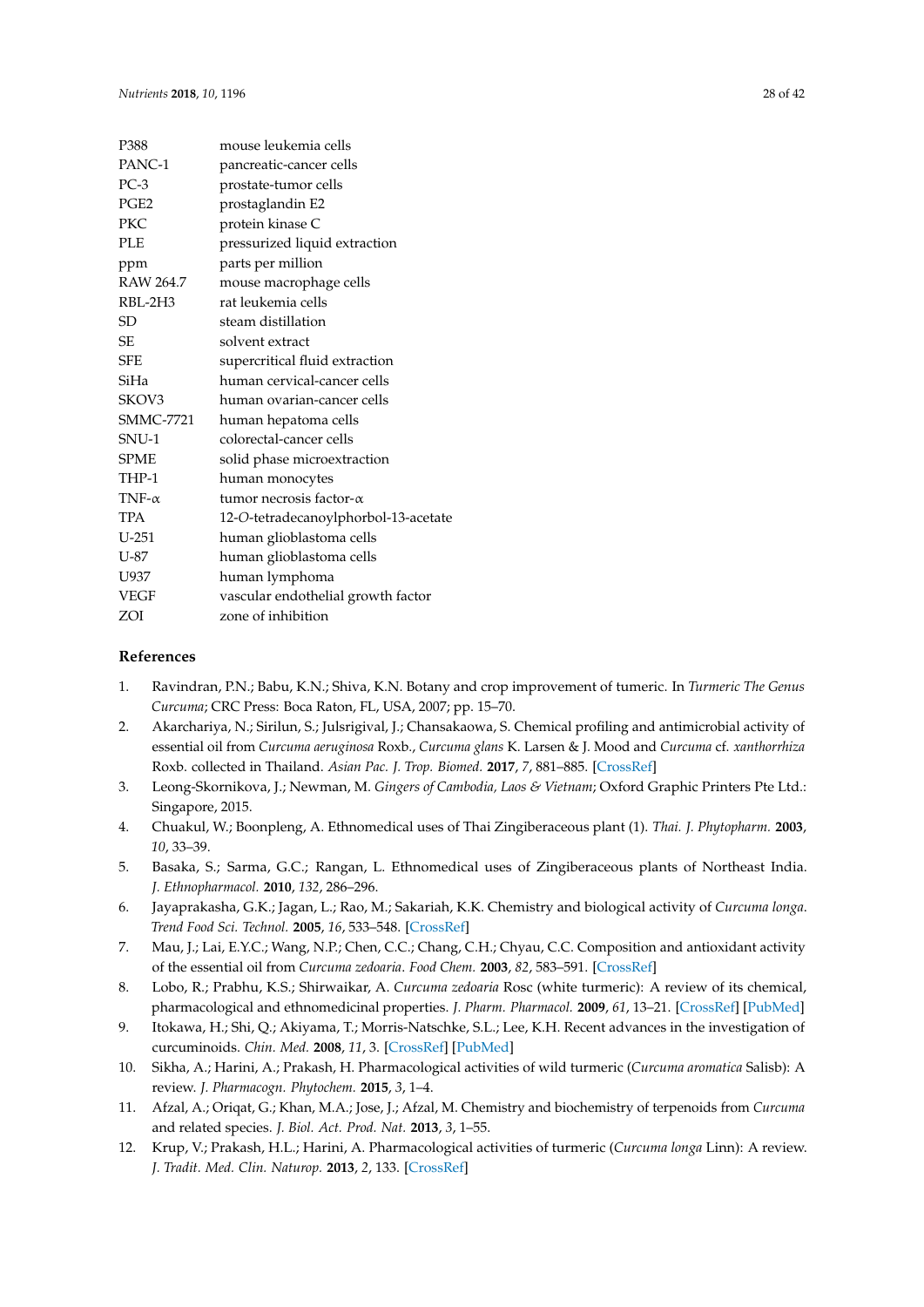- <span id="page-28-21"></span><span id="page-28-20"></span><span id="page-28-18"></span><span id="page-28-14"></span>13. Herath, H.M.I.C.; Wiyasiriwardene, T.D.C.M.K.; Premakumara, G.A.S. Comparative GC-MS analysis of all *Curcuma* species grown in Sri Lanka by multivariate test. *Ruhunu J. Sci.* **2017**, *8*, 1–9. [\[CrossRef\]](http://dx.doi.org/10.4038/rjs.v8i2.29)
- <span id="page-28-29"></span>14. Chen, I.N.; Chang, C.C.; Ng, C.C.; Wang, C.Y.; Shyu, Y.T.; Chang, T.L. Antioxidant and antimicrobial activity of Zingiberaceae plants in Taiwan. *Plants Food Hum. Nutr.* **2008**, *63*, 15–20. [\[CrossRef\]](http://dx.doi.org/10.1007/s11130-007-0063-7) [\[PubMed\]](http://www.ncbi.nlm.nih.gov/pubmed/18157743)
- <span id="page-28-30"></span><span id="page-28-19"></span>15. Reanmongkol, W.; Subhadhirasakul, S.; Khaisombat, N.; Fuengnawakit, P.; Jantasila, S.; Khamjun, A. Investigation the antinociceptive, antipyretic and anti-inflammatory activities of *Curcuma aeruginosa* Roxb. extracts in experimental animals. *Songklanakarin J. Sci. Technol.* **2006**, *28*, 999–1008.
- <span id="page-28-22"></span>16. Wilson, B.; Abraham, G.; Manju, V.S.; Mathew, M.; Vimala, B.; Sundaresan, S.; Nambisan, B. Antimicrobial activity of *Curcuma zedoaria* and *Curcuma malabarica* tubers. *J. Ethnopharmacol.* **2005**, *99*, 147–151. [\[CrossRef\]](http://dx.doi.org/10.1016/j.jep.2005.02.004) [\[PubMed\]](http://www.ncbi.nlm.nih.gov/pubmed/15848035)
- <span id="page-28-0"></span>17. Angel, G.R.; Menon, N.; Vimala, B.; Nambisan, B. Essential oil composition of eight starchy *Curcuma* species. *Ind. Crops Prod.* **2014**, *60*, 233–238. [\[CrossRef\]](http://dx.doi.org/10.1016/j.indcrop.2014.06.028)
- <span id="page-28-1"></span>18. Sacchetti, G.; Maielti, S.; Muzzoli, M.; Scaglianti, M.; Manfredini, S.; Radice, M.; Bruni, R. Comparative evaluation of 11 essential oils of different origin as functional antioxidants, antiradicals and antimicrobials in foods. *Food Chem.* **2005**, *91*, 621–632. [\[CrossRef\]](http://dx.doi.org/10.1016/j.foodchem.2004.06.031)
- <span id="page-28-9"></span><span id="page-28-2"></span>19. Raut, J.S.; Karuppayil, S.M. A status review on the medicinal properties of essential oils. *Ind. Crops Prod.* **2014**, *62*, 250–264. [\[CrossRef\]](http://dx.doi.org/10.1016/j.indcrop.2014.05.055)
- <span id="page-28-4"></span><span id="page-28-3"></span>20. Weiss, E.A. *Spice Crops*; CAB International Publishing: Oxon, UK, 2002.
- <span id="page-28-10"></span>21. Gopalan, B.; Goto, M.; Kodama, A.; Hirose, T. Supercritical carbon dioxide extraction of turmeric (*Curcuma longa*). *J. Agric. Food Chem.* **2000**, *48*, 2189–2192. [\[CrossRef\]](http://dx.doi.org/10.1021/jf9908594) [\[PubMed\]](http://www.ncbi.nlm.nih.gov/pubmed/10888520)
- <span id="page-28-11"></span><span id="page-28-5"></span>22. Jayaprakasha, G.K.; Negi, P.S.; Anandharamakrishnan, C.; Sakariah, K.K. Chemical composition of turmeric oil—A byproduct from turmeric oleoresin industry and its inhibitory activity against different fungi. *Z. Naturforsch. Sect. C J. Biosci.* **2001**, *56*, 40–44. [\[CrossRef\]](http://dx.doi.org/10.1515/znc-2001-1-207)
- <span id="page-28-12"></span><span id="page-28-6"></span>23. Singh, G.; Kapoor, I.P.S.; Singh, P.; De Heluani, C.S.; De Lampasona, M.P.; Catalan, C.A.N. Comparative study of chemical composition and antioxidant activity of fresh and dry rhizomes of turmeric (*Curcuma longa* Linn.). *Food Chem. Toxicol.* **2010**, *48*, 1026–1031. [\[CrossRef\]](http://dx.doi.org/10.1016/j.fct.2010.01.015) [\[PubMed\]](http://www.ncbi.nlm.nih.gov/pubmed/20096323)
- <span id="page-28-13"></span><span id="page-28-7"></span>24. Dosoky, N.S. Isolation and Identification of Bioactive Compounds from *Conradina canescens* Gray. Ph.D. Dissertation, University of Alabama in Huntsville, Huntsville, AL, USA, December 2015.
- <span id="page-28-15"></span>25. Sanghamitra, N.; Sujata, M.; Nagar, K. Differential effect of soil and environment on metabolic expression of turmeric (*Curcuma longa* cv. Roma). *Indian J. Exp. Biol.* **2015**, *53*, 406–411.
- <span id="page-28-16"></span>26. Srinivasan, V.; Thankamani, C.K.; Dinesh, R.; Kandiannan, K.; Zachariah, T.J.; Leela, N.K.; Hamza, S.; Shajina, O.; Ansha, O. Nutrient management systems in turmeric: Effects on soil quality, rhizome yield and quality. *Ind. Crops Prod.* **2016**, *85*, 241–250. [\[CrossRef\]](http://dx.doi.org/10.1016/j.indcrop.2016.03.027)
- <span id="page-28-17"></span><span id="page-28-8"></span>27. Burt, S. Essential oils: Their antibacterial properties and potential applications in foods—A review. *Int. J. Food Microbiol.* **2004**, *94*, 223–253. [\[CrossRef\]](http://dx.doi.org/10.1016/j.ijfoodmicro.2004.03.022) [\[PubMed\]](http://www.ncbi.nlm.nih.gov/pubmed/15246235)
- <span id="page-28-24"></span>28. Kamazeri, T.S.A.T.; Samah, O.A.; Taher, M.; Susanti, D.; Qaralleh, H. Antimicrobial activity and essential oils of *Curcuma aeruginosa*, *Curcuma mangga*, and *Zingiber cassumunar* from Malaysia. *Asian Pac. J. Trop. Med.* **2012**, *5*, 202–209. [\[CrossRef\]](http://dx.doi.org/10.1016/S1995-7645(12)60025-X)
- <span id="page-28-23"></span>29. Theanphong, O.; Mingvanish, W.; Kirdmanee, C. Chemical constituents and biological activities of essential oil from *Curcuma aeruginosa* Roxb. rhizome. *Bull. Heal. Sci. Technol.* **2015**, *13*, 6–16.
- <span id="page-28-25"></span>30. Srivilai, J.; Waranuch, N.; Tangsumranjit, A.; Khorana, N.; Ingkaninan, K. Germacrone and sesquiterpene-enriched extracts from *Curcuma aeruginosa* Roxb. increase skin penetration of minoxidil, a hair growth promoter. *Drug Deliv. Transl. Res.* **2018**, *8*, 140–149. [\[CrossRef\]](http://dx.doi.org/10.1007/s13346-017-0447-7) [\[PubMed\]](http://www.ncbi.nlm.nih.gov/pubmed/29159692)
- <span id="page-28-28"></span>31. Jantan, I.B.; Ahmad, A.S.; Ali, N.A.M.; Ahmad, A.R.; Ibrahim, H. Chemical composition of the rhizome oils of four *Curcuma* species from Malaysia. *J. Essent. Oil Res.* **1999**, *11*, 719–723. [\[CrossRef\]](http://dx.doi.org/10.1080/10412905.1999.9712004)
- 32. Sirat, M.H.; Jamil, S.; Hussain, J. Essential oil of *Curcuma aeruginosa* Roxb. from Malaysia. *J. Essent. Oil Res.* **1998**, *10*, 453–458. [\[CrossRef\]](http://dx.doi.org/10.1080/10412905.1998.9700942)
- 33. Simoh, S.; Zainal, A. Chemical profiling of *Curcuma aeruginosa* Roxb. rhizome using different techniques of solvent extraction. *Asian Pac. J. Trop. Biomed.* **2015**, *5*, 412–417. [\[CrossRef\]](http://dx.doi.org/10.1016/S2221-1691(15)30378-6)
- <span id="page-28-26"></span>34. Jirovetz, L.; Buchbauer, G.; Puschmann, C.; Shafi, M.P.; Geetha Nambiar, M.K. Essential oil analysis of *Curcuma aeruginosa* Roxb. leaves from South India. *J. Essent. Oil Res.* **2000**, *12*, 47–49. [\[CrossRef\]](http://dx.doi.org/10.1080/10412905.2000.9712039)
- <span id="page-28-27"></span>35. Dũng, N.X.; Tuyêt, N.T.B.; Leclercq, P.A. Characterization of the leaf oil of *Curcuma aeruginosa* Roxb. from Vietnam. *J. Essent. Oil Res.* **1995**, *7*, 657–659. [\[CrossRef\]](http://dx.doi.org/10.1080/10412905.1995.9700522)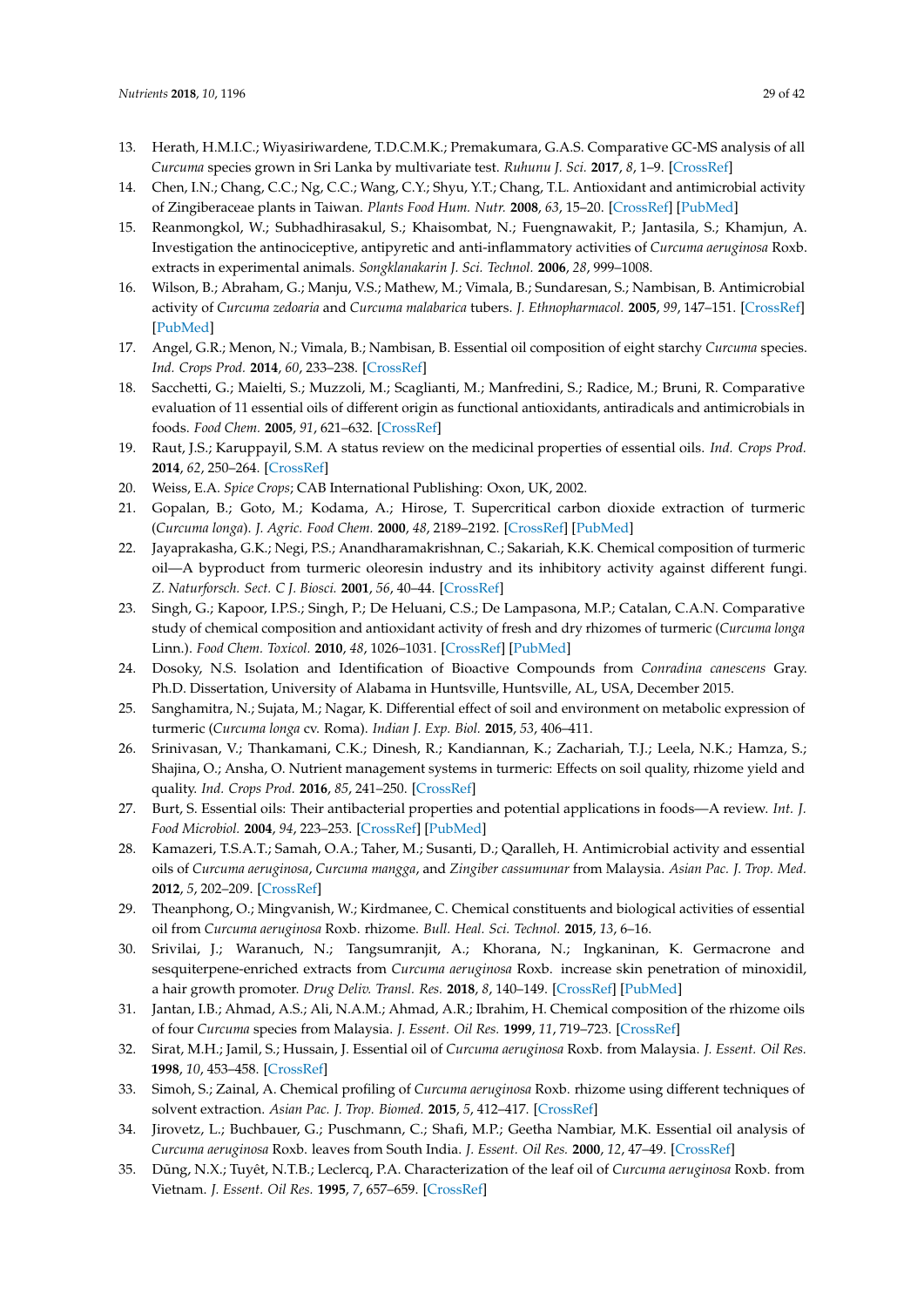- <span id="page-29-37"></span><span id="page-29-9"></span><span id="page-29-8"></span><span id="page-29-7"></span><span id="page-29-6"></span><span id="page-29-5"></span><span id="page-29-4"></span><span id="page-29-3"></span><span id="page-29-2"></span><span id="page-29-1"></span><span id="page-29-0"></span>36. Theanphong, O. Chemical constituents and antioxidant activities of essential oils from roots and rhizomes of *Curcuma alismatifolia* Gagnap. from Thailand. *J. Appl. Sci.* **2017**, *16*, 105–111. [\[CrossRef\]](http://dx.doi.org/10.14416/j.appsci.2017.10.S16)
- <span id="page-29-22"></span><span id="page-29-10"></span>37. Singh, G.; Singh, O.P.; Maurya, S. Chemical and biocidal investigations on essential oils of some Indian *Curcuma* species. *Prog. Cryst. Growth Charact. Mater.* **2002**, *45*, 75–81. [\[CrossRef\]](http://dx.doi.org/10.1016/S0960-8974(02)00030-X)
- <span id="page-29-35"></span><span id="page-29-11"></span>38. Padalia, R.C.; Verma, R.S.; Sundaresan, V.; Chauhan, A.; Chanotiya, C.S.; Yadav, A. Volatile terpenoid compositions of leaf and rhizome of *Curcuma amada* Roxb. from northern India. *J. Essent. Oil Res.* **2013**, *25*, 17–22. [\[CrossRef\]](http://dx.doi.org/10.1080/10412905.2012.747271)
- <span id="page-29-31"></span><span id="page-29-12"></span>39. Choudhury, S.N.; Rabha, L.C.; Kanjilal, P.B.; Ghosh, A.C.; Leclercq, P.A. Essential oil of *Curcuma amada* Roxb. from northeastern India. *J. Essent. Oil Res.* **1996**, *8*, 79–80. [\[CrossRef\]](http://dx.doi.org/10.1080/10412905.1996.9700560)
- <span id="page-29-32"></span><span id="page-29-13"></span>40. Mustafa, A.; Ali, M.; Khan, N.Z. Volatile oil constituents of the fresh rhizomes of *Curcuma amada* Roxb. *J. Essent. Oil Res.* **2005**, *17*, 490–491. [\[CrossRef\]](http://dx.doi.org/10.1080/10412905.2005.9698974)
- <span id="page-29-33"></span>41. Rao, A.S.; Rajanikanth, B.; Seshadri, R. Volatile aroma components of *Curcuma amada* Roxb. *J. Agric. Food Chem.* **1989**, *37*, 740–743. [\[CrossRef\]](http://dx.doi.org/10.1021/jf00087a036)
- <span id="page-29-34"></span><span id="page-29-14"></span>42. Srivastava, A.K.; Srivastava, S.K.; Shah, N.C. Constituents of the rhizome essential oil of *Curcuma amada* Roxb. from India. *J. Essent. Oil Res.* **2001**, *13*, 63–64. [\[CrossRef\]](http://dx.doi.org/10.1080/10412905.2001.9699608)
- <span id="page-29-23"></span><span id="page-29-15"></span>43. Srivastava, S.; Chitranshi, N.; Srivastava, S.; Dan, M.; Rawat, A.K.S.; Pushpangadan, P. Pharmacognostic evaluation of *Curcuma aeruginosa* Roxb. *Nat. Prod. Sci.* **2006**, *12*, 162–165.
- <span id="page-29-38"></span><span id="page-29-16"></span>44. Thongkhwan, P.; Chaibunga, T.; Kwanboonjan, H.; Theanphong, O. Essential oil constituents of the fresh root and rhizome of *Curcuma angustifolia* Roxb. from Thailand. *Bull. Heal. Sci. Technol.* **2017**, *15*, 52–53.
- <span id="page-29-39"></span>45. Jena, S.; Ray, A.; Banerjee, A.; Sahoo, A.; Nasim, N.; Sahoo, S.; Kar, B.; Patnaik, J.; Panda, P.C.; Nayak, S. Chemical composition and antioxidant activity of essential oil from leaves and rhizomes of *Curcuma angustifolia* Roxb. *Nat. Prod. Res.* **2017**, *31*, 2188–2191. [\[CrossRef\]](http://dx.doi.org/10.1080/14786419.2017.1278600) [\[PubMed\]](http://www.ncbi.nlm.nih.gov/pubmed/28067055)
- <span id="page-29-27"></span><span id="page-29-17"></span>46. Bordoloi, A.K.; Sperkova, J.; Leclercq, P.A. Essential oils of *Curcuma aromatica* Salisb. from northeast India. *J. Essent. Oil Res.* **1999**, *11*, 537–540. [\[CrossRef\]](http://dx.doi.org/10.1080/10412905.1999.9701209)
- <span id="page-29-24"></span><span id="page-29-19"></span><span id="page-29-18"></span>47. Xiang, H.; Zhang, L.; Yang, Z.; Chen, F.; Zheng, X.; Liu, X. Chemical compositions, antioxidative, antimicrobial, anti-inflammatory and antitumor activities of *Curcuma aromatica* Salisb. essential oils. *Ind. Crops Prod.* **2017**, *108*, 6–16. [\[CrossRef\]](http://dx.doi.org/10.1016/j.indcrop.2017.05.058)
- <span id="page-29-28"></span><span id="page-29-20"></span>48. Choudhury, S.N.; Ghosh, A.C.; Saikia, M.; Choudhury, M.; Leclercq, P.A. Volatile constituents of the aerial and underground parts of *Curcuma aromatica* Salisb from India. *J. Essent. Oil Res.* **1996**, *8*, 633–638. [\[CrossRef\]](http://dx.doi.org/10.1080/10412905.1996.9701031)
- <span id="page-29-26"></span>49. Xiang, H.; Zhang, L.; Xi, L.; Yang, Y.; Wang, X.; Lei, D.; Zheng, X.; Liu, X. Phytochemical profiles and bioactivities of essential oils extracted from seven *Curcuma* herbs. *Ind. Crops Prod.* **2018**, *111*, 298–305. [\[CrossRef\]](http://dx.doi.org/10.1016/j.indcrop.2017.10.035)
- <span id="page-29-30"></span><span id="page-29-21"></span>50. Tsai, S.Y.; Huang, S.J.; Chyau, C.C.; Tsai, C.H.; Weng, C.C.; Mau, J.L. Composition and antioxidant properties of essential oils from *Curcuma* rhizome. *Asian J. Arts Sci.* **2011**, *2*, 57–66.
- <span id="page-29-29"></span>51. Nampoothiri, S.V.; Philip, R.M.; Kankangi, S.; Kiran, C.R.; Menon, A.N. Essential oil composition, α-amylase inhibition and antiglycation potential of *Curcuma aromatica* Salisb. *J. Essent. Oil Bear. Plants* **2015**, *18*, 1051–1058. [\[CrossRef\]](http://dx.doi.org/10.1080/0972060X.2014.908746)
- <span id="page-29-42"></span>52. Choochote, W.; Chaiyasit, D.; Kanjanapothi, D.; Rattanachanpichai, E.; Jitpakdi, A.; Tuetun, B.; Pitasawat, B. Chemical composition and anti-mosquito potential of rhizome extract and volatile oil derived from *Curcuma aromatica* against *Aedes aegypti* (Diptera: Culicidae). *J. Vector. Ecol.* **2005**, *30*, 302–309. [\[PubMed\]](http://www.ncbi.nlm.nih.gov/pubmed/16599168)
- 53. Cao, J.; Qi, M.; Zhang, Y.; Zhou, S.; Shao, Q.; Fu, R. Analysis of volatile compounds in *Curcuma wenyujin* Y.H. Chen et C. Ling by headspace solvent microextraction-gas chromatography-mass spectrometry. *Anal. Chim. Acta* **2006**, *561*, 88–95. [\[CrossRef\]](http://dx.doi.org/10.1016/j.aca.2006.01.040)
- <span id="page-29-25"></span>54. Al-Reza, S.M.; Rahman, A.; Sattar, M.A.; Rahman, M.O.; Fida, H.M. Essential oil composition and antioxidant activities of *Curcuma aromatica* Salisb. *Food Chem. Toxicol.* **2010**, *48*, 1757–1760. [\[CrossRef\]](http://dx.doi.org/10.1016/j.fct.2010.04.008) [\[PubMed\]](http://www.ncbi.nlm.nih.gov/pubmed/20385198)
- <span id="page-29-40"></span>55. Rameshkumar, K.B.; Sheeja, D.B.A.; Nair, M.S.; George, V. *Curcuma ecalcarata*—New natural source of pinocembrin and piperitenone. *Nat. Prod. Res.* **2015**, *29*, 1276–1279. [\[CrossRef\]](http://dx.doi.org/10.1080/14786419.2014.994210) [\[PubMed\]](http://www.ncbi.nlm.nih.gov/pubmed/25553726)
- <span id="page-29-41"></span>56. Liu, Z.L.; Zhao, N.N.; Liu, C.M.; Zhou, L.; Du, S.S. Identification of insecticidal constituents of the essential oil of *Curcuma wenyujin* rhizomes active against *Liposcelis bostrychophila* Badonnel. *Molecules* **2012**, *17*, 12049–12060. [\[CrossRef\]](http://dx.doi.org/10.3390/molecules171012049) [\[PubMed\]](http://www.ncbi.nlm.nih.gov/pubmed/23085655)
- <span id="page-29-36"></span>57. Pandey, A.K.; Chowdhury, A.R. Volatile constituents of the rhizome oil of *Curcuma caesia* Roxb. from central India. *Flavor Fragr. J.* **2003**, *18*, 463–465. [\[CrossRef\]](http://dx.doi.org/10.1002/ffj.1255)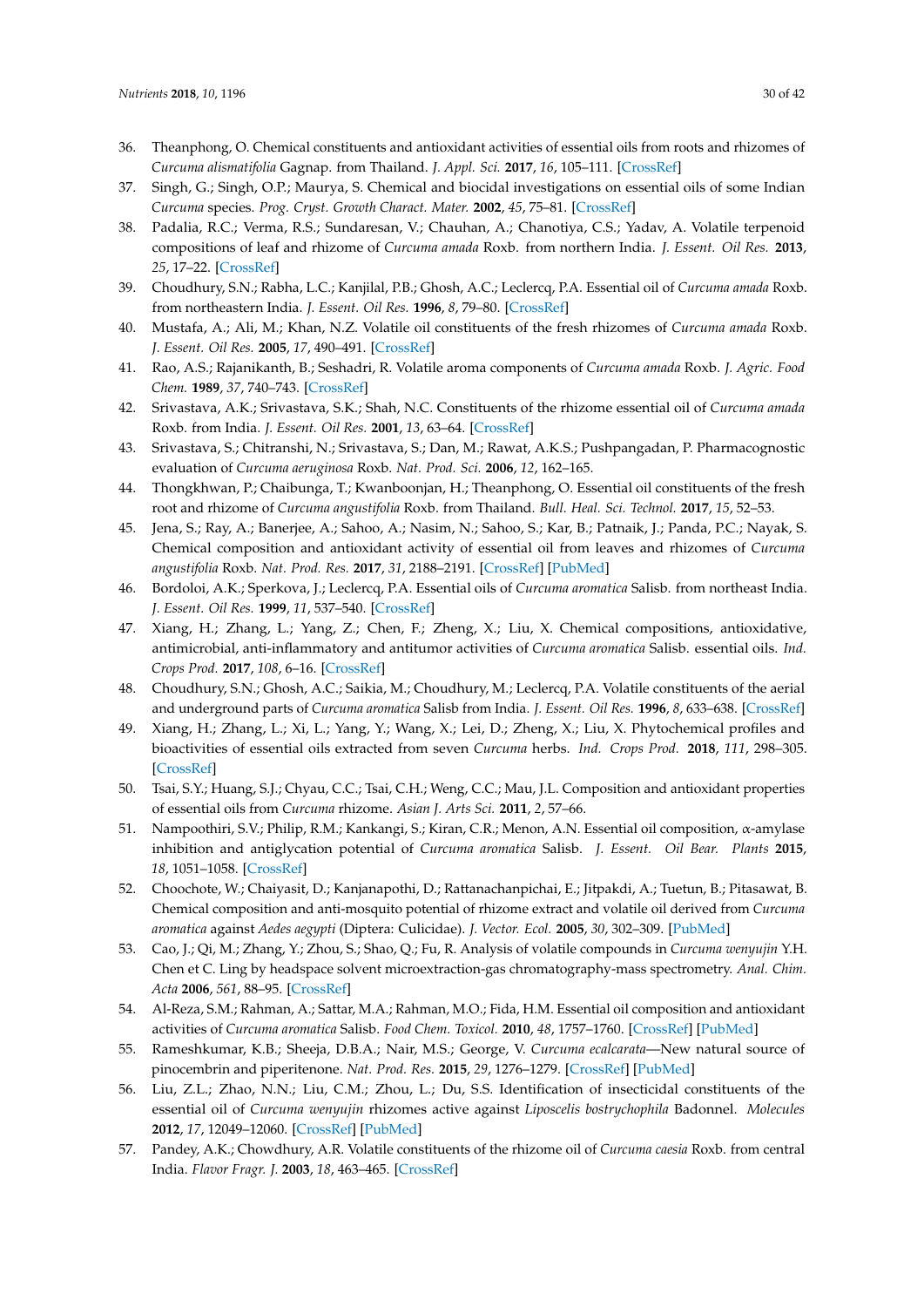- <span id="page-30-28"></span><span id="page-30-8"></span><span id="page-30-7"></span><span id="page-30-6"></span><span id="page-30-5"></span><span id="page-30-4"></span><span id="page-30-3"></span><span id="page-30-2"></span><span id="page-30-1"></span><span id="page-30-0"></span>58. Behura, S.; Srivastava, V.K. Essential oils of leaves of *Curcuma* species. *J. Essent. Oil Res.* **2004**, *16*, 109–110. [\[CrossRef\]](http://dx.doi.org/10.1080/10412905.2004.9698664)
- <span id="page-30-29"></span><span id="page-30-9"></span>59. Raj, G.; Baby, S.; Dan, M.; Thaha, A.R.M.; Sethuraman, M.G.; George, V. Volatile constituents from the rhizomes of *Curcuma haritha* Mangaly and Sabu from southern India. *Flavour Fragr. J.* **2008**, *23*, 348–352. [\[CrossRef\]](http://dx.doi.org/10.1002/ffj.1891)
- <span id="page-30-30"></span><span id="page-30-10"></span>60. Dũng, N.; Truong, P.X.; Ky, P.T.; Leclercq, P.A. Volatile constituents of the leaf, stem, rhizome, root and flower oils of *Curcuma harmandii* Gagnep. from Vietnam. *J. Essent. Oil Res.* **1997**, *9*, 677–681. [\[CrossRef\]](http://dx.doi.org/10.1080/10412905.1997.9700810)
- <span id="page-30-11"></span>61. Malek, S.N.; Seng, C.K.; Zakaria, Z.; Ali, N.A.; Ibrahim, H.; Jalil, M.N. The essential oil of *Curcuma inodora* aff. Blatter from Malaysia. *J. Essent. Oil Res.* **2006**, *18*, 281–283. [\[CrossRef\]](http://dx.doi.org/10.1080/10412905.2006.9699088)
- <span id="page-30-12"></span>62. Zeng, J.H.; Xu, G.B.; Chen, X. Application of the chromatographic fingerprint for quality control of essential oil from GuangXi *Curcuma kwangsiensis*. *Med. Chem. Res.* **2009**, *18*, 158–165. [\[CrossRef\]](http://dx.doi.org/10.1007/s00044-008-9115-2)
- <span id="page-30-34"></span><span id="page-30-13"></span>63. Zhang, L.; Yang, Z.; Huang, Z.; Zhao, M.; Li, P.; Zhou, W.; Zhang, K.; Zheng, X.; Lin, L.; Tang, J.; et al. Variation in essential oil and bioactive compounds of *Curcuma kwangsiensis* collected from natural habitats. *Chem. Biodivers.* **2017**, *14*, 2017. [\[CrossRef\]](http://dx.doi.org/10.1002/cbdv.201700020) [\[PubMed\]](http://www.ncbi.nlm.nih.gov/pubmed/28398606)
- <span id="page-30-15"></span><span id="page-30-14"></span>64. Naveen Kumar, K.; Venkataramana, M.; Allen, J.A.; Chandranayaka, S.; Murali, H.S.; Batra, H.V. Role of *Curcuma longa* L. essential oil in controlling the growth and zearalenone production of *Fusarium graminearum*. *LWT-Food Sci. Technol.* **2016**, *69*, 522–528. [\[CrossRef\]](http://dx.doi.org/10.1016/j.lwt.2016.02.005)
- <span id="page-30-23"></span><span id="page-30-16"></span>65. Chatterjee, S.; Variyar, P.S.; Gholap, A.S.; Bongirwar, D.R. Effect of γ-irradiation on the volatile oil constituents of turmeric (*Curcuma longa*). *Food Res. Int.* **2000**, *33*, 103–106. [\[CrossRef\]](http://dx.doi.org/10.1016/S0963-9969(00)00012-0)
- <span id="page-30-22"></span>66. Awasthi, P.K.; Dixit, S.C. Chemical composition of *Curcuma longa* leaves and rhizome oil from the plains of northern India. *J. Young Pharm.* **2009**, *1*, 312–316. [\[CrossRef\]](http://dx.doi.org/10.4103/0975-1483.59319)
- <span id="page-30-17"></span>67. Kutti Gounder, D.; Lingamallu, J. Comparison of chemical composition and antioxidant potential of volatile oil from fresh, dried and cured turmeric (*Curcuma longa*) rhizomes. *Ind. Crops Prod.* **2012**, *38*, 124–131. [\[CrossRef\]](http://dx.doi.org/10.1016/j.indcrop.2012.01.014)
- <span id="page-30-26"></span><span id="page-30-18"></span>68. Raina, V.K.; Syamsundar, S.K. Srivastava, K.V. Rhizome and leaf oil composition of *Curcuma longa* from the lower Himalayan region of northern India. *J. Essent. Oil Res.* **2005**, *17*, 556–559. [\[CrossRef\]](http://dx.doi.org/10.1080/10412905.2005.9698993)
- <span id="page-30-19"></span>69. Singh, G.; Maurya, S.; Catalan, C.A.N.; De Lampasona, M.P. Chemical, antifungal, insecticidal and antioxidant studies on *Curcuma longa* essential oil and its oleoresin. *Indian Perfum.* **2005**, *49*, 441–451.
- <span id="page-30-25"></span>70. Leela, N.K.; Tava, A.; Shafi, P.M.; John, S.P.; Chempakami, B. Chemical Composition of essential oils of turmeric (*Curcuma longa* L.). *Acta Pharm.* **2002**, *52*, 137–141.
- <span id="page-30-27"></span><span id="page-30-20"></span>71. Jantan, I.; Saputri, F.C.; Qaisar, M.N.; Buang, F. Correlation between chemical composition of *Curcuma domestica* and *Curcuma xanthorrhiza* and their antioxidant effect on human low-density lipoprotein oxidation. *Evid. Based Complement. Altern. Med.* **2012**, *2012*, 438356. [\[CrossRef\]](http://dx.doi.org/10.1155/2012/438356) [\[PubMed\]](http://www.ncbi.nlm.nih.gov/pubmed/23243446)
- <span id="page-30-35"></span>72. Naz, S.; Ilyas, S.; Parveen, Z.; Javed, S. Chemical analysis of essential oils from turmeric (*Curcuma longa*) rhizome through GC-MS. *Asian J. Chem.* **2010**, *22*, 3153–3158.
- 73. Naz, S.; Ilyas, S.; Jabeen, S.; Parveen, Z. Composition and antibacterial activity of the essential oil from the rhizome of turmeric (*Curcuma longa* L.). *Asian J. Chem.* **2011**, *23*, 1639–1642.
- <span id="page-30-32"></span>74. Zhang, L.; Yang, Z.; Chen, F.; Su, P.; Chen, D.; Pan, W.; Fang, Y.; Dong, C.; Zheng, X.; Du, Z. Composition and bioactivity assessment of essential oils of *Curcuma longa* L. collected in China. *Ind. Crops Prod.* **2017**, *109*, 60–73. [\[CrossRef\]](http://dx.doi.org/10.1016/j.indcrop.2017.08.009)
- <span id="page-30-31"></span>75. Ling, J.; Wei, B.; Lv, G.; Ji, H.; Li, S. Anti-hyperlipidaemic and antioxidant effects of turmeric oil in hyperlipidaemic rats. *Food Chem.* **2012**, *130*, 229–235. [\[CrossRef\]](http://dx.doi.org/10.1016/j.foodchem.2011.07.039)
- <span id="page-30-21"></span>76. Ferreira, F.D.; Kemmelmeier, C.; Arrotéia, C.C.; Da Costa, C.L.; Mallmann, C.A.; Janeiro, V.; Ferreira, F.M.D.; Mossini, S.A.G.; Silva, E.L.; Machinski, M. Inhibitory effect of the essential oil of *Curcuma longa* L. and curcumin on aflatoxin production by *Aspergillus flavus* Link. *Food Chem.* **2013**, *136*, 789–793. [\[CrossRef\]](http://dx.doi.org/10.1016/j.foodchem.2012.08.003) [\[PubMed\]](http://www.ncbi.nlm.nih.gov/pubmed/23122128)
- <span id="page-30-33"></span>77. Avanço, G.B.; Ferreira, F.D.; Bomfim, N.S.; Andréia de Souza Rodrigues dos Santos, P.; Peralta, R.M.; Brugnari, T.; Mallmann, C.A.; de Abreu Filho, B.A.; Mikcha, J.M.G.; Machinski, M. *Curcuma longa* L. essential oil composition, antioxidant effect, and effect on *Fusarium verticillioides* and fumonisin production. *Food Control* **2017**, *73*, 806–813. [\[CrossRef\]](http://dx.doi.org/10.1016/j.foodcont.2016.09.032)
- <span id="page-30-24"></span>78. Braga, M.E.M.; Leal, P.F.; Carvalho, J.E.; Meireles, M.A.A. Comparison of yield, composition and antioxidant activity of turmeric (*Curcuma longa* L.) extracts obtained using various techniques. *J. Agric. Food Chem.* **2003**, *51*, 6604–6611. [\[CrossRef\]](http://dx.doi.org/10.1021/jf0345550) [\[PubMed\]](http://www.ncbi.nlm.nih.gov/pubmed/14558784)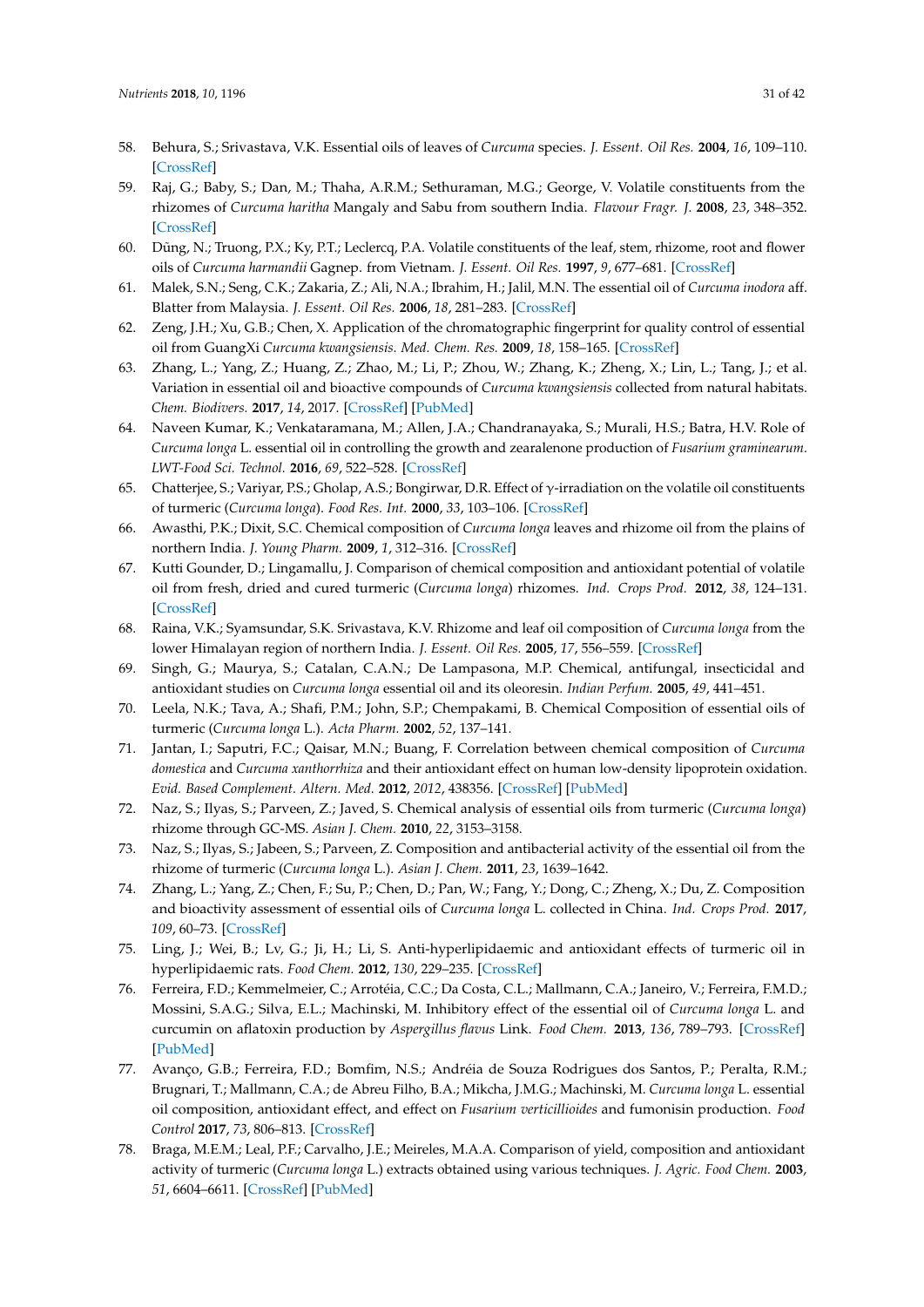- <span id="page-31-7"></span><span id="page-31-6"></span><span id="page-31-5"></span><span id="page-31-4"></span><span id="page-31-3"></span><span id="page-31-2"></span><span id="page-31-1"></span><span id="page-31-0"></span>79. Asghari, G.; Mostajeran, A.; Shebli, M. Curcuminoid and essential oil components of turmeric at different stages of growth cultivated in Iran. *Res. Pharm. Sci.* **2009**, *4*, 55–61.
- <span id="page-31-8"></span>80. Marongiu, B.; Porcedda, S.; Caredda, A.; Gioannis, B.D.; Piras, A. Supercritical CO<sub>2</sub> extraction of curcumin and essential oil from the rhizomes of turmeric (*Curcuma longa* L.). *J. Essent. Oil Bear. Plants* **2002**, *5*, 144–153.
- <span id="page-31-32"></span><span id="page-31-9"></span>81. Oyemitan, I.A.; Elusiyan, C.A.; Onifade, A.O.; Akanmu, M.A.; Oyedeji, A.O.; McDonald, A.G. Neuropharmacological profile and chemical analysis of fresh rhizome essential oil of *Curcuma longa* (turmeric) cultivated in southwest Nigeria. *Toxicol. Rep.* **2017**, *4*, 391–398. [\[CrossRef\]](http://dx.doi.org/10.1016/j.toxrep.2017.07.001) [\[PubMed\]](http://www.ncbi.nlm.nih.gov/pubmed/28959664)
- <span id="page-31-10"></span>82. Gardini, F.; Belletti, N.; Ndagijimana, M.; Guerzoni, M.E.; Tchoumbougnang, F.; Zollo, P.H.A.; Micci, C.; Lanciotti, R.; Kamdem, S.L.S. Composition of four essential oils obtained from plants from Cameroon, and their bactericidal and bacteriostatic activity against *Listeria monocytogenes*, *Salmonella enteritidis* and *Staphylococcus aureus*. *Afr. J. Microbiol. Res.* **2009**, *3*, 264–271.
- <span id="page-31-24"></span><span id="page-31-12"></span><span id="page-31-11"></span>83. Sharma, R.K.; Mishra, B.P.; Sharma, T.C.; Bordloi, A.K.; Pathak, M.G.; Leclercq, P.A. Essential oil of *Curcuma longa* L. from Bhutan. *J. Essent. Oil Res.* **1997**, *9*, 589–592. [\[CrossRef\]](http://dx.doi.org/10.1080/10412905.1997.9700783)
- <span id="page-31-28"></span><span id="page-31-13"></span>84. Chane-Ming, J.; Vera, R.; Chalchat, J.-C.; Cabassu, P. Chemical composition of essential oils from rhizomes, leaves and flowers of *Curcuma longa* L. from Reunion Island. *J. Essent. Oil Res.* **2002**, *14*, 249–251. [\[CrossRef\]](http://dx.doi.org/10.1080/10412905.2002.9699843)
- <span id="page-31-21"></span><span id="page-31-14"></span>85. Usman, L.A.; Hamid, A.A.; George, O.C.; Ameen, O.M.; Muhammad, N.O.; Zubair, M.F.; Lawal, A. Chemical composition of rhizome essential oil of *Curcuma longa* L. growing in north central Nigeria. *World J. Chem.* **2009**, *4*, 178–181.
- <span id="page-31-23"></span><span id="page-31-15"></span>86. Raina, V.K.; Srivastava, S.K.; Jain, N.; Ahmad, A.; Syamasundar, K.V.; Aggarwal, K.K. Essential oil composition of *Curcuma longa* L. cv. Roma from the plains of northern India. *Flavour Fragr. J.* **2002**, *17*, 99–102. [\[CrossRef\]](http://dx.doi.org/10.1002/ffj.1053)
- <span id="page-31-22"></span><span id="page-31-16"></span>87. Martins, A.P.; Salgueiro, L.; Gonçalves, M.J.; Da Cunha, A.P.; Vila, R.; Canigueral, S.; Mazzoni, V.; Tomi, F.; Casanova, J. Essential oil composition and antimicrobial activity of three zingiberaceae from S. Tomé e Principe. *Planta Med.* **2001**, *67*, 580–584. [\[CrossRef\]](http://dx.doi.org/10.1055/s-2001-16494) [\[PubMed\]](http://www.ncbi.nlm.nih.gov/pubmed/11509990)
- <span id="page-31-17"></span>88. Sirat, H.M.; Jamil, S.; Rahman, A.A. Rhizome oil of *Curcuma ochrorhiza* Val. *J. Essent. Oil Res.* **1997**, *9*, 351–353. [\[CrossRef\]](http://dx.doi.org/10.1080/10412905.1997.10554259)
- <span id="page-31-25"></span>89. Sindhu, S.; Chempakam, B.; Leela, N.K.; Suseela Bhai, R. Chemoprevention by essential oil of turmeric leaves (*Curcuma longa* L.) on the growth of *Aspergillus flavus* and aflatoxin production. *Food Chem. Toxicol.* **2011**, *49*, 1188–1192. [\[CrossRef\]](http://dx.doi.org/10.1016/j.fct.2011.02.014) [\[PubMed\]](http://www.ncbi.nlm.nih.gov/pubmed/21354246)
- <span id="page-31-18"></span>90. Garg, S.N.; Mengi, N.; Patra, N.K.; Charles, R.; Kumar, S. Chemical examination of the leaf essential oil of *Curcuma longa* L. from the north Indian plains. *Flavour Fragr. J.* **2002**, *17*, 103–104. [\[CrossRef\]](http://dx.doi.org/10.1002/ffj.1056)
- <span id="page-31-19"></span>91. Oguntimein, B.O.; Weyerstahl, P.; Marschall-Weyerstahl, H. Essential oil of *Curcuma longa* L. leaves. *Flavour Fragr. J.* **1990**, *5*, 80–90. [\[CrossRef\]](http://dx.doi.org/10.1002/ffj.2730050206)
- <span id="page-31-30"></span>92. Priya, R.; Prathapan, A.; Raghu, K.G.; Nirmala Menon, A. Chemical composition and in vitro antioxidative potential of essential oil isolated from *Curcuma longa* L. leaves. *Asian Pac. J. Trop. Biomed.* **2012**, *2*, S695–S699. [\[CrossRef\]](http://dx.doi.org/10.1016/S2221-1691(12)60298-6)
- <span id="page-31-29"></span>93. Pande, C.; Chanotiya, C.S. Constituents of the leaf oil of *Curcuma longa* L. from Uttaranchal. *J. Essent. Oil Res.* **2006**, *18*, 166–167. [\[CrossRef\]](http://dx.doi.org/10.1080/10412905.2006.9699056)
- <span id="page-31-20"></span>94. Essien, E.; Newby, J.; Walker, T.; Setzer, W.; Ekundayo, O. Chemotaxonomic characterization and in-vitro antimicrobial and cytotoxic activities of the leaf essential oil of *Curcuma longa* grown in southern Nigeria. *Medicines* **2015**, *2*, 340–349. [\[CrossRef\]](http://dx.doi.org/10.3390/medicines2040340) [\[PubMed\]](http://www.ncbi.nlm.nih.gov/pubmed/28930216)
- <span id="page-31-26"></span>95. Zaibunnisa, A.H.; Norashikin, S.; Mamot, S.; Osman, H. An experimental design approach for the extraction of volatile compounds from turmeric leaves (*Curcuma domestica*) using pressurised liquid extraction (PLE). *LWT-Food Sci. Technol.* **2009**, *42*, 233–238. [\[CrossRef\]](http://dx.doi.org/10.1016/j.lwt.2008.03.015)
- <span id="page-31-27"></span>96. Saccol, E.M.H.; Londero, É.P.; Bressan, C.A.; Salbego, J.; Gressler, L.T.; Silva, L.V.F.; Mourão, R.H.V.; Oliveira, R.B.; Llesuy, S.F.; Baldisserotto, B.; et al. Oxidative and biochemical responses in *Brycon amazonicus* anesthetized and sedated with *Myrcia sylvatica* (G. Mey.) DC. and *Curcuma longa* L. essential oils. *Vet. Anaesth. Analg.* **2017**, *44*, 555–566. [\[CrossRef\]](http://dx.doi.org/10.1016/j.vaa.2016.08.005) [\[PubMed\]](http://www.ncbi.nlm.nih.gov/pubmed/28566223)
- 97. Dũng, N.X.; Tuyecirct, N.T.B.; Leclercq, P.A. Constituents of the leaf oil of *Curcuma domestica* L. from Vietnam. *J. Essent. Oil Res.* **1995**, *7*, 701–703. [\[CrossRef\]](http://dx.doi.org/10.1080/10412905.1995.9700537)
- <span id="page-31-31"></span>98. Wahab, I.R.; Blagojević, P.D.; Radulović, N.S.; Boylan, F. Volatiles of *Curcuma mangga* Val. & Zijp (Zingiberaceae) from Malaysia. *Chem. Biodivers.* **2011**, *8*, 2005–2014. [\[CrossRef\]](http://dx.doi.org/10.1002/cbdv.201100135) [\[PubMed\]](http://www.ncbi.nlm.nih.gov/pubmed/22083913)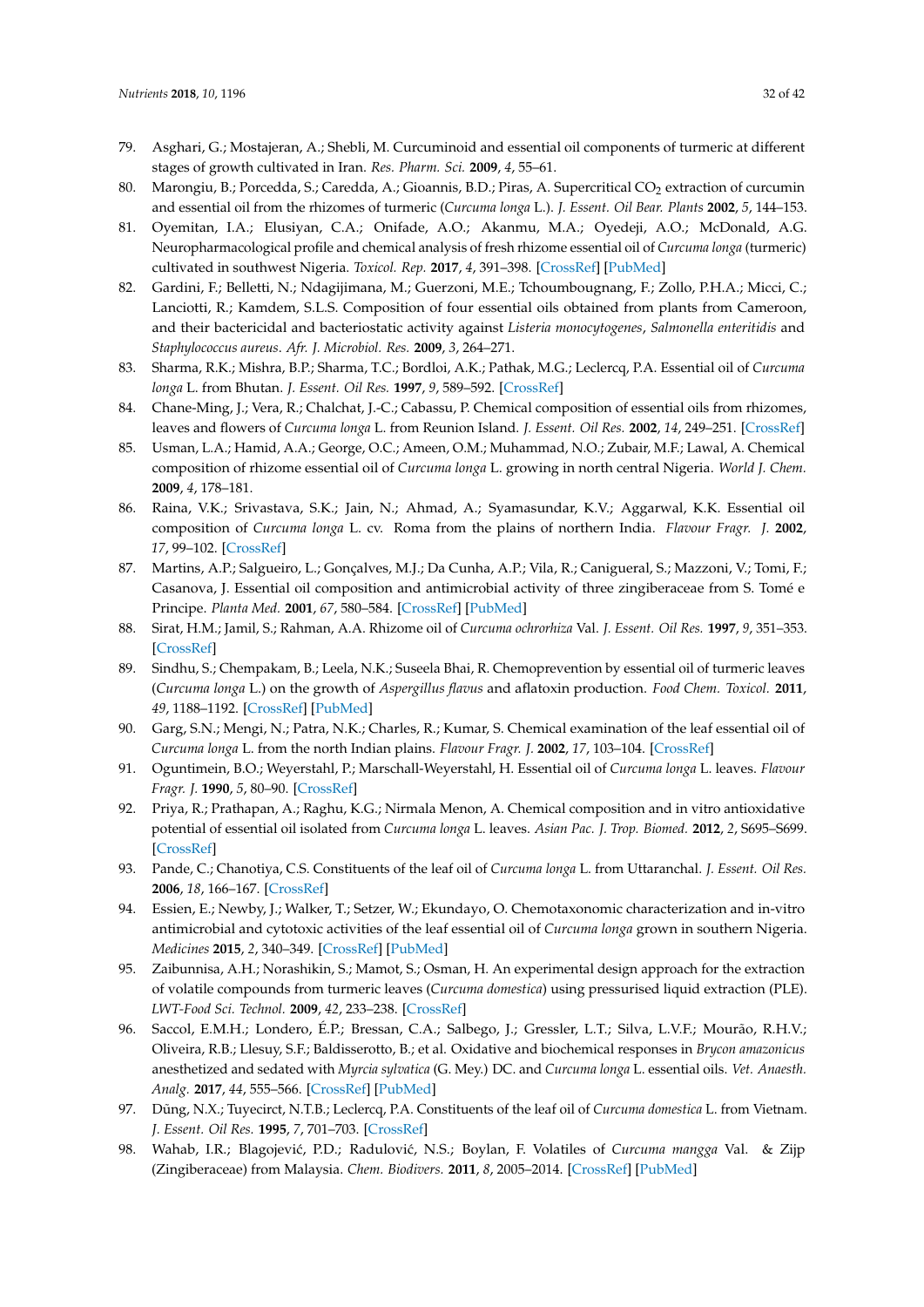- <span id="page-32-28"></span><span id="page-32-7"></span><span id="page-32-6"></span><span id="page-32-5"></span><span id="page-32-4"></span><span id="page-32-3"></span><span id="page-32-2"></span><span id="page-32-1"></span><span id="page-32-0"></span>99. Wong, K.C.; Chong, T.C.; Chee, S.G. Essential oil of *Curcumma mangga* Val. and Van Zijp. rhizome. *J. Essent. Oil Res.* **1999**, *11*, 349–351. [\[CrossRef\]](http://dx.doi.org/10.1080/10412905.1999.9701151)
- <span id="page-32-27"></span>100. Zhang, L.; Yang, Z.; Wei, J.; Su, P.; Pan, W.; Zheng, X.; Zhang, K.; Lin, L.; Tang, J.; Fang, Y.; et al. Essential oil composition and bioactivity variation in wild-growing populations of *Curcuma phaeocaulis* Valeton collected from China. *Ind. Crops Prod.* **2017**, *103*, 274–282. [\[CrossRef\]](http://dx.doi.org/10.1016/j.indcrop.2017.04.019)
- <span id="page-32-9"></span><span id="page-32-8"></span>101. Dũng, N.X.; Tuyêt, N.T.B.; Van Khlên, P.; Barthel, A.; Leclercq, P.A. Chemical composition of the flower oil of *Curcuma pierreana* Gagnep. from Vietnam. *J. Essent. Oil Res.* **1998**, *10*, 527–528. [\[CrossRef\]](http://dx.doi.org/10.1080/10412905.1998.9700960)
- <span id="page-32-29"></span>102. Muniyappan, N.; Nagarajan, N.S. Green synthesis of gold nanoparticles using *Curcuma pseudomontana* essential oil, its biological activity and cytotoxicity against human ductal breast carcinoma cells T47D. *J. Environ. Chem. Eng.* **2014**, *2*, 2037–2044. [\[CrossRef\]](http://dx.doi.org/10.1016/j.jece.2014.03.004)
- <span id="page-32-30"></span><span id="page-32-11"></span><span id="page-32-10"></span>103. Hong, S.L.; Lee, G.S.; Syed Abdul Rahman, S.N.; Ahmed Hamdi, O.A.; Awang, K.; Aznam Nugroho, N.; Abd Malek, S.N. Essential oil content of the rhizome of *Curcuma purpurascens* Bl. (Temu Tis) and its antiproliferative effect on selected human carcinoma cell lines. *Sci. World J.* **2014**, *2014*. [\[CrossRef\]](http://dx.doi.org/10.1155/2014/397430) [\[PubMed\]](http://www.ncbi.nlm.nih.gov/pubmed/25177723)
- <span id="page-32-31"></span><span id="page-32-12"></span>104. Theanphong, O.; Jenjittikul, T.; Mingvanish, W. The rhizome oil of *Curcuma rhabdota* Sirirugsa & M.F. Newman from Thailand. In *Plant Science: International Proceedings*; The 2nd International Conference on Advanced Pharmaceutical Research Strategies and Innovation in Pharmaceutical Research: Safety, Efficacy and Quality; Mahidol University: Bangkok, Thailand, 2015; pp. 146–150.
- <span id="page-32-32"></span><span id="page-32-14"></span><span id="page-32-13"></span>105. Zhou, X.; Li, Z.; Liang, G.; Zhu, J.; Wang, D.; Cai, Z. Analysis of volatile components of *Curcuma sichuanensis* X. X. Chen by gas chromatography-mass spectrometry. *J. Pharm. Biomed. Anal.* **2007**, *43*, 440–444. [\[CrossRef\]](http://dx.doi.org/10.1016/j.jpba.2006.07.024) [\[PubMed\]](http://www.ncbi.nlm.nih.gov/pubmed/16920324)
- <span id="page-32-33"></span><span id="page-32-15"></span>106. Cuong, N.M.; Ha, V.T.; Khanh, P.N.; Van, D.T.; Cuong, T.D.; Huong, T.T.; Thuy, D.T.T.; Nhan, N.T.; Hanh, N.P.; Toan, T.Q.; et al. Chemical compositions and antimicrobial activity of essential oil from the rhizomes of *Curcuma singularis* growing in Vietnam. *Am. J. Essent. Oils Nat. Prod.* **2017**, *5*, 20–25.
- <span id="page-32-34"></span><span id="page-32-16"></span>107. Ky, P.T.; Van De Ven, L.J.M.; Leclercq, P.A.; Dũng, N.X. Volatile constituents of the essential oil of *Curcuma trichosantha* Gagnep. from Vietnam. *J. Essent. Oil Res.* **1994**, *6*, 213–214.
- <span id="page-32-26"></span>108. Yasni, S.; Imaizumi, K.; Sin, K.; Sugano, M.; Nonaka, G. Sidik Identification of an active principle in essential oils and hexane-soluble fractions of *Curcuma xanthorrhiza* Roxb. showing triglyceride-lowering action in rats. *Food Chem. Toxicol.* **1994**, *32*, 273–278. [\[CrossRef\]](http://dx.doi.org/10.1016/0278-6915(94)90200-3)
- <span id="page-32-22"></span>109. Zhou, L.; Zhang, K.; Li, J.; Cui, X.; Wang, A.; Huang, S.; Zheng, S.; Lu, Y.; Chen, W. Inhibition of vascular endothelial growth factor-mediated angiogenesis involved in reproductive toxicity induced by sesquiterpenoids of *Curcuma zedoaria* in rats. *Reprod. Toxicol.* **2013**, *37*, 62–69. [\[CrossRef\]](http://dx.doi.org/10.1016/j.reprotox.2013.02.001) [\[PubMed\]](http://www.ncbi.nlm.nih.gov/pubmed/23411112)
- <span id="page-32-23"></span>110. Lai, E.Y.C.; Chyau, C.-C.; Mau, J.-L.; Chen, C.-C.; Lai, Y.-J.; Shih, C.-F.; Lin, L.-L. Antimicrobial activity and cytotoxicity of the essential oil of *Curcuma zedoaria*. *Am. J. Chin. Med.* **2004**, *32*, 281–290. [\[CrossRef\]](http://dx.doi.org/10.1142/S0192415X0400193X) [\[PubMed\]](http://www.ncbi.nlm.nih.gov/pubmed/15315265)
- <span id="page-32-24"></span>111. Singh, P.; Singh, S.; Kapoor, I.P.S.; Singh, G.; Isidorov, V.; Szczepaniak, L. Chemical composition and antioxidant activities of essential oil and oleoresins from *Curcuma zedoaria* rhizomes, part-74. *Food Biosci.* **2013**, *3*, 42–48. [\[CrossRef\]](http://dx.doi.org/10.1016/j.fbio.2013.06.002)
- <span id="page-32-21"></span>112. Purkayastha, J.; Nath, S.C.; Klinkby, N. Essential oil of the rhizome of *Curcuma zedoaria* (Christm.) Rosc. native to northeast India. *J. Essent. Oil Res.* **2006**, *18*, 154–155. [\[CrossRef\]](http://dx.doi.org/10.1080/10412905.2006.9699050)
- 113. Jarikasem, S.; Thubthimthed, S.; Chawananoraseth, K.; Suntorntanasat, T. Essential oils from three *Curcuma* species collected in Thailand. *Acta Hortic.* **2005**, *677*, 37–41. [\[CrossRef\]](http://dx.doi.org/10.17660/ActaHortic.2005.675.4)
- <span id="page-32-35"></span>114. Shi, H.; Tan, B.; Ji, G.; Lu, L.; Cao, A.; Shi, S.; Xie, J. Zedoary oil (Ezhu You) inhibits proliferation of AGS cells. *Chin. Med.* **2013**, *8*, 13. [\[CrossRef\]](http://dx.doi.org/10.1186/1749-8546-8-13) [\[PubMed\]](http://www.ncbi.nlm.nih.gov/pubmed/23805830)
- <span id="page-32-25"></span>115. Garg, S.N.; Naquvi, A.A.; Bansal, R.P.; Bahl, J.R.; Kumar, S. Chemical composition of the essential oil from the leaves of *Curcuma zedoaria* Rosc. of Indian origin. *J. Essent. Oil Res.* **2005**, *17*, 29–31. [\[CrossRef\]](http://dx.doi.org/10.1080/10412905.2005.9698821)
- <span id="page-32-17"></span>116. Dahal, K.R.; Idris, S. *Plant Resources of South-East Asia No 13. Spices*; De Guzman, C.C., Siemonsma, J.S., Eds.; Backhuys Publishers: Leiden, The Netherlands, 1999; pp. 111–116.
- <span id="page-32-18"></span>117. Zachariah, T.J.; Babu, K.N. Effect of storage of fresh turmeric rhizome on oleoresin and curcumin contents. *J. Spice Arom. Crop* **1992**, *1*, 55–58.
- <span id="page-32-19"></span>118. Jayashree, E.; John Zachariah, T. Processing of turmeric (*Curcuma longa*) by different curing methods and its effect on quality. *Indian J. Agric. Sci.* **2016**, *86*, 696–698.
- <span id="page-32-20"></span>119. Govindarajan, V.S. Turmeric-Chemistry, technology and quality. *CRC Crit. Rev. Food Sci. Nutr.* **1980**, *12*, 199–301. [\[CrossRef\]](http://dx.doi.org/10.1080/10408398009527278) [\[PubMed\]](http://www.ncbi.nlm.nih.gov/pubmed/6993103)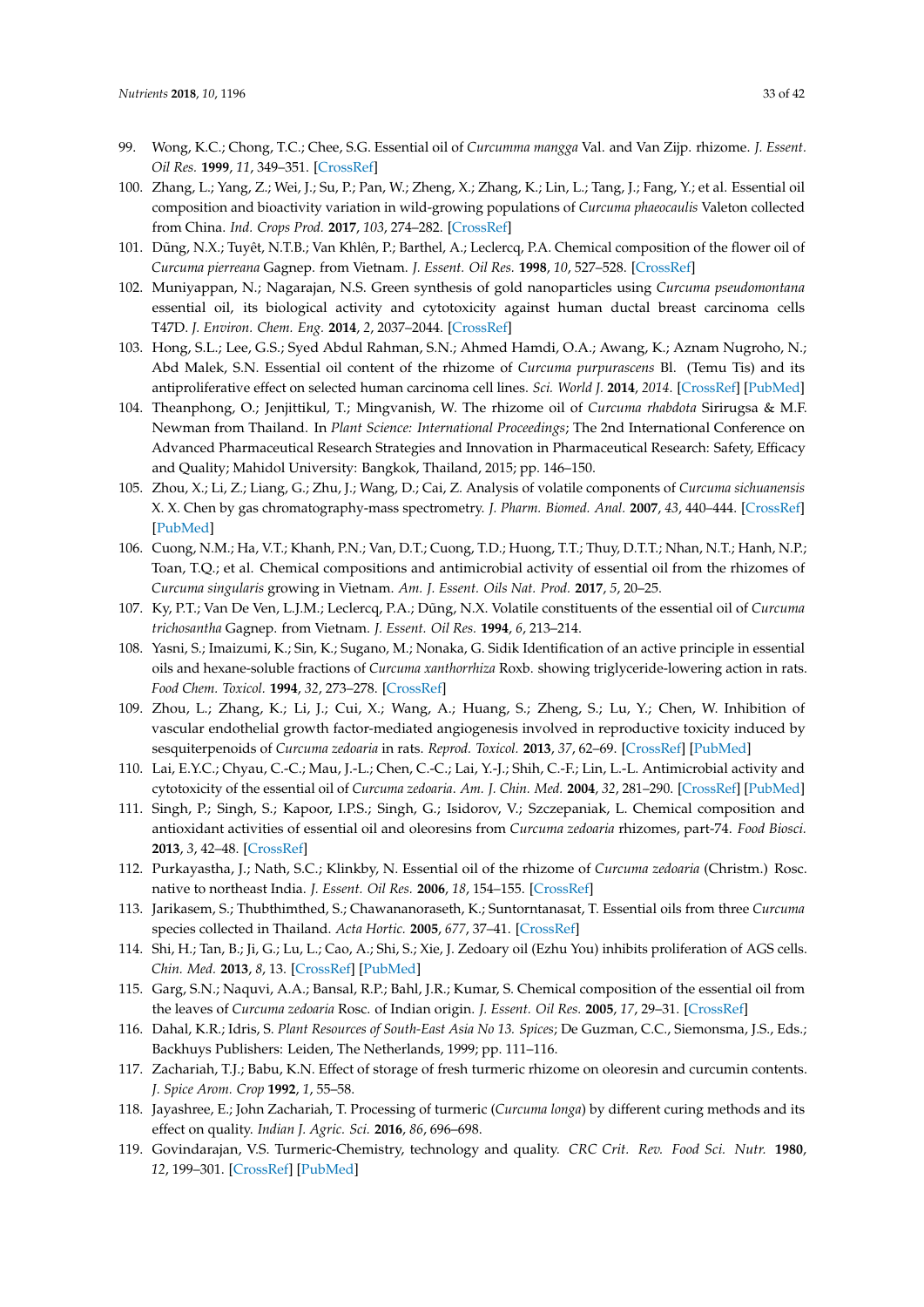- <span id="page-33-0"></span>120. Helen, C.F.; Su, R.H.; Ghulam, J. Isolation, purification and characterization of insect repellents from *Curcuma longa* L. *J. Agric. Food Chem.* **1982**, *30*, 290–292.
- <span id="page-33-1"></span>121. Srimal, R.C. Turmeric: A brief review of medicinal properties. *Fitoterapia* **1997**, *68*, 483–493.
- <span id="page-33-2"></span>122. Narayana, D.B.A.; Brindavanam, N.B.; Dobriyal, R.M.; Katuyar, K.C. Indian spices: An overview with special reference to neutraceuticals. *J. Med. Aromat. Plant Sci.* **2000**, *22*, 236–246.
- <span id="page-33-3"></span>123. Paranjpe, P. *Herbs for Beauty*; Chaukhambha Sanskrit Pratishthan: New Delhi, India, 2001.
- <span id="page-33-4"></span>124. Chempakam, B.; Parthasarathy, V.A. *Chemistry of Spices*; Parthasarathy, V.A., Chempakam, B., Zachariah, T.J., Eds.; CABI: Oxfordshire, UK, 2008; pp. 97–123.
- <span id="page-33-5"></span>125. Tisserand, R.; Young, R. *Essential Oil Safety*, 2nd ed.; Elsevier: Edinburgh, UK, 2014.
- <span id="page-33-6"></span>126. Balakrishnan, K.V. Post harvest technology and processing of turmeric. In *Turmeric, The Genus Curcuma*; Ravindra, P.N., Nirmal Babu, K., Sivaraman, K., Eds.; CRC Press (Taylor & Francis Group): Boca Raton, FL, USA, 2007; Volume 45, pp. 193–256.
- <span id="page-33-7"></span>127. Parveen, Z.; Nawaz, S.; Siddique, S.; Shahzad, K. Composition and antimicrobial activity of the essential oil from leaves of *Curcuma longa* L. Kasur variety. *Indian J. Pharm. Sci.* **2013**, *75*, 117–122. [\[CrossRef\]](http://dx.doi.org/10.4103/0250-474X.113544) [\[PubMed\]](http://www.ncbi.nlm.nih.gov/pubmed/23901173)
- <span id="page-33-8"></span>128. Bansal, R.P.; Bahl, J.R.; Garg, S.N.; Naqvi, A.A.; Sushil, K.; Kumar, S. Differential chemical composition of the essential oils of the shoot organs, rhizomes and rhizoids in the turmeric *Curcuma longa* grown in Indo-Gangetic plains. *Pharm. Biol.* **2002**, *40*, 384–389. [\[CrossRef\]](http://dx.doi.org/10.1076/phbi.40.5.384.8458)
- <span id="page-33-9"></span>129. Pitasawat, B.; Champakaew, D.; Choochote, W.; Jitpakdi, A.; Chaithong, U.; Kanjanapothi, D.; Rattanachanpichai, E.; Tippawangkosol, P.; Riyong, D.; Tuetun, B.; et al. Aromatic plant-derived essential oil: An alternative larvicide for mosquito control. *Fitoterapia* **2007**, *78*, 205–210. [\[CrossRef\]](http://dx.doi.org/10.1016/j.fitote.2007.01.003) [\[PubMed\]](http://www.ncbi.nlm.nih.gov/pubmed/17337133)
- <span id="page-33-10"></span>130. Seo, W.G.; Hwang, J.C.; Kang, S.K.; Jin, U.H.; Suh, S.J.; Moon, S.K.; Kim, C.H. Suppressive effect of Zedoariae rhizome on pulmonary metastasis of B16 melanoma cells. *J. Ethnopharmacol.* **2005**, *101*, 249–257. [\[CrossRef\]](http://dx.doi.org/10.1016/j.jep.2005.04.037) [\[PubMed\]](http://www.ncbi.nlm.nih.gov/pubmed/16023317)
- <span id="page-33-11"></span>131. Makabe, H.; Maru, N.; Kuwabara, A.; Kamo, T.; Hirota, M. Anti-inflammatory sesquiterpenes from *Curcuma zedoaria*. *Nat. Prod. Res.* **2006**, *20*, 680–685. [\[CrossRef\]](http://dx.doi.org/10.1080/14786410500462900) [\[PubMed\]](http://www.ncbi.nlm.nih.gov/pubmed/16901812)
- <span id="page-33-12"></span>132. Navarro Dde, F.; De Souza, M.M.; Neto, R.A.; Golin, V.; Niero, R.; Yunes, R.A.; Delle Monache, F.; Filho, V.C. Phytochemical analysis and analgesic properties of *Curcuma zedoaria* grown in Brazil. *Phytomedicine* **2002**, *9*, 427–432. [\[CrossRef\]](http://dx.doi.org/10.1078/09447110260571670) [\[PubMed\]](http://www.ncbi.nlm.nih.gov/pubmed/12222663)
- <span id="page-33-13"></span>133. Matsuda, H.; Tewtrakul, S.; Morikawa, T.; Nakamura, A.; Yoshikawa, M. Anti-allergic principles from Thai zedoary: Structural requirements of curcuminoids for inhibition of degranulation and effect on the release of TNF-alpha and IL-4 in RBL-2H3 cells. *Bioorg. Med. Chem.* **2004**, *12*, 5891–5898. [\[CrossRef\]](http://dx.doi.org/10.1016/j.bmc.2004.08.027) [\[PubMed\]](http://www.ncbi.nlm.nih.gov/pubmed/15498665)
- <span id="page-33-14"></span>134. Ansari, M.H.; Ahmad, S. Screening of some medicinal plants for antiamoebic action. *Fitoterapia* **1991**, *62*, 171–175.
- <span id="page-33-15"></span>135. Thaina, P.; Tungcharoena, P.; Wongnawaa, M.; Reanmongkol, W.; Subhadhirasakul, S. Uterine relaxant effects of *Curcuma aeruginosa* Roxb. rhizome extracts. *J. Ethnopharmacol.* **2009**, *121*, 433–443. [\[CrossRef\]](http://dx.doi.org/10.1016/j.jep.2008.10.022) [\[PubMed\]](http://www.ncbi.nlm.nih.gov/pubmed/19026735)
- <span id="page-33-16"></span>136. Sookchot, T. Chemotaxonomy of Medicinal and Auspicious Plants in Zingiberaceae Sold at Ban Thum, Chiang Dao District, Chiang Mai Province. Master's Thesis, Chiang Mai University, Chiang Mai, Thailand, 2005.
- <span id="page-33-20"></span>137. Suphrom, N.; Pumthong, G.; Khorana, N.; Waranuch, N.; Limpeanchob, N.; Ingkaninan, K. Anti-androgenic effect of sesquiterpenoids isolated from the rhizomes of *Curcuma aeruginosa* Roxb. *Fitoterapia* **2012**, *83*, 864–871. [\[CrossRef\]](http://dx.doi.org/10.1016/j.fitote.2012.03.017) [\[PubMed\]](http://www.ncbi.nlm.nih.gov/pubmed/22465508)
- 138. Nanda, Y.; Singson, N.; Rao, A.N. Ethnomedicinal plants of Thadou tribe of Manipur (India)-1. *Pleione* **2013**, *7*, 138–145.
- <span id="page-33-17"></span>139. Neamsuvan, O.; Tuwaemaengae, T.; Bensulong, F.; Asae, A.; Mosamae, K. A survey of folk remedies for gastrointestinal tract diseases from Thailand's three southern border provinces. *J. Ethnopharmacol.* **2012**, *144*, 11–21. [\[CrossRef\]](http://dx.doi.org/10.1016/j.jep.2012.07.043) [\[PubMed\]](http://www.ncbi.nlm.nih.gov/pubmed/22940242)
- <span id="page-33-18"></span>140. Choudhury, D.; Ghosal, M.; Das, A.P.; Mandal, P. Development of single node cutting propagation techniques and evaluation of antioxidant activities of *Curcuma aeruginosa* Roxburgh rhizome. *Int. J. Pharm. Pharm. Sci.* **2013**, *5*, 227–234.
- <span id="page-33-19"></span>141. Salleh, N.M.; Ismail, S.; Ab Halim, M. Effects of *Curcuma xanthorrhiza* extracts and their constituents on phase II drug-metabolizing enzymes activity. *Pharmacognosy Res.* **2016**, *8*, 309. [\[CrossRef\]](http://dx.doi.org/10.4103/0974-8490.188873) [\[PubMed\]](http://www.ncbi.nlm.nih.gov/pubmed/27695274)
- 142. Hsu, H.Y.; Chen, Y.P.; Shen, S.J.; Hsu, C.S.; Chen, C.C.; Chang, H.C. *Oriental Materia Medica, A Concise Guide*; Oriental Healing Arts Institute: Long Beach, CA, USA, 1986.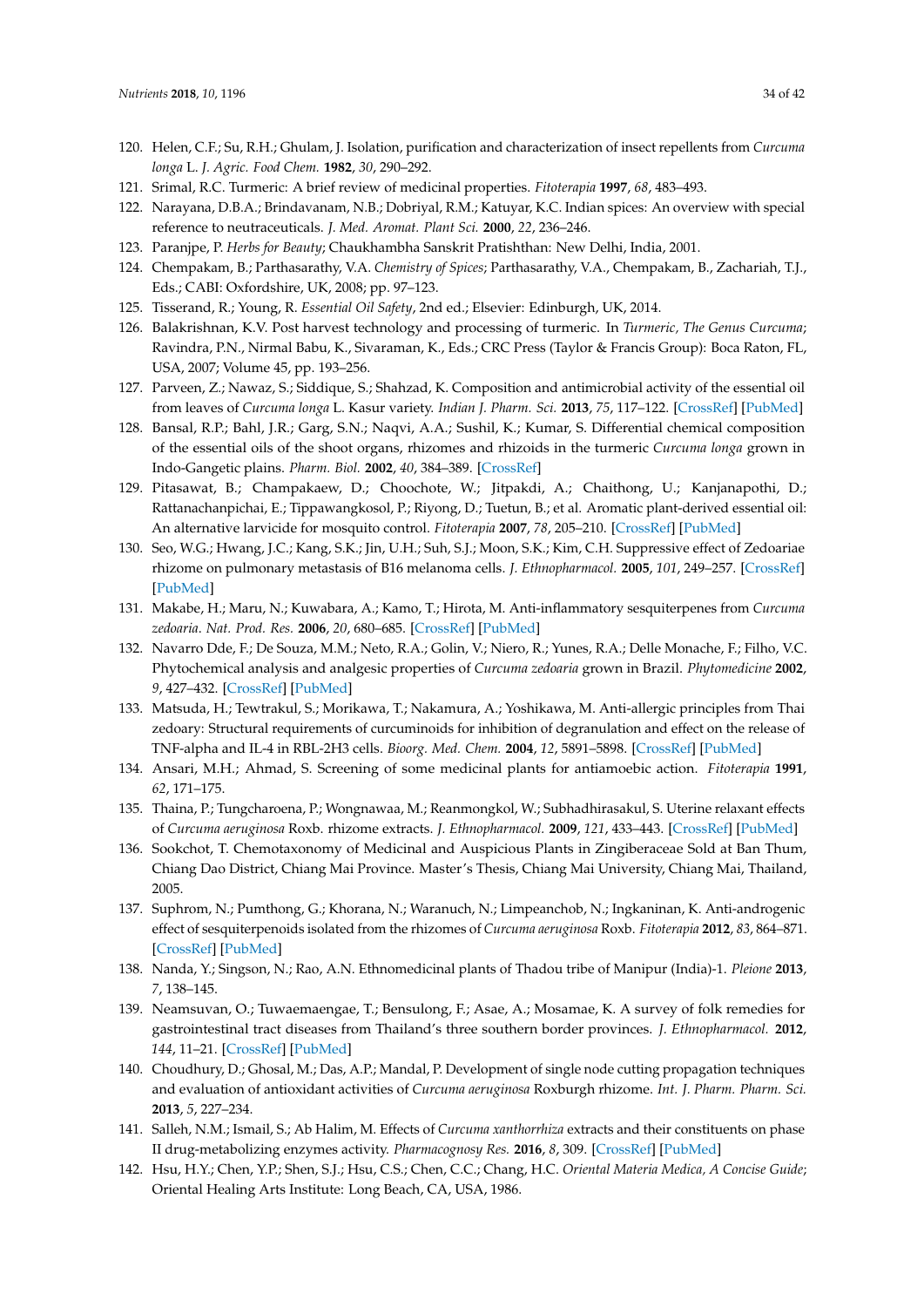- <span id="page-34-0"></span>143. Perry, M.L. *Medicinal Plants of East and South East Asia, Attributed Properties and Uses*; MIT Press: Cambridge, MA, USA, 1980.
- <span id="page-34-1"></span>144. Mary, H.P.A.; Susheela, G.K.; Jayasree, S.; Nizzy, A.M.; Rajagopal, B.; Jeeva, S. Phytochemical characterization and antimicrobial activity of *Curcuma xanthorrhiza* Roxb. *Asian Pac. J. Trop. Biomed.* **2012**, *2*, S637–S640. [\[CrossRef\]](http://dx.doi.org/10.1016/S2221-1691(12)60288-3)
- <span id="page-34-2"></span>145. Salea, R.; Widjojokusumo, E.; Veriansyah, B.; Tjandrawinata, R.R. Optimizing oil and xanthorrhizol extraction from *Curcuma xanthorrhiza* Roxb. rhizome by supercritical carbon dioxide. *J. Food Sci. Technol.* **2014**, *51*, 2197–2203. [\[CrossRef\]](http://dx.doi.org/10.1007/s13197-014-1272-3) [\[PubMed\]](http://www.ncbi.nlm.nih.gov/pubmed/25190883)
- <span id="page-34-3"></span>146. Sukari, M.A.H.; Saad, S.M.; Lajis, N.H.; Rahman, M.; Muse, R.; Yusuf, U.K.; Riyanto, S. Chemical constituents and bioactivity of *Curcuma aeruginosa* Roxb. *Nat. Prod. Sci.* **2007**, *13*, 175–179.
- <span id="page-34-4"></span>147. Li, S.Y.; Li, S.P. Antioxidant activities of essential oil of *Curcuma longa* and *Curcuma wenyujin*. *Int. J. Essent. Oil Ther.* **2009**, *3*, 31–34.
- <span id="page-34-5"></span>148. Shi, J.H.; Li, C.Z.; Liu, D.L. Experimental research on the pharmacology of *Curcuma aromatica* volatile oil. *Zhongyao Tongbao* **1981**, *6*, 36–38.
- <span id="page-34-6"></span>149. Chadha, Y.R. *The Wealth of India. A Dictionary of Indian Raw Materials and Industrial Products*; NISCOM (CSIR): New Delhi, India, 2001.
- <span id="page-34-7"></span>150. Chopra, R.N.; Nayar, S.L.; Chopra, I.C. *Glossary of Indian Medicinal Plants*, 1st ed.; CSIR: New Delhi, India, 1956.
- <span id="page-34-8"></span>151. Kim, J.K.; Jo, C.; Hwang, H.J.; Park, H.J.; Kim, Y.J.; Byun, M.W. Color improvement by irradiation of *Curcuma aromatica* extract for industrial application. *Radiat. Phys. Chem.* **2006**, *75*, 449–452. [\[CrossRef\]](http://dx.doi.org/10.1016/j.radphyschem.2005.10.019)
- <span id="page-34-9"></span>152. Mao, Q.Q.; Zhen, H.; Zhong, X.M.; Feng, C.R.; Pan, A.J.; Li, Z.Y.; Ip, S.P.; Che, C.T. Effects of SYJN, a Chinese herbal formula, on chronic unpredictable stress-induced changes in behavior and brain BDNF in rats. *J. Ethnopharmacol.* **2010**, *128*, 336–341. [\[CrossRef\]](http://dx.doi.org/10.1016/j.jep.2010.01.050) [\[PubMed\]](http://www.ncbi.nlm.nih.gov/pubmed/20138132)
- <span id="page-34-10"></span>153. Wang, L.Y.; Zhang, M.; Zhang, C.F.; Wang, Z.T. Diaryl derivatives from the root tuber of *Curcuma longa*. *Biochem. Syst. Ecol.* **2008**, *36*, 476–480. [\[CrossRef\]](http://dx.doi.org/10.1016/j.bse.2007.12.005)
- <span id="page-34-11"></span>154. Wu, D.L. *Zingiberaceae Resource of China*; Huazhong University of Science and Technology Press: Wuhan, China, 2015.
- <span id="page-34-12"></span>155. Alonso-Amelot, M.E. Multitargeted bioactive materials of plants in the *Curcuma* genus and related compounds: Recent advances. *Studi. Nat. Prod. Chem.* **2016**, *47*, 111–200.
- <span id="page-34-13"></span>156. Varadarajan, R.; Mathew, M.C.R.; Souprayan, S. Hepatoprotective efficacy of ethanolic extracts of rhizome *Curcuma amada* Roxb. in experimental rats. *Ann. Plant Sci.* **2018**, *71*, 1966–1972. [\[CrossRef\]](http://dx.doi.org/10.21746/aps.2018.7.1.9)
- <span id="page-34-14"></span>157. Policegoudra, R.S.; Aradhya, S.M.; Singh, L. Mango ginger (*Curcuma amada* Roxb.)—A promising spice for phytochemicals and biological activities. *J. Biosci.* **2011**, *36*, 739–748. [\[CrossRef\]](http://dx.doi.org/10.1007/s12038-011-9106-1) [\[PubMed\]](http://www.ncbi.nlm.nih.gov/pubmed/21857121)
- <span id="page-34-15"></span>158. Mohanta, P.K.; Rout, S.D.; Sahu, H.K. Ethnomedicinal plant resources of Similipal Biosphere Reserve, Orissa, India. *Zoo's Print J.* **2006**, *21*, 2372–2374. [\[CrossRef\]](http://dx.doi.org/10.11609/JoTT.ZPJ.1435.2372-4)
- 159. Kunwar, R.M.; Shrestha, K.P.; Bussmann, R.W. Traditional herbal medicine in far-west Nepal: A pharmacological appraisal. *J. Ethnobiol. Ethnomed.* **2010**, *6*, 1–18. [\[CrossRef\]](http://dx.doi.org/10.1186/1746-4269-6-35) [\[PubMed\]](http://www.ncbi.nlm.nih.gov/pubmed/21144003)
- <span id="page-34-16"></span>160. Rokaya, M.B.; Munzbergova, Z.; Timsina, B. Ethnobotanical study of medicinal plants from the Humla district of western Nepal. *J. Ethnopharmacol.* **2010**, *130*, 485–504. [\[CrossRef\]](http://dx.doi.org/10.1016/j.jep.2010.05.036) [\[PubMed\]](http://www.ncbi.nlm.nih.gov/pubmed/20553834)
- <span id="page-34-17"></span>161. Devi, L.R.; Rana, V.S.; Devi, S.I.; Verdeguer, M.; Blázquez, M.A. Chemical composition and antimicrobial activity of the essential oil of *Curcuma leucorhiza* Roxb. *J. Essent. Oil Res.* **2012**, *24*, 533–538. [\[CrossRef\]](http://dx.doi.org/10.1080/10412905.2012.728089)
- <span id="page-34-18"></span>162. Lakshmi, S.; Padmaja, G.; Remani, P. Antitumour effects of isocurcumenol isolated from *Curcuma zedoaria* rhizomes on human and murine cancer cells. *Int. J. Med. Chem.* **2011**, 1–13. [\[CrossRef\]](http://dx.doi.org/10.1155/2011/253962)
- <span id="page-34-19"></span>163. Singh, V.; Jain, M.; Misra, A.; Khanna, V.; Rana, M.; Prakash, P.; Malasoni, R.; Dwivedi, A.K.; Dikshit, M.; Barthwal, M.K. Curcuma oil ameliorates hyperlipidaemia and associated deleterious effects in golden Syrian hamsters. *Br. J. Nutr.* **2013**, *110*, 437–446. [\[CrossRef\]](http://dx.doi.org/10.1017/S0007114512005363) [\[PubMed\]](http://www.ncbi.nlm.nih.gov/pubmed/23673139)
- <span id="page-34-20"></span>164. Nishiyama, T.; Mae, T.; Kishida, H.; Tsukagawa, M.; Mimaki, Y.; Kuroda, M.; Sashida, Y.; Takahashi, K.; Kawada, T.; Nakagawa, K.; et al. Curcuminoids and sesquiterpenoids in turmeric (*Curcuma longa* L.) suppress an increase in blood glucose level in type 2 diabetic KK-Ay mice. *J. Agric. Food Chem.* **2005**, *53*, 959–963. [\[CrossRef\]](http://dx.doi.org/10.1021/jf0483873) [\[PubMed\]](http://www.ncbi.nlm.nih.gov/pubmed/15713005)
- <span id="page-34-21"></span>165. Honda, S.; Aoki, F.; Tanaka, H.; Kishida, H.; Nishiyama, T.; Okada, S.; Matsumoto, I.; Abe, K.; Mae, T. Effects of ingested turmeric oleoresin on glucose and lipid metabolisms in obese diabetic mice: A DNA microarray study. *J. Agric. Food Chem.* **2006**, *54*, 9055–9062. [\[CrossRef\]](http://dx.doi.org/10.1021/jf061788t) [\[PubMed\]](http://www.ncbi.nlm.nih.gov/pubmed/17117790)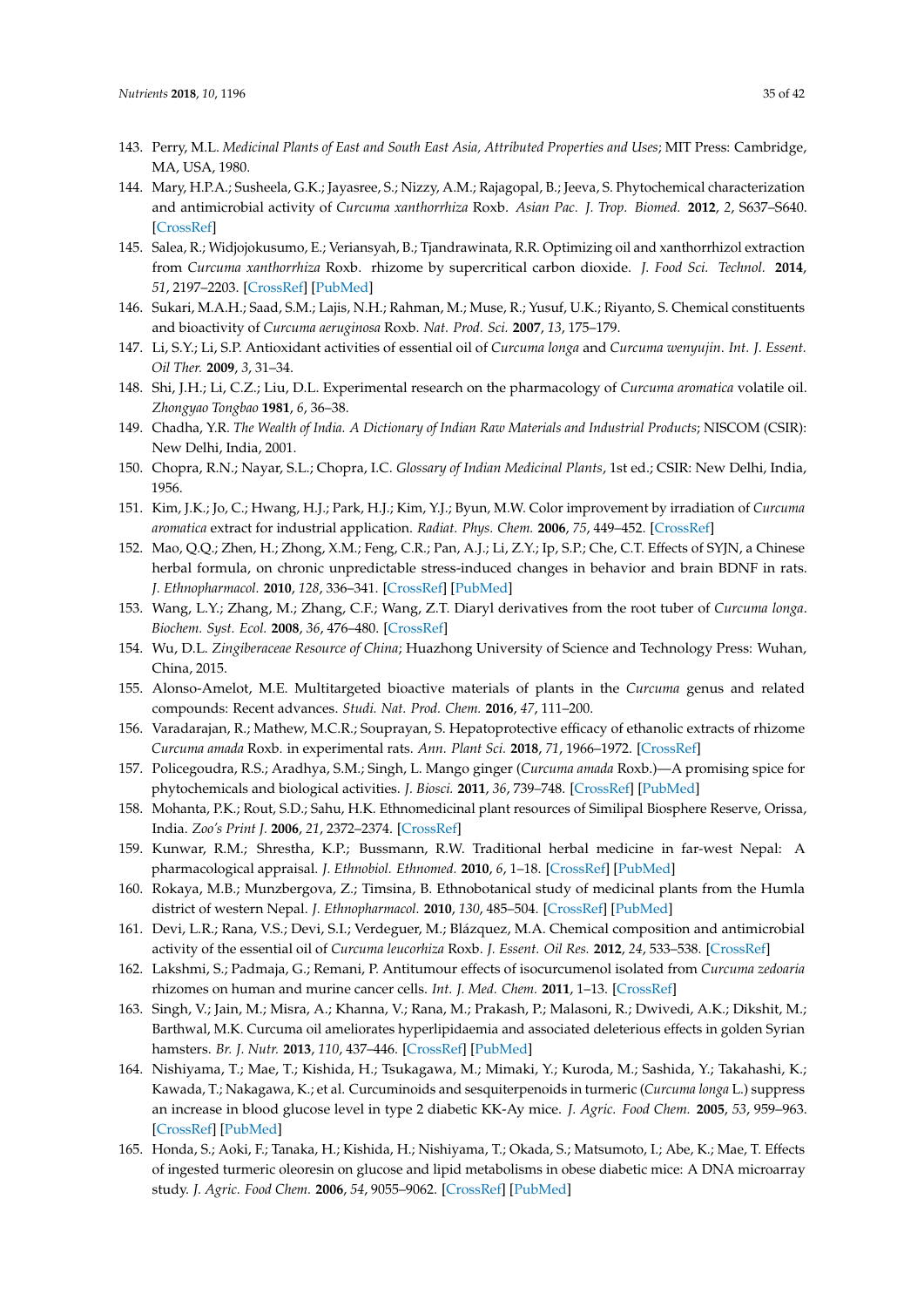- <span id="page-35-0"></span>166. Omosa, L.K.; Midiwo, J.O.; Kuete, V. *Curcuma longa*; Elsevier: Edinburgh, UK, 2012.
- <span id="page-35-1"></span>167. Lekshmi, P.C.; Arimboor, R.; Indulekha, P.S.; Menon, A.N. Turmeric (*Curcuma longa* L.) volatile oil inhibits key enzymes linked to type 2 diabetes. *Int. J. Food Sci. Nutr.* **2012**, *63*, 832–834. [\[CrossRef\]](http://dx.doi.org/10.3109/09637486.2011.607156) [\[PubMed\]](http://www.ncbi.nlm.nih.gov/pubmed/22385048)
- <span id="page-35-2"></span>168. Zhao, J.; Zhang, J.S.; Yang, B.; Lv, G.P.; Li, S.P. Free radical scavenging activity and characterization of sesquiterpenoids in four species of *Curcuma* using a TLC bioautography assay and GC–MS analysis. *Molecules* **2010**, *15*, 7547–7557. [\[CrossRef\]](http://dx.doi.org/10.3390/molecules15117547) [\[PubMed\]](http://www.ncbi.nlm.nih.gov/pubmed/21030908)
- <span id="page-35-3"></span>169. Himaja, M.; Ranjitha, A.; Ramana, M.V.; Anand, M.; Karigar, A. Phytochemical screening and antioxidant activity of rhizome part *Curcuma zedoaria*. *Int. J. Res. Ayurveda Pharm.* **2010**, *1*, 414–417.
- <span id="page-35-4"></span>170. Dohare, P.; Garg, P.; Sharma, U.; Jagannathan, N.R.; Ray, M. Neuroprotective efficacy and therapeutic window of *Curcuma* oil: In rat embolic stroke model. *BMC Complement. Altern. Med.* **2008**, *8*. [\[CrossRef\]](http://dx.doi.org/10.1186/1472-6882-8-55) [\[PubMed\]](http://www.ncbi.nlm.nih.gov/pubmed/18826584)
- <span id="page-35-16"></span>171. Rathore, P.; Dohare, P.; Varma, S.; Ray, A.; Sharma, U.; Jaganathanan, N.R.; Ray, M. *Curcuma* oil: Reduces early accumulation of oxidative product and is anti-apoptogenic in transient focal ischemia in rat brain. *Neurochem. Res.* **2008**, *33*, 1672–1682. [\[CrossRef\]](http://dx.doi.org/10.1007/s11064-007-9515-6) [\[PubMed\]](http://www.ncbi.nlm.nih.gov/pubmed/17955367)
- <span id="page-35-5"></span>172. Manhas, A.; Khanna, V.; Prakash, P.; Goyal, D.; Malasoni, R.; Naqvi, A.; Dwivedi, A.K.; Dikshit, M.; Jagavelu, K. *Curcuma* oil reduces endothelial cell-mediated inflammation in postmyocardial ischemia/reperfusion in rats. *J. Cardiovasc. Pharmacol.* **2014**, *64*, 228–236. [\[CrossRef\]](http://dx.doi.org/10.1097/FJC.0000000000000110) [\[PubMed\]](http://www.ncbi.nlm.nih.gov/pubmed/24853488)
- <span id="page-35-17"></span>173. Prakash, P.; Misra, A.; Surin, W.R.; Jain, M.; Bhatta, R.S.; Pal, R.; Raj, K.; Barthwal, M.K.; Dikshit, M. Anti-platelet effects of *Curcuma* oil in experimental models of myocardial ischemia-reperfusion and thrombosis. *Thromb. Res.* **2011**, *127*, 111–118. [\[CrossRef\]](http://dx.doi.org/10.1016/j.thromres.2010.11.007) [\[PubMed\]](http://www.ncbi.nlm.nih.gov/pubmed/21144557)
- <span id="page-35-6"></span>174. Lee, H.S. Antiplatelet property of *Curcuma longa* L. rhizome-derived *ar*-turmerone. *Bioresour. Technol.* **2006**, *97*, 1372–1376. [\[CrossRef\]](http://dx.doi.org/10.1016/j.biortech.2005.07.006) [\[PubMed\]](http://www.ncbi.nlm.nih.gov/pubmed/16112857)
- <span id="page-35-7"></span>175. Jacob, J.N. Comparative studies in relation to the structure and biochemical properties of the active compounds in the volatile and nonvolatile rractions of turmeric (*C. longa*) and ginger (*Z. officinale*). *Stud. Nat. Prod. Chem.* **2016**, *48*, 101–135.
- <span id="page-35-9"></span>176. Arora, R.; Basu, N.; Kapoor, V.; Jain, A. Anti-inflammatory studies on *Curcuma longa* (turmeric). *Indian J. Med. Res.* **1971**, *59*, 1289–1295. [\[PubMed\]](http://www.ncbi.nlm.nih.gov/pubmed/5132235)
- <span id="page-35-18"></span>177. Manosroi, J.; Dhumtanom, P.; Manosroi, A. Anti-proliferative activity of essential oil extracted from Thai medicinal plants on KB and P388 cell lines. *Cancer Lett.* **2006**, *235*, 114–120. [\[CrossRef\]](http://dx.doi.org/10.1016/j.canlet.2005.04.021) [\[PubMed\]](http://www.ncbi.nlm.nih.gov/pubmed/15979235)
- <span id="page-35-8"></span>178. Jayaprakasha, G.K.; Jena, B.S.; Negi, P.S.; Sakariah, K.K. Evaluation of antioxidant activities and antimutagenicity of turmeric oil: A byproduct from curcumin production. *Z. Naturforsch.* **2002**, *57*, 828–835. [\[CrossRef\]](http://dx.doi.org/10.1515/znc-2002-9-1013)
- <span id="page-35-19"></span>179. Hastak, K.; Lubri, N.; Jakhi, S.D.; More, C.; John, A.; Ghaisas, S.D.; Bhide, S.V. Effect of turmeric oil and turmeric oleoresin on cytogenetic damage in patients suffering from oral submucous fibrosis. *Cancer Lett.* **1997**, *116*, 265–269. [\[CrossRef\]](http://dx.doi.org/10.1016/S0304-3835(97)00205-X)
- <span id="page-35-20"></span>180. Joshi, J.; Ghaisas, S.; Vaidya, A.; Vaidya, R.; Kamat, D.V.; Bhagwat, A.N.; Bhide, S. Early human safety study of turmeric oil (*Curcuma longa* oil) administered orally in healthy volunteers. *J. Assoc. Physicians India* **2003**, *51*, 1055–1060. [\[PubMed\]](http://www.ncbi.nlm.nih.gov/pubmed/15260388)
- <span id="page-35-10"></span>181. Lantz, R.C.; Chen, G.J.; Solyom, A.M.; Jolad, S.D.; Timmermann, B.N. The effect of turmeric extracts on inflammatory mediator production. *Phytomedicine* **2005**, *12*, 445–452. [\[CrossRef\]](http://dx.doi.org/10.1016/j.phymed.2003.12.011) [\[PubMed\]](http://www.ncbi.nlm.nih.gov/pubmed/16008121)
- <span id="page-35-11"></span>182. Funk, J.L.; Frye, J.B.; Oyarzo, J.N.; Zhang, H.; Barbara, N. Anti-arthritic effects and toxicity of the essential oils of turmeric (*Curcuma longa* L.). *J. Agric. Food Chem.* **2010**, *58*, 842–849. [\[CrossRef\]](http://dx.doi.org/10.1021/jf9027206) [\[PubMed\]](http://www.ncbi.nlm.nih.gov/pubmed/20025215)
- <span id="page-35-12"></span>183. Kiso, Y.; Suzuki, Y.; Watarable, N. Antihepatotoxic principles of *Curcuma longa* rhizomes. *Planta Med.* **1983**, *49*, 185–187. [\[CrossRef\]](http://dx.doi.org/10.1055/s-2007-969845) [\[PubMed\]](http://www.ncbi.nlm.nih.gov/pubmed/6657788)
- <span id="page-35-13"></span>184. Singh, V.; Rana, M.; Jain, M.; Singh, N.; Naqvi, A.; Malasoni, R.; Dwivedi, A.K.; Dikshit, M.; Barthwal, M.K. *Curcuma* oil attenuates accelerated atherosclerosis and macrophage foam-cell formation by modulating genes involved in plaque stability, lipid homeostasis and inflammation. *Br. J. Nutr.* **2015**, *113*, 100–113. [\[CrossRef\]](http://dx.doi.org/10.1017/S0007114514003195) [\[PubMed\]](http://www.ncbi.nlm.nih.gov/pubmed/25391643)
- <span id="page-35-14"></span>185. Shafreen, R.B.; Lubinska, M.; Różańska, A.; Dymerski, T.; Namieśnik, J.; Katrich, E.; Gorinstein, S. Human serum interactions with phenolic and aroma substances of Kaffir (*Citrus hystrix*) and Key lime (*Citrus aurantifolia*) juices. *J. Lumin.* **2018**. [\[CrossRef\]](http://dx.doi.org/10.1016/j.jlumin.2018.04.010)
- <span id="page-35-15"></span>186. Nwozo, S.O.; Osunmadewa, D.A.; Oyinloye, B.E. Anti-fatty liver effects of oils from *Zingiber officinale* and *Curcuma longa* on ethanol-induced fatty liver in rats. *J. Integr. Med.* **2014**, *12*, 59–65. [\[CrossRef\]](http://dx.doi.org/10.1016/S2095-4964(14)60006-6)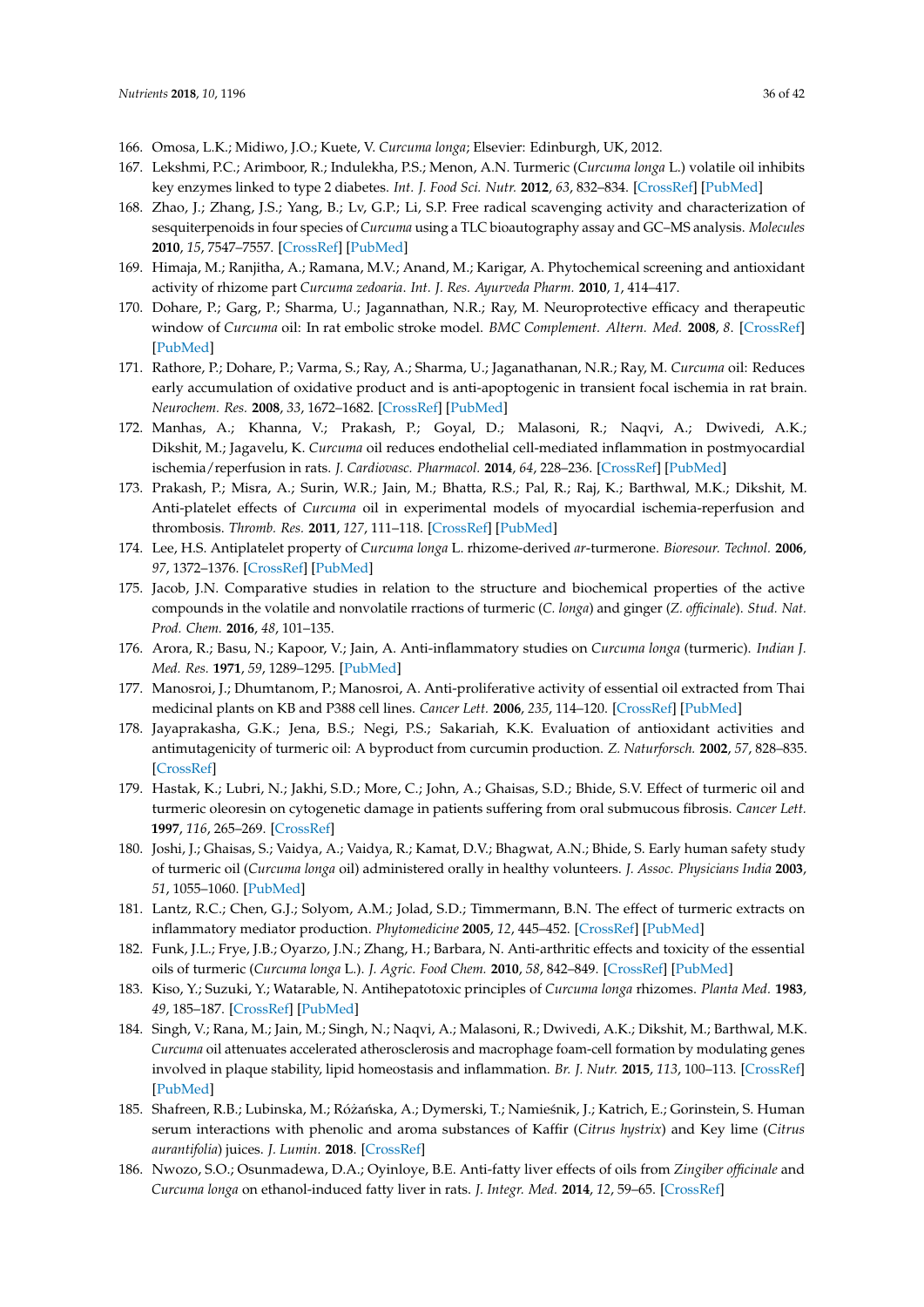- <span id="page-36-0"></span>187. Palasa, K.; Scsikaran, B.; Krishna, T.P.; Krishnaswamy, K. Effect of turmeric on urinary mutagens in smokers. *Mutagenesis* **1992**, *7*, 107–109. [\[CrossRef\]](http://dx.doi.org/10.1093/mutage/7.2.107)
- <span id="page-36-1"></span>188. Ferreira, L.A.F.; Henriques, O.B.; Andreoni, A.A.S.; Vital, G.R.F.; Campos, M.M.C.; Habermehl, G.G.; De Moraes, V.L.G. Antivenom and biological effects of *ar*-turmerone isolated from *Curcuma longa* (Zingiberaceae). *Toxicon* **1992**, *30*, 1211–1218. [\[CrossRef\]](http://dx.doi.org/10.1016/0041-0101(92)90437-A)
- <span id="page-36-2"></span>189. Fagodia, S.K.; Singh, H.P.; Batish, D.R.; Kohli, R.K. Phytotoxicity and cytotoxicity of *Citrus aurantiifolia* essential oil and its major constituents: Limonene and citral. *Ind. Crops Prod.* **2017**, *108*, 708–715. [\[CrossRef\]](http://dx.doi.org/10.1016/j.indcrop.2017.07.005)
- <span id="page-36-3"></span>190. Negi, P.S.; Jayaprakasha, G.K.; Jagan Mohan Rao, L.; Sakariah, K.K. Antibacterial activity of turmeric oil: A byproduct from curcumin manufacture. *J. Agric. Food Chem.* **1999**, *47*, 4297–4300. [\[CrossRef\]](http://dx.doi.org/10.1021/jf990308d) [\[PubMed\]](http://www.ncbi.nlm.nih.gov/pubmed/10552805)
- <span id="page-36-4"></span>191. Behura, C.; Ray, P.; Rathi, C.C.; Mishra, R.K.; Ramachandraiah, O.S.; Charyulu, J.K. Antifungal activity of essential oil of *Curcuma longa* against five rice pathogens in vitro. *J. Essent. Oil Bear. Plants* **2000**, *3*, 79–84.
- <span id="page-36-5"></span>192. Apisariyakul, A.; Vanittanakom, N.; Buddhasukh, D. Antifungal activity of turmeric oil extracted from *Curcuma longa* (Zingiberaceae). *J. Ethnopharmacol.* **1995**, *49*, 163–169. [\[CrossRef\]](http://dx.doi.org/10.1016/0378-8741(95)01320-2)
- <span id="page-36-6"></span>193. Fouad, H.A.; Da Camara, C.A.G. Chemical composition and bioactivity of peel oils from *Citrus aurantiifolia* and *Citrus reticulata* and enantiomers of their major constituent against *Sitophilus zeamais* (Coleoptera: Curculionidae). *J. Stored Prod. Res.* **2017**, *73*, 30–36. [\[CrossRef\]](http://dx.doi.org/10.1016/j.jspr.2017.06.001)
- <span id="page-36-7"></span>194. Roth, G.N.; Chandra, A.; Nair, M.G. Novel bioactivities of *Curcuma longa* constituents. *J. Nat. Prod.* **1998**, *61*, 542–545. [\[CrossRef\]](http://dx.doi.org/10.1021/np970459f) [\[PubMed\]](http://www.ncbi.nlm.nih.gov/pubmed/9584408)
- <span id="page-36-8"></span>195. Tawatsin, A.; Wratten, S.D.; Scott, R.R.; Thavara, U.; Techadamrongsin, Y. Repellency of volatile oils from plants against three mosquito vectors. *J. Vector Ecol.* **2001**, *26*, 76–82. [\[PubMed\]](http://www.ncbi.nlm.nih.gov/pubmed/11469188)
- <span id="page-36-9"></span>196. Sumathi, S.; Iswariya, G.T.; Sivaprabha, B.; Dharani, B.; Radha, P.; Padma, P.R. Comparative study of radical scavenging activity and phytochemical analysis of fresh and dry rhizomes of *Curcuma zedoaria*. *Int. J. Pharm. Sci. Res.* **2013**, *4*, 1069–1073.
- <span id="page-36-10"></span>197. Angel, G.R.; Vimala, B.; Bala, N. Antioxidant and antimicrobial activity of essential oils from nine starchy *Curcuma* species. *Int. J. Curr. Pharm. Res.* **2012**, *4*, 45–47.
- <span id="page-36-11"></span>198. Myoungae, K. Cytotoxic activity of the extracts from *Curcuma zedoaria*. *J. Toxicol. Environ. Health* **2003**, *19*, 293–296.
- <span id="page-36-12"></span>199. Chen, C.; Chen, Y.; Hsi, Y.T.; Chang, C.S.; Huang, L.F.; Ho, C.T.; Way, T.D.; Kao, J.Y. Chemical constituents and anticancer activity of *Curcuma zedoaria* Roscoe essential oil against non-small cell lung carcinoma cells *in vitro* and *in vivo*. *J. Agric. Food Chem.* **2013**, *61*, 11418–11427. [\[CrossRef\]](http://dx.doi.org/10.1021/jf4026184) [\[PubMed\]](http://www.ncbi.nlm.nih.gov/pubmed/24199734)
- <span id="page-36-13"></span>200. Chen, W.; Lu, Y.; Gao, M.; Wu, J.; Wang, A.; Shi, R. Anti-angiogenesis effect of essential oil from *Curcuma zedoaria* in vitro and in vivo. *J. Ethnopharmacol.* **2011**, *133*, 220–226. [\[CrossRef\]](http://dx.doi.org/10.1016/j.jep.2010.09.031) [\[PubMed\]](http://www.ncbi.nlm.nih.gov/pubmed/20920565)
- <span id="page-36-14"></span>201. Cheng, J.H.; Chang, G.; Wu, W.Y. A controlled clinical study between hepatic arterial infusion with embolized *Curcuma* aromatic oil and chemical drugs in treating primary liver cancer. *Zhongguo Zhong Xi Yi Jie He Za Zhi* **2001**, *21*, 165–167. [\[PubMed\]](http://www.ncbi.nlm.nih.gov/pubmed/12577327)
- <span id="page-36-20"></span>202. Zhou, Y.; Shen, J.; Xia, L.; Wang, Y. *Curcuma zedoaria* (Berg.) Rosc. essential oil and paclitaxel synergistically enhance the apoptosis of SKOV3 cells. *Mol. Med. Rep.* **2015**, *12*, 1253–1257. [\[CrossRef\]](http://dx.doi.org/10.3892/mmr.2015.3473) [\[PubMed\]](http://www.ncbi.nlm.nih.gov/pubmed/25777341)
- <span id="page-36-15"></span>203. Wu, W.Y.; Luo, Y.J.; Cheng, J.H. Zedoary turmeric oil inhibits transplantal hepatoma in rat via hepatic artery perfusion. *World Chin. J. Dig.* **1998**, *11*, 260–263. [\[CrossRef\]](http://dx.doi.org/10.11569/wcjd.v11.i3.260)
- <span id="page-36-16"></span>204. Handajani, J.; Narissi, D.H. The effects of *Curcuma zedoaria* oil on high blood sugar level and gingivitis. *Dent. J.* **2015**, *69*, 69–73. [\[CrossRef\]](http://dx.doi.org/10.20473/j.djmkg.v48.i2.p69-73)
- <span id="page-36-17"></span>205. Pumthong, G.; Asawanonda, P.; Varothai, S.; Jariyasethavong, V.; Triwongwaranat, D.; Suthipinittharm, P.; Ingkaninan, K.; Leelapornpisit, P.; Waranuch, N. *Curcuma aeruginosa*, a novel botanically derived 5-α-reductase inhibitor in the treatment of male-pattern baldness: A multicenter, randomized, double-blind, placebo-controlled study. *J. Dermatolog. Treat.* **2012**, *23*, 385–392. [\[CrossRef\]](http://dx.doi.org/10.3109/09546634.2011.568470) [\[PubMed\]](http://www.ncbi.nlm.nih.gov/pubmed/21756154)
- <span id="page-36-18"></span>206. Srivilai, J.; Phimnuan, P.; Jaisabai, J.; Luangtoomma, N.; Waranuch, N.; Khorana, N.; Wisuitiprot, W.; Scholfield, C.N.; Champachaisri, K.; Ingkaninan, K. *Curcuma aeruginosa* Roxb. essential oil slows hair-growth and lightens skin in axillae; a randomised, double blinded trial. *Phytomedicine* **2017**, *25*, 29–38. [\[CrossRef\]](http://dx.doi.org/10.1016/j.phymed.2016.12.007) [\[PubMed\]](http://www.ncbi.nlm.nih.gov/pubmed/28190468)
- <span id="page-36-19"></span>207. Wahyuni, W.T.; Batubara, I.; Tambunan, D.Y. Antibacterial and teeth biofilm degradation activity of *Curcuma aeruginosa* essential oil. *J. Biol. Sci.* **2017**, *17*, 84–90. [\[CrossRef\]](http://dx.doi.org/10.3923/jbs.2017.84.90)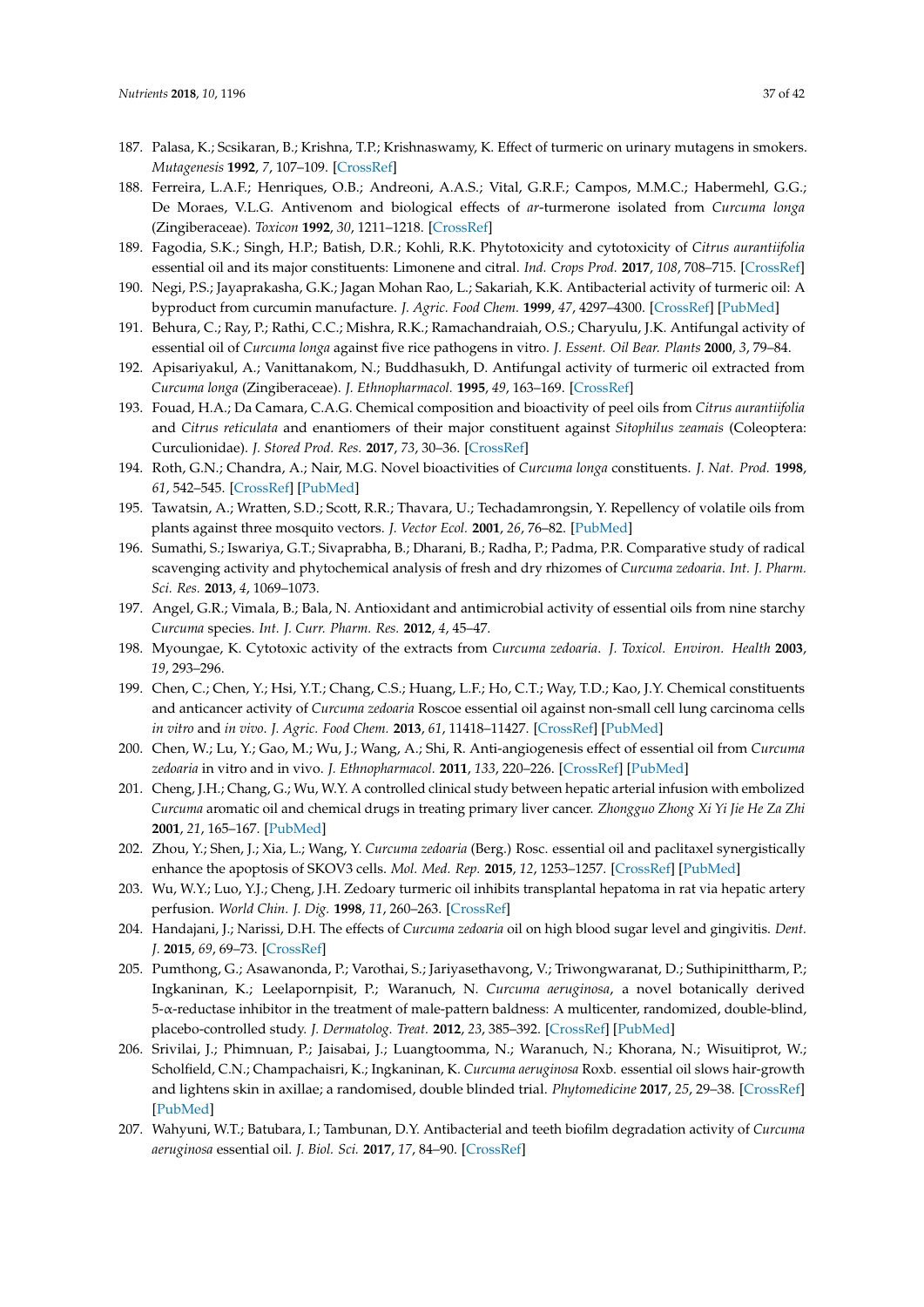- <span id="page-37-0"></span>208. Ma, J.W.; Tsao, T.C.; His, Y.T.; Lin, Y.C.; Chen, Y.; Chen, Y.; Ho, C.T.; Kao, J.Y.; Way, T.D. Essential oil of *Curcuma aromatica* induces apoptosis in human non-small-cell lung carcinoma cells. *J. Funct. Foods* **2016**, *30*, 101–112. [\[CrossRef\]](http://dx.doi.org/10.1016/j.jff.2016.01.019)
- <span id="page-37-1"></span>209. Li, Y.; Wo, J.M.; Liu, Q.; Li, X.; Martin, R.C. Chemoprotective effects of *Curcuma aromatica* on esophageal carcinogenesis. *Ann. Surg. Oncol.* **2009**, *16*, 515–523. [\[CrossRef\]](http://dx.doi.org/10.1245/s10434-008-0228-0) [\[PubMed\]](http://www.ncbi.nlm.nih.gov/pubmed/19018598)
- <span id="page-37-2"></span>210. Tao, L.; Zhou, L.; Zheng, L.; Yao, M. Elemene displays anti-cancer ability on laryngeal cancer cells in vitro and in vivo. *Cancer Chemother. Pharmacol.* **2006**, *58*, 24–34. [\[CrossRef\]](http://dx.doi.org/10.1007/s00280-005-0137-x) [\[PubMed\]](http://www.ncbi.nlm.nih.gov/pubmed/16283311)
- <span id="page-37-3"></span>211. Wu, W.Y.; Luo, Y.J.; Cheng, J.H.; Chang, G.; Liu, W.S.; Li, R.X. Therapeutic effect of *Curcuma aramatica* oil infused via hepatic artery against transplanted hepatoma in rats. *Huaren Xiaohua Zazhi* **1998**, *6*, 859–861.
- <span id="page-37-20"></span>212. Wu, W.Y.; Xu, Q.; Shi, L.C.; Zhang, W.B. Inhibitory effects of *Curcuma aromatica* oil on proliferation of hepatoma in mice. *World J. Gastroenterol.* **2000**, *6*, 216–219. [\[PubMed\]](http://www.ncbi.nlm.nih.gov/pubmed/11819559)
- <span id="page-37-4"></span>213. Cheng, J.H.; Wu, W.Y.; Liu, W.S.; Chang, G.; Liu, Y.L.; Yang, Z.G.; Li, L.N.; Zhou, H. Treatment of 17 cases of patients with primary liver cancer with *Curcuma aromatica* oil infused via hepatic artery. *Shijie Huaren Xiaohua Zazhi* **1999**, *7*, 92.
- <span id="page-37-5"></span>214. Li, Y.; Shi, X.; Zhang, J.; Zhang, X.; Martin, R.C.G. Hepatic protection and anticancer activity of *Curcuma*: A potential chemopreventive strategy against hepatocellular carcinoma. *Int. J. Oncol.* **2014**, *44*, 505–513. [\[CrossRef\]](http://dx.doi.org/10.3892/ijo.2013.2184) [\[PubMed\]](http://www.ncbi.nlm.nih.gov/pubmed/24270742)
- <span id="page-37-6"></span>215. Zhao, L.; Zhang, H.; Yang, Y.; Zheng, Y.; Dong, M.; Wang, Y.; Bai, G.; Ye, X.; Yan, Z.; Gao, H. Serum metabonomic analysis of protective effects of *Curcuma aromatica* oil on renal fibrosis rats. *PLoS ONE* **2014**, *9*, e108678. [\[CrossRef\]](http://dx.doi.org/10.1371/journal.pone.0108678) [\[PubMed\]](http://www.ncbi.nlm.nih.gov/pubmed/25265289)
- <span id="page-37-7"></span>216. Xia, Q.; Wang, X.; Xu, D.J.; Chen, X.H.; Chen, F.H. Inhibition of platelet aggregation by curdione from *Curcuma wenyujin* essential oil. *Thromb. Res.* **2012**, *130*, 409–414. [\[CrossRef\]](http://dx.doi.org/10.1016/j.thromres.2012.04.005) [\[PubMed\]](http://www.ncbi.nlm.nih.gov/pubmed/22560337)
- <span id="page-37-8"></span>217. Al-Reza, S.M.; Rahman, A.; Parvin, T.; Rahman, M.M.; Rahman, M.S. Chemical composition and antibacterial activities of essential oil and organic extracts of *Curcuma aromatica* Salisb. *J. Food Saf.* **2011**, *31*, 433–438. [\[CrossRef\]](http://dx.doi.org/10.1111/j.1745-4565.2011.00318.x)
- <span id="page-37-9"></span>218. Li, Y.; Feng, J.; Mo, Y.; Liu, H.; Yang, B. Concordance between cardio-protective effect on isoproterenol-induced acute myocardial ischemia and phenolic content of different extracts of *Curcuma aromatica*. *Pharm. Biol.* **2016**, *54*, 3226–3231. [\[CrossRef\]](http://dx.doi.org/10.1080/13880209.2016.1216134) [\[PubMed\]](http://www.ncbi.nlm.nih.gov/pubmed/27687158)
- <span id="page-37-10"></span>219. Liu, H.H.; Wei, Y.; Cui, J.; Wang, L.H.; Liu, S.G.; Long, Z.F. Antifungal activities of the extracts from *Curcuma phaeocaulis* against *Phoma wasabiae*. *J. Sichuan Univ. (Nat. Sci. Ed.)* **2008**, *45*, 1235–1238.
- <span id="page-37-11"></span>220. Schmidt, E.; Ryabchenko, B.; Wanner, J.; Jäger, W.; Jirovetz, L. Cytotoxic active constituents of essential oils of *Curcuma longa* and *Curcuma zanthorrhiza*. *Nat. Prod. Commun.* **2015**, *10*, 139–141. [\[PubMed\]](http://www.ncbi.nlm.nih.gov/pubmed/25920236)
- <span id="page-37-12"></span>221. Ozaki, Y. Antiinflammatory effect of *Curcuma xanthorrhiza* Roxb and its active principles. *Chem. Pharm. Bull.* **1990**, *38*, 1045–1048. [\[CrossRef\]](http://dx.doi.org/10.1248/cpb.38.1045) [\[PubMed\]](http://www.ncbi.nlm.nih.gov/pubmed/2379278)
- <span id="page-37-13"></span>222. Wicaksono, A.J.; Yuniarti, N.; Pramono, S. Analgesic effect of combination of essential oil Curcuma xanthorriza Roxb. and its curcuminoids in mice. *Trad. Med. J.* **2015**, *20*, 16–23.
- <span id="page-37-14"></span>223. Yasni, S.; Imaizumi, K.; Sugano, M. Effects of an Indonesian medicinal plant, *Curcuma xanthorrhiza* Roxb. on the levels of serum glucose and triglyceride, fatty acid desaturation, and bile acid excretion in streptozotocin-induced diabetic rats. *Agric. Biol. Chem.* **1991**, *55*, 3005–3010. [\[CrossRef\]](http://dx.doi.org/10.1271/bbb1961.55.3005)
- <span id="page-37-15"></span>224. Yasni, S.; Imaizumi, K.; Nakamura, M.; Aimoto, J.; Sugano, M. Effects of *Curcuma xanthorrhiza* Roxb. and curcuminoids on the level of serum and liver lipids, serum apolipoprotein A-I and lipogenic enzymes in rats. *Food Chem. Toxicol.* **1993**, *31*, 213–218. [\[CrossRef\]](http://dx.doi.org/10.1016/0278-6915(93)90096-H)
- <span id="page-37-16"></span>225. Ramachandran, C.; Quirin, K.W.; Escalon, E.A.; Lollett, I.V.; Melnick, S.J. Therapeutic effect of supercritical CO<sup>2</sup> extracts of *Curcuma* species with cancer drugs in rhabdomyosarcoma cell lines. *Phytother. Res.* **2015**, *29*, 1152–1160. [\[CrossRef\]](http://dx.doi.org/10.1002/ptr.5360) [\[PubMed\]](http://www.ncbi.nlm.nih.gov/pubmed/25939344)
- <span id="page-37-17"></span>226. Ramachandran, C.; Lollett, I.V.; Escalon, E.; Quirin, K.W.; Melnick, S.J. Anticancer potential and mechanism of action of mango ginger (*Curcuma amada* Roxb.) supercritical CO<sup>2</sup> extract in human glioblastoma cells. *J. Evid. Based Complement. Altern. Med.* **2015**, *20*, 109–119. [\[CrossRef\]](http://dx.doi.org/10.1177/2156587214563731) [\[PubMed\]](http://www.ncbi.nlm.nih.gov/pubmed/25542408)
- <span id="page-37-18"></span>227. Ramachandran, C.; Portalatin, G.M.; Prado, A.M.; Quirin, K.W.; Escalon, E.; Melnick, S.J. In vivo antitumor effect of supercritical CO<sup>2</sup> extract of mango ginger (*Curcuma amada* Roxb) in U-87MG human glioblastoma nude mice xenografts. *J. Evid. Based Complement. Altern. Med.* **2017**, *22*, 260–267. [\[CrossRef\]](http://dx.doi.org/10.1177/2156587216659390) [\[PubMed\]](http://www.ncbi.nlm.nih.gov/pubmed/27436761)
- <span id="page-37-19"></span>228. Kumar, A.; Singh, L.; Chomwal, R.; Sawal, R. Anti-microbial potential of the rhizome extracts of *Curcuma amada* Roxb. *J. Pharm. Res.* **2009**, *2*, 339–340.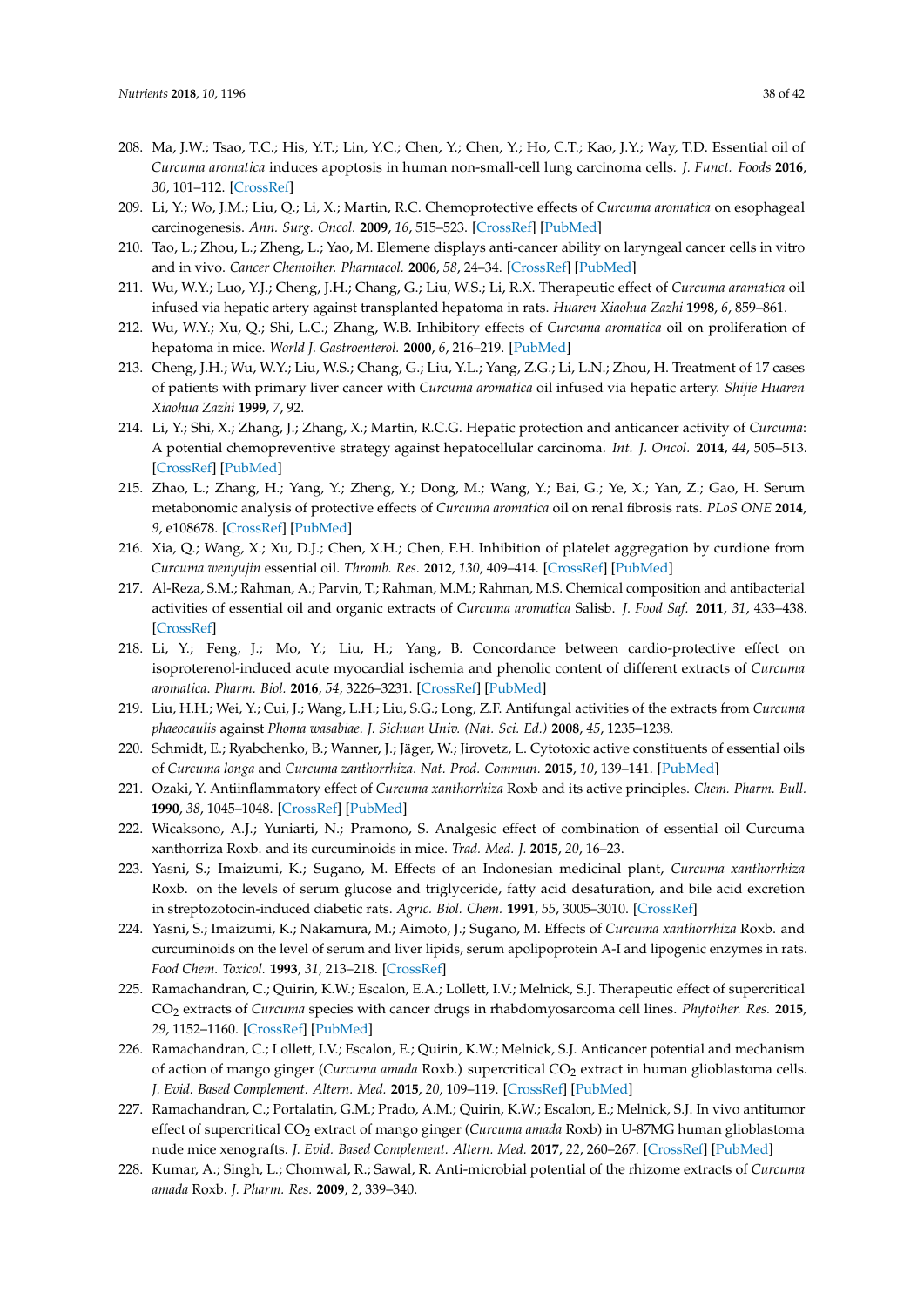- <span id="page-38-0"></span>229. George, M.; Britto, S.J.; Arulappan, M.T.; Marandi, R.R.; Kindo, I.; Dessy, V.J. Phytochemical, antioxidant and antibacterial studies on the essential oil of the rhizome of *Curcuma amada* Roxb. *Int. J. Curr. Res.* **2015**, *7*, 18098–18104.
- <span id="page-38-1"></span>230. Singh, D.; Singh, A.K. Repellent and insecticidal properties of essential oils against housefly, *Musca domestica* L. *Int. J. Trop. Insect Sci.* **1991**, *4*, 487–491. [\[CrossRef\]](http://dx.doi.org/10.1017/S1742758400011401)
- <span id="page-38-2"></span>231. Dohare, P.; Garg, P.; Jain, V.; Nath, C.; Ray, M. Dose dependence and therapeutic window for the neuroprotective effects of curcumin in thromboembolic model of rat. *Behav. Brain Res.* **2008**, *193*, 289–297. [\[CrossRef\]](http://dx.doi.org/10.1016/j.bbr.2008.06.012) [\[PubMed\]](http://www.ncbi.nlm.nih.gov/pubmed/18611416)
- <span id="page-38-3"></span>232. Li, C.; Li, L.; Luo, J.; Huang, N. Effect of turmeric volatile oil on the respiratory tract. *Zhongguo Zhong Yao Za Zhi.* **1998**, *23*, 624–625. [\[PubMed\]](http://www.ncbi.nlm.nih.gov/pubmed/11599365)
- <span id="page-38-4"></span>233. Murakami, A.; Furukawa, I.; Miyamoto, S.; Tanaka, T.; Ohigashi, H. Curcumin combined with turmerones, essential oil components of turmeric, abolishes inflammation-associated mouse colon carcinogenesis. *Biofactors* **2013**, *39*, 221–232. [\[CrossRef\]](http://dx.doi.org/10.1002/biof.1054) [\[PubMed\]](http://www.ncbi.nlm.nih.gov/pubmed/23233214)
- <span id="page-38-5"></span>234. Xiao, Y.; Yang, F.Q.; Li, S.P.; Hu, G.; Lee, S.M.; Wang, Y.T. Essential oil of *Curcuma wenyujin* induces apoptosis in human hepatoma cells. *World J. Gastroenterol.* **2008**, *14*, 4309–4318. [\[CrossRef\]](http://dx.doi.org/10.3748/wjg.14.4309) [\[PubMed\]](http://www.ncbi.nlm.nih.gov/pubmed/18666318)
- <span id="page-38-6"></span>235. Su, M.Q.; Zhou, Y.R.; Li, C.Q.; Wang, Z.; Wang, Y.L.; Shen, B.Y.; Dou, J. Zedoary Turmeric oil induces senescence and apoptosis in human colon cancer HCT116 cells. *Nat. Prod. Commun.* **2018**, *13*, 907–910.
- <span id="page-38-7"></span>236. Wang, Y.F.; Liu, S.Q.; Zhao, J.H. Observation of therapeutic effect of compound zedoary turmeric oil duppositories for treating monilial vaginitis with pregnancy. *Hebei Yi Yao* **2006**, *28*, 839–840.
- <span id="page-38-8"></span>237. Yang, H.; Wang, X.P.; Yu, L.L.; Zheng, S. The antitumor activity of elemene is associated with apoptosis. *Zhonghua Zhongliu Zazhi* **1996**, *18*, 169–172. [\[CrossRef\]](http://dx.doi.org/10.1007/BF02974669) [\[PubMed\]](http://www.ncbi.nlm.nih.gov/pubmed/9387246)
- <span id="page-38-9"></span>238. Jena, S.; Ray, A.; Sahoo, A.; Kar, B.; Panda, P.C.; Nayak, S. Chemical constituents of leaf essential oil of *Curcuma angustifolia* Roxb. growing in eastern India. *J. Essent. Oil Bear. Plants* **2016**, *19*, 1527–1531. [\[CrossRef\]](http://dx.doi.org/10.1080/0972060X.2016.1250677)
- <span id="page-38-10"></span>239. Opdyke, D.L.J. Monographs on fragrance raw materials. *Food Cosmet. Toxicol.* **1973**, *11*, 855–876. [\[CrossRef\]](http://dx.doi.org/10.1016/S0015-6264(73)80370-0)
- <span id="page-38-11"></span>240. Zhou, N.N.; Mao, X.J.; Zhang, J.; Yang, S.W.; Zhang, J.M. Pharmacological investigation on contraindication of *Curcuma zedoaria*. *Chin. Arch. Tradit. Chin. Med.* **2004**, *22*, 2291–2294.
- <span id="page-38-12"></span>241. Kong, Y.C.; Xie, J.X.; But, P.P.H. Fertility regulating agents from traditional Chinese medicine. *J. Ethnopharmacol.* **1986**, *15*, 1–44. [\[CrossRef\]](http://dx.doi.org/10.1016/0378-8741(86)90102-9)
- <span id="page-38-13"></span>242. Oh, S.; Han, A.; Park, H.R.; Jang, E.J.; Kim, H.K.; Jeong, M.G.; Song, H.; Park, G.H.; Seo, E.K.; Hwang, E.S. Suppression of inflammatory cytokine production by *ar*-turmerone isolated from *Curcuma phacaulis* essential oil. *Chem. Biodivers.* **2014**, *11*, 1034–1041. [\[CrossRef\]](http://dx.doi.org/10.1002/cbdv.201300397) [\[PubMed\]](http://www.ncbi.nlm.nih.gov/pubmed/25044589)
- <span id="page-38-14"></span>243. Rana, M.; Reddy, S.S.; Maurya, P.; Singh, V.; Chaturvedi, S.; Kaur, K.; Agarwal, H.; Ahmad, H.; Naqvi, A.; Dwivedi, A.K.; et al. Turmerone enriched standardized *Curcuma longa* extract alleviates LPS induced inflammation and cytokine production by regulating TLR4–IRAK1–ROS–MAPK–NFkB axis. *J. Funct. Foods* **2015**, *16*, 152–163. [\[CrossRef\]](http://dx.doi.org/10.1016/j.jff.2015.04.034)
- <span id="page-38-15"></span>244. Hucklenbroich, J.; Klein, R.; Neumaier, B.; Graf, R.; Fink, G.R.; Schroeter, M.; Rueger, M.A. Aromatic turmerone induces neural stem cell proliferation in vitro and in vivo. *Stem Cell Res. Ther.* **2014**, *5*, 100. [\[CrossRef\]](http://dx.doi.org/10.1186/scrt500) [\[PubMed\]](http://www.ncbi.nlm.nih.gov/pubmed/25928248)
- <span id="page-38-16"></span>245. Paek, S.H.; Kim, G.J.; Jeong, H.S.; Yum, S.K. Ar-turmerone and β-atlantone induce internucleosomal DNA fragmentation associated with programmed cell death in human myeloid leukemia HL-60 cells. *Arch. Pharmacol. Res.* **1996**, *19*, 91–94. [\[CrossRef\]](http://dx.doi.org/10.1007/BF02976840)
- <span id="page-38-20"></span>246. Baik, K.U.; Jung, S.H.; Ahn, B.Z. Recognition of pharmacophore of *ar*-turmerone for its anticancer activity. *Arch. Pharmacol. Res.* **1993**, *16*, 254–256. [\[CrossRef\]](http://dx.doi.org/10.1007/BF02974492)
- <span id="page-38-21"></span>247. Ji, M.; Choi, J.; Lee, J.; Lee, Y. Induction of apoptosis by *ar*-turmerone on various cell lines. *Int. J. Mol. Med.* **2004**, *14*, 253–256. [\[CrossRef\]](http://dx.doi.org/10.3892/ijmm.14.2.253) [\[PubMed\]](http://www.ncbi.nlm.nih.gov/pubmed/15254774)
- <span id="page-38-17"></span>248. Itokawa, H.; Hirayama, F.; Funakoshi, K.; Takeya, K. Studies on the antitumor bisabolane sesquiterpenoids isolated from *Curcuma xanthorrhiza*. *Chem. Pharmacol. Bull.* **1985**, *33*, 3488–3492. [\[CrossRef\]](http://dx.doi.org/10.1248/cpb.33.3488)
- <span id="page-38-18"></span>249. Lee, S.K.; Hong, C.H.; Huh, S.K.; Kim, S.S.; Oh, O.J.; Min, H.Y.; Park, K.K.; Chung, W.Y.; Hwang, J.K. Suppressive effect of natural sesquiterpenoids on inducible cyclooxygenase (COX-2) and nitric oxide synthase (iNOS) activity in mouse macrophage cells. *J. Environ. Pathol. Toxicol. Oncol.* **2002**, *21*, 141–148. [\[CrossRef\]](http://dx.doi.org/10.1615/JEnvironPatholToxicolOncol.v21.i2.70) [\[PubMed\]](http://www.ncbi.nlm.nih.gov/pubmed/12086400)
- <span id="page-38-19"></span>250. Lee, H.S. Antimicrobial properties of turmeric (*Curcuma longa* L.) rhizome-derived *ar*-turmerone and curcumin. *Food Sci. Biotechnol.* **2006**, *15*, 559–563.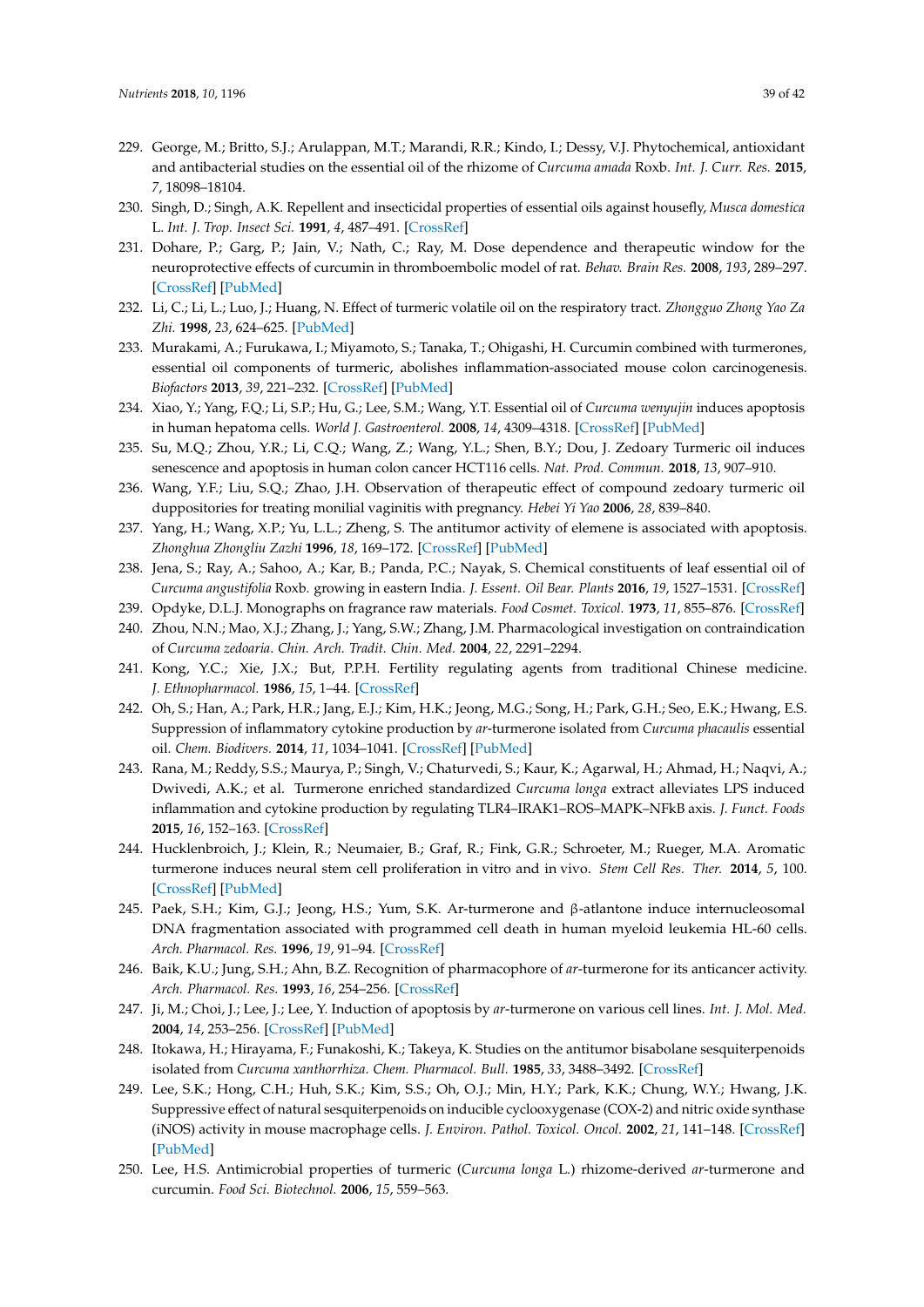- <span id="page-39-0"></span>251. Dhingra, O.D.; Jham, G.N.; Barcelos, R.C.; Mendonça, F.A.; Ghiviriga, I. Isolation and identification of the principal fungitoxic component of turmeric essential oil. *J. Essent. Oil Res.* **2007**, *19*, 387–391. [\[CrossRef\]](http://dx.doi.org/10.1080/10412905.2007.9699312)
- <span id="page-39-1"></span>252. Li, J.; Bian, W.H.; Wan, J.; Zhou, J.; Lin, Y.; Wang, J.R.; Wang, Z.X.; Shen, Q.; Wang, K.M. Curdione inhibits proliferation of MCF-7 cells by inducing apoptosis. *Asian Pac. J. Cancer Prev.* **2014**, *15*, 9997–10001. [\[CrossRef\]](http://dx.doi.org/10.7314/APJCP.2014.15.22.9997) [\[PubMed\]](http://www.ncbi.nlm.nih.gov/pubmed/25520141)
- <span id="page-39-2"></span>253. Oh, O.J.; Min, H.Y.; Lee, S.K. Inhibition of inducible prostaglandin E2 production and cyclooxygenase-2 expression by curdione from *Curcuma zedoaria*. *Arch. Pharm. Res.* **2007**, *30*, 1236–1239. [\[CrossRef\]](http://dx.doi.org/10.1007/BF02980264) [\[PubMed\]](http://www.ncbi.nlm.nih.gov/pubmed/18038902)
- <span id="page-39-3"></span>254. Perry, N.S.; Houghton, P.J.; Sampson, J.; Theobald, A.E.; Hart, S.; Lis-Balchin, M.; Hoult, J.R.; Evans, P.; Jenner, P.; Milligan, S.; et al. In-vitro activity of *S. lavandulaefolia* (Spanish sage) relevant to treatment of Alzheimer's disease. *J. Pharm. Pharmacol.* **2001**, *53*, 1347–1356. [\[CrossRef\]](http://dx.doi.org/10.1211/0022357011777846) [\[PubMed\]](http://www.ncbi.nlm.nih.gov/pubmed/11697542)
- <span id="page-39-4"></span>255. Saito, Y.; Shiga, A.; Yoshida, Y.; Furuhashi, T.; Fujita, Y.; Niki, E. Effects of a novel gaseous antioxidative system containing a rosemary extract on the oxidation induced by nitrogen dioxide and ultraviolet radiation. *Biosci. Biotechnol. Biochem.* **2004**, *68*, 781–786. [\[CrossRef\]](http://dx.doi.org/10.1271/bbb.68.781) [\[PubMed\]](http://www.ncbi.nlm.nih.gov/pubmed/15118303)
- <span id="page-39-5"></span>256. Moteki, H.; Hibasami, H.; Yamada, Y.; Katsuzaki, H.; Imai, K.; Komiya, T. Specific induction of apoptosis by 1,8-cineole in two human leukemia cell lines, but not a in human stomach cancer cell line. *Oncol. Rep.* **2002**, *9*, 757–760. [\[CrossRef\]](http://dx.doi.org/10.3892/or.9.4.757) [\[PubMed\]](http://www.ncbi.nlm.nih.gov/pubmed/12066204)
- <span id="page-39-6"></span>257. Lampronti, I.; Saab, A.M.; Gambari, R. Antiproliferative activity of essential oils derived from plants belonging to the Magnoliophyta division. *Int. J. Oncol.* **2006**, *29*, 989–995. [\[CrossRef\]](http://dx.doi.org/10.3892/ijo.29.4.989) [\[PubMed\]](http://www.ncbi.nlm.nih.gov/pubmed/16964395)
- 258. Loizzo, M.R.; Tundis, R.; Menichini, F.; Saab, A.M.; Statti, G.A.; Menichini, F. Antiproliferative effects of essential oils and their major constituents in human renal adenocarcinoma and amelanotic melanoma cells. *Cell Prolif.* **2008**, *41*, 1002–1012. [\[CrossRef\]](http://dx.doi.org/10.1111/j.1365-2184.2008.00561.x) [\[PubMed\]](http://www.ncbi.nlm.nih.gov/pubmed/19040575)
- <span id="page-39-7"></span>259. Owolabi, M.S.; Ogundajo, A.L.; Dosoky, N.S.; Setzer, W.N. The cytotoxic activity of *Annona muricata* leaf oil from Badagary, Nigeria. *Am. J. Essent. Oils Nat. Prod.* **2013**, *1*, 1–3.
- <span id="page-39-8"></span>260. Soares, D.C.; Portella, N.A.; Ramos, M.F.D.S.; Siani, A.C.; Saraiva, E.M. *trans*-Caryophyllene: An effective antileishmanial compound found in commercial copaiba oil (*Copaifera* spp.). *Evid.-Based Complement. Altern. Med.* **2013**, *2013*, 1–13. [\[CrossRef\]](http://dx.doi.org/10.1155/2013/761323) [\[PubMed\]](http://www.ncbi.nlm.nih.gov/pubmed/23864897)
- <span id="page-39-9"></span>261. Izumi, E.; Ueda-Nakamura, T.; Veiga, V.F.; Pinto, A.C.; Nakamura, C.V. Terpenes from *Copaifera* demonstrated in vitro antiparasitic and synergic activity. *J. Med. Chem.* **2012**, *55*, 2994–3001. [\[CrossRef\]](http://dx.doi.org/10.1021/jm201451h) [\[PubMed\]](http://www.ncbi.nlm.nih.gov/pubmed/22440015)
- <span id="page-39-10"></span>262. De-Oliveira, A.C.; Ribeiro-Pinto, L.F.; Paumgartten, J.R. In vitro inhibition of CYP2B1 monooxygenase by β-myrcene and other monoterpenoid compounds. *Toxicol. Lett.* **1997**, *92*, 39–46. [\[CrossRef\]](http://dx.doi.org/10.1016/S0378-4274(97)00034-9)
- <span id="page-39-11"></span>263. Sawamura, M.; Sun, S.H.; Ozaki, K.; Ishikawa, J.; Ukeda, H. Inhibitory effects of *Citrus* essential oils and their components on the formation of *N*-nitrosodimethylamine. *J. Agric. Food Chem.* **1999**, *47*, 4868–4872. [\[CrossRef\]](http://dx.doi.org/10.1021/jf9903206) [\[PubMed\]](http://www.ncbi.nlm.nih.gov/pubmed/10606544)
- <span id="page-39-12"></span>264. Chaouki, W.; Leger, D.Y.; Liagre, B.; Beneytout, J.L.; Hmamouchi, M. Citral inhibits cell proliferation and induces apoptosis and cell cycle arrest in MCF-7 cells. *Fundam Clin. Pharmacol.* **2009**, *23*, 549–556. [\[CrossRef\]](http://dx.doi.org/10.1111/j.1472-8206.2009.00738.x) [\[PubMed\]](http://www.ncbi.nlm.nih.gov/pubmed/19656204)
- <span id="page-39-13"></span>265. Dosoky, N.S.; Pokharel, S.K.; Setzer, W.N. Leaf essential oil composition, antimicrobial; and cytotoxic activities of *Cleistocalyx operculatus* from Hetauda, Nepal. *Am. J. Essent. Oils Nat. Prod.* **2015**, *3*, 34–37.
- <span id="page-39-14"></span>266. Mitić-Culafić, D.; Zegura, B.; Nikolić, B.; Vuković-Gacić, B.; Knezević-Vukcević, J.; Filipic, M. Protective effect of linalool, myrcene and eucalyptol against *t*-butyl hydroperoxide induced genotoxicity in bacteria and cultured human cells. *Food Chem. Toxicol.* **2009**, *47*, 260–266. [\[CrossRef\]](http://dx.doi.org/10.1016/j.fct.2008.11.015) [\[PubMed\]](http://www.ncbi.nlm.nih.gov/pubmed/19049815)
- <span id="page-39-15"></span>267. Hossain, C.F.; Al-Amin, M.; Sayem, A.S.M.; Siragee, I.H.; Tunan, A.M.; Hassan, F.; Kabir, M.M.; Sultana, G.N.N. Antinociceptive principle from *Curcuma aeruginosa*. *BMC Complement. Altern. Med.* **2015**, *15*, 191. [\[CrossRef\]](http://dx.doi.org/10.1186/s12906-015-0720-6) [\[PubMed\]](http://www.ncbi.nlm.nih.gov/pubmed/26092132)
- <span id="page-39-16"></span>268. Zhong, Z.; Chen, X.; Tan, W.; Xu, Z.; Zhou, K.; Wu, T.; Cui, L.; Wang, Y. Germacrone inhibits the proliferation of breast cancer cell lines by inducing cell cycle arrest and promoting apoptosis. *Eur. J. Pharmacol.* **2011**, *667*, 50–55. [\[CrossRef\]](http://dx.doi.org/10.1016/j.ejphar.2011.03.041) [\[PubMed\]](http://www.ncbi.nlm.nih.gov/pubmed/21497161)
- <span id="page-39-18"></span>269. Liu, B.; Gao, Y.Q.; Wang, X.M.; Wang, Y.C.; Fu, L.Q. Germacrone inhibits the proliferation of glioma cells by promoting apoptosis and inducing cell cycle arrest. *Mol. Med. Rep.* **2014**, *10*, 1046–1050. [\[CrossRef\]](http://dx.doi.org/10.3892/mmr.2014.2290) [\[PubMed\]](http://www.ncbi.nlm.nih.gov/pubmed/24889088)
- <span id="page-39-17"></span>270. Liu, Y.; Wang, W.; Fang, B.; Ma, F.; Zheng, Q.; Deng, P.; He, G. Anti-tumor effect of germacrone on human hepatoma cell lines through inducing G2/M cell cycle arrest and promoting apoptosis. *Eur. J. Pharmacol.* **2013**, *698*, 95–102. [\[CrossRef\]](http://dx.doi.org/10.1016/j.ejphar.2012.10.013) [\[PubMed\]](http://www.ncbi.nlm.nih.gov/pubmed/23117090)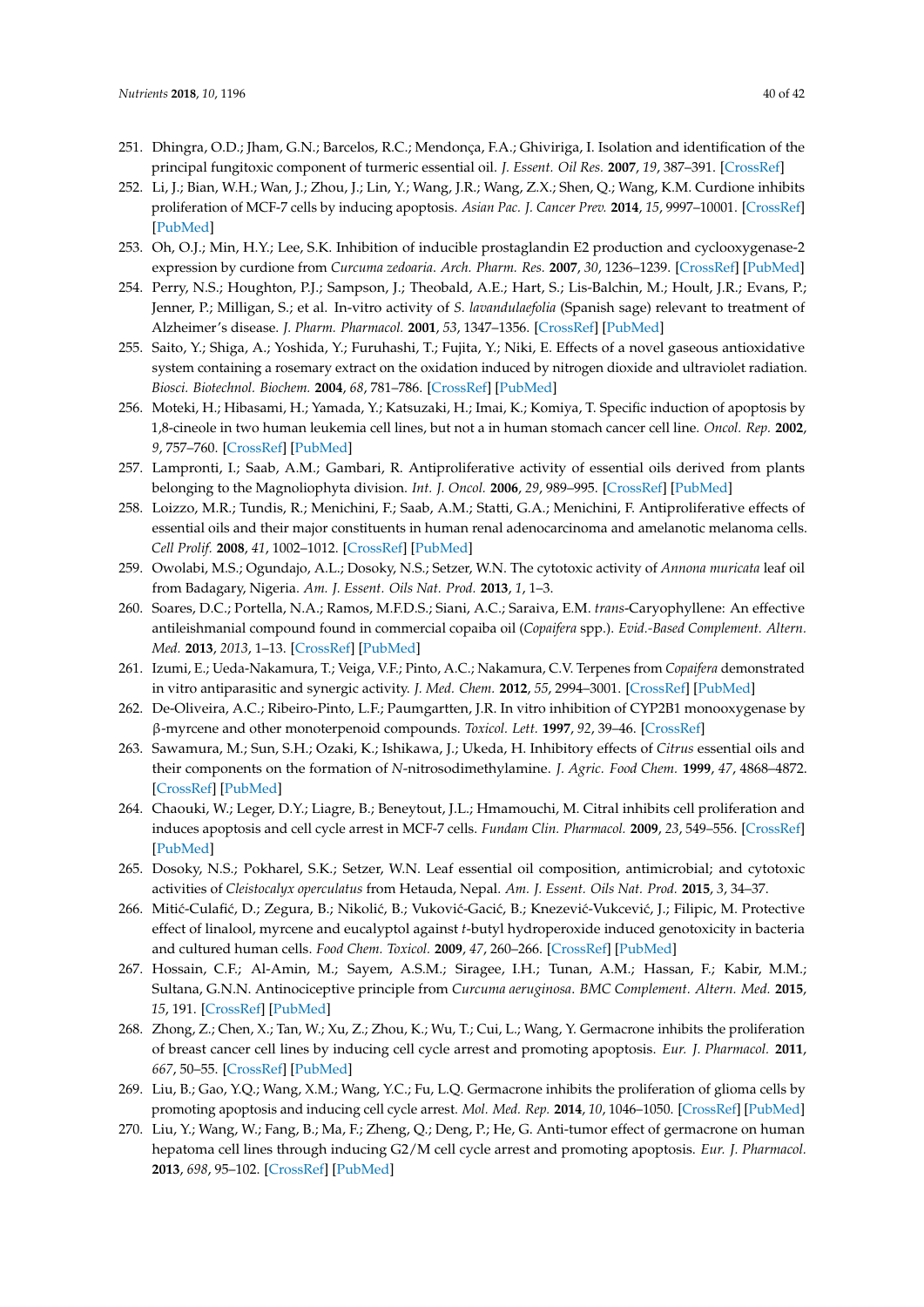- <span id="page-40-0"></span>271. Hamdi, O.A.A.; Ye, L.J.; Kamarudin, M.N.A.; Hazni, H.; Paydar, M.; Looi, C.Y.; Shilpi, J.A.; Kadir, H.A.; Awang, K. Neuroprotective and antioxidant constituents from *Curcuma zedoaria* rhizomes. *Rec. Nat. Prod.* **2015**, *9*, 349–355.
- <span id="page-40-1"></span>272. Diastuti, H.; Syah, Y.M.; Juliawaty, L.D.; Singgih, M. Antibacterial activity of germacrane type sesquiterpenes from *Curcuma heyneana* rhizomes. *Indones. J. Chem.* **2014**, *14*, 32–34. [\[CrossRef\]](http://dx.doi.org/10.22146/ijc.21264)
- <span id="page-40-2"></span>273. Kim, S.H.; Hong, K.O.; Hwang, J.K.; Park, K.K. Xanthorrhizol has a potential to attenuate the high dose cisplatin-induced nephrotoxicity in mice. *Food Chem. Toxicol.* **2005**, *43*, 117–122. [\[CrossRef\]](http://dx.doi.org/10.1016/j.fct.2004.08.018) [\[PubMed\]](http://www.ncbi.nlm.nih.gov/pubmed/15582203)
- <span id="page-40-3"></span>274. Oon, S.F.; Nallappan, M.; Tee, T.T.; Shohaimi, S.; Kassim, N.K.; Sa'ariwijaya, M.S.F.; Cheah, Y.H. Xanthorrhizol: A review of its pharmacological activities and anticancer properties. *Cancer Cell Int.* **2015**, *15*, 100. [\[CrossRef\]](http://dx.doi.org/10.1186/s12935-015-0255-4) [\[PubMed\]](http://www.ncbi.nlm.nih.gov/pubmed/26500452)
- <span id="page-40-4"></span>275. Choi, M.A.; Kim, S.H.; Chung, W.Y.; Hwang, J.K.; Park, K.K. Xanthorrhizol, a natural sesquiterpenoid from *Curcuma xanthorrhiza*, has an anti-metastatic potential in experimental mouse lung metastasis model. *Biochem. Biophys. Res. Commun.* **2005**, *326*, 210–217. [\[CrossRef\]](http://dx.doi.org/10.1016/j.bbrc.2004.11.020) [\[PubMed\]](http://www.ncbi.nlm.nih.gov/pubmed/15567173)
- <span id="page-40-5"></span>276. Chen, W.; Lu, Y.; Wu, J.; Gao, M.; Wang, A.; Xu, B. Beta-elemene inhibits melanoma growth and metastasis via suppressing vascular endothelial growth factor-mediated angiogenesis. *Cancer Chemother. Pharmacol.* **2011**, *67*, 799–808. [\[CrossRef\]](http://dx.doi.org/10.1007/s00280-010-1378-x) [\[PubMed\]](http://www.ncbi.nlm.nih.gov/pubmed/20563582)
- <span id="page-40-6"></span>277. Liu, J.; Zhang, Z.; Gao, J.; Xie, J.; Yang, L.; Hu, S. Downregulation effects of beta-elemene on the levels of plasma endotoxin, serum TNF-alpha, and hepatic CD14 expression in rats with liver fibrosis. *Front. Med.* **2011**, *5*, 101–105. [\[CrossRef\]](http://dx.doi.org/10.1007/s11684-011-0111-4) [\[PubMed\]](http://www.ncbi.nlm.nih.gov/pubmed/21681682)
- <span id="page-40-7"></span>278. Li, Q.Q.; Wang, G.; Huang, F.; Banda, M.; Reed, E. Antineoplastic effect of beta-elemene on prostate cancer cells and other types of solid tumour cells. *J. Pharm. Pharmacol.* **2010**, *62*, 1018–1027. [\[CrossRef\]](http://dx.doi.org/10.1111/j.2042-7158.2010.01135.x) [\[PubMed\]](http://www.ncbi.nlm.nih.gov/pubmed/20663036)
- <span id="page-40-8"></span>279. Tan, P.; Zhong, W.; Cai, W. Clinical study on treatment of 40 cases of malignant brain tumor by elemene emulsion injection. *Zhongguo Zhong Xi Yi Jie He Za Zhi* **2000**, *20*, 645–648. [\[PubMed\]](http://www.ncbi.nlm.nih.gov/pubmed/11789165)
- <span id="page-40-9"></span>280. Kim, H.J.; Chen, F.; Wu, C.; Wang, X.; Chung, H.Y.; Jin, Z. Evaluation of antioxidant activity of Australian tea tree (*Melaleuca alternifolia*) oil and its components. *J. Agric. Food Chem.* **2004**, *52*, 2849–2854. [\[CrossRef\]](http://dx.doi.org/10.1021/jf035377d) [\[PubMed\]](http://www.ncbi.nlm.nih.gov/pubmed/15137824)
- <span id="page-40-10"></span>281. Li, J.; Li, F.; Xu, Y.; Yang, W.; Qu, L.; Xiang, Q.; Liu, C.; Li, D. Chemical composition and synergistic antioxidant activities of essential oils from *Atractylodes macrocephala* and *Astragalus membranaceus*. *Nat. Prod. Commun.* **2013**, *8*, 1321–1324. [\[PubMed\]](http://www.ncbi.nlm.nih.gov/pubmed/24273876)
- <span id="page-40-11"></span>282. Zhang, W.; Wang, Z.; Chen, T. Curcumol induces apoptosis via caspases independent mitochondrial pathway in human lung adenocarcinoma ASTC-a-1 cells. *Med. Oncol.* **2011**, *28*, 307–314. [\[CrossRef\]](http://dx.doi.org/10.1007/s12032-010-9431-5) [\[PubMed\]](http://www.ncbi.nlm.nih.gov/pubmed/20127426)
- <span id="page-40-12"></span>283. Hsu, B. The use of herbs as anticancer agents. *Am. J. Chin. Med.* **1980**, *8*, 301–306. [\[CrossRef\]](http://dx.doi.org/10.1142/S0192415X80000281) [\[PubMed\]](http://www.ncbi.nlm.nih.gov/pubmed/7246474)
- <span id="page-40-13"></span>284. Tyagi, A.K.; Prasad, S.; Yuan, W.; Li, S.; Aggarwal, B.B. Identification of a novel compound (β-sesquiphellandrene) from turmeric (*Curcuma longa*) with anticancer potential: Comparison with curcumin. *Investig. New Drugs* **2015**, *33*, 1175–1186. [\[CrossRef\]](http://dx.doi.org/10.1007/s10637-015-0296-5) [\[PubMed\]](http://www.ncbi.nlm.nih.gov/pubmed/26521943)
- <span id="page-40-14"></span>285. Lima, D.F.; Brandão, M.S.; Moura, J.B.; Leitão, J.M.R.S.; Carvalho, F.A.A.; Miúra, L.M.C.V. Antinociceptive activity of the monoterpene α-phellandrene in rodents: Possible mechanisms of action. *J. Pharm. Pharmacol.* **2012**, *64*, 283–292. [\[CrossRef\]](http://dx.doi.org/10.1111/j.2042-7158.2011.01401.x) [\[PubMed\]](http://www.ncbi.nlm.nih.gov/pubmed/22221105)
- <span id="page-40-15"></span>286. Da Silva, J.K.R.; Maia, J.G.S.; Dosoky, N.S.; Setzer, W.N. Antioxidant, antimicrobial, and cytotoxic properties of *Aniba parviflora* essential oils from the Amazon. *Nat. Prod. Commun.* **2016**, *11*, 1025–1028.
- <span id="page-40-16"></span>287. *ar*-Turmerone. Sigma-Aldrich Online Catalog. Available online: [https://www.sigmaaldrich.com/catalog/](https://www.sigmaaldrich.com/catalog/product/sial/42258?lang=en®ion=US) [product/sial/42258?lang=en&region=US](https://www.sigmaaldrich.com/catalog/product/sial/42258?lang=en®ion=US) (accessed on 21 August 2018).
- <span id="page-40-17"></span>288. Ciftci, O.; Ozdemir, I.; Tanyildizi, S.; Yildiz, S.; Oguzturk, H. Antioxidative effects of curcumin, β-myrcene and 1,8-cineole against 2,3,7,8-tetrachlorodibenzo-*p*-dioxin-induced oxidative stress in rats liver. *Toxicol. Ind. Heal.* **2011**, *27*, 447–453. [\[CrossRef\]](http://dx.doi.org/10.1177/0748233710388452) [\[PubMed\]](http://www.ncbi.nlm.nih.gov/pubmed/21245202)
- <span id="page-40-18"></span>289. Melis, K.; Janssens, G.; Bochner, A. Accidental nasal eucalyptol and menthol instillation. *Acta Clin. Belg. Suppl.* **1990**, *13*, 101–102. [\[CrossRef\]](http://dx.doi.org/10.1007/BF00443114) [\[PubMed\]](http://www.ncbi.nlm.nih.gov/pubmed/2239060)
- <span id="page-40-19"></span>290. Jenner, P.M.; Hagan, E.C.; Taylor, J.M.; Al, E. Food flavorings and compounds of related structure I. Acute oral toxicity. *Food Cosmet. Toxicol.* **1964**, *2*, 327–343. [\[CrossRef\]](http://dx.doi.org/10.1016/S0015-6264(64)80192-9)
- <span id="page-40-20"></span>291. Kubo, I.; Chaudhuri, S.K.; Kubo, Y.; Sanchez, Y.; Ogura, T.; Saito, T.; Ishikawa, H.; Haraguchi, H. Cytotoxic and antioxidative sesquiterpenoids from *Heterotheca inuloides*. *Planta Med.* **1996**, *62*, 427–430. [\[CrossRef\]](http://dx.doi.org/10.1055/s-2006-957932) [\[PubMed\]](http://www.ncbi.nlm.nih.gov/pubmed/8923808)